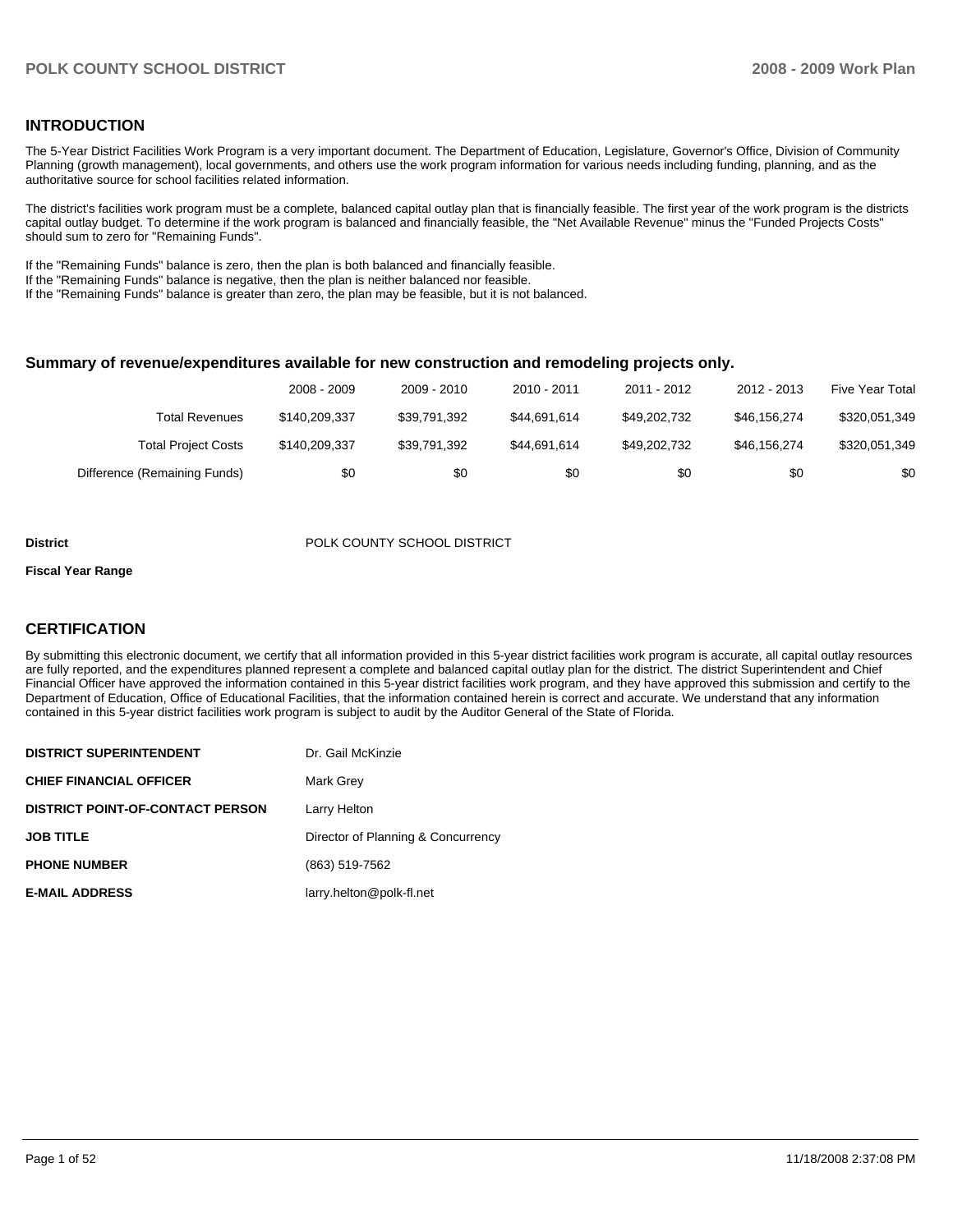# **Expenditures**

#### **Expenditure for Maintenance, Repair and Renovation from 2-Mills and PECO**

Annually, prior to the adoption of the district school budget, each school board must prepare a tentative district facilities work program that includes a schedule of major repair and renovation projects necessary to maintain the educational and ancillary facilities of the district.

| Item                                                                                                                                                                                                                                                                                                                                                                                                                                                                                                                                                                                                                                                                                                                                                                                                                                                                                                                                                                                                                                                                                                                                                                                                                                                                                                                                                                                                                                                                                                                                                                                                                                                                                                                                                                                                                                                                                                                                                                                                                                                                                                                                                                                                                                                                                                                                                                                                                                                                                                                                                                                                                                                                                                                                                                                                                                                                                                                                                                                                                                                                                                                                                                                                                                                                                                                                                                                                                                                                                                                                                                                                                                                                                                                                                                                                                                                                                                                                                                                                        | $2008 - 2009$<br><b>Actual Budget</b> | 2009 - 2010<br>Projected | 2010 - 2011<br>Projected | $2011 - 2012$<br>Projected | 2012 - 2013<br>Projected | <b>Total</b> |
|-------------------------------------------------------------------------------------------------------------------------------------------------------------------------------------------------------------------------------------------------------------------------------------------------------------------------------------------------------------------------------------------------------------------------------------------------------------------------------------------------------------------------------------------------------------------------------------------------------------------------------------------------------------------------------------------------------------------------------------------------------------------------------------------------------------------------------------------------------------------------------------------------------------------------------------------------------------------------------------------------------------------------------------------------------------------------------------------------------------------------------------------------------------------------------------------------------------------------------------------------------------------------------------------------------------------------------------------------------------------------------------------------------------------------------------------------------------------------------------------------------------------------------------------------------------------------------------------------------------------------------------------------------------------------------------------------------------------------------------------------------------------------------------------------------------------------------------------------------------------------------------------------------------------------------------------------------------------------------------------------------------------------------------------------------------------------------------------------------------------------------------------------------------------------------------------------------------------------------------------------------------------------------------------------------------------------------------------------------------------------------------------------------------------------------------------------------------------------------------------------------------------------------------------------------------------------------------------------------------------------------------------------------------------------------------------------------------------------------------------------------------------------------------------------------------------------------------------------------------------------------------------------------------------------------------------------------------------------------------------------------------------------------------------------------------------------------------------------------------------------------------------------------------------------------------------------------------------------------------------------------------------------------------------------------------------------------------------------------------------------------------------------------------------------------------------------------------------------------------------------------------------------------------------------------------------------------------------------------------------------------------------------------------------------------------------------------------------------------------------------------------------------------------------------------------------------------------------------------------------------------------------------------------------------------------------------------------------------------------------------------------|---------------------------------------|--------------------------|--------------------------|----------------------------|--------------------------|--------------|
| IHVAC                                                                                                                                                                                                                                                                                                                                                                                                                                                                                                                                                                                                                                                                                                                                                                                                                                                                                                                                                                                                                                                                                                                                                                                                                                                                                                                                                                                                                                                                                                                                                                                                                                                                                                                                                                                                                                                                                                                                                                                                                                                                                                                                                                                                                                                                                                                                                                                                                                                                                                                                                                                                                                                                                                                                                                                                                                                                                                                                                                                                                                                                                                                                                                                                                                                                                                                                                                                                                                                                                                                                                                                                                                                                                                                                                                                                                                                                                                                                                                                                       | \$475,000                             | \$0                      | \$0                      | \$0                        | \$0                      | \$475,000    |
| Locations: ALTA VISTA ELEMENTARY, ALTURAS ELEMENTARY, ANNA WOODBURY ELEMENTARY, AUBURNDALE CENTRAL ELEMENTARY,<br>AUBURNDALE SENIOR HIGH, BABSON PARK ELEMENTARY, BARTOW ACADEMY, BARTOW MIDDLE, BARTOW SENIOR HIGH,<br>BARTOW SERVICE FACILITY (TRANSPORTATION), BEN HILL GRIFFIN ELEMENTARY, BERKLEY ELEMENTARY, BETHUNE ACADEMY,<br>BILL DUNCAN OPPORTUNITY CENTER, BRIGHAM ACADEMY, CARLTON PALMORE ELEMENTARY, CENTRAL WAREHOUSE/B-1, B-2,<br>lB-3 & B-4 MAINT SHOPS. CHAIN OF LAKES ELEMENTARY. CLARENCE BOSWELL ELEMENTARY. CLEVELAND COURT ELEMENTARY. ا<br>COMBEE ELEMENTARY, CRYSTAL LAKE ELEMENTARY, CRYSTAL LAKE MIDDLE, DAVENPORT SCHOOL OF THE ARTS, DENISON<br>MIDDLE, DISCOVERY ACADEMY, DIXIELAND ELEMENTARY, DONALD E WOODS CENTER, DORIS A SANDERS LEARNING CENTER,<br>DR N E ROBERTS ELEMENTARY, DUNDEE ELEMENTARY, DUNDEE RIDGE MIDDLE, DWIGHT C SMITH CENTER, EAGLE LAKE<br>ELEMENTARY, EAST AREA ADULT & COMMUNITY SCHOOL, EASTSIDE ELEMENTARY, EDGAR L PADGETT ELEMENTARY, ELBERT<br>ELEMENTARY, FLORAL AVENUE ELEMENTARY, FORT MEADE MIDDLE SENIOR HIGH, FRED G GARNER ELEMENTARY,<br>FROSTPROOF ELEMENTARY, FROSTPROOF MIDDLE SENIOR HIGH, FRUITLAND PARK LEARNING CENTER, GARDEN GROVE<br>ELEMENTARY, GAUSE ACADEMY OF APPLIED TECHNOLOGY, GAUSE RIVERSIDE ACADEMY, GEORGE JENKINS SENIOR HIGH,<br>GIBBONS STREET ELEMENTARY, GRIFFIN ELEMENTARY, HAINES CITY SENIOR HIGH, HIGHLAND CITY ELEMENTARY, HIGHLANDS<br>GROVE ELEMENTARY, HILLCREST ELEMENTARY, HORIZONS ELEMENTARY SCHOOL, INWOOD ELEMENTARY, J DANIEL JENKINS<br>MIDDLE, JAMES E STEPHENS ELEMENTARY, JAMES W SIKES ELEMENTARY, JANIE HOWARD WILSON ELEMENTARY, JERE L<br>STAMBAUGH MIDDLE, JESSE KEEN ELEMENTARY, JEWETT MIDDLE ACADEMY, JEWETT SCHOOL OF THE ARTS, JIM MILES<br>PROFESSIONAL DEVELOPMENT CENTER, JOHN SNIVELY ELEMENTARY, KAREN M SIEGEL CENTER, KATHLEEN ELEMENTARY.<br>KATHLEEN MIDDLE, KATHLEEN SENIOR HIGH, KINGSFORD ELEMENTARY, LAKE ALFRED ELEMENTARY, LAKE ALFRED-ADDAIR<br>MIDDLE, LAKE GIBSON MIDDLE, LAKE GIBSON SENIOR HIGH, LAKE MARION CREEK SCHOOL, LAKE REGION SENIOR HIGH, LAKE<br>SHIPP ELEMENTARY, LAKE WALES SENIOR HIGH, LAKE WALES SERVICE FACILITY/LW-9 MAINT SHOP, LAKELAND ALTERNATIVE<br>ED CTR & L-7 MAINT SHOP, LAKELAND HIGHLANDS MIDDLE, LAKELAND SENIOR HIGH, LAKELAND SERVICE<br>FACILITY/TRANSPORTATION, LAUREL ELEMENTARY, LAWTON CHILES MIDDLE ACADEMY, LENA VISTA ELEMENTARY, LEWIS<br>ELEMENTARY, LINCOLN ACADEMY, LOIS COWLES HARRISON CENTER FOR THE ARTS, LOUGHMAN OAKS ELEMENTARY, MARK<br>WILCOX CENTER, MAYNARD E TRAVISS CAREER CENTER, MCKEEL ACADEMY FOR APPLIED TECHNOLOGY, MCLAUGHLIN<br>MIDDLE, MEDULLA ELEMENTARY, MULBERRY MIDDLE, MULBERRY SENIOR HIGH, NORTH CENTRAL SUPPORT SERVICES, NORTH<br>ILAKELAND ELEMENTARY. NORTH LAKELAND MAINTENANCE SHOP. L-4. OSCAR J POPE ELEMENTARY. PALMETTO ELEMENTARY<br>SCHOOL, PEER CENTER, PHILIP O'BRIEN ELEMENTARY, PINEWOOD ELEMENTARY, POLK AVENUE ELEMENTARY, POLK CITY<br>ELEMENTARY, POLK LIFE AND LEARNING CENTER, POLK SUPERINTENDENT'S OFFICE, POLK SUPERINTENDENT'S OFFICE - FOOD<br>SERVICES, PURCELL ELEMENTARY, R BRUCE WAGNER ELEMENTARY, R CLEM CHURCHWELL ELEMENTARY, RIDGE CAREER<br>CENTER, RIDGE COMMUNITY HIGH SCHOOL, RIDGEVIEW GLOBAL STUDIES ACADEMY, ROCHELLE SCHOOL OF THE ARTS,<br>ROOSEVELT ACADEMY OF APPLIED TECHNOLOGY, ROSABELLE W BLAKE ELEMENTARY, SANDHILL ELEMENTARY, SCOTT LAKE<br>ELEMENTARY, SHELLEY S BOONE MIDDLE, SLEEPY HILL ELEMENTARY, SLEEPY HILL MIDDLE, SOCRUM ELEMENTARY, SOUTH<br>CENTRAL ADULT & COMMUNITY SCHOOL, SOUTH LAKELAND MAINTENANCE SHOP, L-6, SOUTHWEST ELEMENTARY, SOUTHWEST<br>MIDDLE, SPESSARD HOLLAND ELEMENTARY, SPOOK HILL ELEMENTARY, TENOROC SENIOR, UA-1 SHOP/SC AREA, UNION<br>ACADEMY, VALLEYVIEW ELEMENTARY, WAHNETA ELEMENTARY, WALTER CALDWELL ELEMENTARY, WENDELL H WATSON<br>ELEMENTARY, WEST AREA ADULT SCHOOL, WESTWOOD MIDDLE, WH-5 MAINTENANCE SHOP, WINSTON ELEMENTARY, WINTER<br>HAVEN SENIOR HIGH. WOODLAKE CENTER |                                       |                          |                          |                            |                          |              |
| Flooring                                                                                                                                                                                                                                                                                                                                                                                                                                                                                                                                                                                                                                                                                                                                                                                                                                                                                                                                                                                                                                                                                                                                                                                                                                                                                                                                                                                                                                                                                                                                                                                                                                                                                                                                                                                                                                                                                                                                                                                                                                                                                                                                                                                                                                                                                                                                                                                                                                                                                                                                                                                                                                                                                                                                                                                                                                                                                                                                                                                                                                                                                                                                                                                                                                                                                                                                                                                                                                                                                                                                                                                                                                                                                                                                                                                                                                                                                                                                                                                                    | \$280,000                             | \$0                      | \$0                      | \$0                        | \$0                      | \$280,000    |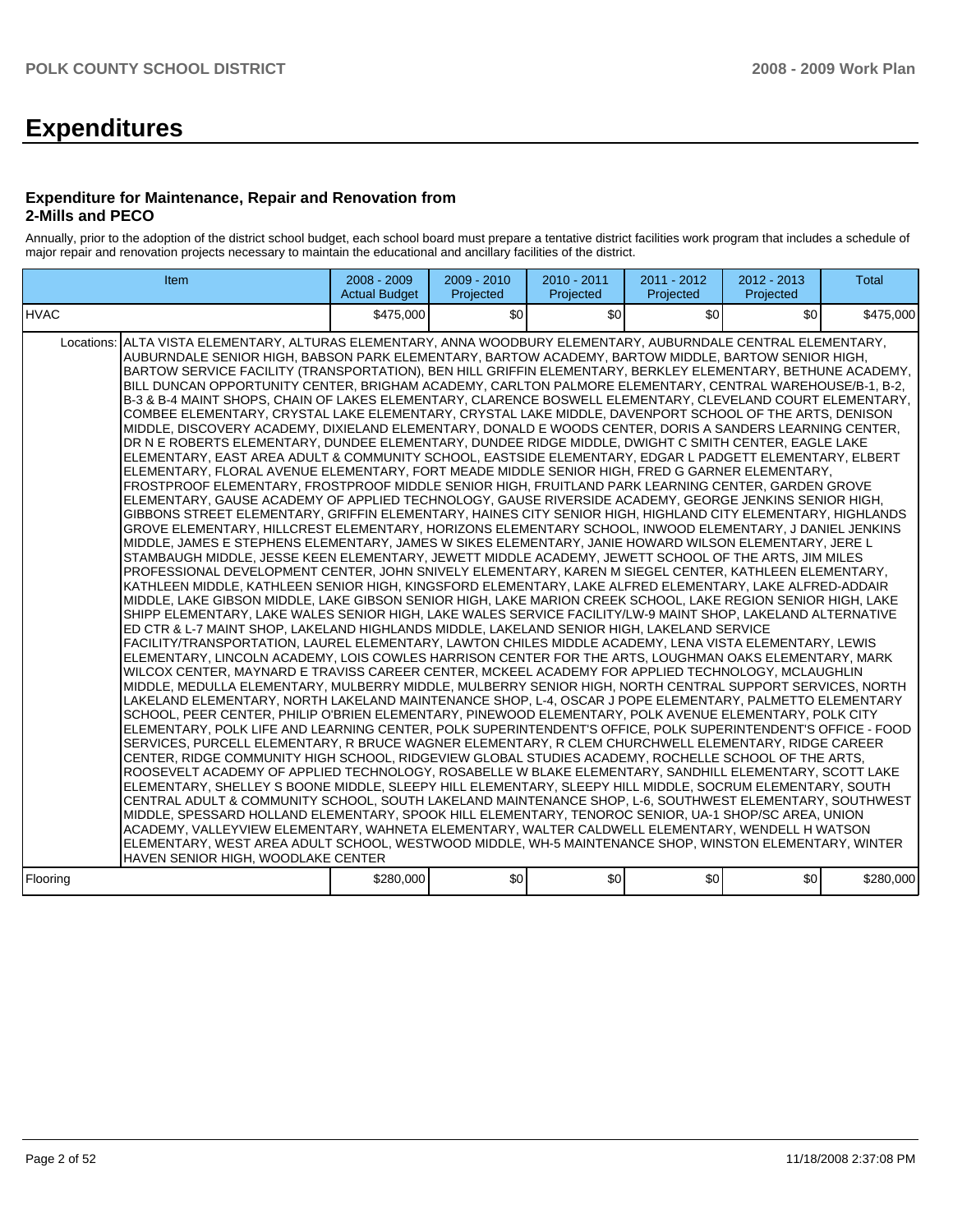|         | Locations: ALTA VISTA ELEMENTARY, ALTURAS ELEMENTARY, ANNA WOODBURY ELEMENTARY, AUBURNDALE CENTRAL ELEMENTARY,<br>AUBURNDALE SENIOR HIGH, BABSON PARK ELEMENTARY, BARTOW ACADEMY, BARTOW MIDDLE, BARTOW SENIOR HIGH,<br>BARTOW SERVICE FACILITY (TRANSPORTATION), BEN HILL GRIFFIN ELEMENTARY, BERKLEY ELEMENTARY, BETHUNE ACADEMY,<br>BILL DUNCAN OPPORTUNITY CENTER, BRIGHAM ACADEMY, CARLTON PALMORE ELEMENTARY, CENTRAL WAREHOUSE/B-1, B-2,<br>B-3 & B-4 MAINT SHOPS, CHAIN OF LAKES ELEMENTARY, CLARENCE BOSWELL ELEMENTARY, CLEVELAND COURT ELEMENTARY,<br>COMBEE ELEMENTARY, CRYSTAL LAKE ELEMENTARY, CRYSTAL LAKE MIDDLE, DAVENPORT SCHOOL OF THE ARTS, DENISON<br>MIDDLE, DISCOVERY ACADEMY, DIXIELAND ELEMENTARY, DONALD E WOODS CENTER, DORIS A SANDERS LEARNING CENTER,<br>DR N E ROBERTS ELEMENTARY. DUNDEE ELEMENTARY. DUNDEE RIDGE MIDDLE. DWIGHT C SMITH CENTER. EAGLE LAKE<br>ELEMENTARY. EAST AREA ADULT & COMMUNITY SCHOOL. EASTSIDE ELEMENTARY. EDGAR L PADGETT ELEMENTARY. ELBERT<br>ELEMENTARY, FLORAL AVENUE ELEMENTARY, FORT MEADE MIDDLE SENIOR HIGH, FRED G GARNER ELEMENTARY,<br>FROSTPROOF ELEMENTARY, FROSTPROOF MIDDLE SENIOR HIGH, FRUITLAND PARK LEARNING CENTER, GARDEN GROVE<br>ELEMENTARY, GAUSE ACADEMY OF APPLIED TECHNOLOGY, GAUSE RIVERSIDE ACADEMY, GEORGE JENKINS SENIOR HIGH,<br>GIBBONS STREET ELEMENTARY, GRIFFIN ELEMENTARY, HAINES CITY SENIOR HIGH, HIGHLAND CITY ELEMENTARY, HIGHLANDS<br>GROVE ELEMENTARY, HILLCREST ELEMENTARY, HORIZONS ELEMENTARY SCHOOL, INWOOD ELEMENTARY, J DANIEL JENKINS<br>MIDDLE, JAMES E STEPHENS ELEMENTARY, JAMES W SIKES ELEMENTARY, JANIE HOWARD WILSON ELEMENTARY, JERE L<br>STAMBAUGH MIDDLE. JESSE KEEN ELEMENTARY. JEWETT MIDDLE ACADEMY. JEWETT SCHOOL OF THE ARTS. JIM MILES<br>PROFESSIONAL DEVELOPMENT CENTER, JOHN SNIVELY ELEMENTARY, KAREN M SIEGEL CENTER, KATHLEEN ELEMENTARY,<br>KATHLEEN MIDDLE, KATHLEEN SENIOR HIGH, KINGSFORD ELEMENTARY, LAKE ALFRED ELEMENTARY, LAKE ALFRED-ADDAIR<br>MIDDLE, LAKE GIBSON MIDDLE, LAKE GIBSON SENIOR HIGH, LAKE MARION CREEK SCHOOL, LAKE REGION SENIOR HIGH, LAKE<br>SHIPP ELEMENTARY, LAKE WALES SENIOR HIGH, LAKE WALES SERVICE FACILITY/LW-9 MAINT SHOP, LAKELAND ALTERNATIVE<br>ED CTR & L-7 MAINT SHOP, LAKELAND HIGHLANDS MIDDLE, LAKELAND SENIOR HIGH, LAKELAND SERVICE<br>FACILITY/TRANSPORTATION. LAUREL ELEMENTARY. LAWTON CHILES MIDDLE ACADEMY. LENA VISTA ELEMENTARY. LEWIS<br>ELEMENTARY, LINCOLN ACADEMY, LOIS COWLES HARRISON CENTER FOR THE ARTS, LOUGHMAN OAKS ELEMENTARY, MARK<br>WILCOX CENTER, MAYNARD E TRAVISS CAREER CENTER, MCKEEL ACADEMY FOR APPLIED TECHNOLOGY, MCLAUGHLIN<br>MIDDLE, MEDULLA ELEMENTARY, MULBERRY MIDDLE, MULBERRY SENIOR HIGH, NORTH CENTRAL SUPPORT SERVICES, NORTH<br>LAKELAND ELEMENTARY, NORTH LAKELAND MAINTENANCE SHOP, L-4, OSCAR J POPE ELEMENTARY, PALMETTO ELEMENTARY<br>SCHOOL, PEER CENTER, PHILIP O'BRIEN ELEMENTARY, PINEWOOD ELEMENTARY, POLK AVENUE ELEMENTARY, POLK CITY<br>ELEMENTARY, POLK LIFE AND LEARNING CENTER, POLK SUPERINTENDENT'S OFFICE, POLK SUPERINTENDENT'S OFFICE - FOOD<br>SERVICES. PURCELL ELEMENTARY. R BRUCE WAGNER ELEMENTARY. R CLEM CHURCHWELL ELEMENTARY. RIDGE CAREER<br>CENTER, RIDGE COMMUNITY HIGH SCHOOL, RIDGEVIEW GLOBAL STUDIES ACADEMY, ROCHELLE SCHOOL OF THE ARTS,<br>ROOSEVELT ACADEMY OF APPLIED TECHNOLOGY, ROSABELLE W BLAKE ELEMENTARY, SANDHILL ELEMENTARY, SCOTT LAKE<br>ELEMENTARY, SHELLEY S BOONE MIDDLE, SLEEPY HILL ELEMENTARY, SLEEPY HILL MIDDLE, SOCRUM ELEMENTARY, SOUTH<br>CENTRAL ADULT & COMMUNITY SCHOOL, SOUTH LAKELAND MAINTENANCE SHOP, L-6, SOUTHWEST ELEMENTARY, SOUTHWEST<br>MIDDLE, SPESSARD HOLLAND ELEMENTARY, SPOOK HILL ELEMENTARY, TENOROC SENIOR, UA-1 SHOP/SC AREA, UNION<br>ACADEMY, VALLEYVIEW ELEMENTARY, WAHNETA ELEMENTARY, WALTER CALDWELL ELEMENTARY, WENDELL H WATSON<br>ELEMENTARY, WEST AREA ADULT SCHOOL, WESTWOOD MIDDLE, WH-5 MAINTENANCE SHOP, WINSTON ELEMENTARY, WINTER |             |     |     |                  |     |             |
|---------|-------------------------------------------------------------------------------------------------------------------------------------------------------------------------------------------------------------------------------------------------------------------------------------------------------------------------------------------------------------------------------------------------------------------------------------------------------------------------------------------------------------------------------------------------------------------------------------------------------------------------------------------------------------------------------------------------------------------------------------------------------------------------------------------------------------------------------------------------------------------------------------------------------------------------------------------------------------------------------------------------------------------------------------------------------------------------------------------------------------------------------------------------------------------------------------------------------------------------------------------------------------------------------------------------------------------------------------------------------------------------------------------------------------------------------------------------------------------------------------------------------------------------------------------------------------------------------------------------------------------------------------------------------------------------------------------------------------------------------------------------------------------------------------------------------------------------------------------------------------------------------------------------------------------------------------------------------------------------------------------------------------------------------------------------------------------------------------------------------------------------------------------------------------------------------------------------------------------------------------------------------------------------------------------------------------------------------------------------------------------------------------------------------------------------------------------------------------------------------------------------------------------------------------------------------------------------------------------------------------------------------------------------------------------------------------------------------------------------------------------------------------------------------------------------------------------------------------------------------------------------------------------------------------------------------------------------------------------------------------------------------------------------------------------------------------------------------------------------------------------------------------------------------------------------------------------------------------------------------------------------------------------------------------------------------------------------------------------------------------------------------------------------------------------------------------------------------------------------------------------------------------------------------------------------------------------------------------------------------------------------------------------------------------------------------------------------------------------------------------------------------------------------------------------------------------------------------------------------------------------------------------------------------------------------------------------------------------------|-------------|-----|-----|------------------|-----|-------------|
|         | HAVEN SENIOR HIGH, WOODLAKE CENTER                                                                                                                                                                                                                                                                                                                                                                                                                                                                                                                                                                                                                                                                                                                                                                                                                                                                                                                                                                                                                                                                                                                                                                                                                                                                                                                                                                                                                                                                                                                                                                                                                                                                                                                                                                                                                                                                                                                                                                                                                                                                                                                                                                                                                                                                                                                                                                                                                                                                                                                                                                                                                                                                                                                                                                                                                                                                                                                                                                                                                                                                                                                                                                                                                                                                                                                                                                                                                                                                                                                                                                                                                                                                                                                                                                                                                                                                                                                                |             |     |     |                  |     |             |
| Roofing |                                                                                                                                                                                                                                                                                                                                                                                                                                                                                                                                                                                                                                                                                                                                                                                                                                                                                                                                                                                                                                                                                                                                                                                                                                                                                                                                                                                                                                                                                                                                                                                                                                                                                                                                                                                                                                                                                                                                                                                                                                                                                                                                                                                                                                                                                                                                                                                                                                                                                                                                                                                                                                                                                                                                                                                                                                                                                                                                                                                                                                                                                                                                                                                                                                                                                                                                                                                                                                                                                                                                                                                                                                                                                                                                                                                                                                                                                                                                                                   | \$2,500,000 | \$0 | \$0 | \$0 <sub>1</sub> | \$0 | \$2,500,000 |
|         |                                                                                                                                                                                                                                                                                                                                                                                                                                                                                                                                                                                                                                                                                                                                                                                                                                                                                                                                                                                                                                                                                                                                                                                                                                                                                                                                                                                                                                                                                                                                                                                                                                                                                                                                                                                                                                                                                                                                                                                                                                                                                                                                                                                                                                                                                                                                                                                                                                                                                                                                                                                                                                                                                                                                                                                                                                                                                                                                                                                                                                                                                                                                                                                                                                                                                                                                                                                                                                                                                                                                                                                                                                                                                                                                                                                                                                                                                                                                                                   |             |     |     |                  |     |             |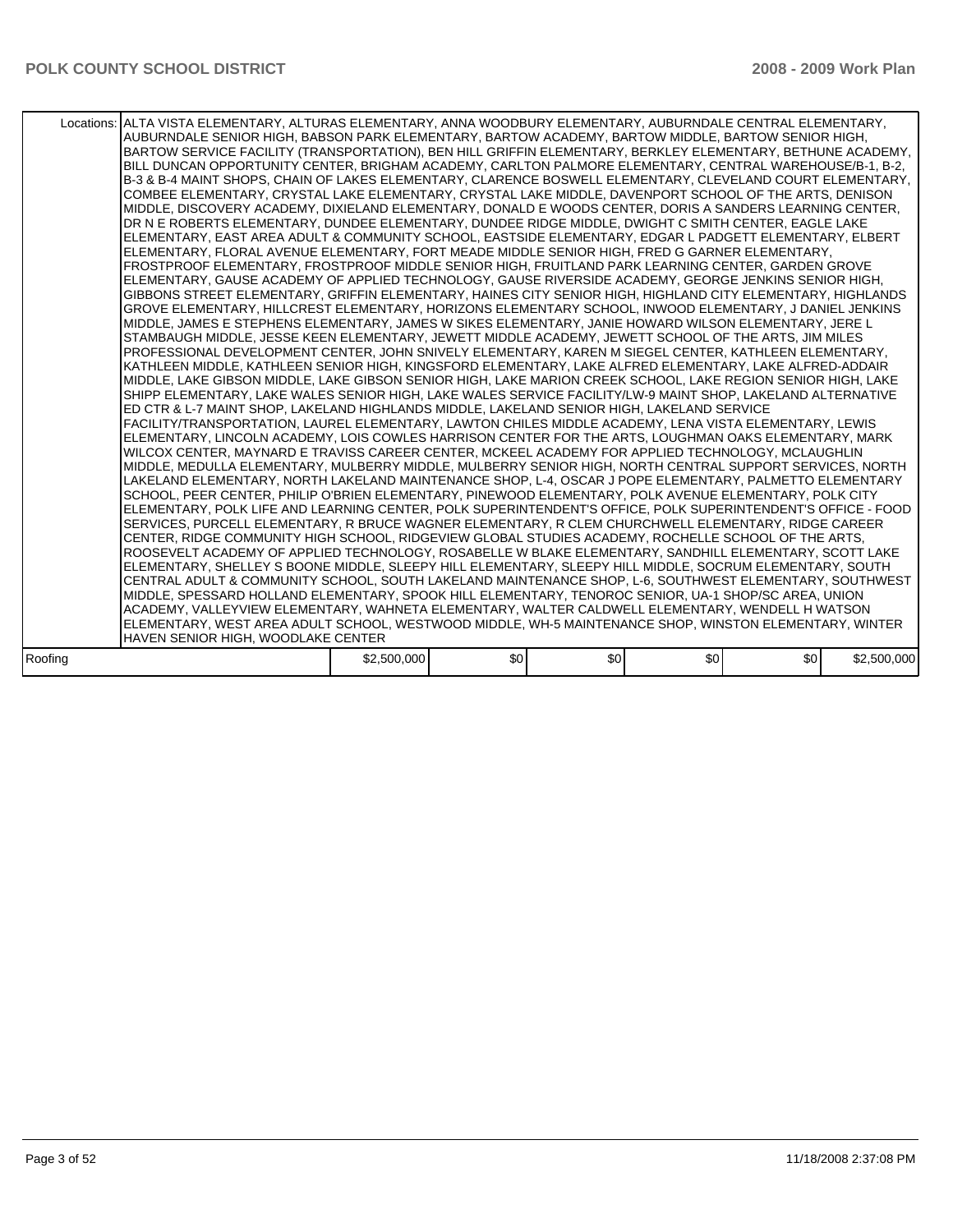|                | Locations: ALTA VISTA ELEMENTARY, ALTURAS ELEMENTARY, ANNA WOODBURY ELEMENTARY, AUBURNDALE CENTRAL ELEMENTARY,<br>AUBURNDALE SENIOR HIGH, BABSON PARK ELEMENTARY, BARTOW ACADEMY, BARTOW MIDDLE, BARTOW SENIOR HIGH,<br>BARTOW SERVICE FACILITY (TRANSPORTATION), BEN HILL GRIFFIN ELEMENTARY, BERKLEY ELEMENTARY, BETHUNE ACADEMY,<br>BILL DUNCAN OPPORTUNITY CENTER, BRIGHAM ACADEMY, CARLTON PALMORE ELEMENTARY, CENTRAL WAREHOUSE/B-1, B-2,<br>B-3 & B-4 MAINT SHOPS, CHAIN OF LAKES ELEMENTARY, CLARENCE BOSWELL ELEMENTARY, CLEVELAND COURT ELEMENTARY,<br>COMBEE ELEMENTARY, CRYSTAL LAKE ELEMENTARY, CRYSTAL LAKE MIDDLE, DAVENPORT SCHOOL OF THE ARTS, DENISON<br>MIDDLE, DISCOVERY ACADEMY, DIXIELAND ELEMENTARY, DONALD E WOODS CENTER, DORIS A SANDERS LEARNING CENTER.<br>DR N E ROBERTS ELEMENTARY, DUNDEE ELEMENTARY, DUNDEE RIDGE MIDDLE, DWIGHT C SMITH CENTER, EAGLE LAKE<br>IELEMENTARY. EAST AREA ADULT & COMMUNITY SCHOOL. EASTSIDE ELEMENTARY. EDGAR L PADGETT ELEMENTARY. ELBERT<br>ELEMENTARY, FLORAL AVENUE ELEMENTARY, FORT MEADE MIDDLE SENIOR HIGH, FRED G GARNER ELEMENTARY,<br>FROSTPROOF ELEMENTARY. FROSTPROOF MIDDLE SENIOR HIGH. FRUITLAND PARK LEARNING CENTER. GARDEN GROVE<br>ELEMENTARY, GAUSE ACADEMY OF APPLIED TECHNOLOGY, GAUSE RIVERSIDE ACADEMY, GEORGE JENKINS SENIOR HIGH,<br>GIBBONS STREET ELEMENTARY. GRIFFIN ELEMENTARY. HAINES CITY SENIOR HIGH. HIGHLAND CITY ELEMENTARY. HIGHLANDS<br>GROVE ELEMENTARY, HILLCREST ELEMENTARY, HORIZONS ELEMENTARY SCHOOL, INWOOD ELEMENTARY, J DANIEL JENKINS<br>MIDDLE, JAMES E STEPHENS ELEMENTARY, JAMES W SIKES ELEMENTARY, JANIE HOWARD WILSON ELEMENTARY, JERE L<br>STAMBAUGH MIDDLE, JESSE KEEN ELEMENTARY, JEWETT MIDDLE ACADEMY, JEWETT SCHOOL OF THE ARTS, JIM MILES<br>PROFESSIONAL DEVELOPMENT CENTER, JOHN SNIVELY ELEMENTARY, KAREN M SIEGEL CENTER, KATHLEEN ELEMENTARY,<br>KATHLEEN MIDDLE, KATHLEEN SENIOR HIGH, KINGSFORD ELEMENTARY, LAKE ALFRED ELEMENTARY, LAKE ALFRED-ADDAIR<br>MIDDLE, LAKE GIBSON MIDDLE, LAKE GIBSON SENIOR HIGH, LAKE MARION CREEK SCHOOL, LAKE REGION SENIOR HIGH, LAKE<br>SHIPP ELEMENTARY, LAKE WALES SENIOR HIGH, LAKE WALES SERVICE FACILITY/LW-9 MAINT SHOP, LAKELAND ALTERNATIVE<br>ED CTR & L-7 MAINT SHOP, LAKELAND HIGHLANDS MIDDLE, LAKELAND SENIOR HIGH, LAKELAND SERVICE<br>FACILITY/TRANSPORTATION, LAUREL ELEMENTARY, LAWTON CHILES MIDDLE ACADEMY, LENA VISTA ELEMENTARY, LEWIS<br>ELEMENTARY, LINCOLN ACADEMY, LOIS COWLES HARRISON CENTER FOR THE ARTS, LOUGHMAN OAKS ELEMENTARY, MARK<br>WILCOX CENTER, MAYNARD E TRAVISS CAREER CENTER, MCKEEL ACADEMY FOR APPLIED TECHNOLOGY, MCLAUGHLIN<br>MIDDLE, MEDULLA ELEMENTARY, MULBERRY MIDDLE, MULBERRY SENIOR HIGH, NORTH CENTRAL SUPPORT SERVICES, NORTH<br>LAKELAND ELEMENTARY, NORTH LAKELAND MAINTENANCE SHOP, L-4, OSCAR J POPE ELEMENTARY, PALMETTO ELEMENTARY<br>SCHOOL, PEER CENTER, PHILIP O'BRIEN ELEMENTARY, PINEWOOD ELEMENTARY, POLK AVENUE ELEMENTARY, POLK CITY<br>ELEMENTARY, POLK LIFE AND LEARNING CENTER, POLK SUPERINTENDENT'S OFFICE, POLK SUPERINTENDENT'S OFFICE - FOOD<br>SERVICES, PURCELL ELEMENTARY, R BRUCE WAGNER ELEMENTARY, R CLEM CHURCHWELL ELEMENTARY, RIDGE CAREER<br>CENTER, RIDGE COMMUNITY HIGH SCHOOL, RIDGEVIEW GLOBAL STUDIES ACADEMY, ROCHELLE SCHOOL OF THE ARTS,<br>ROOSEVELT ACADEMY OF APPLIED TECHNOLOGY, ROSABELLE W BLAKE ELEMENTARY, SANDHILL ELEMENTARY, SCOTT LAKE<br>ELEMENTARY, SHELLEY S BOONE MIDDLE, SLEEPY HILL ELEMENTARY, SLEEPY HILL MIDDLE, SOCRUM ELEMENTARY, SOUTH<br>CENTRAL ADULT & COMMUNITY SCHOOL, SOUTH LAKELAND MAINTENANCE SHOP, L-6, SOUTHWEST ELEMENTARY, SOUTHWEST<br>MIDDLE, SPOOK HILL ELEMENTARY, TENOROC SENIOR, UA-1 SHOP/SC AREA, UNION ACADEMY, VALLEYVIEW ELEMENTARY,<br>WAHNETA ELEMENTARY, WALTER CALDWELL ELEMENTARY, WENDELL H WATSON ELEMENTARY, WEST AREA ADULT SCHOOL, |              |     |     |     |     |              |
|----------------|-----------------------------------------------------------------------------------------------------------------------------------------------------------------------------------------------------------------------------------------------------------------------------------------------------------------------------------------------------------------------------------------------------------------------------------------------------------------------------------------------------------------------------------------------------------------------------------------------------------------------------------------------------------------------------------------------------------------------------------------------------------------------------------------------------------------------------------------------------------------------------------------------------------------------------------------------------------------------------------------------------------------------------------------------------------------------------------------------------------------------------------------------------------------------------------------------------------------------------------------------------------------------------------------------------------------------------------------------------------------------------------------------------------------------------------------------------------------------------------------------------------------------------------------------------------------------------------------------------------------------------------------------------------------------------------------------------------------------------------------------------------------------------------------------------------------------------------------------------------------------------------------------------------------------------------------------------------------------------------------------------------------------------------------------------------------------------------------------------------------------------------------------------------------------------------------------------------------------------------------------------------------------------------------------------------------------------------------------------------------------------------------------------------------------------------------------------------------------------------------------------------------------------------------------------------------------------------------------------------------------------------------------------------------------------------------------------------------------------------------------------------------------------------------------------------------------------------------------------------------------------------------------------------------------------------------------------------------------------------------------------------------------------------------------------------------------------------------------------------------------------------------------------------------------------------------------------------------------------------------------------------------------------------------------------------------------------------------------------------------------------------------------------------------------------------------------------------------------------------------------------------------------------------------------------------------------------------------------------------------------------------------------------------------------------------------------------------------------------------------------------------------------------------------------------------------------------------------------------------------|--------------|-----|-----|-----|-----|--------------|
|                | WESTWOOD MIDDLE, WH-5 MAINTENANCE SHOP, WINSTON ELEMENTARY, WINTER HAVEN SENIOR HIGH, WOODLAKE CENTER                                                                                                                                                                                                                                                                                                                                                                                                                                                                                                                                                                                                                                                                                                                                                                                                                                                                                                                                                                                                                                                                                                                                                                                                                                                                                                                                                                                                                                                                                                                                                                                                                                                                                                                                                                                                                                                                                                                                                                                                                                                                                                                                                                                                                                                                                                                                                                                                                                                                                                                                                                                                                                                                                                                                                                                                                                                                                                                                                                                                                                                                                                                                                                                                                                                                                                                                                                                                                                                                                                                                                                                                                                                                                                                                                           |              |     |     |     |     |              |
| Safety to Life |                                                                                                                                                                                                                                                                                                                                                                                                                                                                                                                                                                                                                                                                                                                                                                                                                                                                                                                                                                                                                                                                                                                                                                                                                                                                                                                                                                                                                                                                                                                                                                                                                                                                                                                                                                                                                                                                                                                                                                                                                                                                                                                                                                                                                                                                                                                                                                                                                                                                                                                                                                                                                                                                                                                                                                                                                                                                                                                                                                                                                                                                                                                                                                                                                                                                                                                                                                                                                                                                                                                                                                                                                                                                                                                                                                                                                                                                 | \$14,300,000 | \$0 | \$0 | \$0 | \$0 | \$14,300,000 |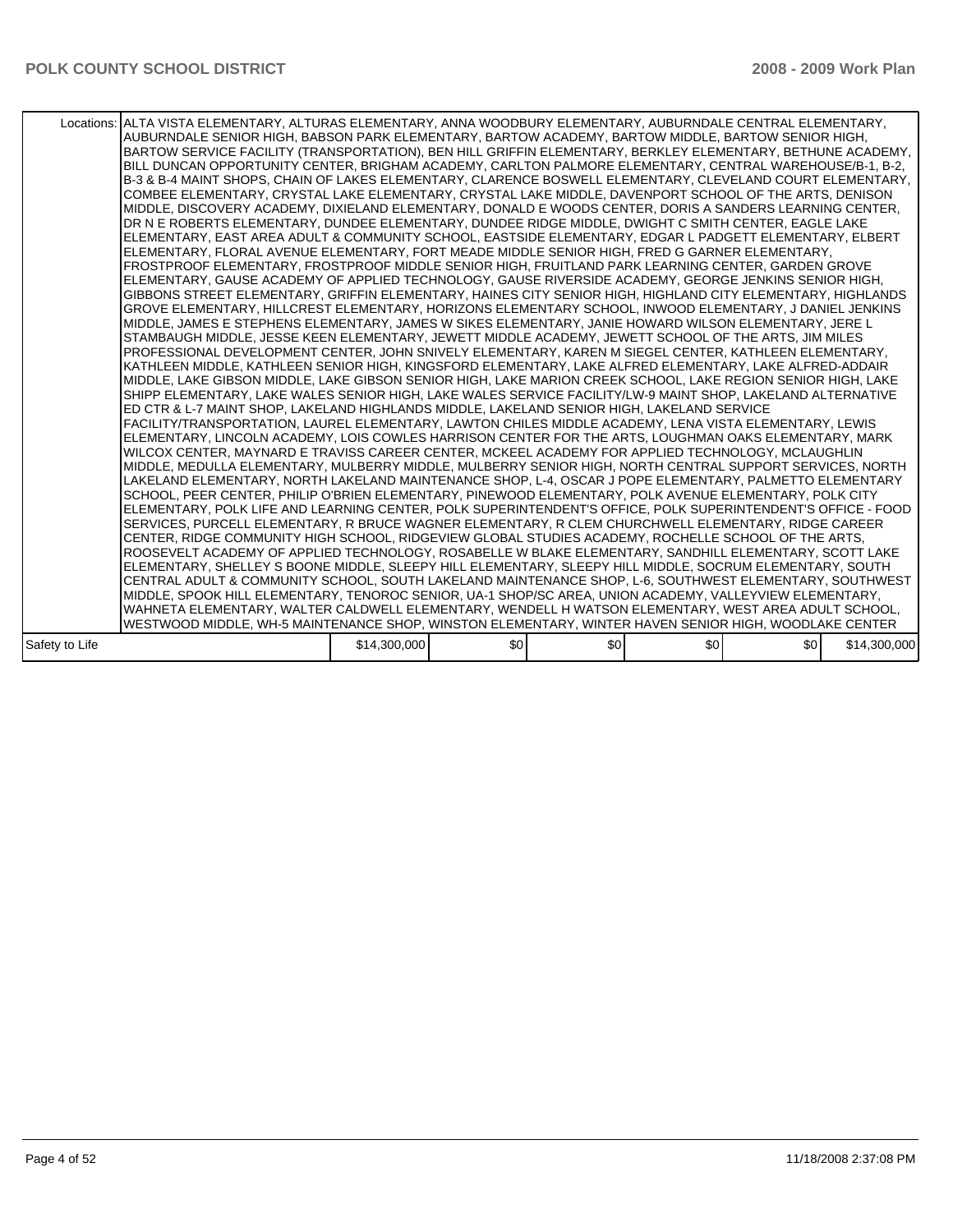|         | Locations: ALTA VISTA ELEMENTARY, ALTURAS ELEMENTARY, ANNA WOODBURY ELEMENTARY, AUBURNDALE CENTRAL ELEMENTARY,<br>AUBURNDALE SENIOR HIGH, BABSON PARK ELEMENTARY, BARTOW ACADEMY, BARTOW MIDDLE, BARTOW SENIOR HIGH,<br>BARTOW SERVICE FACILITY (TRANSPORTATION), BEN HILL GRIFFIN ELEMENTARY, BERKLEY ELEMENTARY, BETHUNE ACADEMY,<br>BILL DUNCAN OPPORTUNITY CENTER, BRIGHAM ACADEMY, CARLTON PALMORE ELEMENTARY, CENTRAL WAREHOUSE/B-1, B-2,<br>B-3 & B-4 MAINT SHOPS, CHAIN OF LAKES ELEMENTARY, CLARENCE BOSWELL ELEMENTARY, CLEVELAND COURT ELEMENTARY,<br>COMBEE ELEMENTARY, CRYSTAL LAKE ELEMENTARY, CRYSTAL LAKE MIDDLE, DAVENPORT SCHOOL OF THE ARTS, DENISON<br>MIDDLE, DISCOVERY ACADEMY, DIXIELAND ELEMENTARY, DONALD E WOODS CENTER, DORIS A SANDERS LEARNING CENTER,<br>DR N E ROBERTS ELEMENTARY, DUNDEE ELEMENTARY, DUNDEE RIDGE MIDDLE, DWIGHT C SMITH CENTER, EAGLE LAKE<br>ELEMENTARY. EAST AREA ADULT & COMMUNITY SCHOOL. EASTSIDE ELEMENTARY. EDGAR L PADGETT ELEMENTARY. ELBERT<br>ELEMENTARY, FLORAL AVENUE ELEMENTARY, FORT MEADE MIDDLE SENIOR HIGH, FRED G GARNER ELEMENTARY,<br>FROSTPROOF ELEMENTARY, FROSTPROOF MIDDLE SENIOR HIGH, FRUITLAND PARK LEARNING CENTER, GARDEN GROVE<br>ELEMENTARY, GAUSE ACADEMY OF APPLIED TECHNOLOGY, GAUSE RIVERSIDE ACADEMY, GEORGE JENKINS SENIOR HIGH,<br>GIBBONS STREET ELEMENTARY, GRIFFIN ELEMENTARY, HAINES CITY SENIOR HIGH, HIGHLAND CITY ELEMENTARY, HIGHLANDS<br>GROVE ELEMENTARY, HILLCREST ELEMENTARY, HORIZONS ELEMENTARY SCHOOL, INWOOD ELEMENTARY, J DANIEL JENKINS<br>MIDDLE, JAMES E STEPHENS ELEMENTARY, JAMES W SIKES ELEMENTARY, JANIE HOWARD WILSON ELEMENTARY, JERE L<br>STAMBAUGH MIDDLE, JESSE KEEN ELEMENTARY, JEWETT MIDDLE ACADEMY, JEWETT SCHOOL OF THE ARTS, JIM MILES<br>PROFESSIONAL DEVELOPMENT CENTER, JOHN SNIVELY ELEMENTARY, KAREN M SIEGEL CENTER, KATHLEEN ELEMENTARY,<br>KATHLEEN MIDDLE. KATHLEEN SENIOR HIGH, KINGSFORD ELEMENTARY, LAKE ALFRED ELEMENTARY, LAKE ALFRED-ADDAIR<br>MIDDLE, LAKE GIBSON MIDDLE, LAKE GIBSON SENIOR HIGH, LAKE MARION CREEK SCHOOL, LAKE REGION SENIOR HIGH, LAKE<br>SHIPP ELEMENTARY. LAKE WALES SENIOR HIGH, LAKE WALES SERVICE FACILITY/LW-9 MAINT SHOP, LAKELAND ALTERNATIVE<br>ED CTR & L-7 MAINT SHOP, LAKELAND HIGHLANDS MIDDLE, LAKELAND SENIOR HIGH, LAKELAND SERVICE<br>FACILITY/TRANSPORTATION, LAUREL ELEMENTARY, LAWTON CHILES MIDDLE ACADEMY, LENA VISTA ELEMENTARY, LEWIS<br>ELEMENTARY, LINCOLN ACADEMY, LOIS COWLES HARRISON CENTER FOR THE ARTS, LOUGHMAN OAKS ELEMENTARY, MARK<br>WILCOX CENTER, MAYNARD E TRAVISS CAREER CENTER, MCKEEL ACADEMY FOR APPLIED TECHNOLOGY, MCLAUGHLIN<br>MIDDLE, MEDULLA ELEMENTARY, MULBERRY MIDDLE, MULBERRY SENIOR HIGH, NORTH CENTRAL SUPPORT SERVICES, NORTH<br>LAKELAND ELEMENTARY, NORTH LAKELAND MAINTENANCE SHOP, L-4, OSCAR J POPE ELEMENTARY, PALMETTO ELEMENTARY<br>SCHOOL, PEER CENTER, PHILIP O'BRIEN ELEMENTARY, PINEWOOD ELEMENTARY, POLK AVENUE ELEMENTARY, POLK CITY<br>ELEMENTARY, POLK LIFE AND LEARNING CENTER, POLK SUPERINTENDENT'S OFFICE, POLK SUPERINTENDENT'S OFFICE - FOOD<br>SERVICES, PURCELL ELEMENTARY, R BRUCE WAGNER ELEMENTARY, R CLEM CHURCHWELL ELEMENTARY, RIDGE CAREER<br>CENTER, RIDGE COMMUNITY HIGH SCHOOL, RIDGEVIEW GLOBAL STUDIES ACADEMY, ROCHELLE SCHOOL OF THE ARTS,<br>ROOSEVELT ACADEMY OF APPLIED TECHNOLOGY. ROSABELLE W BLAKE ELEMENTARY. SANDHILL ELEMENTARY. SCOTT LAKE<br>ELEMENTARY, SHELLEY S BOONE MIDDLE, SLEEPY HILL ELEMENTARY, SLEEPY HILL MIDDLE, SOCRUM ELEMENTARY, SOUTH<br>CENTRAL ADULT & COMMUNITY SCHOOL, SOUTH LAKELAND MAINTENANCE SHOP, L-6, SOUTHWEST ELEMENTARY, SOUTHWEST<br>MIDDLE, SPESSARD HOLLAND ELEMENTARY, SPOOK HILL ELEMENTARY, TENOROC SENIOR, UA-1 SHOP/SC AREA, UNION<br>ACADEMY, VALLEYVIEW ELEMENTARY, WAHNETA ELEMENTARY, WALTER CALDWELL ELEMENTARY, WENDELL H WATSON<br>ELEMENTARY, WEST AREA ADULT SCHOOL, WESTWOOD MIDDLE, WH-5 MAINTENANCE SHOP, WINSTON ELEMENTARY, WINTER<br>HAVEN SENIOR HIGH, WOODLAKE CENTER |           |     |     |                  |     |           |
|---------|---------------------------------------------------------------------------------------------------------------------------------------------------------------------------------------------------------------------------------------------------------------------------------------------------------------------------------------------------------------------------------------------------------------------------------------------------------------------------------------------------------------------------------------------------------------------------------------------------------------------------------------------------------------------------------------------------------------------------------------------------------------------------------------------------------------------------------------------------------------------------------------------------------------------------------------------------------------------------------------------------------------------------------------------------------------------------------------------------------------------------------------------------------------------------------------------------------------------------------------------------------------------------------------------------------------------------------------------------------------------------------------------------------------------------------------------------------------------------------------------------------------------------------------------------------------------------------------------------------------------------------------------------------------------------------------------------------------------------------------------------------------------------------------------------------------------------------------------------------------------------------------------------------------------------------------------------------------------------------------------------------------------------------------------------------------------------------------------------------------------------------------------------------------------------------------------------------------------------------------------------------------------------------------------------------------------------------------------------------------------------------------------------------------------------------------------------------------------------------------------------------------------------------------------------------------------------------------------------------------------------------------------------------------------------------------------------------------------------------------------------------------------------------------------------------------------------------------------------------------------------------------------------------------------------------------------------------------------------------------------------------------------------------------------------------------------------------------------------------------------------------------------------------------------------------------------------------------------------------------------------------------------------------------------------------------------------------------------------------------------------------------------------------------------------------------------------------------------------------------------------------------------------------------------------------------------------------------------------------------------------------------------------------------------------------------------------------------------------------------------------------------------------------------------------------------------------------------------------------------------------------------------------------------------------------------------------------------------------------------------------------|-----------|-----|-----|------------------|-----|-----------|
| Fencina |                                                                                                                                                                                                                                                                                                                                                                                                                                                                                                                                                                                                                                                                                                                                                                                                                                                                                                                                                                                                                                                                                                                                                                                                                                                                                                                                                                                                                                                                                                                                                                                                                                                                                                                                                                                                                                                                                                                                                                                                                                                                                                                                                                                                                                                                                                                                                                                                                                                                                                                                                                                                                                                                                                                                                                                                                                                                                                                                                                                                                                                                                                                                                                                                                                                                                                                                                                                                                                                                                                                                                                                                                                                                                                                                                                                                                                                                                                                                                                                                         | \$328,000 | \$0 | \$0 | \$0 <sub>1</sub> | \$0 | \$328,000 |
|         |                                                                                                                                                                                                                                                                                                                                                                                                                                                                                                                                                                                                                                                                                                                                                                                                                                                                                                                                                                                                                                                                                                                                                                                                                                                                                                                                                                                                                                                                                                                                                                                                                                                                                                                                                                                                                                                                                                                                                                                                                                                                                                                                                                                                                                                                                                                                                                                                                                                                                                                                                                                                                                                                                                                                                                                                                                                                                                                                                                                                                                                                                                                                                                                                                                                                                                                                                                                                                                                                                                                                                                                                                                                                                                                                                                                                                                                                                                                                                                                                         |           |     |     |                  |     |           |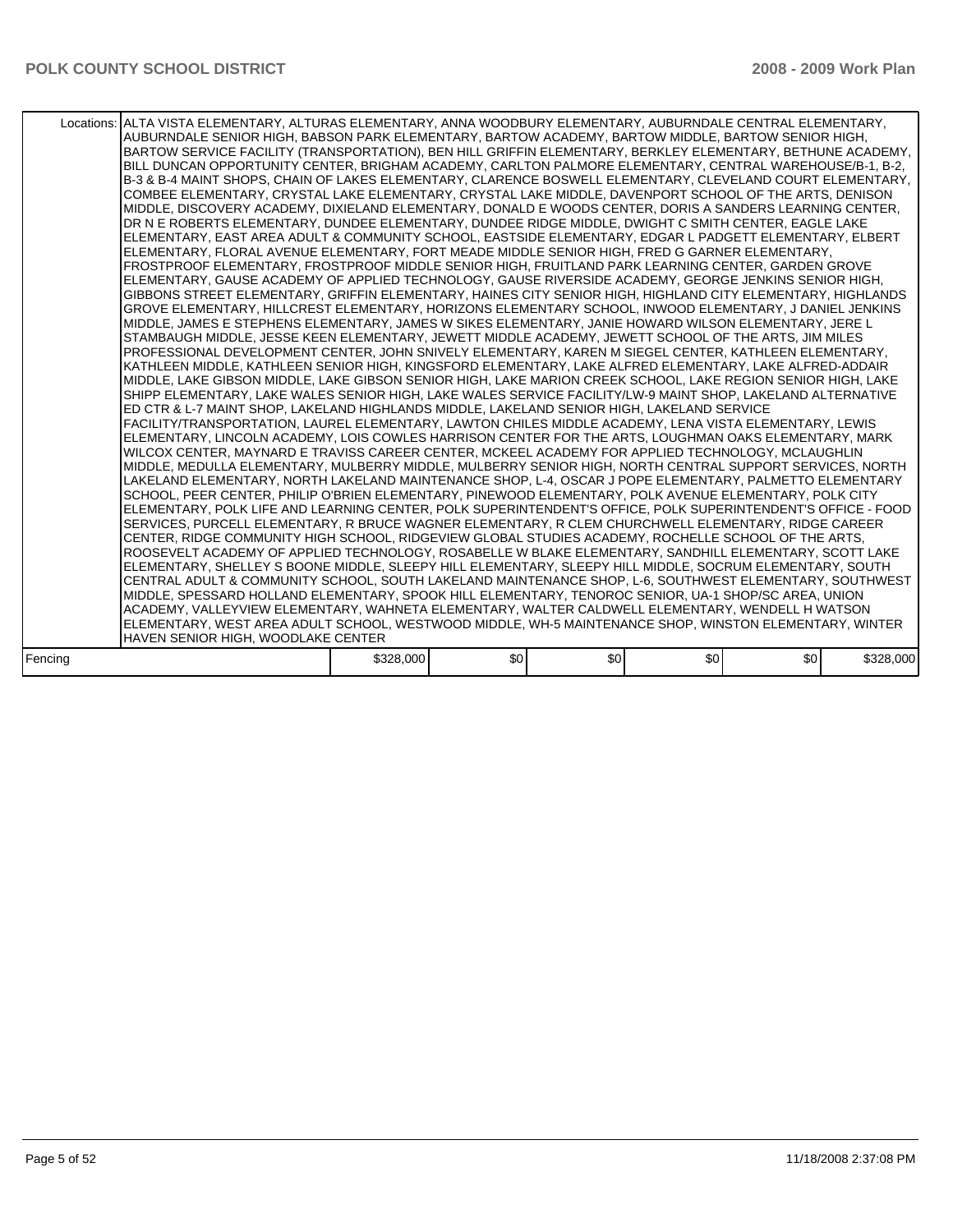|            | Locations: ALTA VISTA ELEMENTARY, ALTURAS ELEMENTARY, ANNA WOODBURY ELEMENTARY, AUBURNDALE CENTRAL ELEMENTARY,<br>AUBURNDALE SENIOR HIGH, BABSON PARK ELEMENTARY, BARTOW ACADEMY, BARTOW MIDDLE, BARTOW SENIOR HIGH,<br>BARTOW SERVICE FACILITY (TRANSPORTATION), BEN HILL GRIFFIN ELEMENTARY, BERKLEY ELEMENTARY, BETHUNE ACADEMY,<br>BILL DUNCAN OPPORTUNITY CENTER, BRIGHAM ACADEMY, CARLTON PALMORE ELEMENTARY, CENTRAL WAREHOUSE/B-1, B-2,<br>B-3 & B-4 MAINT SHOPS, CHAIN OF LAKES ELEMENTARY, CLARENCE BOSWELL ELEMENTARY, CLEVELAND COURT ELEMENTARY,<br>COMBEE ELEMENTARY, CRYSTAL LAKE ELEMENTARY, CRYSTAL LAKE MIDDLE, DAVENPORT SCHOOL OF THE ARTS, DENISON<br>MIDDLE, DISCOVERY ACADEMY, DIXIELAND ELEMENTARY, DONALD E WOODS CENTER, DORIS A SANDERS LEARNING CENTER,<br>DR N E ROBERTS ELEMENTARY, DUNDEE ELEMENTARY, DUNDEE RIDGE MIDDLE, DWIGHT C SMITH CENTER, EAGLE LAKE<br>ELEMENTARY, EAST AREA ADULT & COMMUNITY SCHOOL, EASTSIDE ELEMENTARY, EDGAR L PADGETT ELEMENTARY, ELBERT<br>ELEMENTARY, FLORAL AVENUE ELEMENTARY, FORT MEADE MIDDLE SENIOR HIGH, FRED G GARNER ELEMENTARY,<br>FROSTPROOF ELEMENTARY, FROSTPROOF MIDDLE SENIOR HIGH, FRUITLAND PARK LEARNING CENTER, GARDEN GROVE<br>ELEMENTARY, GAUSE ACADEMY OF APPLIED TECHNOLOGY, GAUSE RIVERSIDE ACADEMY, GEORGE JENKINS SENIOR HIGH,<br>GIBBONS STREET ELEMENTARY, GRIFFIN ELEMENTARY, HAINES CITY SENIOR HIGH, HIGHLAND CITY ELEMENTARY, HIGHLANDS<br>GROVE ELEMENTARY, HILLCREST ELEMENTARY, HORIZONS ELEMENTARY SCHOOL, INWOOD ELEMENTARY, J DANIEL JENKINS<br>MIDDLE, JAMES E STEPHENS ELEMENTARY, JAMES W SIKES ELEMENTARY, JANIE HOWARD WILSON ELEMENTARY, JERE L<br>STAMBAUGH MIDDLE, JESSE KEEN ELEMENTARY, JEWETT MIDDLE ACADEMY, JEWETT SCHOOL OF THE ARTS, JIM MILES<br>PROFESSIONAL DEVELOPMENT CENTER, JOHN SNIVELY ELEMENTARY, KAREN M SIEGEL CENTER, KATHLEEN ELEMENTARY,<br>KATHLEEN MIDDLE, KATHLEEN SENIOR HIGH, KINGSFORD ELEMENTARY, LAKE ALFRED ELEMENTARY, LAKE ALFRED-ADDAIR<br>MIDDLE, LAKE GIBSON MIDDLE, LAKE GIBSON SENIOR HIGH, LAKE MARION CREEK SCHOOL, LAKE REGION SENIOR HIGH, LAKE<br>SHIPP ELEMENTARY, LAKE WALES SENIOR HIGH, LAKE WALES SERVICE FACILITY/LW-9 MAINT SHOP, LAKELAND ALTERNATIVE<br>ED CTR & L-7 MAINT SHOP, LAKELAND HIGHLANDS MIDDLE, LAKELAND SENIOR HIGH, LAKELAND SERVICE<br>FACILITY/TRANSPORTATION, LAUREL ELEMENTARY, LAWTON CHILES MIDDLE ACADEMY, LENA VISTA ELEMENTARY, LEWIS<br>ELEMENTARY, LINCOLN ACADEMY, LOIS COWLES HARRISON CENTER FOR THE ARTS, LOUGHMAN OAKS ELEMENTARY, MARK<br>WILCOX CENTER. MAYNARD E TRAVISS CAREER CENTER. MCKEEL ACADEMY FOR APPLIED TECHNOLOGY. MCLAUGHLIN<br>MIDDLE, MEDULLA ELEMENTARY, MULBERRY MIDDLE, MULBERRY SENIOR HIGH, NORTH CENTRAL SUPPORT SERVICES, NORTH<br>LAKELAND ELEMENTARY, NORTH LAKELAND MAINTENANCE SHOP, L-4, OSCAR J POPE ELEMENTARY, PALMETTO ELEMENTARY<br>SCHOOL, PEER CENTER, PHILIP O'BRIEN ELEMENTARY, PINEWOOD ELEMENTARY, POLK AVENUE ELEMENTARY, POLK CITY<br>ELEMENTARY, POLK LIFE AND LEARNING CENTER, POLK SUPERINTENDENT'S OFFICE, POLK SUPERINTENDENT'S OFFICE - FOOD<br>SERVICES, PURCELL ELEMENTARY, R BRUCE WAGNER ELEMENTARY, R CLEM CHURCHWELL ELEMENTARY, RIDGE CAREER<br>CENTER, RIDGE COMMUNITY HIGH SCHOOL, RIDGEVIEW GLOBAL STUDIES ACADEMY, ROCHELLE SCHOOL OF THE ARTS,<br>ROOSEVELT ACADEMY OF APPLIED TECHNOLOGY, ROSABELLE W BLAKE ELEMENTARY, SANDHILL ELEMENTARY, SCOTT LAKE<br>ELEMENTARY, SHELLEY S BOONE MIDDLE, SLEEPY HILL ELEMENTARY, SLEEPY HILL MIDDLE, SOCRUM ELEMENTARY, SOUTH<br>CENTRAL ADULT & COMMUNITY SCHOOL, SOUTH LAKELAND MAINTENANCE SHOP, L-6, SOUTHWEST ELEMENTARY, SOUTHWEST<br>MIDDLE, SPESSARD HOLLAND ELEMENTARY, SPOOK HILL ELEMENTARY, TENOROC SENIOR, UA-1 SHOP/SC AREA, UNION<br>ACADEMY, VALLEYVIEW ELEMENTARY, WAHNETA ELEMENTARY, WALTER CALDWELL ELEMENTARY, WENDELL H WATSON<br>ELEMENTARY, WEST AREA ADULT SCHOOL, WESTWOOD MIDDLE, WH-5 MAINTENANCE SHOP, WINSTON ELEMENTARY, WINTER<br>HAVEN SENIOR HIGH, WOODLAKE CENTER |           |     |     |     |     |           |
|------------|---------------------------------------------------------------------------------------------------------------------------------------------------------------------------------------------------------------------------------------------------------------------------------------------------------------------------------------------------------------------------------------------------------------------------------------------------------------------------------------------------------------------------------------------------------------------------------------------------------------------------------------------------------------------------------------------------------------------------------------------------------------------------------------------------------------------------------------------------------------------------------------------------------------------------------------------------------------------------------------------------------------------------------------------------------------------------------------------------------------------------------------------------------------------------------------------------------------------------------------------------------------------------------------------------------------------------------------------------------------------------------------------------------------------------------------------------------------------------------------------------------------------------------------------------------------------------------------------------------------------------------------------------------------------------------------------------------------------------------------------------------------------------------------------------------------------------------------------------------------------------------------------------------------------------------------------------------------------------------------------------------------------------------------------------------------------------------------------------------------------------------------------------------------------------------------------------------------------------------------------------------------------------------------------------------------------------------------------------------------------------------------------------------------------------------------------------------------------------------------------------------------------------------------------------------------------------------------------------------------------------------------------------------------------------------------------------------------------------------------------------------------------------------------------------------------------------------------------------------------------------------------------------------------------------------------------------------------------------------------------------------------------------------------------------------------------------------------------------------------------------------------------------------------------------------------------------------------------------------------------------------------------------------------------------------------------------------------------------------------------------------------------------------------------------------------------------------------------------------------------------------------------------------------------------------------------------------------------------------------------------------------------------------------------------------------------------------------------------------------------------------------------------------------------------------------------------------------------------------------------------------------------------------------------------------------------------------------------------------------------------------|-----------|-----|-----|-----|-----|-----------|
| Parking    |                                                                                                                                                                                                                                                                                                                                                                                                                                                                                                                                                                                                                                                                                                                                                                                                                                                                                                                                                                                                                                                                                                                                                                                                                                                                                                                                                                                                                                                                                                                                                                                                                                                                                                                                                                                                                                                                                                                                                                                                                                                                                                                                                                                                                                                                                                                                                                                                                                                                                                                                                                                                                                                                                                                                                                                                                                                                                                                                                                                                                                                                                                                                                                                                                                                                                                                                                                                                                                                                                                                                                                                                                                                                                                                                                                                                                                                                                                                                                                                                         | \$0       | \$0 | \$0 | \$0 | \$0 | \$0       |
|            | Locations: No Locations for this expenditure.                                                                                                                                                                                                                                                                                                                                                                                                                                                                                                                                                                                                                                                                                                                                                                                                                                                                                                                                                                                                                                                                                                                                                                                                                                                                                                                                                                                                                                                                                                                                                                                                                                                                                                                                                                                                                                                                                                                                                                                                                                                                                                                                                                                                                                                                                                                                                                                                                                                                                                                                                                                                                                                                                                                                                                                                                                                                                                                                                                                                                                                                                                                                                                                                                                                                                                                                                                                                                                                                                                                                                                                                                                                                                                                                                                                                                                                                                                                                                           |           |     |     |     |     |           |
|            |                                                                                                                                                                                                                                                                                                                                                                                                                                                                                                                                                                                                                                                                                                                                                                                                                                                                                                                                                                                                                                                                                                                                                                                                                                                                                                                                                                                                                                                                                                                                                                                                                                                                                                                                                                                                                                                                                                                                                                                                                                                                                                                                                                                                                                                                                                                                                                                                                                                                                                                                                                                                                                                                                                                                                                                                                                                                                                                                                                                                                                                                                                                                                                                                                                                                                                                                                                                                                                                                                                                                                                                                                                                                                                                                                                                                                                                                                                                                                                                                         |           |     |     |     |     |           |
| Electrical |                                                                                                                                                                                                                                                                                                                                                                                                                                                                                                                                                                                                                                                                                                                                                                                                                                                                                                                                                                                                                                                                                                                                                                                                                                                                                                                                                                                                                                                                                                                                                                                                                                                                                                                                                                                                                                                                                                                                                                                                                                                                                                                                                                                                                                                                                                                                                                                                                                                                                                                                                                                                                                                                                                                                                                                                                                                                                                                                                                                                                                                                                                                                                                                                                                                                                                                                                                                                                                                                                                                                                                                                                                                                                                                                                                                                                                                                                                                                                                                                         | \$500,000 | \$0 | \$0 | \$0 | \$0 | \$500,000 |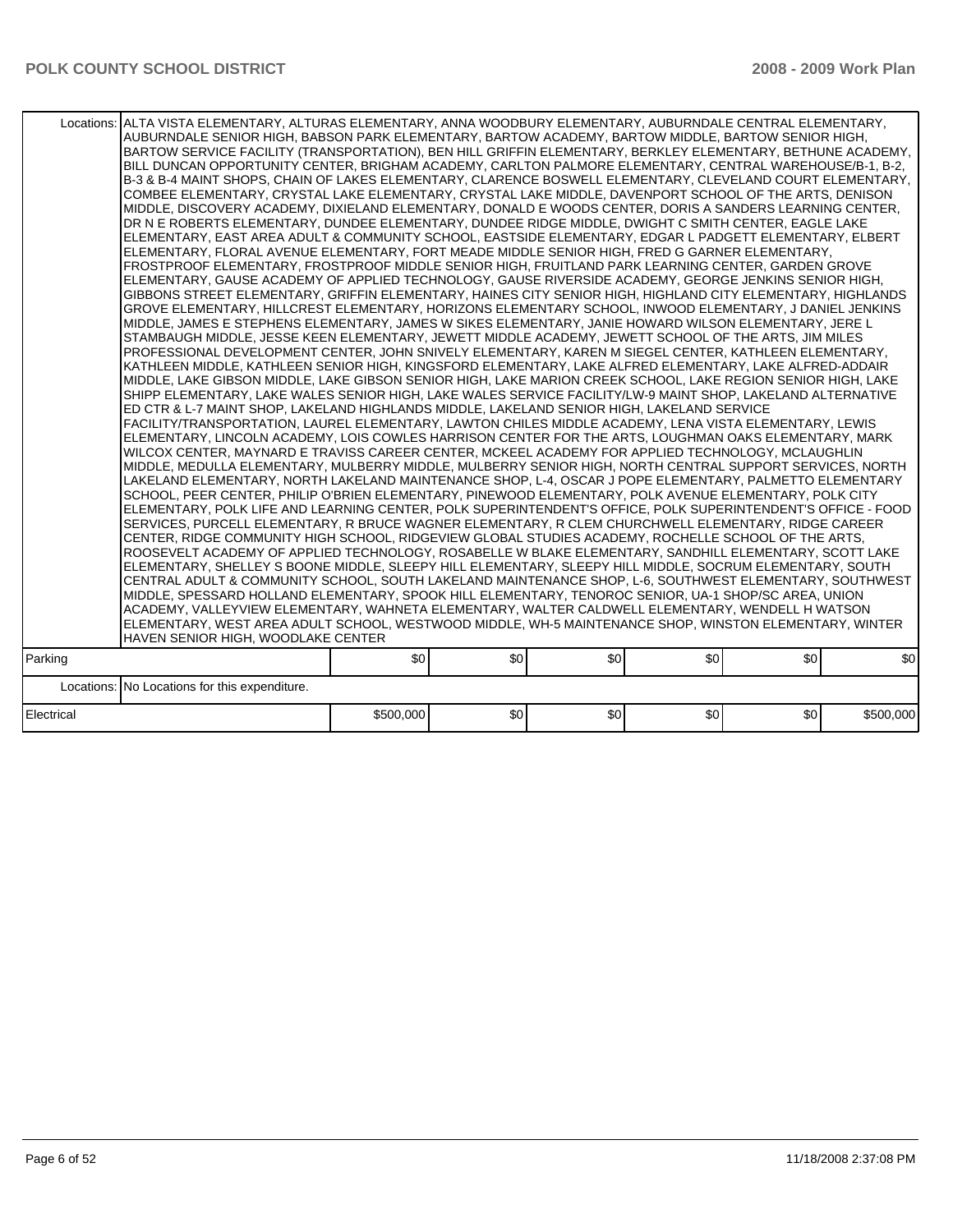| Locations: ALTA VISTA ELEMENTARY, ALTURAS ELEMENTARY, ANNA WOODBURY ELEMENTARY, AUBURNDALE CENTRAL ELEMENTARY,<br>AUBURNDALE SENIOR HIGH, BABSON PARK ELEMENTARY, BARTOW ACADEMY, BARTOW MIDDLE, BARTOW SENIOR HIGH,<br>BARTOW SERVICE FACILITY (TRANSPORTATION), BEN HILL GRIFFIN ELEMENTARY, BERKLEY ELEMENTARY, BETHUNE ACADEMY,<br>BILL DUNCAN OPPORTUNITY CENTER, BRIGHAM ACADEMY, CARLTON PALMORE ELEMENTARY, CENTRAL WAREHOUSE/B-1, B-2,<br>B-3 & B-4 MAINT SHOPS, CHAIN OF LAKES ELEMENTARY, CLARENCE BOSWELL ELEMENTARY, CLEVELAND COURT ELEMENTARY,<br>COMBEE ELEMENTARY, CRYSTAL LAKE ELEMENTARY, CRYSTAL LAKE MIDDLE, DAVENPORT SCHOOL OF THE ARTS, DENISON<br>MIDDLE, DISCOVERY ACADEMY, DIXIELAND ELEMENTARY, DONALD E WOODS CENTER, DORIS A SANDERS LEARNING CENTER,<br>DR N E ROBERTS ELEMENTARY, DUNDEE ELEMENTARY, DUNDEE RIDGE MIDDLE, DWIGHT C SMITH CENTER, EAGLE LAKE<br>ELEMENTARY. EAST AREA ADULT & COMMUNITY SCHOOL. EASTSIDE ELEMENTARY. EDGAR L PADGETT ELEMENTARY. ELBERT<br>ELEMENTARY, FLORAL AVENUE ELEMENTARY, FORT MEADE MIDDLE SENIOR HIGH, FRED G GARNER ELEMENTARY,<br>FROSTPROOF ELEMENTARY, FROSTPROOF MIDDLE SENIOR HIGH, FRUITLAND PARK LEARNING CENTER, GARDEN GROVE<br>ELEMENTARY, GAUSE ACADEMY OF APPLIED TECHNOLOGY, GAUSE RIVERSIDE ACADEMY, GEORGE JENKINS SENIOR HIGH,<br>GIBBONS STREET ELEMENTARY, GRIFFIN ELEMENTARY, HAINES CITY SENIOR HIGH, HIGHLAND CITY ELEMENTARY, HIGHLANDS<br>GROVE ELEMENTARY, HILLCREST ELEMENTARY, HORIZONS ELEMENTARY SCHOOL, INWOOD ELEMENTARY, J DANIEL JENKINS<br>MIDDLE, JAMES E STEPHENS ELEMENTARY, JAMES W SIKES ELEMENTARY, JANIE HOWARD WILSON ELEMENTARY, JERE L<br>STAMBAUGH MIDDLE, JESSE KEEN ELEMENTARY, JEWETT MIDDLE ACADEMY, JEWETT SCHOOL OF THE ARTS, JIM MILES<br>PROFESSIONAL DEVELOPMENT CENTER, JOHN SNIVELY ELEMENTARY, KAREN M SIEGEL CENTER, KATHLEEN ELEMENTARY,<br>KATHLEEN MIDDLE, KATHLEEN SENIOR HIGH, KINGSFORD ELEMENTARY, LAKE ALFRED ELEMENTARY, LAKE ALFRED-ADDAIR<br>MIDDLE, LAKE GIBSON MIDDLE, LAKE GIBSON SENIOR HIGH, LAKE MARION CREEK SCHOOL, LAKE REGION SENIOR HIGH, LAKE<br>SHIPP ELEMENTARY. LAKE WALES SENIOR HIGH, LAKE WALES SERVICE FACILITY/LW-9 MAINT SHOP, LAKELAND ALTERNATIVE<br>ED CTR & L-7 MAINT SHOP, LAKELAND HIGHLANDS MIDDLE, LAKELAND SENIOR HIGH, LAKELAND SERVICE<br>FACILITY/TRANSPORTATION, LAUREL ELEMENTARY, LAWTON CHILES MIDDLE ACADEMY, LENA VISTA ELEMENTARY, LEWIS<br>ELEMENTARY, LINCOLN ACADEMY, LOIS COWLES HARRISON CENTER FOR THE ARTS, LOUGHMAN OAKS ELEMENTARY, MARK<br>WILCOX CENTER, MAYNARD E TRAVISS CAREER CENTER, MCKEEL ACADEMY FOR APPLIED TECHNOLOGY, MCLAUGHLIN<br>MIDDLE, MEDULLA ELEMENTARY, MULBERRY MIDDLE, MULBERRY SENIOR HIGH, NORTH CENTRAL SUPPORT SERVICES, NORTH<br>LAKELAND ELEMENTARY, NORTH LAKELAND MAINTENANCE SHOP, L-4, OSCAR J POPE ELEMENTARY, PALMETTO ELEMENTARY<br>SCHOOL, PEER CENTER, PHILIP O'BRIEN ELEMENTARY, PINEWOOD ELEMENTARY, POLK AVENUE ELEMENTARY, POLK CITY<br>ELEMENTARY, POLK LIFE AND LEARNING CENTER, POLK SUPERINTENDENT'S OFFICE, POLK SUPERINTENDENT'S OFFICE - FOOD<br>SERVICES, PURCELL ELEMENTARY, R BRUCE WAGNER ELEMENTARY, R CLEM CHURCHWELL ELEMENTARY, RIDGE CAREER<br>CENTER, RIDGE COMMUNITY HIGH SCHOOL, RIDGEVIEW GLOBAL STUDIES ACADEMY, ROCHELLE SCHOOL OF THE ARTS,<br>ROOSEVELT ACADEMY OF APPLIED TECHNOLOGY. ROSABELLE W BLAKE ELEMENTARY. SANDHILL ELEMENTARY. SCOTT LAKE<br>ELEMENTARY, SHELLEY S BOONE MIDDLE, SLEEPY HILL ELEMENTARY, SLEEPY HILL MIDDLE, SOCRUM ELEMENTARY, SOUTH<br>CENTRAL ADULT & COMMUNITY SCHOOL, SOUTH LAKELAND MAINTENANCE SHOP, L-6, SOUTHWEST ELEMENTARY, SOUTHWEST<br>MIDDLE, SPESSARD HOLLAND ELEMENTARY, SPOOK HILL ELEMENTARY, TENOROC SENIOR, UA-1 SHOP/SC AREA, UNION<br>ACADEMY, VALLEYVIEW ELEMENTARY, WAHNETA ELEMENTARY, WALTER CALDWELL ELEMENTARY, WENDELL H WATSON<br>ELEMENTARY, WEST AREA ADULT SCHOOL, WESTWOOD MIDDLE, WH-5 MAINTENANCE SHOP, WINSTON ELEMENTARY, WINTER<br>HAVEN SENIOR HIGH, WOODLAKE CENTER |          |     |     |                  |     |          |
|---------------------------------------------------------------------------------------------------------------------------------------------------------------------------------------------------------------------------------------------------------------------------------------------------------------------------------------------------------------------------------------------------------------------------------------------------------------------------------------------------------------------------------------------------------------------------------------------------------------------------------------------------------------------------------------------------------------------------------------------------------------------------------------------------------------------------------------------------------------------------------------------------------------------------------------------------------------------------------------------------------------------------------------------------------------------------------------------------------------------------------------------------------------------------------------------------------------------------------------------------------------------------------------------------------------------------------------------------------------------------------------------------------------------------------------------------------------------------------------------------------------------------------------------------------------------------------------------------------------------------------------------------------------------------------------------------------------------------------------------------------------------------------------------------------------------------------------------------------------------------------------------------------------------------------------------------------------------------------------------------------------------------------------------------------------------------------------------------------------------------------------------------------------------------------------------------------------------------------------------------------------------------------------------------------------------------------------------------------------------------------------------------------------------------------------------------------------------------------------------------------------------------------------------------------------------------------------------------------------------------------------------------------------------------------------------------------------------------------------------------------------------------------------------------------------------------------------------------------------------------------------------------------------------------------------------------------------------------------------------------------------------------------------------------------------------------------------------------------------------------------------------------------------------------------------------------------------------------------------------------------------------------------------------------------------------------------------------------------------------------------------------------------------------------------------------------------------------------------------------------------------------------------------------------------------------------------------------------------------------------------------------------------------------------------------------------------------------------------------------------------------------------------------------------------------------------------------------------------------------------------------------------------------------------------------------------------------------------------------------------------|----------|-----|-----|------------------|-----|----------|
| Fire Alarm                                                                                                                                                                                                                                                                                                                                                                                                                                                                                                                                                                                                                                                                                                                                                                                                                                                                                                                                                                                                                                                                                                                                                                                                                                                                                                                                                                                                                                                                                                                                                                                                                                                                                                                                                                                                                                                                                                                                                                                                                                                                                                                                                                                                                                                                                                                                                                                                                                                                                                                                                                                                                                                                                                                                                                                                                                                                                                                                                                                                                                                                                                                                                                                                                                                                                                                                                                                                                                                                                                                                                                                                                                                                                                                                                                                                                                                                                                                                                                                              | \$25,000 | \$0 | \$0 | \$0 <sub>1</sub> | \$0 | \$25,000 |
|                                                                                                                                                                                                                                                                                                                                                                                                                                                                                                                                                                                                                                                                                                                                                                                                                                                                                                                                                                                                                                                                                                                                                                                                                                                                                                                                                                                                                                                                                                                                                                                                                                                                                                                                                                                                                                                                                                                                                                                                                                                                                                                                                                                                                                                                                                                                                                                                                                                                                                                                                                                                                                                                                                                                                                                                                                                                                                                                                                                                                                                                                                                                                                                                                                                                                                                                                                                                                                                                                                                                                                                                                                                                                                                                                                                                                                                                                                                                                                                                         |          |     |     |                  |     |          |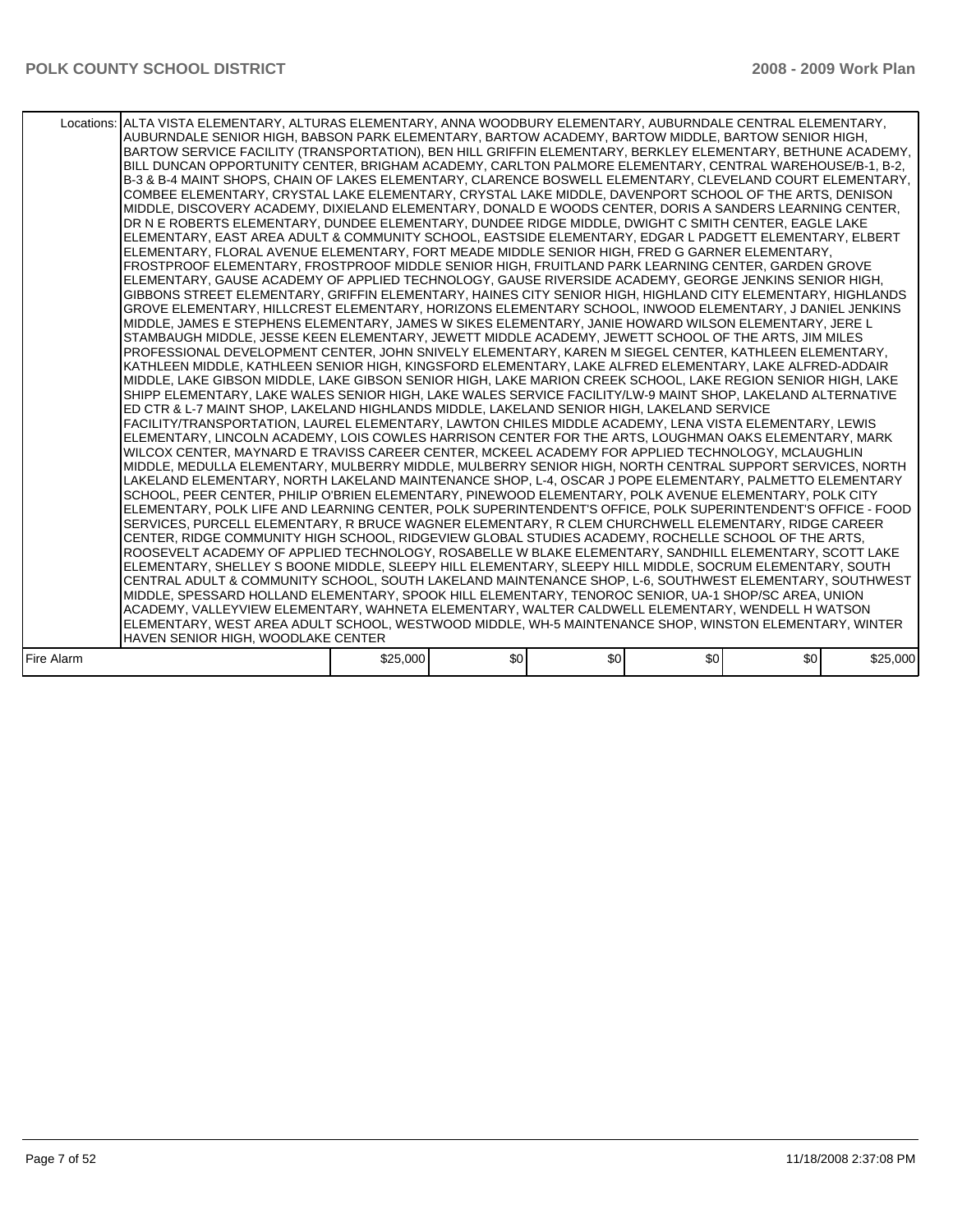|                                  | Locations: ALTA VISTA ELEMENTARY, ALTURAS ELEMENTARY, ANNA WOODBURY ELEMENTARY, AUBURNDALE CENTRAL ELEMENTARY,<br>AUBURNDALE SENIOR HIGH, BABSON PARK ELEMENTARY, BARTOW ACADEMY, BARTOW MIDDLE, BARTOW SENIOR HIGH,<br>BARTOW SERVICE FACILITY (TRANSPORTATION), BEN HILL GRIFFIN ELEMENTARY, BERKLEY ELEMENTARY, BETHUNE ACADEMY,<br>BILL DUNCAN OPPORTUNITY CENTER, BRIGHAM ACADEMY, CARLTON PALMORE ELEMENTARY, CENTRAL WAREHOUSE/B-1, B-2,<br>B-3 & B-4 MAINT SHOPS, CHAIN OF LAKES ELEMENTARY, CLARENCE BOSWELL ELEMENTARY, CLEVELAND COURT ELEMENTARY,<br>COMBEE ELEMENTARY, CRYSTAL LAKE ELEMENTARY, CRYSTAL LAKE MIDDLE, DAVENPORT SCHOOL OF THE ARTS, DENISON<br>MIDDLE, DISCOVERY ACADEMY, DIXIELAND ELEMENTARY, DONALD E WOODS CENTER, DORIS A SANDERS LEARNING CENTER,<br>DR N E ROBERTS ELEMENTARY, DUNDEE ELEMENTARY, DUNDEE RIDGE MIDDLE, DWIGHT C SMITH CENTER, EAGLE LAKE<br>ELEMENTARY, EAST AREA ADULT & COMMUNITY SCHOOL, EASTSIDE ELEMENTARY, EDGAR L PADGETT ELEMENTARY, ELBERT <br>ELEMENTARY, FLORAL AVENUE ELEMENTARY, FORT MEADE MIDDLE SENIOR HIGH, FRED G GARNER ELEMENTARY,<br>FROSTPROOF ELEMENTARY, FROSTPROOF MIDDLE SENIOR HIGH, FRUITLAND PARK LEARNING CENTER, GARDEN GROVE<br>ELEMENTARY, GAUSE ACADEMY OF APPLIED TECHNOLOGY, GAUSE RIVERSIDE ACADEMY, GEORGE JENKINS SENIOR HIGH,<br>GIBBONS STREET ELEMENTARY, GRIFFIN ELEMENTARY, HAINES CITY SENIOR HIGH, HIGHLAND CITY ELEMENTARY, HIGHLANDS<br>GROVE ELEMENTARY, HILLCREST ELEMENTARY, HORIZONS ELEMENTARY SCHOOL, INWOOD ELEMENTARY, J DANIEL JENKINS<br>MIDDLE, JAMES E STEPHENS ELEMENTARY, JAMES W SIKES ELEMENTARY, JANIE HOWARD WILSON ELEMENTARY, JERE L<br>STAMBAUGH MIDDLE, JESSE KEEN ELEMENTARY, JEWETT MIDDLE ACADEMY, JEWETT SCHOOL OF THE ARTS, JIM MILES<br>PROFESSIONAL DEVELOPMENT CENTER, JOHN SNIVELY ELEMENTARY, KAREN M SIEGEL CENTER, KATHLEEN ELEMENTARY,<br>KATHLEEN MIDDLE, KATHLEEN SENIOR HIGH, KINGSFORD ELEMENTARY, LAKE ALFRED ELEMENTARY, LAKE ALFRED-ADDAIR<br>MIDDLE, LAKE GIBSON MIDDLE, LAKE GIBSON SENIOR HIGH, LAKE MARION CREEK SCHOOL, LAKE REGION SENIOR HIGH, LAKE<br>SHIPP ELEMENTARY, LAKE WALES SENIOR HIGH, LAKE WALES SERVICE FACILITY/LW-9 MAINT SHOP, LAKELAND ALTERNATIVE<br>ED CTR & L-7 MAINT SHOP, LAKELAND HIGHLANDS MIDDLE, LAKELAND SENIOR HIGH, LAKELAND SERVICE<br>FACILITY/TRANSPORTATION, LAUREL ELEMENTARY, LAWTON CHILES MIDDLE ACADEMY, LENA VISTA ELEMENTARY, LEWIS<br>ELEMENTARY, LINCOLN ACADEMY, LOIS COWLES HARRISON CENTER FOR THE ARTS, LOUGHMAN OAKS ELEMENTARY, MARK<br>WILCOX CENTER, MAYNARD E TRAVISS CAREER CENTER, MCKEEL ACADEMY FOR APPLIED TECHNOLOGY, MCLAUGHLIN<br>MIDDLE, MEDULLA ELEMENTARY, MULBERRY MIDDLE, MULBERRY SENIOR HIGH, NORTH CENTRAL SUPPORT SERVICES, NORTH<br>LAKELAND ELEMENTARY, NORTH LAKELAND MAINTENANCE SHOP, L-4, OSCAR J POPE ELEMENTARY, PALMETTO ELEMENTARY<br>SCHOOL, PEER CENTER, PHILIP O'BRIEN ELEMENTARY, PINEWOOD ELEMENTARY, POLK AVENUE ELEMENTARY, POLK CITY<br> ELEMENTARY, POLK LIFE AND LEARNING CENTER, POLK SUPERINTENDENT'S OFFICE, POLK SUPERINTENDENT'S OFFICE - FOOD<br>SERVICES, PURCELL ELEMENTARY, R BRUCE WAGNER ELEMENTARY, R CLEM CHURCHWELL ELEMENTARY, RIDGE CAREER<br>CENTER, RIDGE COMMUNITY HIGH SCHOOL, RIDGEVIEW GLOBAL STUDIES ACADEMY, ROCHELLE SCHOOL OF THE ARTS,<br>ROOSEVELT ACADEMY OF APPLIED TECHNOLOGY, ROSABELLE W BLAKE ELEMENTARY, SANDHILL ELEMENTARY, SCOTT LAKE<br>ELEMENTARY, SHELLEY S BOONE MIDDLE, SLEEPY HILL ELEMENTARY, SLEEPY HILL MIDDLE, SOCRUM ELEMENTARY, SOUTH<br>CENTRAL ADULT & COMMUNITY SCHOOL, SOUTH LAKELAND MAINTENANCE SHOP, L-6, SOUTHWEST ELEMENTARY, SOUTHWEST<br>MIDDLE, SPESSARD HOLLAND ELEMENTARY, SPOOK HILL ELEMENTARY, TENOROC SENIOR, UA-1 SHOP/SC AREA, UNION<br>ACADEMY, VALLEYVIEW ELEMENTARY, WAHNETA ELEMENTARY, WALTER CALDWELL ELEMENTARY, WENDELL H WATSON <br>ELEMENTARY, WEST AREA ADULT SCHOOL, WESTWOOD MIDDLE, WH-5 MAINTENANCE SHOP, WINSTON ELEMENTARY, WINTER<br>HAVEN SENIOR HIGH, WOODLAKE CENTER |           |     |     |     |     |           |
|----------------------------------|------------------------------------------------------------------------------------------------------------------------------------------------------------------------------------------------------------------------------------------------------------------------------------------------------------------------------------------------------------------------------------------------------------------------------------------------------------------------------------------------------------------------------------------------------------------------------------------------------------------------------------------------------------------------------------------------------------------------------------------------------------------------------------------------------------------------------------------------------------------------------------------------------------------------------------------------------------------------------------------------------------------------------------------------------------------------------------------------------------------------------------------------------------------------------------------------------------------------------------------------------------------------------------------------------------------------------------------------------------------------------------------------------------------------------------------------------------------------------------------------------------------------------------------------------------------------------------------------------------------------------------------------------------------------------------------------------------------------------------------------------------------------------------------------------------------------------------------------------------------------------------------------------------------------------------------------------------------------------------------------------------------------------------------------------------------------------------------------------------------------------------------------------------------------------------------------------------------------------------------------------------------------------------------------------------------------------------------------------------------------------------------------------------------------------------------------------------------------------------------------------------------------------------------------------------------------------------------------------------------------------------------------------------------------------------------------------------------------------------------------------------------------------------------------------------------------------------------------------------------------------------------------------------------------------------------------------------------------------------------------------------------------------------------------------------------------------------------------------------------------------------------------------------------------------------------------------------------------------------------------------------------------------------------------------------------------------------------------------------------------------------------------------------------------------------------------------------------------------------------------------------------------------------------------------------------------------------------------------------------------------------------------------------------------------------------------------------------------------------------------------------------------------------------------------------------------------------------------------------------------------------------------------------------------------------------------------------------------------------------------------------|-----------|-----|-----|-----|-----|-----------|
| Telephone/Intercom System        |                                                                                                                                                                                                                                                                                                                                                                                                                                                                                                                                                                                                                                                                                                                                                                                                                                                                                                                                                                                                                                                                                                                                                                                                                                                                                                                                                                                                                                                                                                                                                                                                                                                                                                                                                                                                                                                                                                                                                                                                                                                                                                                                                                                                                                                                                                                                                                                                                                                                                                                                                                                                                                                                                                                                                                                                                                                                                                                                                                                                                                                                                                                                                                                                                                                                                                                                                                                                                                                                                                                                                                                                                                                                                                                                                                                                                                                                                                                                                                                                            | \$0       | \$0 | \$0 | \$0 | \$0 | \$0       |
|                                  | Locations: No Locations for this expenditure.                                                                                                                                                                                                                                                                                                                                                                                                                                                                                                                                                                                                                                                                                                                                                                                                                                                                                                                                                                                                                                                                                                                                                                                                                                                                                                                                                                                                                                                                                                                                                                                                                                                                                                                                                                                                                                                                                                                                                                                                                                                                                                                                                                                                                                                                                                                                                                                                                                                                                                                                                                                                                                                                                                                                                                                                                                                                                                                                                                                                                                                                                                                                                                                                                                                                                                                                                                                                                                                                                                                                                                                                                                                                                                                                                                                                                                                                                                                                                              |           |     |     |     |     |           |
| <b>Closed Circuit Television</b> |                                                                                                                                                                                                                                                                                                                                                                                                                                                                                                                                                                                                                                                                                                                                                                                                                                                                                                                                                                                                                                                                                                                                                                                                                                                                                                                                                                                                                                                                                                                                                                                                                                                                                                                                                                                                                                                                                                                                                                                                                                                                                                                                                                                                                                                                                                                                                                                                                                                                                                                                                                                                                                                                                                                                                                                                                                                                                                                                                                                                                                                                                                                                                                                                                                                                                                                                                                                                                                                                                                                                                                                                                                                                                                                                                                                                                                                                                                                                                                                                            | \$0       | \$0 | \$0 | \$0 | \$0 | \$0       |
|                                  | Locations: No Locations for this expenditure.                                                                                                                                                                                                                                                                                                                                                                                                                                                                                                                                                                                                                                                                                                                                                                                                                                                                                                                                                                                                                                                                                                                                                                                                                                                                                                                                                                                                                                                                                                                                                                                                                                                                                                                                                                                                                                                                                                                                                                                                                                                                                                                                                                                                                                                                                                                                                                                                                                                                                                                                                                                                                                                                                                                                                                                                                                                                                                                                                                                                                                                                                                                                                                                                                                                                                                                                                                                                                                                                                                                                                                                                                                                                                                                                                                                                                                                                                                                                                              |           |     |     |     |     |           |
| Paint                            |                                                                                                                                                                                                                                                                                                                                                                                                                                                                                                                                                                                                                                                                                                                                                                                                                                                                                                                                                                                                                                                                                                                                                                                                                                                                                                                                                                                                                                                                                                                                                                                                                                                                                                                                                                                                                                                                                                                                                                                                                                                                                                                                                                                                                                                                                                                                                                                                                                                                                                                                                                                                                                                                                                                                                                                                                                                                                                                                                                                                                                                                                                                                                                                                                                                                                                                                                                                                                                                                                                                                                                                                                                                                                                                                                                                                                                                                                                                                                                                                            | \$230,000 | \$0 | \$0 | \$0 | \$0 | \$230,000 |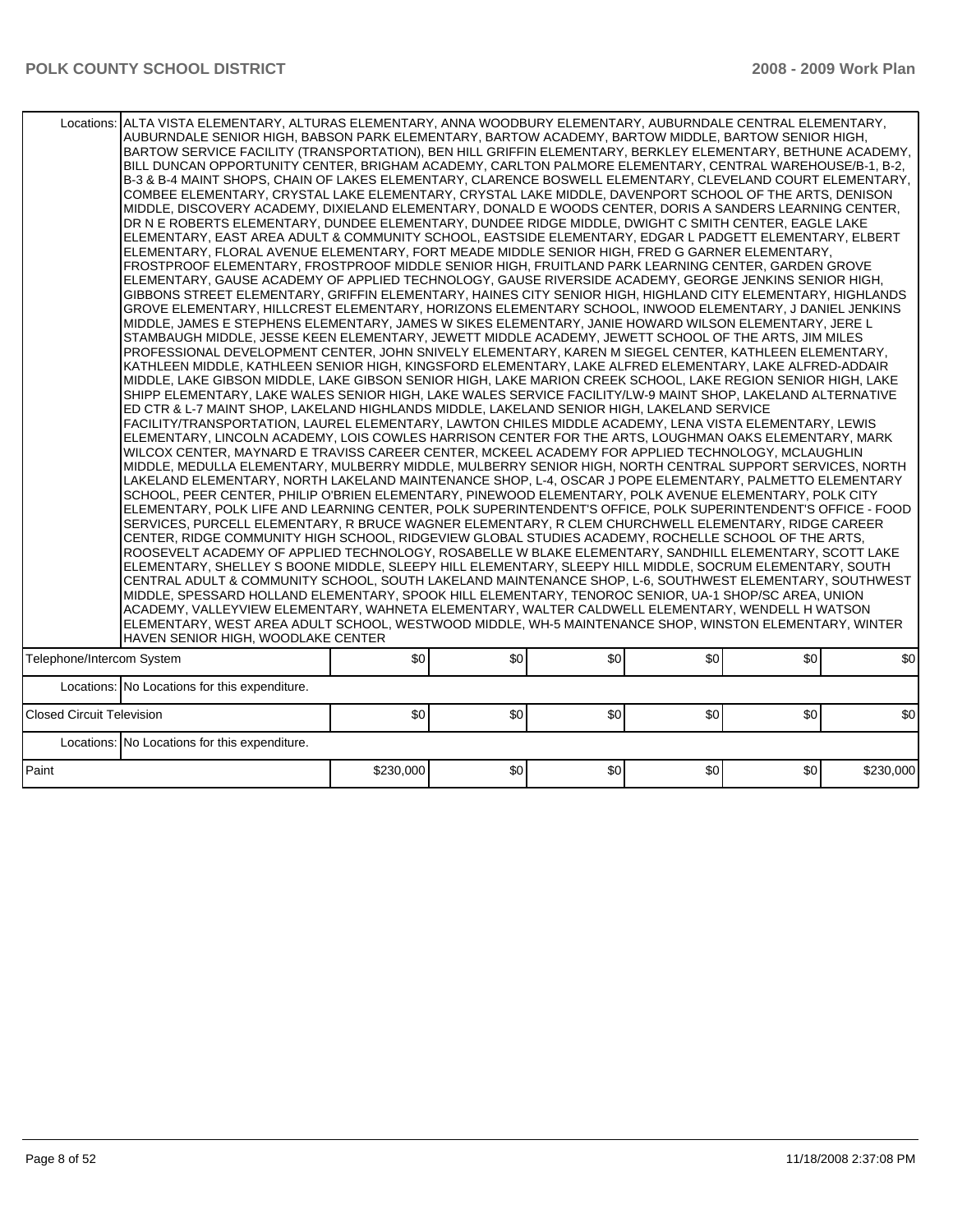| Locations: ALTA VISTA ELEMENTARY, ALTURAS ELEMENTARY, ANNA WOODBURY ELEMENTARY, AUBURNDALE CENTRAL ELEMENTARY,<br>AUBURNDALE SENIOR HIGH, BABSON PARK ELEMENTARY, BARTOW ACADEMY, BARTOW MIDDLE, BARTOW SENIOR HIGH,<br>BARTOW SERVICE FACILITY (TRANSPORTATION), BEN HILL GRIFFIN ELEMENTARY, BERKLEY ELEMENTARY, BETHUNE ACADEMY,<br>BILL DUNCAN OPPORTUNITY CENTER, BRIGHAM ACADEMY, CARLTON PALMORE ELEMENTARY, CENTRAL WAREHOUSE/B-1, B-2,<br>B-3 & B-4 MAINT SHOPS, CHAIN OF LAKES ELEMENTARY, CLARENCE BOSWELL ELEMENTARY, CLEVELAND COURT ELEMENTARY,<br>COMBEE ELEMENTARY, CRYSTAL LAKE ELEMENTARY, CRYSTAL LAKE MIDDLE, DAVENPORT SCHOOL OF THE ARTS, DENISON<br>MIDDLE, DISCOVERY ACADEMY, DIXIELAND ELEMENTARY, DONALD E WOODS CENTER, DORIS A SANDERS LEARNING CENTER,<br>DR N E ROBERTS ELEMENTARY, DUNDEE ELEMENTARY, DUNDEE RIDGE MIDDLE, DWIGHT C SMITH CENTER, EAGLE LAKE<br>ELEMENTARY. EAST AREA ADULT & COMMUNITY SCHOOL. EASTSIDE ELEMENTARY. EDGAR L PADGETT ELEMENTARY. ELBERT<br>ELEMENTARY, FLORAL AVENUE ELEMENTARY, FORT MEADE MIDDLE SENIOR HIGH, FRED G GARNER ELEMENTARY,<br>FROSTPROOF ELEMENTARY, FROSTPROOF MIDDLE SENIOR HIGH, FRUITLAND PARK LEARNING CENTER, GARDEN GROVE<br>ELEMENTARY, GAUSE ACADEMY OF APPLIED TECHNOLOGY, GAUSE RIVERSIDE ACADEMY, GEORGE JENKINS SENIOR HIGH,<br>GIBBONS STREET ELEMENTARY, GRIFFIN ELEMENTARY, HAINES CITY SENIOR HIGH, HIGHLAND CITY ELEMENTARY, HIGHLANDS<br>GROVE ELEMENTARY, HILLCREST ELEMENTARY, HORIZONS ELEMENTARY SCHOOL, INWOOD ELEMENTARY, J DANIEL JENKINS<br>MIDDLE, JAMES E STEPHENS ELEMENTARY, JAMES W SIKES ELEMENTARY, JANIE HOWARD WILSON ELEMENTARY, JERE L<br>STAMBAUGH MIDDLE, JESSE KEEN ELEMENTARY, JEWETT MIDDLE ACADEMY, JEWETT SCHOOL OF THE ARTS, JIM MILES<br>PROFESSIONAL DEVELOPMENT CENTER, JOHN SNIVELY ELEMENTARY, KAREN M SIEGEL CENTER, KATHLEEN ELEMENTARY,<br>KATHLEEN MIDDLE. KATHLEEN SENIOR HIGH, KINGSFORD ELEMENTARY, LAKE ALFRED ELEMENTARY, LAKE ALFRED-ADDAIR<br>MIDDLE, LAKE GIBSON MIDDLE, LAKE GIBSON SENIOR HIGH, LAKE MARION CREEK SCHOOL, LAKE REGION SENIOR HIGH, LAKE<br>SHIPP ELEMENTARY. LAKE WALES SENIOR HIGH, LAKE WALES SERVICE FACILITY/LW-9 MAINT SHOP, LAKELAND ALTERNATIVE<br>ED CTR & L-7 MAINT SHOP, LAKELAND HIGHLANDS MIDDLE, LAKELAND SENIOR HIGH, LAKELAND SERVICE<br>FACILITY/TRANSPORTATION, LAUREL ELEMENTARY, LAWTON CHILES MIDDLE ACADEMY, LENA VISTA ELEMENTARY, LEWIS<br>ELEMENTARY, LINCOLN ACADEMY, LOIS COWLES HARRISON CENTER FOR THE ARTS, LOUGHMAN OAKS ELEMENTARY, MARK<br>WILCOX CENTER, MAYNARD E TRAVISS CAREER CENTER, MCKEEL ACADEMY FOR APPLIED TECHNOLOGY, MCLAUGHLIN<br>MIDDLE, MEDULLA ELEMENTARY, MULBERRY MIDDLE, MULBERRY SENIOR HIGH, NORTH CENTRAL SUPPORT SERVICES, NORTH<br>LAKELAND ELEMENTARY, NORTH LAKELAND MAINTENANCE SHOP, L-4, OSCAR J POPE ELEMENTARY, PALMETTO ELEMENTARY<br>SCHOOL, PEER CENTER, PHILIP O'BRIEN ELEMENTARY, PINEWOOD ELEMENTARY, POLK AVENUE ELEMENTARY, POLK CITY<br>ELEMENTARY, POLK LIFE AND LEARNING CENTER, POLK SUPERINTENDENT'S OFFICE, POLK SUPERINTENDENT'S OFFICE - FOOD<br>SERVICES, PURCELL ELEMENTARY, R BRUCE WAGNER ELEMENTARY, R CLEM CHURCHWELL ELEMENTARY, RIDGE CAREER<br>CENTER, RIDGE COMMUNITY HIGH SCHOOL, RIDGEVIEW GLOBAL STUDIES ACADEMY, ROCHELLE SCHOOL OF THE ARTS,<br>ROOSEVELT ACADEMY OF APPLIED TECHNOLOGY. ROSABELLE W BLAKE ELEMENTARY. SANDHILL ELEMENTARY. SCOTT LAKE<br>ELEMENTARY, SHELLEY S BOONE MIDDLE, SLEEPY HILL ELEMENTARY, SLEEPY HILL MIDDLE, SOCRUM ELEMENTARY, SOUTH<br>CENTRAL ADULT & COMMUNITY SCHOOL, SOUTH LAKELAND MAINTENANCE SHOP, L-6, SOUTHWEST ELEMENTARY, SOUTHWEST<br>MIDDLE, SPESSARD HOLLAND ELEMENTARY, SPOOK HILL ELEMENTARY, TENOROC SENIOR, UA-1 SHOP/SC AREA, UNION<br>ACADEMY, VALLEYVIEW ELEMENTARY, WAHNETA ELEMENTARY, WALTER CALDWELL ELEMENTARY, WENDELL H WATSON<br>ELEMENTARY, WEST AREA ADULT SCHOOL, WESTWOOD MIDDLE, WH-5 MAINTENANCE SHOP, WINSTON ELEMENTARY, WINTER<br>HAVEN SENIOR HIGH, WOODLAKE CENTER |             |     |     |                  |     |             |
|---------------------------------------------------------------------------------------------------------------------------------------------------------------------------------------------------------------------------------------------------------------------------------------------------------------------------------------------------------------------------------------------------------------------------------------------------------------------------------------------------------------------------------------------------------------------------------------------------------------------------------------------------------------------------------------------------------------------------------------------------------------------------------------------------------------------------------------------------------------------------------------------------------------------------------------------------------------------------------------------------------------------------------------------------------------------------------------------------------------------------------------------------------------------------------------------------------------------------------------------------------------------------------------------------------------------------------------------------------------------------------------------------------------------------------------------------------------------------------------------------------------------------------------------------------------------------------------------------------------------------------------------------------------------------------------------------------------------------------------------------------------------------------------------------------------------------------------------------------------------------------------------------------------------------------------------------------------------------------------------------------------------------------------------------------------------------------------------------------------------------------------------------------------------------------------------------------------------------------------------------------------------------------------------------------------------------------------------------------------------------------------------------------------------------------------------------------------------------------------------------------------------------------------------------------------------------------------------------------------------------------------------------------------------------------------------------------------------------------------------------------------------------------------------------------------------------------------------------------------------------------------------------------------------------------------------------------------------------------------------------------------------------------------------------------------------------------------------------------------------------------------------------------------------------------------------------------------------------------------------------------------------------------------------------------------------------------------------------------------------------------------------------------------------------------------------------------------------------------------------------------------------------------------------------------------------------------------------------------------------------------------------------------------------------------------------------------------------------------------------------------------------------------------------------------------------------------------------------------------------------------------------------------------------------------------------------------------------------------------------------------|-------------|-----|-----|------------------|-----|-------------|
| Maintenance/Repair                                                                                                                                                                                                                                                                                                                                                                                                                                                                                                                                                                                                                                                                                                                                                                                                                                                                                                                                                                                                                                                                                                                                                                                                                                                                                                                                                                                                                                                                                                                                                                                                                                                                                                                                                                                                                                                                                                                                                                                                                                                                                                                                                                                                                                                                                                                                                                                                                                                                                                                                                                                                                                                                                                                                                                                                                                                                                                                                                                                                                                                                                                                                                                                                                                                                                                                                                                                                                                                                                                                                                                                                                                                                                                                                                                                                                                                                                                                                                                                      | \$1,181,767 | \$0 | \$0 | \$0 <sub>1</sub> | \$0 | \$1,181,767 |
|                                                                                                                                                                                                                                                                                                                                                                                                                                                                                                                                                                                                                                                                                                                                                                                                                                                                                                                                                                                                                                                                                                                                                                                                                                                                                                                                                                                                                                                                                                                                                                                                                                                                                                                                                                                                                                                                                                                                                                                                                                                                                                                                                                                                                                                                                                                                                                                                                                                                                                                                                                                                                                                                                                                                                                                                                                                                                                                                                                                                                                                                                                                                                                                                                                                                                                                                                                                                                                                                                                                                                                                                                                                                                                                                                                                                                                                                                                                                                                                                         |             |     |     |                  |     |             |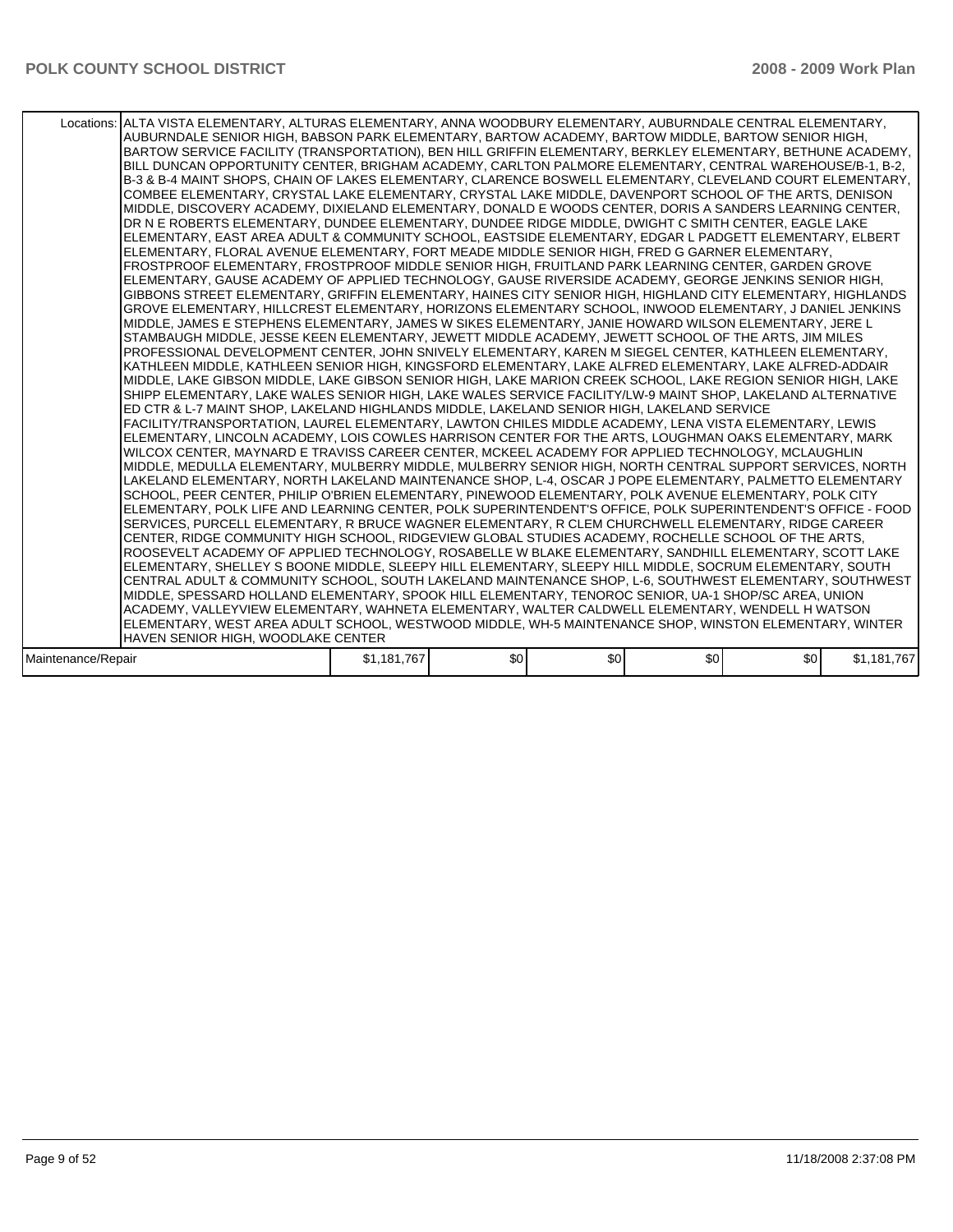| ROOSEVELT ACADEMY OF APPLIED TECHNOLOGY, ROSABELLE W BLAKE ELEMENTARY, SANDHILL ELEMENTARY, SCOTT LAKE<br>ELEMENTARY, SHELLEY S BOONE MIDDLE, SLEEPY HILL ELEMENTARY, SLEEPY HILL MIDDLE, SOCRUM ELEMENTARY, SOUTH<br>CENTRAL ADULT & COMMUNITY SCHOOL, SOUTH LAKELAND MAINTENANCE SHOP, L-6, SOUTHWEST ELEMENTARY, SOUTHWEST<br>MIDDLE, SPESSARD HOLLAND ELEMENTARY, SPOOK HILL ELEMENTARY, TENOROC SENIOR, UA-1 SHOP/SC AREA, UNION<br>ACADEMY, VALLEYVIEW ELEMENTARY, WAHNETA ELEMENTARY, WALTER CALDWELL ELEMENTARY, WENDELL H WATSON |  |  |  |
|-------------------------------------------------------------------------------------------------------------------------------------------------------------------------------------------------------------------------------------------------------------------------------------------------------------------------------------------------------------------------------------------------------------------------------------------------------------------------------------------------------------------------------------------|--|--|--|
|                                                                                                                                                                                                                                                                                                                                                                                                                                                                                                                                           |  |  |  |
|                                                                                                                                                                                                                                                                                                                                                                                                                                                                                                                                           |  |  |  |
|                                                                                                                                                                                                                                                                                                                                                                                                                                                                                                                                           |  |  |  |
|                                                                                                                                                                                                                                                                                                                                                                                                                                                                                                                                           |  |  |  |
| CENTER, RIDGE COMMUNITY HIGH SCHOOL, RIDGEVIEW GLOBAL STUDIES ACADEMY, ROCHELLE SCHOOL OF THE ARTS,                                                                                                                                                                                                                                                                                                                                                                                                                                       |  |  |  |
| SERVICES, PURCELL ELEMENTARY, R BRUCE WAGNER ELEMENTARY, R CLEM CHURCHWELL ELEMENTARY, RIDGE CAREER                                                                                                                                                                                                                                                                                                                                                                                                                                       |  |  |  |
| ELEMENTARY, POLK LIFE AND LEARNING CENTER, POLK SUPERINTENDENT'S OFFICE, POLK SUPERINTENDENT'S OFFICE - FOOD                                                                                                                                                                                                                                                                                                                                                                                                                              |  |  |  |
| SCHOOL, PEER CENTER, PHILIP O'BRIEN ELEMENTARY, PINEWOOD ELEMENTARY, POLK AVENUE ELEMENTARY, POLK CITY                                                                                                                                                                                                                                                                                                                                                                                                                                    |  |  |  |
| LAKELAND ELEMENTARY, NORTH LAKELAND MAINTENANCE SHOP, L-4, OSCAR J POPE ELEMENTARY, PALMETTO ELEMENTARY                                                                                                                                                                                                                                                                                                                                                                                                                                   |  |  |  |
| MIDDLE, MEDULLA ELEMENTARY, MULBERRY MIDDLE, MULBERRY SENIOR HIGH, NORTH CENTRAL SUPPORT SERVICES, NORTH                                                                                                                                                                                                                                                                                                                                                                                                                                  |  |  |  |
| ELEMENTARY, LINCOLN ACADEMY, LOIS COWLES HARRISON CENTER FOR THE ARTS, LOUGHMAN OAKS ELEMENTARY, MARK<br>WILCOX CENTER. MAYNARD E TRAVISS CAREER CENTER. MCKEEL ACADEMY FOR APPLIED TECHNOLOGY. MCLAUGHLIN                                                                                                                                                                                                                                                                                                                                |  |  |  |
| FACILITY/TRANSPORTATION. LAUREL ELEMENTARY. LAWTON CHILES MIDDLE ACADEMY. LENA VISTA ELEMENTARY. LEWIS                                                                                                                                                                                                                                                                                                                                                                                                                                    |  |  |  |
| ED CTR & L-7 MAINT SHOP, LAKELAND HIGHLANDS MIDDLE, LAKELAND SENIOR HIGH, LAKELAND SERVICE                                                                                                                                                                                                                                                                                                                                                                                                                                                |  |  |  |
| SHIPP ELEMENTARY, LAKE WALES SENIOR HIGH, LAKE WALES SERVICE FACILITY/LW-9 MAINT SHOP, LAKELAND ALTERNATIVE                                                                                                                                                                                                                                                                                                                                                                                                                               |  |  |  |
| MIDDLE, LAKE GIBSON MIDDLE, LAKE GIBSON SENIOR HIGH, LAKE MARION CREEK SCHOOL, LAKE REGION SENIOR HIGH, LAKE                                                                                                                                                                                                                                                                                                                                                                                                                              |  |  |  |
| KATHLEEN MIDDLE, KATHLEEN SENIOR HIGH, KINGSFORD ELEMENTARY, LAKE ALFRED ELEMENTARY, LAKE ALFRED-ADDAIR                                                                                                                                                                                                                                                                                                                                                                                                                                   |  |  |  |
| PROFESSIONAL DEVELOPMENT CENTER, JOHN SNIVELY ELEMENTARY, KAREN M SIEGEL CENTER, KATHLEEN ELEMENTARY,                                                                                                                                                                                                                                                                                                                                                                                                                                     |  |  |  |
| STAMBAUGH MIDDLE, JESSE KEEN ELEMENTARY, JEWETT MIDDLE ACADEMY, JEWETT SCHOOL OF THE ARTS, JIM MILES                                                                                                                                                                                                                                                                                                                                                                                                                                      |  |  |  |
| MIDDLE, JAMES E STEPHENS ELEMENTARY, JAMES W SIKES ELEMENTARY, JANIE HOWARD WILSON ELEMENTARY, JERE L                                                                                                                                                                                                                                                                                                                                                                                                                                     |  |  |  |
| GROVE ELEMENTARY, HILLCREST ELEMENTARY, HORIZONS ELEMENTARY SCHOOL, INWOOD ELEMENTARY, J DANIEL JENKINS                                                                                                                                                                                                                                                                                                                                                                                                                                   |  |  |  |
| GIBBONS STREET ELEMENTARY, GRIFFIN ELEMENTARY, HAINES CITY SENIOR HIGH, HIGHLAND CITY ELEMENTARY, HIGHLANDS                                                                                                                                                                                                                                                                                                                                                                                                                               |  |  |  |
| ELEMENTARY, GAUSE ACADEMY OF APPLIED TECHNOLOGY, GAUSE RIVERSIDE ACADEMY, GEORGE JENKINS SENIOR HIGH,                                                                                                                                                                                                                                                                                                                                                                                                                                     |  |  |  |
| FROSTPROOF ELEMENTARY. FROSTPROOF MIDDLE SENIOR HIGH. FRUITLAND PARK LEARNING CENTER. GARDEN GROVE                                                                                                                                                                                                                                                                                                                                                                                                                                        |  |  |  |
| ELEMENTARY. FLORAL AVENUE ELEMENTARY. FORT MEADE MIDDLE SENIOR HIGH. FRED G GARNER ELEMENTARY.                                                                                                                                                                                                                                                                                                                                                                                                                                            |  |  |  |
| IELEMENTARY. EAST AREA ADULT & COMMUNITY SCHOOL. EASTSIDE ELEMENTARY. EDGAR L PADGETT ELEMENTARY. ELBERT                                                                                                                                                                                                                                                                                                                                                                                                                                  |  |  |  |
| DR N E ROBERTS ELEMENTARY, DUNDEE ELEMENTARY, DUNDEE RIDGE MIDDLE, DWIGHT C SMITH CENTER, EAGLE LAKE                                                                                                                                                                                                                                                                                                                                                                                                                                      |  |  |  |
| IMIDDLE. DISCOVERY ACADEMY. DIXIELAND ELEMENTARY. DONALD E WOODS CENTER. DORIS A SANDERS LEARNING CENTER.                                                                                                                                                                                                                                                                                                                                                                                                                                 |  |  |  |
| COMBEE ELEMENTARY, CRYSTAL LAKE ELEMENTARY, CRYSTAL LAKE MIDDLE, DAVENPORT SCHOOL OF THE ARTS, DENISON                                                                                                                                                                                                                                                                                                                                                                                                                                    |  |  |  |
| B-3 & B-4 MAINT SHOPS, CHAIN OF LAKES ELEMENTARY, CLARENCE BOSWELL ELEMENTARY, CLEVELAND COURT ELEMENTARY,                                                                                                                                                                                                                                                                                                                                                                                                                                |  |  |  |
| BILL DUNCAN OPPORTUNITY CENTER, BRIGHAM ACADEMY, CARLTON PALMORE ELEMENTARY, CENTRAL WAREHOUSE/B-1, B-2,                                                                                                                                                                                                                                                                                                                                                                                                                                  |  |  |  |
|                                                                                                                                                                                                                                                                                                                                                                                                                                                                                                                                           |  |  |  |
|                                                                                                                                                                                                                                                                                                                                                                                                                                                                                                                                           |  |  |  |
| Locations: ALTA VISTA ELEMENTARY, ALTURAS ELEMENTARY, ANNA WOODBURY ELEMENTARY, AUBURNDALE CENTRAL ELEMENTARY,<br>AUBURNDALE SENIOR HIGH, BABSON PARK ELEMENTARY, BARTOW ACADEMY, BARTOW MIDDLE, BARTOW SENIOR HIGH,<br>BARTOW SERVICE FACILITY (TRANSPORTATION), BEN HILL GRIFFIN ELEMENTARY, BERKLEY ELEMENTARY, BETHUNE ACADEMY,                                                                                                                                                                                                       |  |  |  |

| PECO Maintenance Expenditures | \$5,364,856  | \$6.442.774    | \$8.622.729  | \$8,156,539    | \$8,128,070   | \$36,714,968   |
|-------------------------------|--------------|----------------|--------------|----------------|---------------|----------------|
| Two Mill Sub Total:           | \$15,422,222 | (S6, 442, 774) | (S8.622.729) | (S8, 156, 539) | (\$8,128,070) | (\$15,927,890) |

| Other Items                                                  | $2008 - 2009$<br><b>Actual Budget</b> | $2009 - 2010$<br>Projected | 2010 - 2011<br>Projected | 2011 - 2012<br>Projected | $2012 - 2013$<br>Projected | <b>Total</b> |  |  |
|--------------------------------------------------------------|---------------------------------------|----------------------------|--------------------------|--------------------------|----------------------------|--------------|--|--|
| Convert smaller classrooms into larger kindergarten<br>rooms | \$9,950                               | \$0                        | \$0                      | \$0                      | \$0                        | \$9,950      |  |  |
| Locations SPOOK HILL ELEMENTARY                              |                                       |                            |                          |                          |                            |              |  |  |
| Renovate restrooms in 5th Grade wing                         | \$4,680                               | \$0                        | \$0                      | \$0                      | \$0                        | \$4,680      |  |  |
| Locations DUNDEE ELEMENTARY                                  |                                       |                            |                          |                          |                            |              |  |  |
| Install new cabinets and sinks in Bldg 11 all CR's           | \$16,000                              | \$0                        | \$0                      | \$0                      | \$0                        | \$16,000     |  |  |
| Locations COMBEE ELEMENTARY                                  |                                       |                            |                          |                          |                            |              |  |  |
| Provide area by bus landing for student seating              | \$3,400                               | \$0                        | \$0                      | \$0                      | \$0                        | \$3,400      |  |  |
| Locations EAGLE LAKE ELEMENTARY                              |                                       |                            |                          |                          |                            |              |  |  |
| Replace plywood with windows and blinds in<br>cafeteria      | \$29,008                              | \$0                        | \$0                      | \$0                      | \$0                        | \$29,008     |  |  |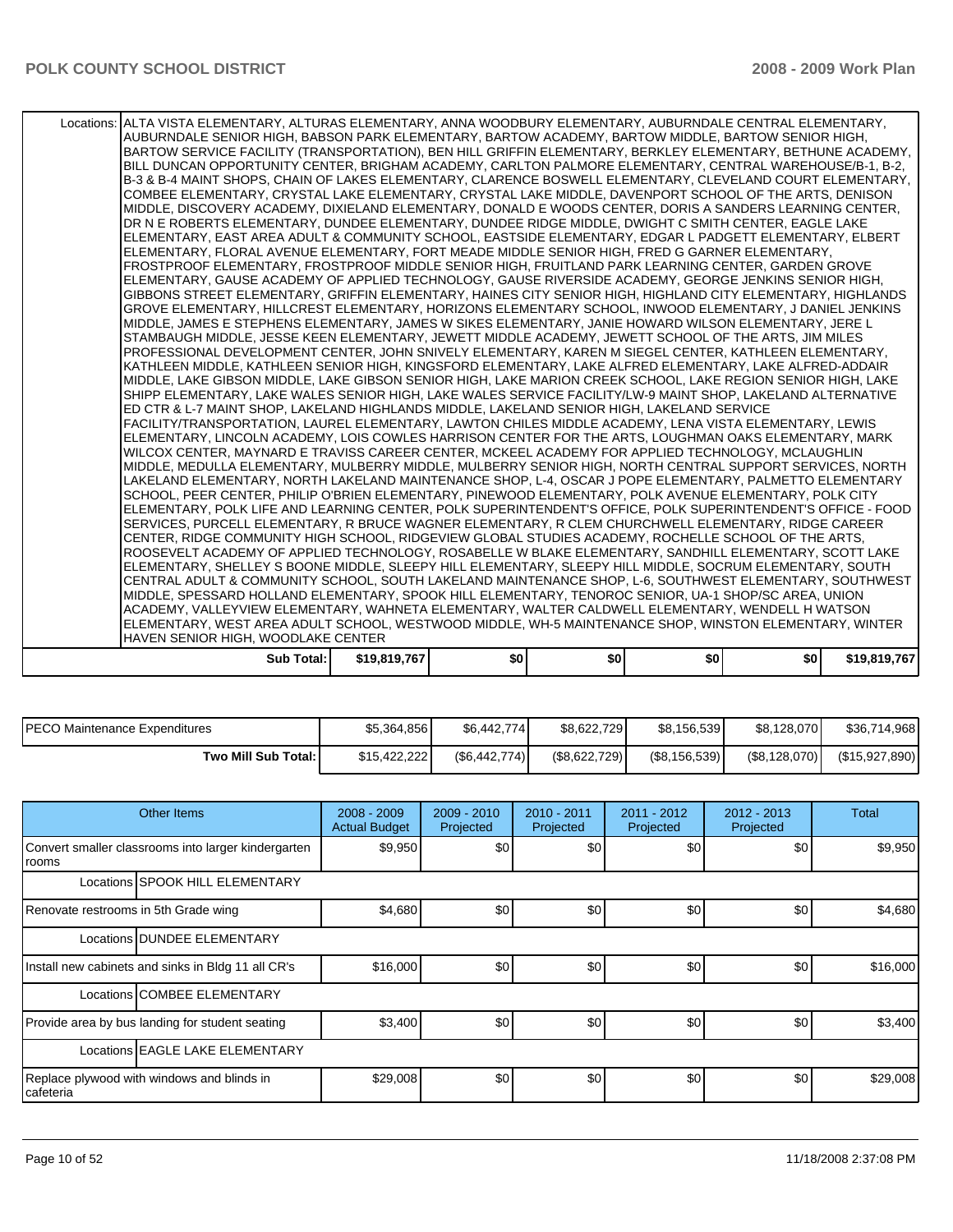| Locations <b>FROSTPROOF ELEMENTARY</b>                                            |          |                  |     |     |                 |          |
|-----------------------------------------------------------------------------------|----------|------------------|-----|-----|-----------------|----------|
| Renovate Main Office with counters and shelves                                    | \$5,820  | \$0              | \$0 | \$0 | \$0             | \$5,820  |
| Locations CARLTON PALMORE ELEMENTARY                                              |          |                  |     |     |                 |          |
| Refurbish admin offices to include new flooring and<br>storage                    | \$4,500  | \$0              | \$0 | \$0 | \$0             | \$4,500  |
| Locations INWOOD ELEMENTARY                                                       |          |                  |     |     |                 |          |
| Enlarge windows of interior foyer doors of BLDG 3 &<br>4                          | \$20,000 | \$0              | \$0 | \$0 | \$0             | \$20,000 |
| Locations SLEEPY HILL ELEMENTARY                                                  |          |                  |     |     |                 |          |
| Install double door where office window is located                                | \$8,760  | \$0              | \$0 | \$0 | \$0             | \$8,760  |
| Locations ELBERT ELEMENTARY                                                       |          |                  |     |     |                 |          |
| Convert CR coatrack areas into storage closets in<br>bldgs. 3,5, and 6            | \$6,500  | \$0              | \$0 | \$0 | \$0             | \$6,500  |
| Locations LENA VISTA ELEMENTARY                                                   |          |                  |     |     |                 |          |
| Replace laminate on counters in open areas of bldg.<br>8 & refinish wood cabinets | \$13,300 | \$0              | \$0 | \$0 | \$0             | \$13,300 |
| Locations LAKE SHIPP ELEMENTARY                                                   |          |                  |     |     |                 |          |
| <b>Storage Building</b>                                                           | \$6,000  | \$0              | \$0 | \$0 | \$0             | \$6,000  |
| Locations CLEVELAND COURT ELEMENTARY                                              |          |                  |     |     |                 |          |
| Replace accordian wall with permanent wall in Bldg.                               | \$8,100  | \$0              | \$0 | \$0 | \$0             | \$8,100  |
| Locations HIGHLAND CITY ELEMENTARY                                                |          |                  |     |     |                 |          |
| Bleachers needed at bus loading area                                              | \$4,800  | \$0              | \$0 | \$0 | \$0             | \$4,800  |
| Locations LAKE ALFRED-ADDAIR MIDDLE                                               |          |                  |     |     |                 |          |
| Remodel showcase to remove mold from old<br>carpeting, ceiling tiles and wall     | \$7,500  | \$0              | \$0 | \$0 | \$0             | \$7,500  |
| Locations LAKE GIBSON MIDDLE                                                      |          |                  |     |     |                 |          |
| Knockout wall and add storage between two rooms                                   | \$9,450  | \$0              | \$0 | \$0 | \$0             | \$9,450  |
| Locations JERE L STAMBAUGH MIDDLE                                                 |          |                  |     |     |                 |          |
| Construct covered walkway to bus loading                                          | \$12,300 | \$0 <sub>1</sub> | \$0 | \$0 | SO <sub>1</sub> | \$12,300 |
| Locations UNION ACADEMY                                                           |          |                  |     |     |                 |          |
| Enclose existing computer lab with half wall and<br>glass                         | \$20,400 | \$0              | \$0 | \$0 | \$0             | \$20,400 |
| Locations FORT MEADE MIDDLE SENIOR HIGH                                           |          |                  |     |     |                 |          |
| Remodel Guidance and Administration Office areas                                  | \$43,780 | \$0              | \$0 | \$0 | \$0             | \$43,780 |
| Locations FROSTPROOF MIDDLE SENIOR HIGH                                           |          |                  |     |     |                 |          |
| Move location of main office front entrance                                       | \$10,100 | \$0              | \$0 | \$0 | \$0             | \$10,100 |
| Locations ROOSEVELT ACADEMY OF APPLIED TECHNOLOGY                                 |          |                  |     |     |                 |          |
| <b>Stage Restoration</b>                                                          | \$22,500 | \$0              | \$0 | \$0 | \$0             | \$22,500 |
| Locations POLK AVENUE ELEMENTARY                                                  |          |                  |     |     |                 |          |
| 10 Benches in car rider area                                                      | \$3,400  | \$0              | \$0 | \$0 | \$0             | \$3,400  |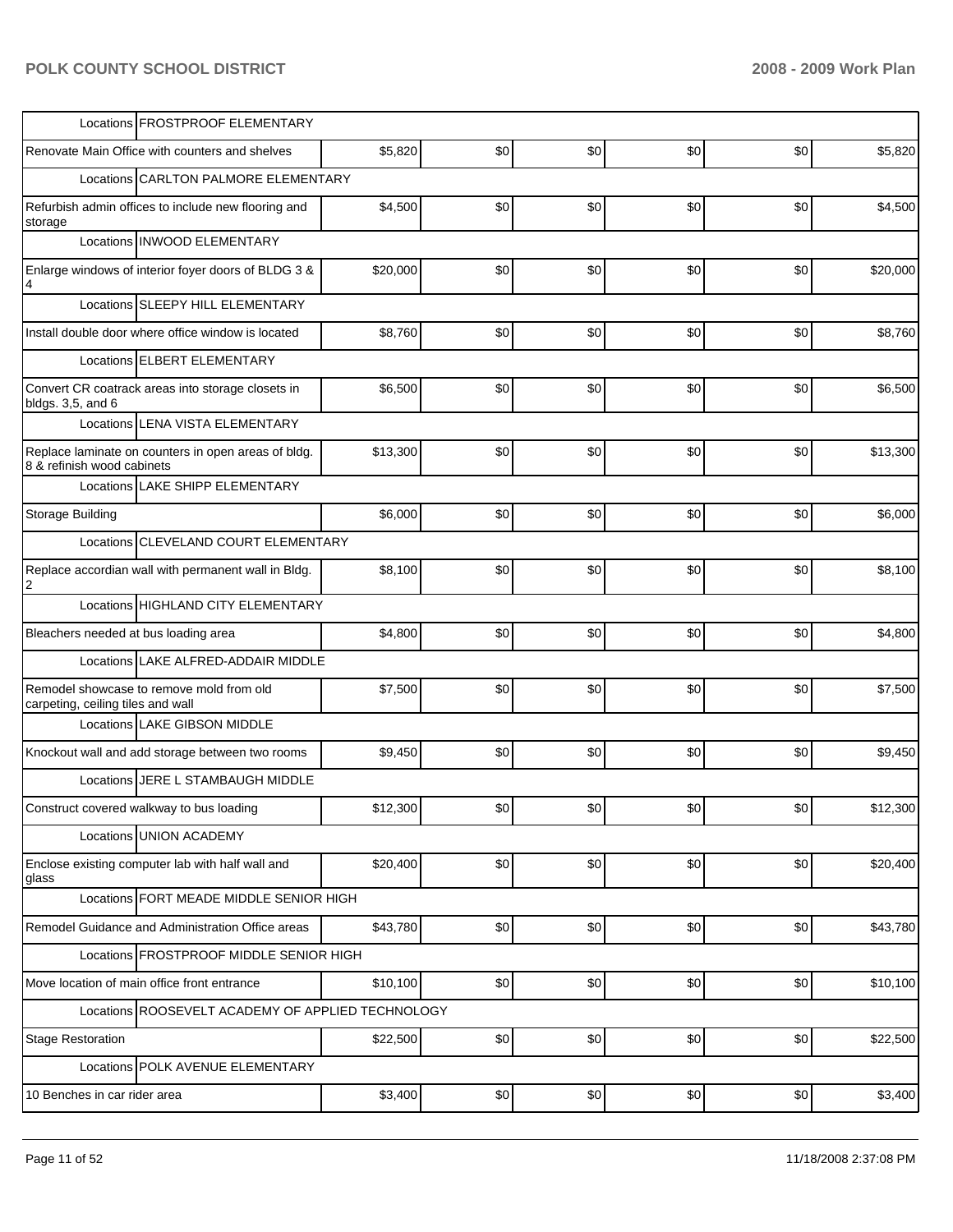| Locations MCLAUGHLIN MIDDLE                                               |          |     |     |     |     |          |
|---------------------------------------------------------------------------|----------|-----|-----|-----|-----|----------|
| Build outside restrooms for PE students                                   | \$46,000 | \$0 | \$0 | \$0 | \$0 | \$46,000 |
| Locations GRIFFIN ELEMENTARY                                              |          |     |     |     |     |          |
| Redo floors and add lighting in Bldg. 3 hallway                           | \$2,933  | \$0 | \$0 | \$0 | \$0 | \$2,933  |
| Locations ALTA VISTA ELEMENTARY                                           |          |     |     |     |     |          |
| Replace stage curtains                                                    | \$3,430  | \$0 | \$0 | \$0 | \$0 | \$3,430  |
| Locations POLK CITY ELEMENTARY                                            |          |     |     |     |     |          |
| Replace wooden benches with metal ones at Bldgs.<br>3 and 5               | \$15,000 | \$0 | \$0 | \$0 | \$0 | \$15,000 |
| Locations LENA VISTA ELEMENTARY                                           |          |     |     |     |     |          |
| Replace office carpet                                                     | \$10,000 | \$0 | \$0 | \$0 | \$0 | \$10,000 |
| Locations FLORAL AVENUE ELEMENTARY                                        |          |     |     |     |     |          |
| Replace carpet in media center                                            | \$12,000 | \$0 | \$0 | \$0 | \$0 | \$12,000 |
| Locations PINEWOOD ELEMENTARY                                             |          |     |     |     |     |          |
| Replace carpet in guidance office with VTC                                | \$3,500  | \$0 | \$0 | \$0 | \$0 | \$3,500  |
| Locations LAKE SHIPP ELEMENTARY                                           |          |     |     |     |     |          |
| Replace wooden ball field benches                                         | \$6,000  | \$0 | \$0 | \$0 | \$0 | \$6,000  |
| Locations LAKE SHIPP ELEMENTARY                                           |          |     |     |     |     |          |
| Replace a/c system in cafeteria                                           | \$35,000 | \$0 | \$0 | \$0 | \$0 | \$35,000 |
| Locations DIXIELAND ELEMENTARY                                            |          |     |     |     |     |          |
| Replace carpet in administrative offices                                  | \$10,000 | \$0 | \$0 | \$0 | \$0 | \$10,000 |
| Locations DIXIELAND ELEMENTARY                                            |          |     |     |     |     |          |
| Re-key school                                                             | \$35,000 | \$0 | \$0 | \$0 | \$0 | \$35,000 |
| Locations MEDULLA ELEMENTARY                                              |          |     |     |     |     |          |
| Replace carpet in Media Center                                            | \$13,000 | \$0 | \$0 | \$0 | \$0 | \$13,000 |
| Locations SOUTHWEST ELEMENTARY                                            |          |     |     |     |     |          |
| Replace shelving with lockable lockers in band<br>instrument storage room | \$70,000 | \$0 | \$0 | \$0 | \$0 | \$70,000 |
| Locations DENISON MIDDLE                                                  |          |     |     |     |     |          |
| Replace floor tile in several classrooms and cafeteria                    | \$25,000 | \$0 | \$0 | \$0 | \$0 | \$25,000 |
| Locations JEWETT MIDDLE ACADEMY                                           |          |     |     |     |     |          |
| Replace main office carpet                                                | \$10,000 | \$0 | \$0 | \$0 | \$0 | \$10,000 |
| Locations LAKELAND HIGHLANDS MIDDLE                                       |          |     |     |     |     |          |
| Upgrade lighting system in boys' locker room                              | \$7,000  | \$0 | \$0 | \$0 | \$0 | \$7,000  |
| Locations SOUTHWEST MIDDLE                                                |          |     |     |     |     |          |
| Replace carpet in band room                                               | \$15,000 | \$0 | \$0 | \$0 | \$0 | \$15,000 |
| Locations JERE L STAMBAUGH MIDDLE                                         |          |     |     |     |     |          |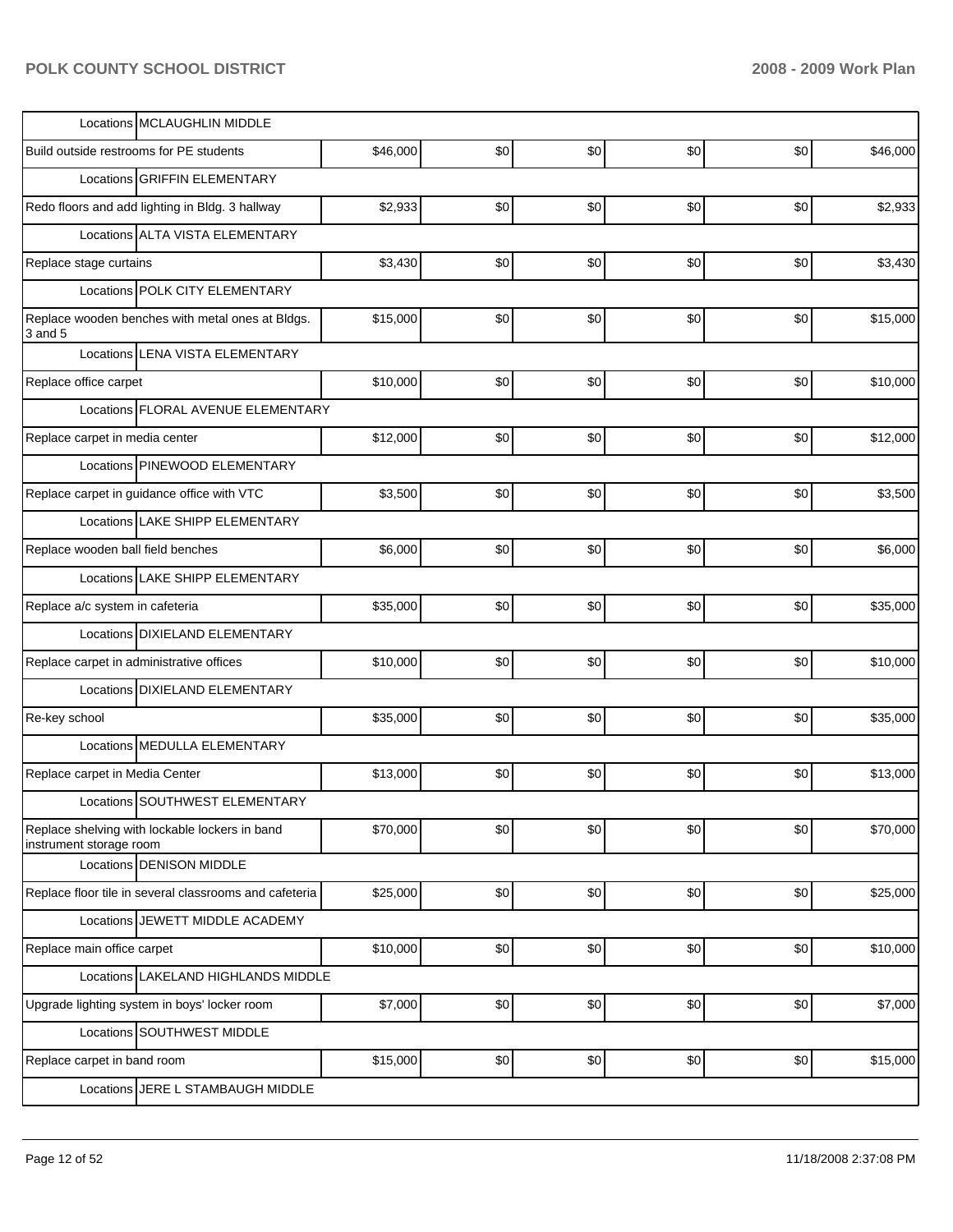| Replace aisle carpet in auditorium                                                                                              | \$15,000 | \$0 | \$0 | \$0 | \$0 | \$15,000 |  |  |  |
|---------------------------------------------------------------------------------------------------------------------------------|----------|-----|-----|-----|-----|----------|--|--|--|
| Locations LAKE REGION SENIOR HIGH                                                                                               |          |     |     |     |     |          |  |  |  |
| Replace carpet in media center, main office, AP, and<br>SRO office                                                              | \$15,000 | \$0 | \$0 | \$0 | \$0 | \$15,000 |  |  |  |
| Locations ROOSEVELT ACADEMY OF APPLIED TECHNOLOGY                                                                               |          |     |     |     |     |          |  |  |  |
| Replace reception area workstation at the entrance,<br>uncover, and refinish wood floors                                        | \$5,000  | \$0 | \$0 | \$0 | \$0 | \$5,000  |  |  |  |
| Locations MARK WILCOX CENTER                                                                                                    |          |     |     |     |     |          |  |  |  |
| Student restrooms/restoration                                                                                                   | \$40,000 | \$0 | \$0 | \$0 | \$0 | \$40,000 |  |  |  |
| Locations POLK AVENUE ELEMENTARY                                                                                                |          |     |     |     |     |          |  |  |  |
| Resurface the PE court                                                                                                          | \$21,000 | \$0 | \$0 | \$0 | \$0 | \$21,000 |  |  |  |
| Locations ALTURAS ELEMENTARY                                                                                                    |          |     |     |     |     |          |  |  |  |
| Repave the blacktop for the PE department                                                                                       | \$24,000 | \$0 | \$0 | \$0 | \$0 | \$24,000 |  |  |  |
| Locations INWOOD ELEMENTARY                                                                                                     |          |     |     |     |     |          |  |  |  |
| Extend the paved area in bus zone with additional<br>pillars                                                                    | \$16,000 | \$0 | \$0 | \$0 | \$0 | \$16,000 |  |  |  |
| Locations WALTER CALDWELL ELEMENTARY                                                                                            |          |     |     |     |     |          |  |  |  |
| Create 30 parking spaces on north side of property                                                                              | \$76,500 | \$0 | \$0 | \$0 | \$0 | \$76,500 |  |  |  |
| Locations PURCELL ELEMENTARY                                                                                                    |          |     |     |     |     |          |  |  |  |
| Resurface PE court and paint lines ETC                                                                                          | \$28,000 | \$0 | \$0 | \$0 | \$0 | \$28,000 |  |  |  |
| Locations BARTOW ACADEMY                                                                                                        |          |     |     |     |     |          |  |  |  |
| Paving areas north of 6th grade building and west of<br>cafeteria                                                               | \$9,000  | \$0 | \$0 | \$0 | \$0 | \$9,000  |  |  |  |
| Locations MCLAUGHLIN MIDDLE                                                                                                     |          |     |     |     |     |          |  |  |  |
| Paved walkways to portables wide enough to<br>accomodate a wheelchair                                                           | \$14,500 | \$0 | \$0 | \$0 | \$0 | \$14,500 |  |  |  |
| Locations SOUTHWEST MIDDLE                                                                                                      |          |     |     |     |     |          |  |  |  |
| Resurface the pavement on the east side of the gym                                                                              | \$14,000 | \$0 | \$0 | \$0 | \$0 | \$14,000 |  |  |  |
| Locations UNION ACADEMY                                                                                                         |          |     |     |     |     |          |  |  |  |
| Repave /repair cafeteria parking lot                                                                                            | \$14,000 | \$0 | \$0 | \$0 | \$0 | \$14,000 |  |  |  |
| Locations BABSON PARK ELEMENTARY                                                                                                |          |     |     |     |     |          |  |  |  |
| Replace tile in main building (cafeteria area)                                                                                  | \$15,000 | \$0 | \$0 | \$0 | \$0 | \$15,000 |  |  |  |
| Locations CARLTON PALMORE ELEMENTARY                                                                                            |          |     |     |     |     |          |  |  |  |
| Remodel bldg 2005 to carry art, remodel industrial<br>arts to handle                                                            | \$25,000 | \$0 | \$0 | \$0 | \$0 | \$25,000 |  |  |  |
| Locations JEWETT MIDDLE ACADEMY                                                                                                 |          |     |     |     |     |          |  |  |  |
| Refurbish ESE Countywide admin to include<br>receptionist counter, work station, counterspace,<br>mailbox area, and bookshelves | \$11,200 | \$0 | \$0 | \$0 | \$0 | \$11,200 |  |  |  |
| Locations DWIGHT C SMITH CENTER                                                                                                 |          |     |     |     |     |          |  |  |  |
| Resurface track                                                                                                                 | \$30,000 | \$0 | \$0 | \$0 | \$0 | \$30,000 |  |  |  |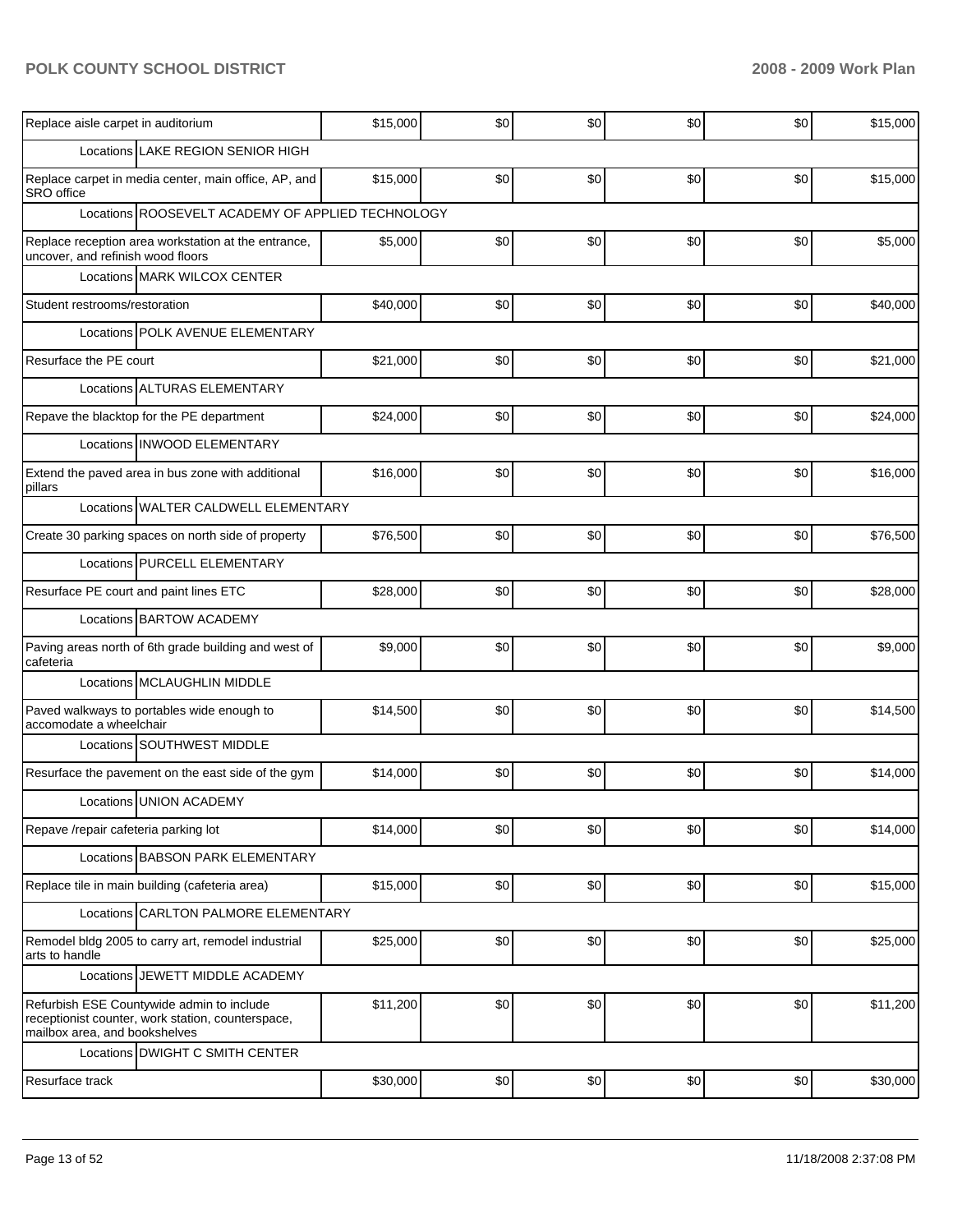|                                   | Locations   FORT MEADE MIDDLE SENIOR HIGH |              |     |     |                  |     |              |  |
|-----------------------------------|-------------------------------------------|--------------|-----|-----|------------------|-----|--------------|--|
| Replace the lighting on the stage |                                           | \$5,000      | \$0 | \$0 | \$0              | \$0 | \$5,000      |  |
|                                   | Locations FROSTPROOF ELEMENTARY           |              |     |     |                  |     |              |  |
|                                   | Total:                                    | \$20,787,078 | \$O | \$0 | \$0 <sub>1</sub> | \$0 | \$20,787,078 |  |

#### **Local Two Mill Expenditure For Maintenance, Repair and Renovation**

Anticipated expenditures expected from local funding sources over the years covered by the current work plan.

| <b>Item</b>                             | $2008 - 2009$<br><b>Actual Budget</b> | $2009 - 2010$<br>Projected | 2010 - 2011<br>Projected | 2011 - 2012<br>Projected | $2012 - 2013$<br>Projected | Total          |
|-----------------------------------------|---------------------------------------|----------------------------|--------------------------|--------------------------|----------------------------|----------------|
| Remaining Maint and Repair from 2 Mills | \$15,422,222                          | (\$6,442,774)              | (\$8,622,729)            | (\$8,156,539)            | (\$8,128,070)              | (\$15,927,890) |
| Maintenance/Repair Salaries             | \$8,400,000                           | \$8,400,000                | \$8,400,000              | \$8,400,000              | \$8,400,000                | \$42,000,000   |
| School Bus Purchases                    | \$5,300,416                           | \$5,565,000                | \$5,843,250              | \$6,135,400              | \$6,442,170                | \$29,286,236   |
| <b>Other Vehicle Purchases</b>          | \$0                                   | \$0                        | \$0                      | \$0                      | \$0                        | \$0            |
| Capital Outlay Equipment                | \$14,213,970                          | \$15,000,000               | \$15,000,000             | \$15,000,000             | \$15,000,000               | \$74,213,970   |
| Rent/Lease Payments                     | \$0                                   | \$0                        | \$0                      | \$0                      | \$0                        | \$0            |
| <b>COP Debt Service</b>                 | \$17,571,787                          | \$17,132,031               | \$17,185,045             | \$17,154,735             | \$17,158,393               | \$86,201,991   |
| Rent/Lease Relocatables                 | \$350,000                             | \$0                        | \$0                      | \$0                      | \$0                        | \$350,000      |
| <b>Environmental Problems</b>           | \$0                                   | \$0                        | \$0                      | \$0                      | \$0                        | \$0            |
| s.1011.14 Debt Service                  | \$0                                   | \$0                        | \$0                      | \$0                      | \$0                        | \$0            |
| <b>Special Facilities Account</b>       | \$0 <sub>1</sub>                      | \$0                        | \$0                      | \$0                      | \$0                        | \$0            |
| <b>Local Expenditure Totals:</b>        | \$61,258,395                          | \$39,654,257               | \$37,805,566             | \$38,533,596             | \$38,872,493               | \$216,124,307  |

# **Revenue**

#### **2 Mill Revenue Source**

Schedule of Estimated Capital Outlay Revenue from each currently approved source which is estimated to be available for expenditures on the projects included in the tentative district facilities work program. All amounts are NET after considering carryover balances, interest earned, new COP's, 1011.14 and 1011.15 loans, etc. Districts cannot use 2-Mill funds for salaries except for those explicitly associated with maintenance/repair projects. (1011.71 (5), F.S.)

| <b>Item</b>                                                                     | Fund | $2008 - 2009$<br><b>Actual Value</b> | $2009 - 2010$<br>Projected | $2010 - 2011$<br>Projected | $2011 - 2012$<br>Projected | 2012 - 2013<br>Projected | <b>Total</b>      |
|---------------------------------------------------------------------------------|------|--------------------------------------|----------------------------|----------------------------|----------------------------|--------------------------|-------------------|
| (1) Non-exempt property<br>lassessed valuation                                  |      | \$36,847,154,973                     | \$37,584,098,072           | \$38,335,780,034           | \$39,102,495,634           | \$39,884,545,547         | \$191,754,074,260 |
| (2) The Millege projected for<br>discretionary capital outlay per<br>ls.1011.71 |      | 1.75                                 | 1.75                       | 1.75                       | 1.75                       | 1.75                     |                   |
| (3) Full value of the 2-Mill<br>discretionary capital outlay per<br>ls.1011.71  |      | \$61,258,395                         | \$62,483,563               | \$63,733,234               | \$65,007,899               | \$66,308,057             | \$318,791,148     |
| (4) Value of the portion of the 2-<br>Mills ACTUALLY levied                     | 370  | \$61,258,395                         | \$62,483,563               | \$63,733,234               | \$65,007,899               | \$66,308,057             | \$318,791,148     |
| $(5)$ Difference of lines $(3)$ and $(4)$                                       |      | \$0                                  | \$0                        | \$0                        | \$0                        | \$0                      | \$0               |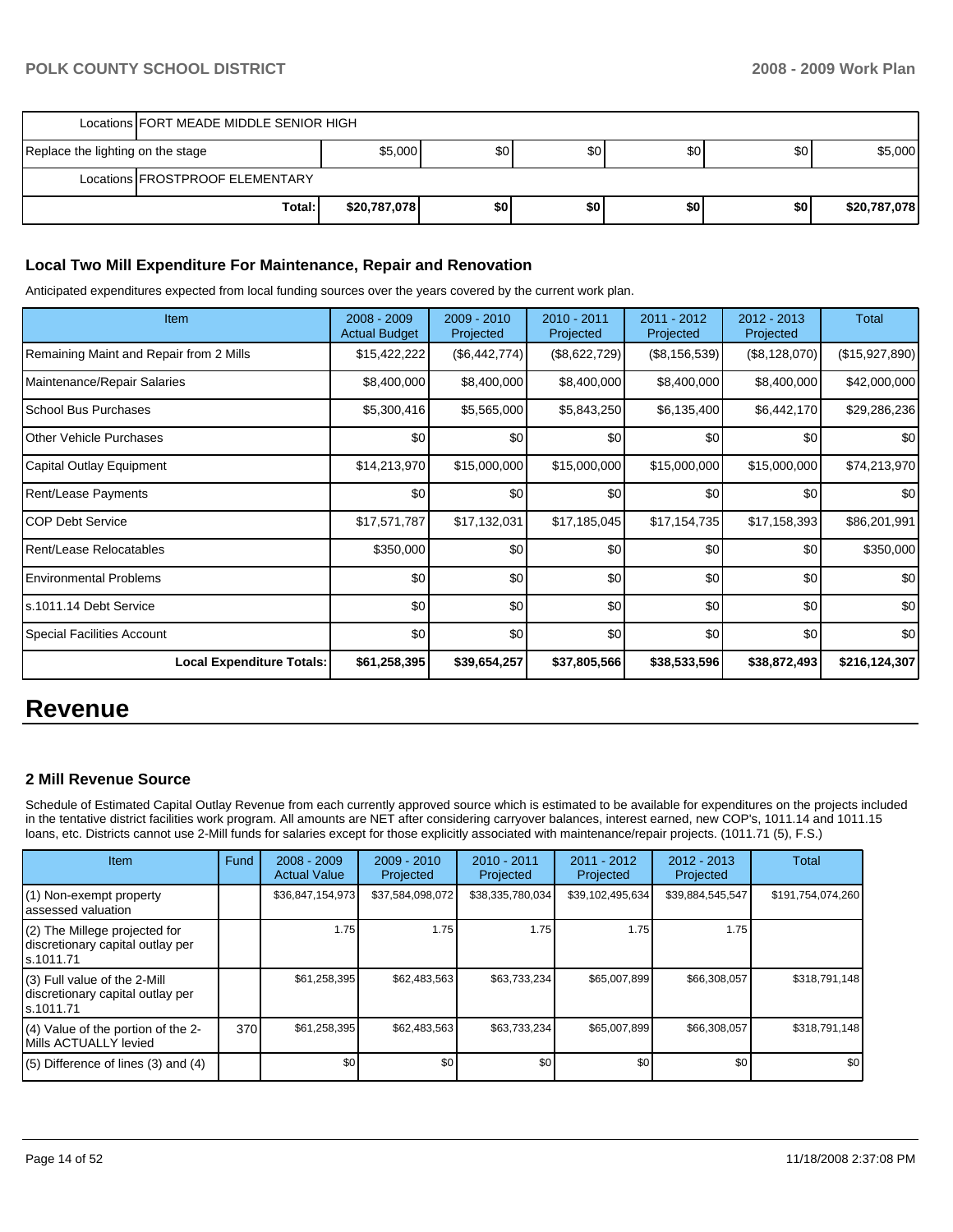### **PECO Revenue Source**

The figure in the row designated "PECO Maintenance" will be subtracted from funds available for new construction because PECO maintenance dollars cannot be used for new construction.

| Item                          | Fund         | $2008 - 2009$<br><b>Actual Budget</b> | $2009 - 2010$<br>Projected | $2010 - 2011$<br>Projected | $2011 - 2012$<br>Projected | $2012 - 2013$<br>Projected | Total        |
|-------------------------------|--------------|---------------------------------------|----------------------------|----------------------------|----------------------------|----------------------------|--------------|
| IPECO New Construction        | 340 <b>I</b> | \$9.095.511                           | \$0 <sub>1</sub>           | \$2,049,516                | \$6,265,701                | \$2,504,637                | \$19,915,365 |
| PECO Maintenance Expenditures |              | \$5.364.856                           | \$6.442.774                | \$8.622.729                | \$8,156,539                | \$8,128,070                | \$36,714,968 |
|                               |              | \$14,460,367                          | \$6,442,774                | \$10,672,245               | \$14,422,240               | \$10,632,707               | \$56,630,333 |

#### **CO & DS Revenue Source**

Revenue from Capital Outlay and Debt Service funds.

| Item                                            | Fund  | $2008 - 2009$<br><b>Actual Budget</b> | $2009 - 2010$<br>Projected | $2010 - 2011$<br>Projected | $2011 - 2012$<br>Projected | $2012 - 2013$<br>Projected | Total       |
|-------------------------------------------------|-------|---------------------------------------|----------------------------|----------------------------|----------------------------|----------------------------|-------------|
| CO & DS Cash Flow-through<br><b>Distributed</b> | 360 l | \$680.655                             | \$680.655                  | \$680.655                  | \$680.655                  | \$680.655                  | \$3,403,275 |
| CO & DS Interest on<br>Undistributed CO         | 360   | \$76.784                              | \$76.784                   | \$76,784                   | \$76.784                   | \$76,784                   | \$383,920   |
|                                                 |       | \$757,439                             | \$757,439                  | \$757,439                  | \$757,439                  | \$757,439                  | \$3,787,195 |

#### **Fair Share Revenue Source**

All legally binding commitments for proportionate fair-share mitigation for impacts on public school facilities must be included in the 5-year district work program.

Nothing reported for this section.

### **Sales Surtax Referendum**

Specific information about any referendum for a 1-cent or ½-cent surtax referendum during the previous year.

Did the school district hold a surtax referendum during the past fiscal year 2007 - 2008? No

### **Additional Revenue Source**

Any additional revenue sources

| Item                                                                                              | $2008 - 2009$<br><b>Actual Value</b> | $2009 - 2010$<br>Projected | $2010 - 2011$<br>Projected | $2011 - 2012$<br>Projected | $2012 - 2013$<br>Projected | Total            |
|---------------------------------------------------------------------------------------------------|--------------------------------------|----------------------------|----------------------------|----------------------------|----------------------------|------------------|
| IProceeds from a s.1011.14/15 F.S. Loans I                                                        | \$0                                  | \$0                        | \$0                        | \$0                        | \$0                        | \$0 <sub>1</sub> |
| District Bonds - Voted local bond<br>referendum proceeds per s.9, Art VII<br>l State Constitution | \$0 <sub>1</sub>                     | \$0                        | \$0                        | \$0                        | \$0                        | \$0              |
| Proceeds from Special Act Bonds                                                                   | \$0                                  | \$0                        | \$0                        | \$0                        | \$0                        | \$0              |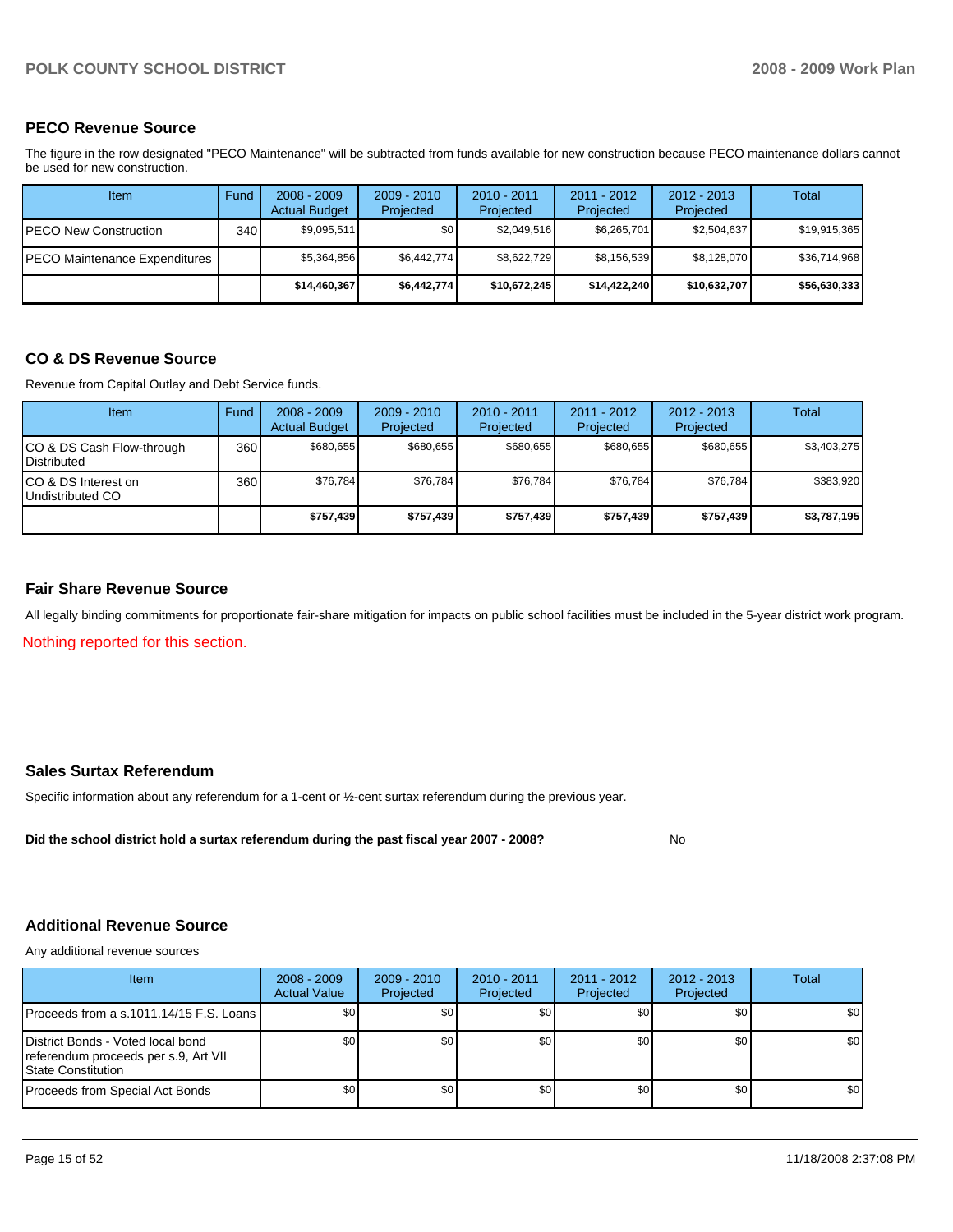| Estimated Revenue from CO & DS Bond<br>Sale                                                  | \$700,000      | \$700,000      | \$700,000      | \$700,000      | \$700,000      | \$3,500,000     |
|----------------------------------------------------------------------------------------------|----------------|----------------|----------------|----------------|----------------|-----------------|
| Proceeds from Voted Capital<br>Improvements millage                                          | \$0            | \$0            | \$0            | \$0            | \$0            | \$0             |
| Other Revenue for Other Capital Projects                                                     | \$0            | \$0            | \$0            | \$0            | \$0            | \$0             |
| Proceeds from 1/2 cent sales surtax<br>authorized by school board                            | \$32,000,000   | \$32,000,000   | \$32,000,000   | \$32,000,000   | \$32,000,000   | \$160,000,000   |
| Proceeds from local governmental<br>infrastructure sales surtax                              | \$0            | \$0            | \$0            | \$0            | \$0            | \$0             |
| Proceeds from Certificates of<br>Participation (COP's) Sale                                  | \$0            | \$0            | \$0            | \$0            | \$0            | \$0             |
| Classrooms First Bond proceeds amount<br>authorized in FY 1997-98                            | \$0            | \$0            | \$0            | \$0            | \$0            | \$0             |
| <b>Classrooms for Kids</b>                                                                   | \$0            | \$0            | \$0            | \$0            | \$0            | \$0             |
| <b>District Equity Recognition</b>                                                           | \$0            | \$0            | \$0            | \$0            | \$0            | \$0             |
| <b>Federal Grants</b>                                                                        | \$0            | \$0            | \$0            | \$0            | \$0            | \$0             |
| Proportionate share mitigation (actual<br>cash revenue only, not in kind donations)          | \$0            | \$0            | \$0            | \$0            | \$0            | \$0             |
| Impact fees received                                                                         | \$6,000,000    | \$6,000,000    | \$6,000,000    | \$6,000,000    | \$6,000,000    | \$30,000,000    |
| <b>Private donations</b>                                                                     | \$0            | \$0            | \$0            | \$0            | \$0            | \$0             |
| Grants from local governments or not-for-<br>profit organizations                            | \$0            | \$0            | \$0            | \$0            | \$0            | \$0             |
| Interest, Including Profit On Investment                                                     | \$4,250,000    | \$4,000,000    | \$3,750,000    | \$3,500,000    | \$3,250,000    | \$18,750,000    |
| Revenue from Bonds pledging proceeds<br>from 1 cent or 1/2 cent Sales Surtax                 | \$0            | \$0            | \$0            | \$0            | \$0            | \$0             |
| <b>Fund Balance Carried Forward</b>                                                          | \$0            | \$0            | \$0            | \$0            | \$0            | \$0             |
| <b>Obligated Fund Balance Carried Forward</b>                                                | \$0            | \$0            | \$0            | \$0            | \$0            | \$0             |
| <b>Special Facilities Account</b>                                                            | \$0            | \$0            | \$0            | \$0            | \$0            | \$0             |
| One Cent - 1/2 Cent Sales Surtax Debt<br>Service                                             | (\$26,493,613) | (\$26,495,353) | (\$26,493,009) | (\$26,494,711) | (\$26,491,366) | (\$132,468,052) |
| Carry Over - Revenue from Bonds<br>pledging proceeds from 1 cent or 1/2 cent<br>Sales Surtax | \$113,900,000  | \$0            | \$0            | \$0            | \$0            | \$113,900,000   |
| <b>Subtotal</b>                                                                              | \$130,356,387  | \$16,204,647   | \$15,956,991   | \$15,705,289   | \$15,458,634   | \$193,681,948   |

# **Total Revenue Summary**

| <b>Item Name</b>                                              | $2008 - 2009$<br><b>Budget</b> | $2009 - 2010$<br>Projected | $2010 - 2011$<br>Projected | $2011 - 2012$<br>Projected | $2012 - 2013$<br>Projected | <b>Five Year Total</b> |
|---------------------------------------------------------------|--------------------------------|----------------------------|----------------------------|----------------------------|----------------------------|------------------------|
| Local Two Mill Discretionary Capital<br>Outlay Revenue        | \$61,258,395                   | \$62,483,563               | \$63,733,234               | \$65,007,899               | \$66,308,057               | \$318,791,148          |
| PECO and 2 Mill Maint and Other 2 Mill<br><b>Expenditures</b> | $(\$61,258,395)$               | (\$39,654,257)             | (\$37,805,566)             | (\$38,533,596)             | (\$38,872,493)             | $(\$216, 124, 307)$    |
| <b>PECO Maintenance Revenue</b>                               | \$5,364,856                    | \$6.442.774                | \$8,622,729                | \$8,156,539                | \$8,128,070                | \$36,714,968           |
| <b>Available 2 Mill for New Construction</b>                  | \$0                            | \$22,829,306               | \$25,927,668               | \$26,474.303               | \$27.435.564               | \$102,666,841          |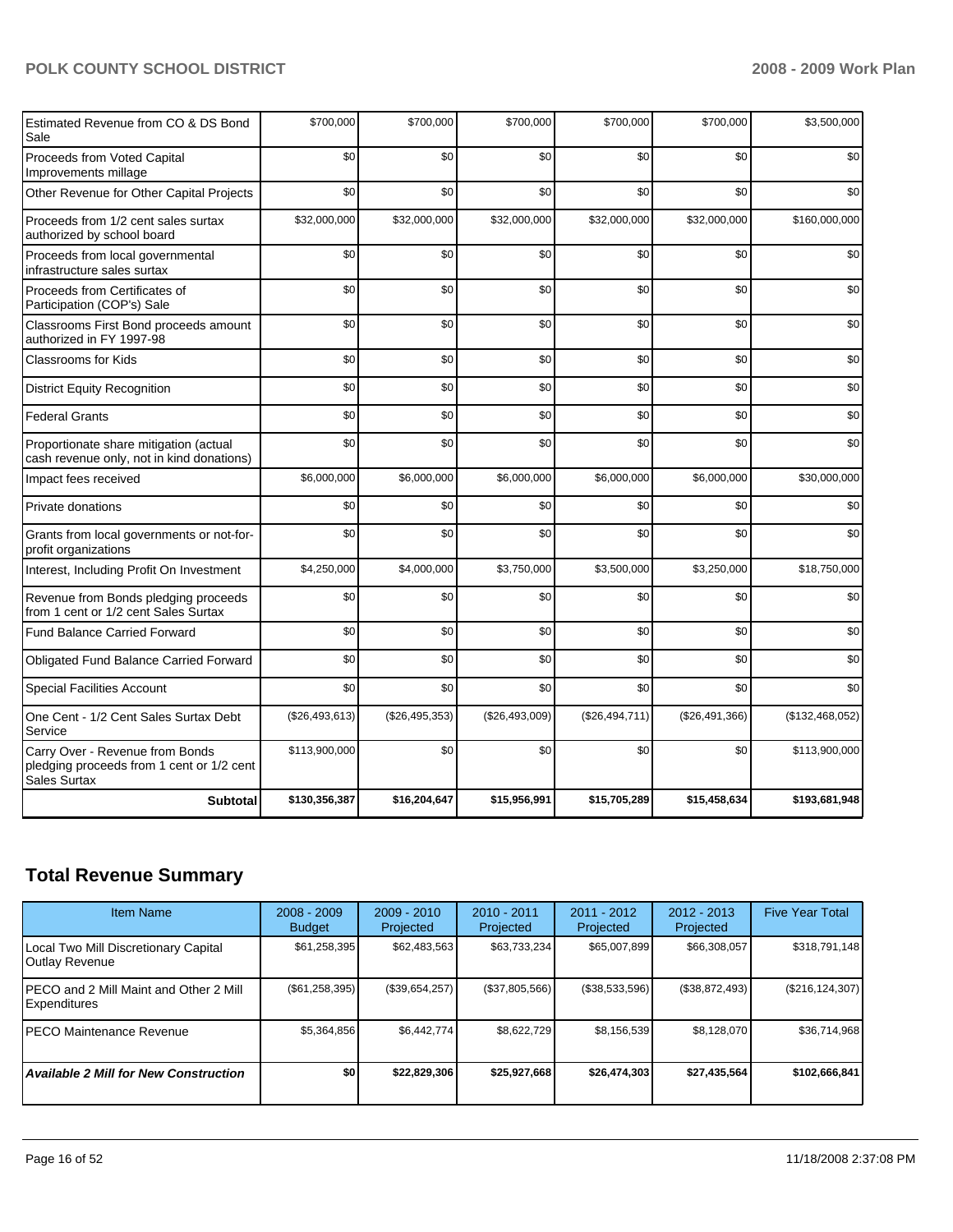| <b>Item Name</b>                 | $2008 - 2009$<br><b>Budget</b> | $2009 - 2010$<br>Projected | $2010 - 2011$<br>Projected | 2011 - 2012<br>Projected | 2012 - 2013<br>Projected | <b>Five Year Total</b> |
|----------------------------------|--------------------------------|----------------------------|----------------------------|--------------------------|--------------------------|------------------------|
| CO & DS Revenue                  | \$757,439                      | \$757,439                  | \$757.439                  | \$757,439                | \$757,439                | \$3,787,195            |
| PECO New Construction Revenue    | \$9,095,511                    | \$0                        | \$2,049,516                | \$6,265,701              | \$2,504,637              | \$19,915,365           |
| Other/Additional Revenue         | \$130,356,387                  | \$16,204,647               | \$15,956,991               | \$15,705,289             | \$15,458,634             | \$193,681,948          |
| <b>Total Additional Revenuel</b> | \$140,209,337                  | \$16,962,086               | \$18,763,946               | \$22,728,429             | \$18,720,710             | \$217,384,508          |
| <b>Total Available Revenue</b>   | \$140,209,337                  | \$39,791,392               | \$44,691,614               | \$49,202,732             | \$46,156,274             | \$320,051,349          |

# **Project Schedules**

## **Capacity Project Schedules**

A schedule of capital outlay projects necessary to ensure the availability of satisfactory classrooms for the projected student enrollment in K-12 programs.

| <b>Project Description</b>       | Location                  |                          | 2008 - 2009  | 2009 - 2010  | 2010 - 2011  | 2011 - 2012 | 2012 - 2013  | <b>Total</b>     | Funded |
|----------------------------------|---------------------------|--------------------------|--------------|--------------|--------------|-------------|--------------|------------------|--------|
| Elem "D" NE<br>Lakeland          | Location not<br>specified | Planned<br>Cost:         | \$0          | \$23,000,000 | \$0          | \$0         | \$0          | \$23,000,000 No  |        |
|                                  |                           | <b>Student Stations:</b> | $\mathbf 0$  | 825          | $\mathbf 0$  | $\mathbf 0$ | $\mathbf 0$  | 825              |        |
|                                  |                           | <b>Total Classrooms:</b> |              | $\Omega$     | $\mathbf 0$  | 0           | $\mathbf 0$  | $\Omega$         |        |
|                                  |                           | Gross Sq Ft:             |              | 115,000      | $\mathbf 0$  | 0           | $\mathbf 0$  | 115,000          |        |
| Elem "H" Northeast<br>Auburndale | Location not<br>specified | Planned<br>Cost:         | \$23,000,000 | \$0          | \$0          | \$0         | \$0          | \$23,000,000 No  |        |
|                                  |                           | <b>Student Stations:</b> | 825          | $\mathbf 0$  | $\mathbf 0$  | $\mathbf 0$ | $\mathbf 0$  | 825              |        |
|                                  |                           | <b>Total Classrooms:</b> | $\Omega$     | $\Omega$     | $\mathbf 0$  | $\Omega$    | $\Omega$     | $\Omega$         |        |
|                                  | Gross Sq Ft:              |                          | 114,958      | 0            | $\mathbf 0$  | $\Omega$    | $\mathbf 0$  | 114,958          |        |
| Elem "L" North<br>Mulberry       | Location not<br>specified | Planned<br>Cost:         | \$0          | \$0          | \$0          | \$900,342   | \$20,599,658 | \$21,500,000 Yes |        |
|                                  |                           | <b>Student Stations:</b> | $\mathbf 0$  | 0            | $\mathbf 0$  | 854         | $\mathbf 0$  | 854              |        |
|                                  |                           | <b>Total Classrooms:</b> | 0            | 0            | $\mathbf 0$  | 55          | $\mathbf 0$  | 55               |        |
|                                  |                           | Gross Sq Ft:             | $\mathbf 0$  | $\mathbf 0$  | $\mathbf 0$  | 93,970      | $\mathbf 0$  | 93,970           |        |
| New Elem (1) TBD<br>w/land costs | Location not<br>specified | Planned<br>Cost:         | \$0          | \$0          | \$26,000,000 | \$0         | \$0          | \$26,000,000 No  |        |
|                                  |                           | <b>Student Stations:</b> | 0            | $\Omega$     | 825          | 0           | $\Omega$     | 825              |        |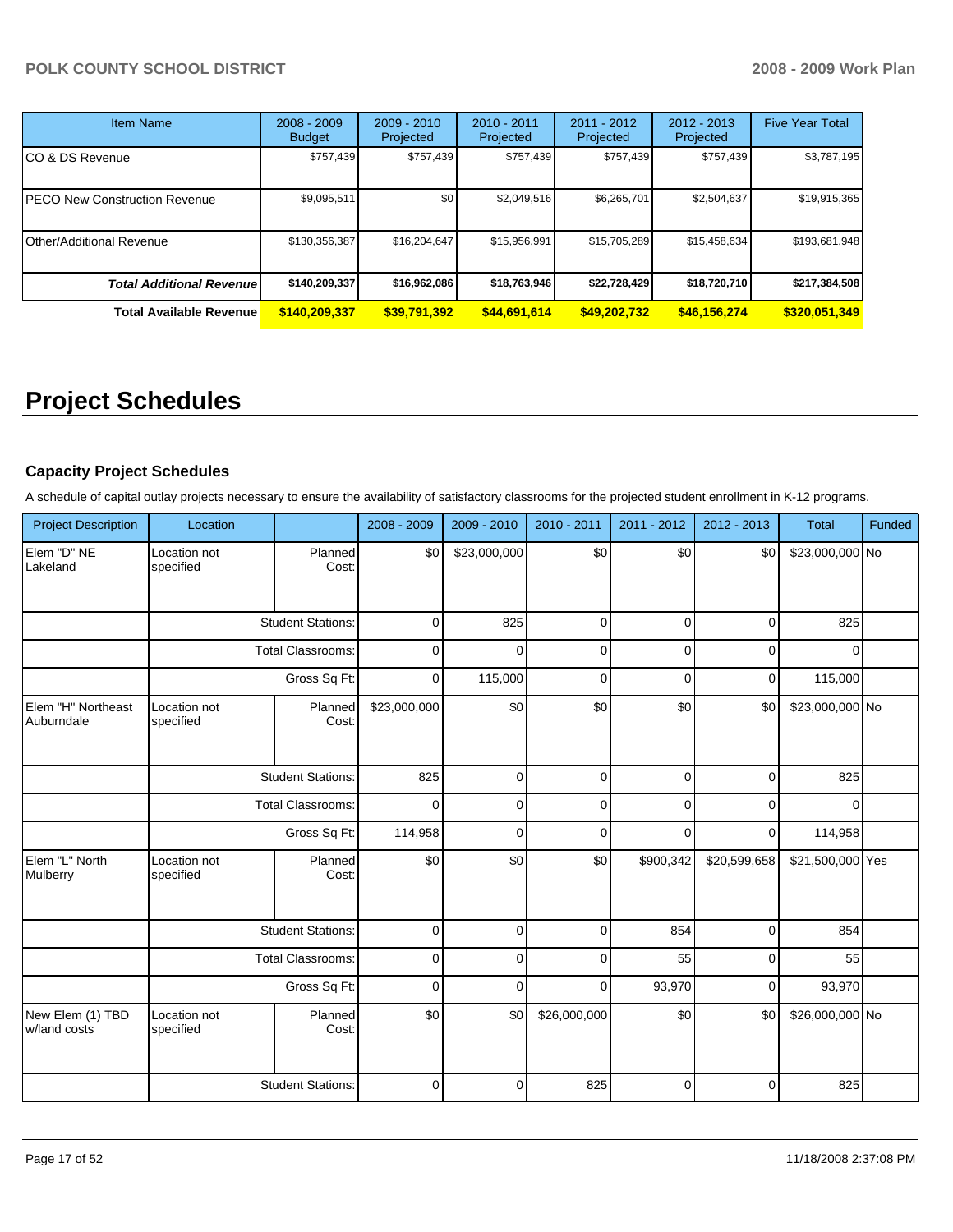|                                       |                                          | Total Classrooms:        | 0            | 0           | $\mathbf 0$ | 0            | $\mathbf 0$ | $\mathbf 0$      |  |
|---------------------------------------|------------------------------------------|--------------------------|--------------|-------------|-------------|--------------|-------------|------------------|--|
|                                       |                                          | Gross Sq Ft:             | 0            | 0           | 114,958     | 0            | $\mathbf 0$ | 114,958          |  |
| New Elem (2) TBD<br>w/land costs      | Location not<br>specified                | Planned<br>Cost:         | \$0          | \$0         | \$0         | \$26,000,000 | \$0         | \$26,000,000 No  |  |
|                                       |                                          | <b>Student Stations:</b> | $\mathbf 0$  | $\mathbf 0$ | $\mathbf 0$ | 825          | $\mathbf 0$ | 825              |  |
|                                       |                                          | Total Classrooms:        | $\mathbf 0$  | 0           | 0           | $\mathbf 0$  | $\mathbf 0$ | $\Omega$         |  |
|                                       |                                          | Gross Sq Ft:             | 0            | 0           | $\mathbf 0$ | 114,958      | $\mathbf 0$ | 114,958          |  |
| Middle School "BB"<br>SW Winter Haven | Location not<br>specified                | Planned<br>Cost:         | \$38,000,000 | \$0         | \$0         | \$0          | \$0         | \$38,000,000 Yes |  |
|                                       |                                          | <b>Student Stations:</b> | 1,275        | 0           | $\mathbf 0$ | 0            | $\mathbf 0$ | 1,275            |  |
|                                       | <b>Total Classrooms:</b>                 |                          | 54           | 0           | 0           | 0            | 0           | 54               |  |
|                                       |                                          | Gross Sq Ft:             | 188,956      | 0           | 0           | 0            | 0           | 188,956          |  |
| Ninth Grade Center                    | <b>HAINES CITY</b><br><b>SENIOR HIGH</b> | Planned<br>Cost:         | \$8,000,000  | \$0         | \$0         | \$0          | \$0         | \$8,000,000 Yes  |  |
|                                       |                                          | <b>Student Stations:</b> | 800          | 0           | $\mathbf 0$ | 0            | $\mathbf 0$ | 800              |  |
|                                       | <b>Total Classrooms:</b>                 |                          | 34           | 0           | $\mathbf 0$ | 0            | 0           | 34               |  |
|                                       |                                          | Gross Sq Ft:             | 53,070       | $\mathbf 0$ | $\mathbf 0$ | $\mathbf 0$  | $\mathbf 0$ | 53,070           |  |
| Master Plan                           | <b>AUBURNDALE</b><br><b>SENIOR HIGH</b>  | Planned<br>Cost:         | \$12,100,000 | \$0         | \$0         | \$0          | \$0         | \$12,100,000 Yes |  |
|                                       |                                          | <b>Student Stations:</b> | 773          | 0           | 0           | 0            | 0           | 773              |  |
|                                       |                                          | Total Classrooms:        | 40           | 0           | 0           | 0            | 0           | 40               |  |
|                                       |                                          | Gross Sq Ft:             | 118,180      | 0           | 0           | 0            | 0           | 118,180          |  |
| Ninth Grade Center                    | <b>AUBURNDALE</b><br>SENIOR HIGH         | Planned<br>Cost:         | \$0          | \$5,405,996 | \$2,594,004 | \$0          | \$0         | \$8,000,000 Yes  |  |
|                                       |                                          | <b>Student Stations:</b> | $\pmb{0}$    | 650         | $\mathbf 0$ | $\pmb{0}$    | $\mathbf 0$ | 650              |  |
|                                       |                                          | <b>Total Classrooms:</b> | $\pmb{0}$    | 27          | $\pmb{0}$   | 0            | $\mathbf 0$ | 27               |  |
|                                       |                                          | Gross Sq Ft:             | $\mathbf 0$  | 45,801      | $\mathbf 0$ | 0            | $\mathbf 0$ | 45,801           |  |
| Ninth Grade Center                    | <b>LAKELAND SENIOR</b><br>HIGH           | Planned<br>Cost:         | \$0          | $\$0$       | \$0         | \$8,000,000  | \$0         | \$8,000,000 No   |  |
|                                       |                                          | <b>Student Stations:</b> | $\mathbf 0$  | 0           | $\mathbf 0$ | 600          | $\mathbf 0$ | 600              |  |
|                                       |                                          | Total Classrooms:        | 0            | 0           | 0           | 0            | 0           | $\mathbf 0$      |  |
|                                       |                                          | Gross Sq Ft:             | $\pmb{0}$    | 0           | 0           | 61,268       | $\pmb{0}$   | 61,268           |  |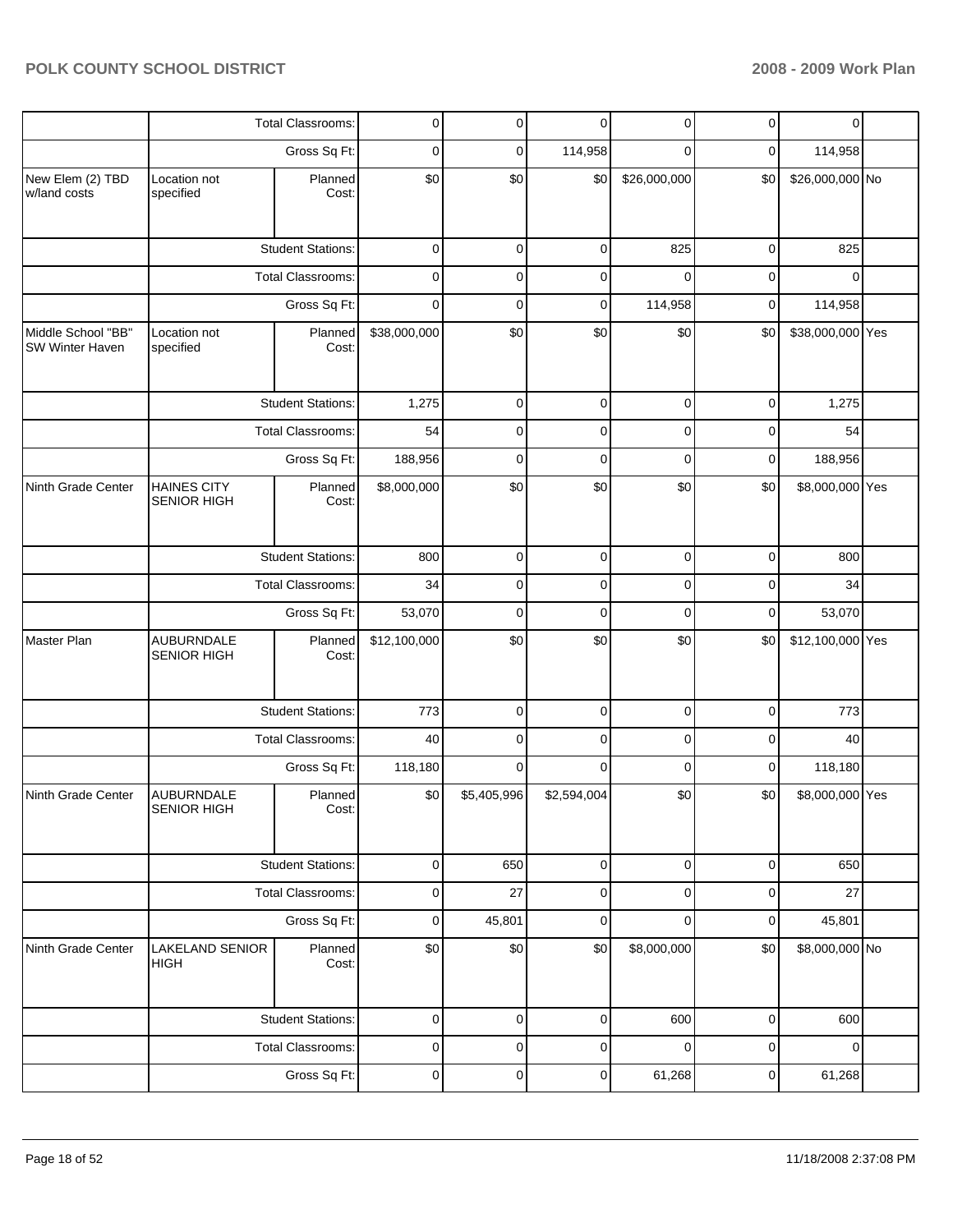| Ninth Grade Center | RIDGE COMMUNITY<br><b>HIGH SCHOOL</b>        | Planned<br>Cost:         | \$8,000,000 | \$0         | \$0         | \$0         | \$0         | \$8,000,000 Yes |  |
|--------------------|----------------------------------------------|--------------------------|-------------|-------------|-------------|-------------|-------------|-----------------|--|
|                    |                                              | <b>Student Stations:</b> | 800         | 0           | $\pmb{0}$   | $\mathbf 0$ | 0           | 800             |  |
|                    |                                              | Total Classrooms:        | 34          | 0           | $\pmb{0}$   | $\mathbf 0$ | 0           | 34              |  |
|                    |                                              | Gross Sq Ft:             | 53,070      | $\pmb{0}$   | $\pmb{0}$   | $\mathbf 0$ | 0           | 53,070          |  |
| Ninth Grade Center | <b>LAKE REGION</b><br><b>SENIOR HIGH</b>     | Planned<br>Cost:         | \$8,000,000 | \$0         | \$0         | \$0         | \$0         | \$8,000,000 Yes |  |
|                    |                                              | <b>Student Stations:</b> | 800         | $\mathbf 0$ | $\pmb{0}$   | $\mathbf 0$ | $\mathbf 0$ | 800             |  |
|                    |                                              | Total Classrooms:        | 33          | $\pmb{0}$   | $\pmb{0}$   | $\mathbf 0$ | 0           | 33              |  |
|                    |                                              | Gross Sq Ft:             | 53,070      | $\mathbf 0$ | $\mathbf 0$ | $\mathbf 0$ | 0           | 53,070          |  |
| Ninth Grade Center | <b>GEORGE JENKINS</b><br><b>SENIOR HIGH</b>  | Planned<br>Cost:         | \$8,000,000 | \$0         | \$0         | \$0         | \$0         | \$8,000,000 Yes |  |
|                    |                                              | <b>Student Stations:</b> | 800         | 0           | $\pmb{0}$   | 0           | 0           | 800             |  |
|                    |                                              | Total Classrooms:        | 33          | $\pmb{0}$   | $\pmb{0}$   | $\mathbf 0$ | 0           | 33              |  |
|                    |                                              | Gross Sq Ft:             | 53,070      | $\mathbf 0$ | $\mathbf 0$ | $\mathbf 0$ | 0           | 53,070          |  |
| Ninth Grade Center | <b>LAKE GIBSON</b><br><b>SENIOR HIGH</b>     | Planned<br>Cost:         | \$0         | \$0         | \$8,000,000 | \$0         | \$0         | \$8,000,000 No  |  |
|                    |                                              | <b>Student Stations:</b> | $\pmb{0}$   | $\pmb{0}$   | 600         | $\mathbf 0$ | 0           | 600             |  |
|                    |                                              | Total Classrooms:        | $\pmb{0}$   | $\mathbf 0$ | $\mathbf 0$ | $\mathbf 0$ | 0           | $\Omega$        |  |
|                    |                                              | Gross Sq Ft:             | $\mathsf 0$ | $\pmb{0}$   | 61,268      | $\mathbf 0$ | 0           | 61,268          |  |
| Ninth Grade Center | <b>LAKE WALES</b><br><b>SENIOR HIGH</b>      | Planned<br>Cost:         | \$0         | \$0         | \$8,000,000 | \$0         | \$0         | \$8,000,000 No  |  |
|                    |                                              | <b>Student Stations:</b> | $\Omega$    | $\Omega$    | 600         | $\Omega$    | 0           | 600             |  |
|                    |                                              | Total Classrooms:        | $\pmb{0}$   | $\mathbf 0$ | $\mathbf 0$ | 0           | 0           | $\Omega$        |  |
|                    |                                              | Gross Sq Ft:             | $\pmb{0}$   | $\pmb{0}$   | 61,268      | $\mathbf 0$ | 0           | 61,268          |  |
| Ninth Grade Center | <b>TENOROC SENIOR</b>                        | Planned<br>Cost:         | \$0         | \$0         | \$8,000,000 | \$0         | \$0         | \$8,000,000 No  |  |
|                    |                                              | <b>Student Stations:</b> | $\mathbf 0$ | $\mathsf 0$ | 600         | $\mathbf 0$ | 0           | 600             |  |
|                    |                                              | Total Classrooms:        | $\mathsf 0$ | $\pmb{0}$   | $\pmb{0}$   | $\mathbf 0$ | 0           | 0               |  |
|                    |                                              | Gross Sq Ft:             | $\pmb{0}$   | $\pmb{0}$   | 61,268      | $\mathbf 0$ | 0           | 61,268          |  |
| 8 CR Addition      | <b>BEN HILL GRIFFIN</b><br><b>ELEMENTARY</b> | Planned<br>Cost:         | \$2,200,000 | \$0         | \$0         | \$0         | \$0         | \$2,200,000 No  |  |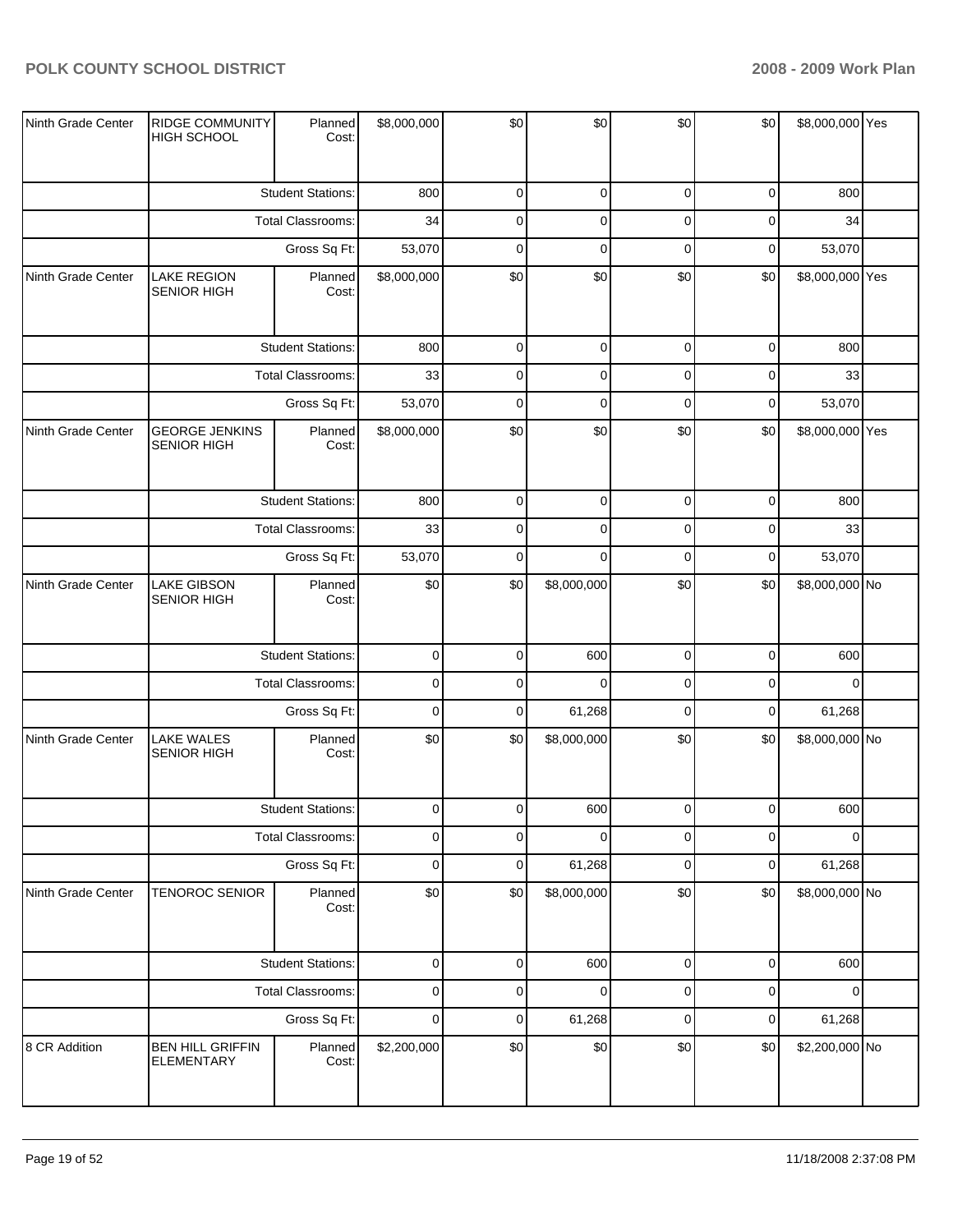|                |                                                                              | <b>Student Stations:</b> | 144         | $\mathbf 0$ | $\pmb{0}$   | $\pmb{0}$   | $\mathbf 0$ | 144             |  |
|----------------|------------------------------------------------------------------------------|--------------------------|-------------|-------------|-------------|-------------|-------------|-----------------|--|
|                |                                                                              | <b>Total Classrooms:</b> | 8           | 0           | 0           | 0           | 0           | 8               |  |
|                |                                                                              | Gross Sq Ft:             | 11,536      | 0           | 0           | 0           | $\mathbf 0$ | 11,536          |  |
| 10 CR Addition | <b>BERKLEY</b><br><b>ELEMENTARY</b>                                          | Planned<br>Cost:         | \$0         | \$3,500,000 | \$0         | \$0         | \$0         | \$3,500,000 Yes |  |
|                |                                                                              | <b>Student Stations:</b> | $\pmb{0}$   | 180         | $\mathbf 0$ | $\mathbf 0$ | $\mathbf 0$ | 180             |  |
|                |                                                                              | <b>Total Classrooms:</b> | 0           | 10          | $\mathbf 0$ | $\mathbf 0$ | $\mathbf 0$ | 10              |  |
|                |                                                                              | Gross Sq Ft:             | $\mathbf 0$ | 14,420      | $\mathbf 0$ | $\mathbf 0$ | $\mathbf 0$ | 14,420          |  |
| 8 CR Addition  | CRYSTAL LAKE<br><b>MIDDLE</b>                                                | Planned<br>Cost:         | \$0         | \$0         | \$2,200,000 | \$0         | \$0         | \$2,200,000 No  |  |
|                |                                                                              | <b>Student Stations:</b> |             | 0           | 176         | $\mathbf 0$ | $\mathbf 0$ | 176             |  |
|                |                                                                              | <b>Total Classrooms:</b> | 0           | 0           | 8           | 0           | $\mathbf 0$ | 8               |  |
|                |                                                                              | Gross Sq Ft:             | 0           | 0           | 13,942      | $\mathbf 0$ | $\mathbf 0$ | 13,942          |  |
| Science Quad   | <b>ROOSEVELT</b><br><b>ACADEMY OF</b><br><b>APPLIED</b><br><b>TECHNOLOGY</b> | Planned<br>Cost:         | \$0         | \$0         | \$1,200,000 | \$0         | \$0         | \$1,200,000 No  |  |
|                |                                                                              | <b>Student Stations:</b> | $\pmb{0}$   | $\mathbf 0$ | 91          | $\mathbf 0$ | $\mathbf 0$ | 91              |  |
|                |                                                                              | Total Classrooms:        | $\mathbf 0$ | 0           | 4           | 0           | $\mathbf 0$ | 4               |  |
|                |                                                                              | Gross Sq Ft:             | $\mathbf 0$ | 0           | 7,416       | $\mathbf 0$ | $\mathbf 0$ | 7,416           |  |
| 8 CR Addition  | <b>ALTURAS</b><br><b>ELEMENTARY</b>                                          | Planned<br>Cost:         | \$3,600,000 | \$0         | \$0         | \$0         | \$0         | \$3,600,000 No  |  |
|                |                                                                              | <b>Student Stations:</b> | 144         | 0           | $\mathbf 0$ | $\mathbf 0$ | $\mathbf 0$ | 144             |  |
|                |                                                                              | Total Classrooms:        | 8           | 0           | 0           | 0           | 0           | 8               |  |
|                |                                                                              | Gross Sq Ft:             | 11,536      | 0           | $\mathbf 0$ | 0           | $\mathbf 0$ | 11,536          |  |
| 8 CR Addition  | POLK AVENUE<br><b>ELEMENTARY</b>                                             | Planned<br>Cost:         | \$2,400,000 | \$0         | \$0         | \$0         | \$0         | \$2,400,000 No  |  |
|                |                                                                              | <b>Student Stations:</b> | 144         | $\pmb{0}$   | $\pmb{0}$   | $\mathbf 0$ | $\mathbf 0$ | 144             |  |
|                |                                                                              | Total Classrooms:        | 8           | 0           | $\mathbf 0$ | 0           | $\mathbf 0$ | 8               |  |
|                |                                                                              | Gross Sq Ft:             | 11,536      | 0           | $\mathbf 0$ | $\mathbf 0$ | $\pmb{0}$   | 11,536          |  |
| New Art Suite  | <b>BABSON PARK</b><br><b>ELEMENTARY</b>                                      | Planned<br>Cost:         | \$0         | \$0         | \$2,000,000 | \$0         | \$0         | \$2,000,000 No  |  |
|                |                                                                              | <b>Student Stations:</b> | 0           | 0           | $\mathbf 0$ | $\mathbf 0$ | $\pmb{0}$   | $\mathbf 0$     |  |
|                |                                                                              | Total Classrooms:        | $\mathbf 0$ | 0           | 1           | 0           | $\pmb{0}$   | 1               |  |
|                |                                                                              | Gross Sq Ft:             | 0           | $\pmb{0}$   | 2,463       | $\pmb{0}$   | $\pmb{0}$   | 2,463           |  |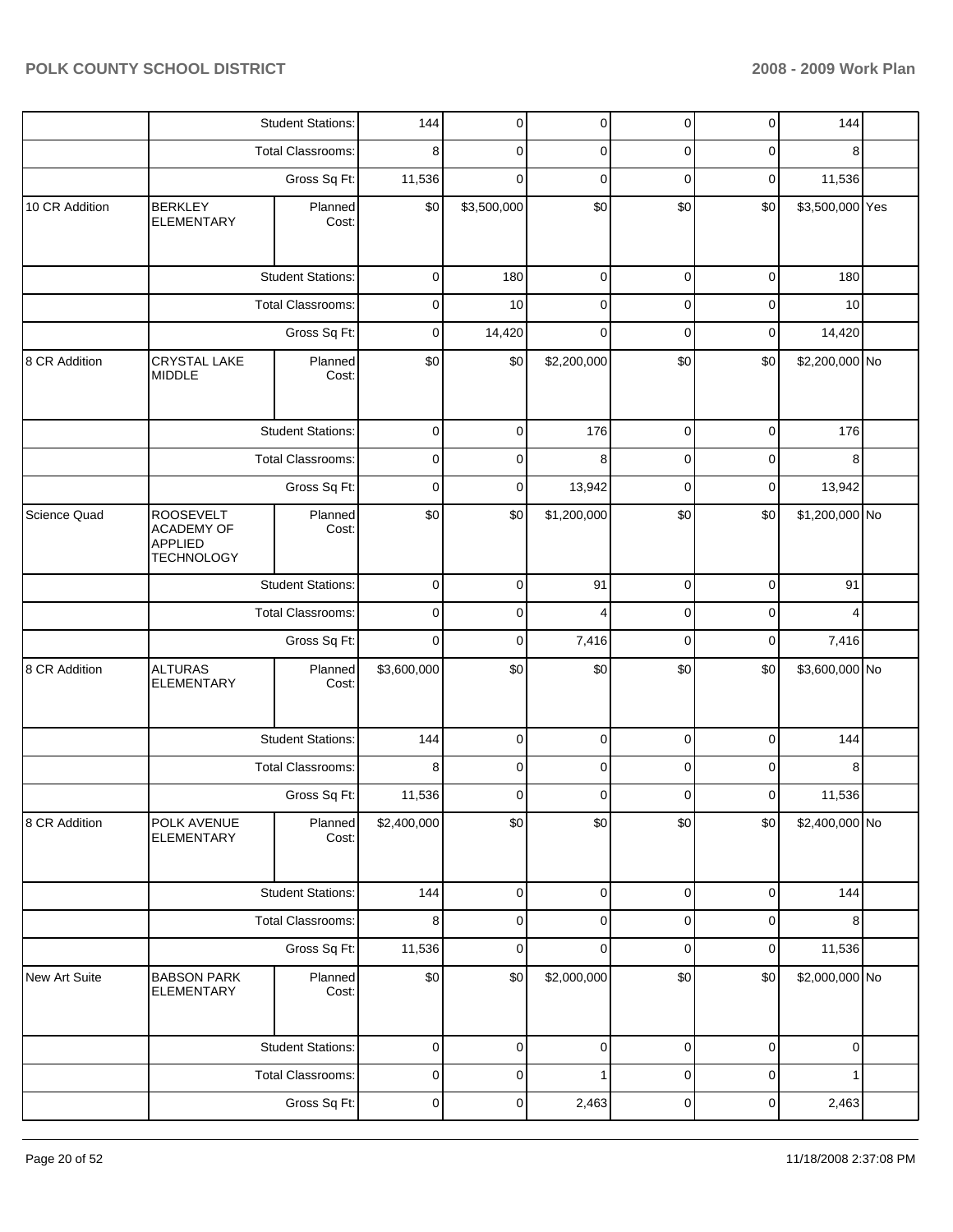| Middle School "EE",<br>Replacement for<br>Davenport SOA | Location not<br>specified            | Planned<br>Cost:         | \$0                     | \$0         | \$37,500,000 | \$0            | \$0         | \$37,500,000 Yes |  |
|---------------------------------------------------------|--------------------------------------|--------------------------|-------------------------|-------------|--------------|----------------|-------------|------------------|--|
|                                                         |                                      | <b>Student Stations:</b> | 0                       | $\mathbf 0$ | 1,280        | 0              | $\mathbf 0$ | 1,280            |  |
|                                                         |                                      | <b>Total Classrooms:</b> | 0                       | 0           | 59           | 0              | $\mathbf 0$ | 59               |  |
|                                                         |                                      | Gross Sq Ft:             | 0                       | $\mathbf 0$ | 219,063      | $\mathbf 0$    | 0           | 219,063          |  |
| New Band & Chorus                                       | KATHLEEN MIDDLE                      | Planned<br>Cost:         | \$3,200,000             | \$0         | \$0          | \$0            | \$0         | \$3,200,000 No   |  |
|                                                         |                                      | <b>Student Stations:</b> | 74                      | $\mathbf 0$ | $\pmb{0}$    | $\mathbf 0$    | $\mathbf 0$ | 74               |  |
|                                                         |                                      | Total Classrooms:        | $\sqrt{2}$              | $\mathbf 0$ | $\pmb{0}$    | $\pmb{0}$      | $\mathbf 0$ | $\overline{2}$   |  |
|                                                         |                                      | Gross Sq Ft:             | 7,380                   | $\mathbf 0$ | $\mathbf 0$  | $\mathbf 0$    | $\mathbf 0$ | 7,380            |  |
| New 16 CR                                               | <b>EASTSIDE</b><br><b>ELEMENTARY</b> | Planned<br>Cost:         | \$0                     | \$5,150,000 | \$0          | \$0            | \$0         | \$5,150,000 Yes  |  |
|                                                         |                                      | <b>Student Stations:</b> | 0                       | 288         | 0            | 0              | 0           | 288              |  |
|                                                         |                                      | <b>Total Classrooms:</b> | $\mathbf 0$             | 16          | $\pmb{0}$    | $\mathbf 0$    | $\mathbf 0$ | 16               |  |
|                                                         | Gross Sq Ft:                         |                          | $\mathbf 0$             | 23,072      | 0            | $\mathbf 0$    | 0           | 23,072           |  |
| Music Suite / Art<br>Suite                              | <b>UNION ACADEMY</b>                 | Planned<br>Cost:         | \$2,700,000             | \$0         | \$0          | \$0            | \$0         | \$2,700,000 No   |  |
|                                                         |                                      | <b>Student Stations:</b> | 74                      | 0           | $\pmb{0}$    | $\pmb{0}$      | $\mathbf 0$ | 74               |  |
|                                                         |                                      | <b>Total Classrooms:</b> | $\overline{\mathbf{c}}$ | $\mathbf 0$ | $\mathbf 0$  | $\mathbf 0$    | $\mathbf 0$ | 2                |  |
|                                                         |                                      | Gross Sq Ft:             | 7,380                   | $\mathbf 0$ | $\mathbf 0$  | $\mathbf 0$    | 0           | 7,380            |  |
| <b>Streeter Mills</b><br>Elementary                     | Location not<br>specified            | Planned<br>Cost:         | \$0                     | \$0         | \$23,000,000 | \$0            | \$0         | \$23,000,000 No  |  |
|                                                         |                                      | <b>Student Stations:</b> | $\Omega$                | $\Omega$    | 854          | $\overline{0}$ | $\Omega$    | 854              |  |
|                                                         |                                      | Total Classrooms:        | $\mathbf 0$             | 0           | 46           | $\pmb{0}$      | $\mathbf 0$ | 46               |  |
|                                                         |                                      | Gross Sq Ft:             | 0                       | $\mathbf 0$ | 126,502      | $\pmb{0}$      | $\mathbf 0$ | 126,502          |  |
| Master Plan                                             | SHELLEY S BOONE<br><b>MIDDLE</b>     | Planned<br>Cost:         | \$8,000,000             | \$3,400,000 | \$0          | \$0            | \$0         | \$11,400,000 Yes |  |
|                                                         |                                      | <b>Student Stations:</b> | 327                     | 0           | $\pmb{0}$    | $\pmb{0}$      | $\pmb{0}$   | 327              |  |
|                                                         |                                      | Total Classrooms:        | 14                      | 0           | $\pmb{0}$    | $\pmb{0}$      | $\mathbf 0$ | 14               |  |
|                                                         |                                      | Gross Sq Ft:             | 71,400                  | $\pmb{0}$   | $\pmb{0}$    | $\mathbf 0$    | 0           | 71,400           |  |
| Master Plan to<br>Include Ninth Grade<br>Center         | <b>BARTOW SENIOR</b><br><b>HIGH</b>  | Planned<br>Cost:         | \$0                     | \$0         | \$0          | \$18,000,000   | \$0         | \$18,000,000 Yes |  |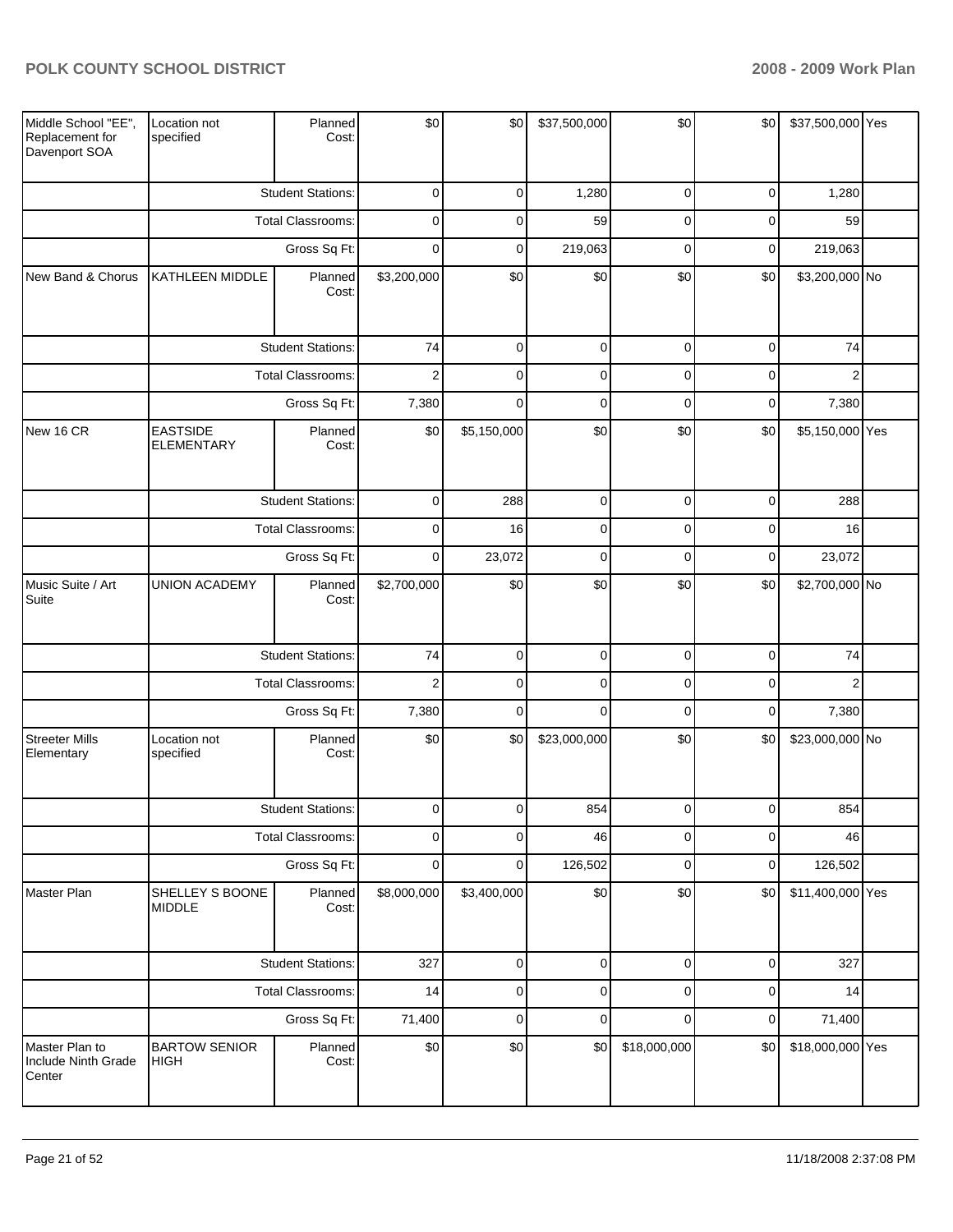|                                       |                                                                        | <b>Student Stations:</b> | 0            | 0           | 0           | 0           | $\mathbf 0$ | 0                |  |
|---------------------------------------|------------------------------------------------------------------------|--------------------------|--------------|-------------|-------------|-------------|-------------|------------------|--|
|                                       |                                                                        | <b>Total Classrooms:</b> | 0            | 0           | 0           | 0           | 0           | 0                |  |
|                                       |                                                                        | Gross Sq Ft:             | 0            | 0           | 0           | 1,000       | $\mathbf 0$ | 1,000            |  |
| <b>Building Expansion</b>             | LOIS COWLES<br><b>HARRISON</b><br><b>CENTER FOR THE</b><br><b>ARTS</b> | Planned<br>Cost:         | \$0          | \$3,000,000 | \$0         | \$0         | \$0         | \$3,000,000 Yes  |  |
|                                       |                                                                        | <b>Student Stations:</b> | $\pmb{0}$    | 384         | $\mathbf 0$ | $\mathbf 0$ | $\mathbf 0$ | 384              |  |
|                                       |                                                                        | <b>Total Classrooms:</b> | 0            | 14          | $\mathbf 0$ | $\mathbf 0$ | 0           | 14               |  |
|                                       |                                                                        | Gross Sq Ft:             | 0            | 61,572      | $\mathbf 0$ | $\mathbf 0$ | $\mathbf 0$ | 61,572           |  |
| Master Plan                           | KATHLEEN SENIOR<br><b>HIGH</b>                                         | Planned<br>Cost:         | \$12,200,000 | \$4,600,000 | \$0         | \$0         | \$0         | \$16,800,000 Yes |  |
|                                       |                                                                        | <b>Student Stations:</b> | 2,089        | 0           | $\mathbf 0$ | 0           | $\mathbf 0$ | 2,089            |  |
|                                       |                                                                        | <b>Total Classrooms:</b> | 82           | 0           | 0           | 0           | 0           | 82               |  |
|                                       |                                                                        | Gross Sq Ft:             | 313,193      | 0           | 0           | 0           | $\mathbf 0$ | 313,193          |  |
| Replace modulars<br>with CR buildings | LAUREL<br><b>ELEMENTARY</b>                                            | Planned<br>Cost:         | \$6,600,000  | \$0         | \$0         | \$0         | \$0         | \$6,600,000 Yes  |  |
|                                       |                                                                        | <b>Student Stations:</b> | 825          | $\mathbf 0$ | $\mathbf 0$ | $\mathbf 0$ | $\mathbf 0$ | 825              |  |
|                                       |                                                                        | Total Classrooms:        | $\Omega$     | 0           | $\mathbf 0$ | 0           | $\mathbf 0$ | $\mathbf 0$      |  |
|                                       |                                                                        | Gross Sq Ft:             | 114,958      | $\mathbf 0$ | $\mathbf 0$ | $\mathbf 0$ | $\mathbf 0$ | 114,958          |  |
| 12 CR Addition                        | MULBERRY MIDDLE                                                        | Planned<br>Cost:         | \$3,900,000  | \$0         | \$0         | \$0         | \$0         | \$3,900,000 No   |  |
|                                       |                                                                        | <b>Student Stations:</b> | 264          | $\mathbf 0$ | $\mathbf 0$ | 0           | $\mathbf 0$ | 264              |  |
|                                       |                                                                        | Total Classrooms:        | 12           | 0           | 0           | 0           | 0           | 12               |  |
|                                       |                                                                        | Gross Sq Ft:             | 16,630       | $\mathbf 0$ | 0           | $\mathbf 0$ | $\mathbf 0$ | 16,630           |  |
| 8 CR Addition                         | SLEEPY HILL<br><b>MIDDLE</b>                                           | Planned<br>Cost:         | \$0          | \$0         | \$0         | \$0         | \$2,500,000 | \$2,500,000 Yes  |  |
|                                       |                                                                        | <b>Student Stations:</b> | $\pmb{0}$    | $\pmb{0}$   | $\pmb{0}$   | $\mathbf 0$ | 144         | 144              |  |
|                                       |                                                                        | <b>Total Classrooms:</b> | $\mathbf 0$  | $\mathbf 0$ | $\pmb{0}$   | 0           | 8           | 8                |  |
|                                       |                                                                        | Gross Sq Ft:             | $\pmb{0}$    | $\pmb{0}$   | $\pmb{0}$   | 0           | 11,536      | 11,536           |  |
| Mini-Gym                              | <b>BARTOW MIDDLE</b>                                                   | Planned<br>Cost:         | \$0          | \$0         | \$0         | \$2,500,000 | \$0         | \$2,500,000 No   |  |
|                                       |                                                                        | <b>Student Stations:</b> | 0            | 0           | $\pmb{0}$   | 120         | $\pmb{0}$   | 120              |  |
|                                       |                                                                        | Total Classrooms:        | 0            | 0           | $\pmb{0}$   | $\mathbf 0$ | $\pmb{0}$   | 0                |  |
|                                       |                                                                        | Gross Sq Ft:             | $\mathbf 0$  | 0           | $\pmb{0}$   | 25,581      | $\pmb{0}$   | 25,581           |  |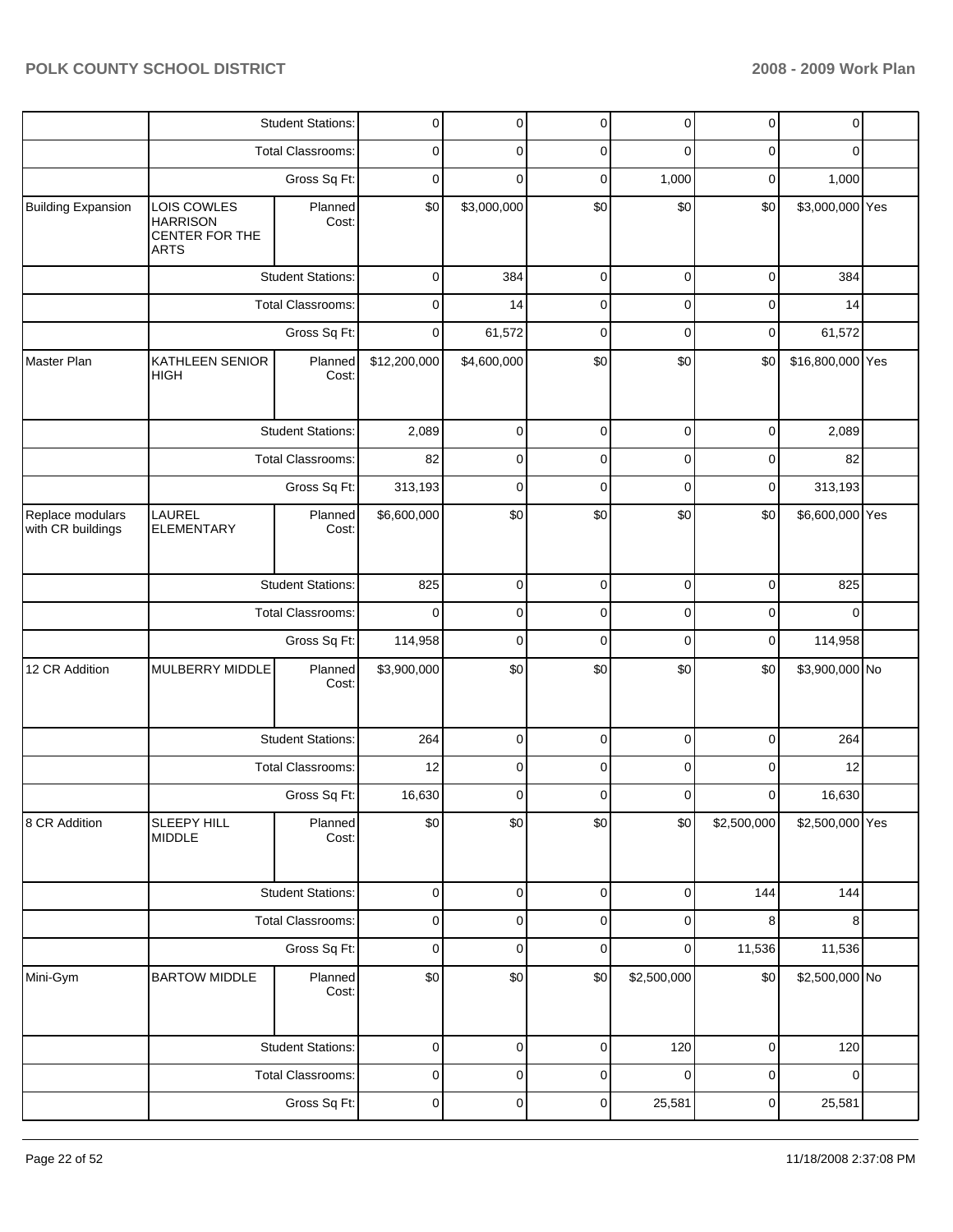| Music Suite         | <b>LAWTON CHILES</b><br>MIDDLE ACADEMY             | Planned<br>Cost:         | \$2,750,000  | \$0         | \$0         | \$0         | \$0 | \$2,750,000 Yes  |  |
|---------------------|----------------------------------------------------|--------------------------|--------------|-------------|-------------|-------------|-----|------------------|--|
|                     |                                                    | <b>Student Stations:</b> | 324          | $\mathbf 0$ | $\pmb{0}$   | $\mathbf 0$ | 0   | 324              |  |
|                     |                                                    | Total Classrooms:        | 6            | $\mathbf 0$ | $\pmb{0}$   | $\mathbf 0$ | 0   | 6                |  |
|                     |                                                    | Gross Sq Ft:             | 5,989        | $\mathbf 0$ | $\pmb{0}$   | $\mathbf 0$ | 0   | 5,989            |  |
| Gym Replacement     | <b>JERE L</b><br><b>STAMBAUGH</b><br><b>MIDDLE</b> | Planned<br>Cost:         | \$2,300,000  | \$0         | \$0         | \$0         | \$0 | \$2,300,000 Yes  |  |
|                     |                                                    | <b>Student Stations:</b> | 120          | $\mathbf 0$ | $\pmb{0}$   | $\mathbf 0$ | 0   | 120              |  |
|                     |                                                    | Total Classrooms:        | $\mathbf 0$  | $\mathbf 0$ | $\pmb{0}$   | $\mathbf 0$ | 0   | $\Omega$         |  |
|                     |                                                    | Gross Sq Ft:             | 1,000        | $\Omega$    | $\mathbf 0$ | $\mathbf 0$ | 0   | 1,000            |  |
| Master Plan         | WINTER HAVEN<br><b>SENIOR HIGH</b>                 | Planned<br>Cost:         | \$12,414,604 | \$5,285,396 | \$0         | \$0         | \$0 | \$17,700,000 Yes |  |
|                     |                                                    | <b>Student Stations:</b> | 1,070        | $\pmb{0}$   | $\pmb{0}$   | $\mathbf 0$ | 0   | 1,070            |  |
|                     |                                                    | Total Classrooms:        | 47           | $\mathbf 0$ | $\pmb{0}$   | $\mathbf 0$ | 0   | 47               |  |
|                     | Gross Sq Ft:                                       |                          | 66,799       | $\pmb{0}$   | $\mathbf 0$ | $\mathbf 0$ | 0   | 66,799           |  |
| Ninth Grade Center  | KATHLEEN SENIOR<br><b>HIGH</b>                     | Planned<br>Cost:         | \$0          | \$0         | \$597,610   | \$7,402,390 | \$0 | \$8,000,000 Yes  |  |
|                     |                                                    | <b>Student Stations:</b> | $\pmb{0}$    | $\mathbf 0$ | 800         | $\mathbf 0$ | 0   | 800              |  |
|                     |                                                    | Total Classrooms:        | $\pmb{0}$    | $\mathbf 0$ | 34          | $\mathbf 0$ | 0   | 34               |  |
|                     |                                                    | Gross Sq Ft:             | $\pmb{0}$    | $\mathbf 0$ | 53,070      | $\mathbf 0$ | 0   | 53,070           |  |
| Ninth Grade Center  | <b>WINTER HAVEN</b><br><b>SENIOR HIGH</b>          | Planned<br>Cost:         | \$0          | \$0         | \$0         | \$8,000,000 | \$0 | \$8,000,000 Yes  |  |
|                     |                                                    | <b>Student Stations:</b> | $\pmb{0}$    | $\mathbf 0$ | $\pmb{0}$   | 800         | 0   | 800              |  |
|                     |                                                    | Total Classrooms:        | $\pmb{0}$    | $\mathbf 0$ | $\mathbf 0$ | 34          | 0   | 34               |  |
|                     |                                                    | Gross Sq Ft:             | $\pmb{0}$    | $\mathbf 0$ | $\pmb{0}$   | 53,070      | 0   | 53,070           |  |
| <b>Medical Arts</b> | RIDGE CAREER<br><b>CENTER</b>                      | Planned<br>Cost:         | \$0          | \$1,300,000 | \$0         | \$0         | \$0 | \$1,300,000 Yes  |  |
|                     |                                                    | <b>Student Stations:</b> | $\pmb{0}$    | 240         | $\pmb{0}$   | $\mathbf 0$ | 0   | 240              |  |
|                     |                                                    | Total Classrooms:        | $\pmb{0}$    | 10          | $\pmb{0}$   | $\mathbf 0$ | 0   | 10               |  |
|                     |                                                    | Gross Sq Ft:             | $\pmb{0}$    | 28,691      | $\pmb{0}$   | $\mathbf 0$ | 0   | 28,691           |  |
| 8 CR Addition       | <b>WENDELL H</b><br><b>WATSON</b><br>ELEMENTARY    | Planned<br>Cost:         | \$1,344,733  | \$0         | \$0         | \$0         | \$0 | \$1,344,733 Yes  |  |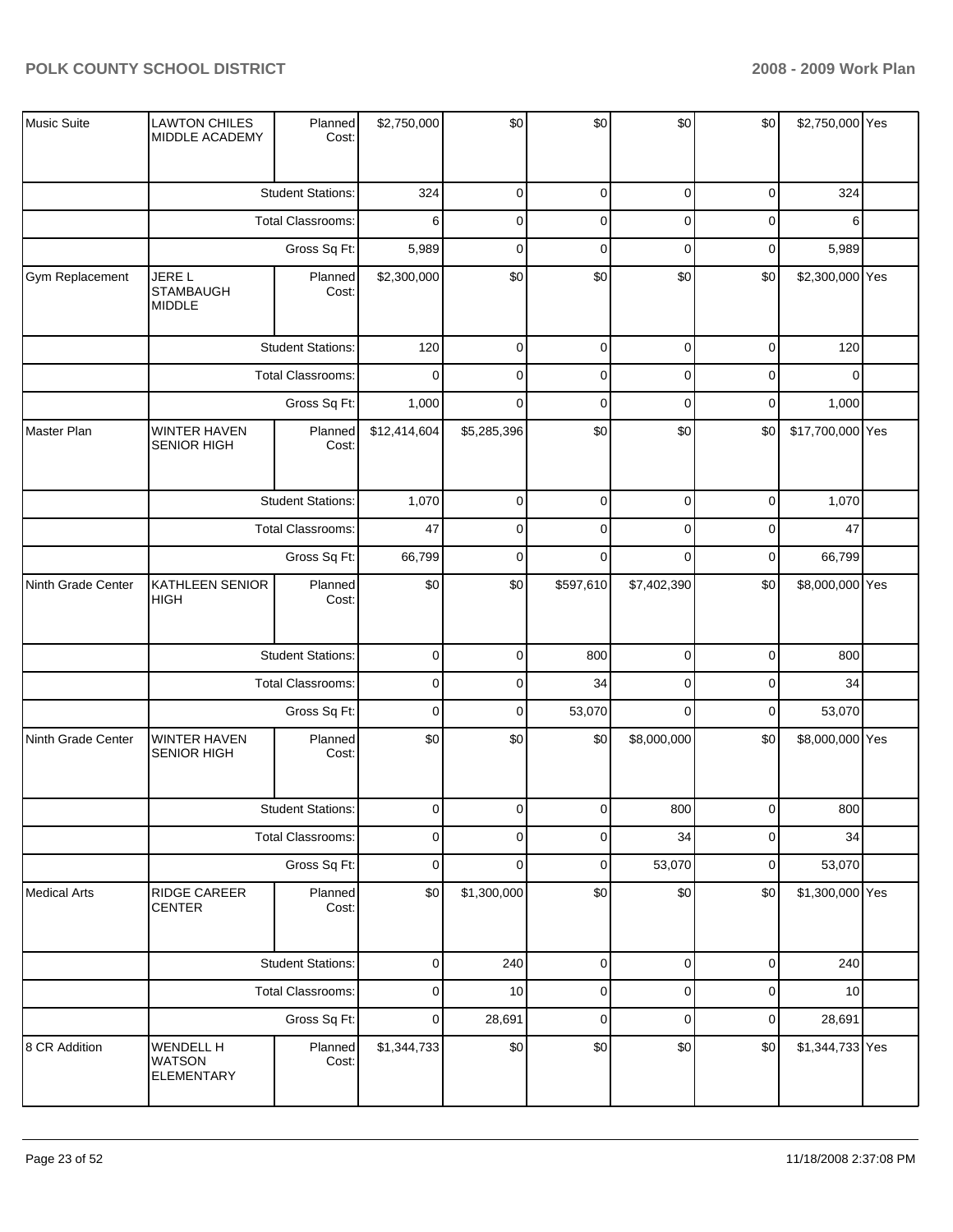| <b>Student Stations:</b> | 144    |  |  | 144    |  |
|--------------------------|--------|--|--|--------|--|
| Total Classrooms:        |        |  |  |        |  |
| Gross Sq Ft:             | 11,534 |  |  | 11,534 |  |

| Planned Cost:   \$168,709,337 |           |         | \$54,641,392 \$119,091,614 | \$70,802,732 |        | $$23,099,658$ $$436,344,733$ |
|-------------------------------|-----------|---------|----------------------------|--------------|--------|------------------------------|
| <b>Student Stations:</b>      | 11.816    | 2,567   | 5,826                      | 3,199        | 144    | 23,552                       |
| <b>Total Classrooms:</b>      | 425       | 77      | 152                        | 89           |        | 751                          |
| Gross Sq Ft:                  | 1,285,245 | 288,556 | 721.218                    | 349,847      | 11.536 | 2,656,402                    |

## **Other Project Schedules**

Major renovations, remodeling, and additions of capital outlay projects that do not add capacity to schools.

| <b>Project Description</b>                   | Location                                    | 2008 - 2009<br><b>Actual Budget</b> | 2009 - 2010<br>Projected | 2010 - 2011<br>Projected | 2011 - 2012<br>Projected | 2012 - 2013<br>Projected | <b>Total</b>    | Funded |
|----------------------------------------------|---------------------------------------------|-------------------------------------|--------------------------|--------------------------|--------------------------|--------------------------|-----------------|--------|
| Land North Mulberry                          | Location not specified                      | \$1,500,000                         | \$0                      | \$0                      | \$0                      | \$0                      | \$1,500,000 Yes |        |
| Land Elem H                                  | Location not specified                      | \$0                                 | \$0                      | \$0                      | \$0                      | \$2,000,000              | \$2,000,000 No  |        |
| Voice Enhancement in existing<br>schools     | Location not specified                      | \$0                                 | \$0                      | \$0                      | \$2,000.000              | \$2,000,000              | \$4,000,000 Yes |        |
| Demo Bldg 2, New Admin,<br>Guidance & Clinic | <b>ALTURAS ELEMENTARY</b>                   | \$0                                 | \$0                      | \$0                      | \$1,500,000              | \$0                      | \$1,500,000 Yes |        |
| Remodel Kitchen & Dining                     | <b>ALTURAS ELEMENTARY</b>                   | \$0                                 | \$0                      | \$0                      | \$1,000,000              | \$0                      | \$1,000,000 Yes |        |
| Remodel kitchen and cafeteria                | <b>BABSON PARK</b><br><b>ELEMENTARY</b>     | \$0                                 | \$0                      | \$0                      | \$1,000,000              | \$0                      | \$1,000,000 Yes |        |
| Kitchen and Dining remodel                   | <b>BARTOW ACADEMY</b>                       | \$0                                 | \$0                      | \$0                      | \$0                      | \$1,000,000              | \$1,000,000 Yes |        |
| Land/Playcourt/Bus<br>Loop/Elevator          | <b>BARTOW SENIOR HIGH</b>                   | \$1,400,000                         | \$0                      | \$0                      | \$0                      | \$0                      | \$1,400,000 No  |        |
| Kitchen remodel                              | ROSABELLE W BLAKE<br><b>ELEMENTARY</b>      | \$0                                 | \$0                      | \$0                      | \$1,000.000              | \$0                      | \$1,000,000 Yes |        |
| Remodel kitchen and dining                   | <b>BRIGHAM ACADEMY</b>                      | \$0                                 | \$0                      | \$0                      | \$0                      | \$1,000,000              | \$1,000,000 Yes |        |
| New kitchen/cafeteria                        | <b>WALTER CALDWELL</b><br><b>ELEMENTARY</b> | \$0                                 | \$0                      | \$0                      | \$0                      | \$2,200,000              | \$2,200,000 Yes |        |
| Renovate restrooms                           | <b>CARLTON PALMORE</b><br><b>ELEMENTARY</b> | \$0                                 | \$0                      | \$0                      | \$400,000                | \$0                      | \$400,000 Yes   |        |
| Enlarge Cafeteria                            | R CLEM CHURCHWELL<br><b>ELEMENTARY</b>      | \$0                                 | \$0                      | \$0                      | \$1,000,000              | \$0                      | \$1,000,000 Yes |        |
| Remodel Media Center                         | <b>COMBEE ELEMENTARY</b>                    | \$0                                 | \$0                      | \$0                      | \$0                      | \$1,171,616              | \$1,171,616 Yes |        |
| New Media Center                             | <b>CRYSTAL LAKE</b><br><b>ELEMENTARY</b>    | \$0                                 | \$0                      | \$2,000,000              | \$0                      | \$0                      | \$2,000,000 No  |        |
| Expand Kitchen and Dining                    | <b>DENISON MIDDLE</b>                       | \$0                                 | \$0                      | \$0                      | \$0                      | \$1,000,000              | \$1,000,000 Yes |        |
| Renovate/Update restrooms                    | <b>DENISON MIDDLE</b>                       | \$0                                 | \$0                      | \$0                      | \$600,000                | \$0                      | \$600,000 Yes   |        |
| Remodel kitchen and dining                   | <b>ELBERT ELEMENTARY</b>                    | \$0                                 | \$0                      | \$0                      | \$0                      | \$1,000,000              | \$1,000,000 Yes |        |
| <b>Remodel Administration</b>                | <b>ELBERT ELEMENTARY</b>                    | \$0                                 | \$0                      | \$800,000                | \$0                      | \$0                      | \$800,000 No    |        |
| <b>Expand Admin</b>                          | <b>FLORAL AVENUE</b><br><b>ELEMENTARY</b>   | \$800,000                           | \$0                      | \$0                      | \$0                      | \$0                      | \$800,000 No    |        |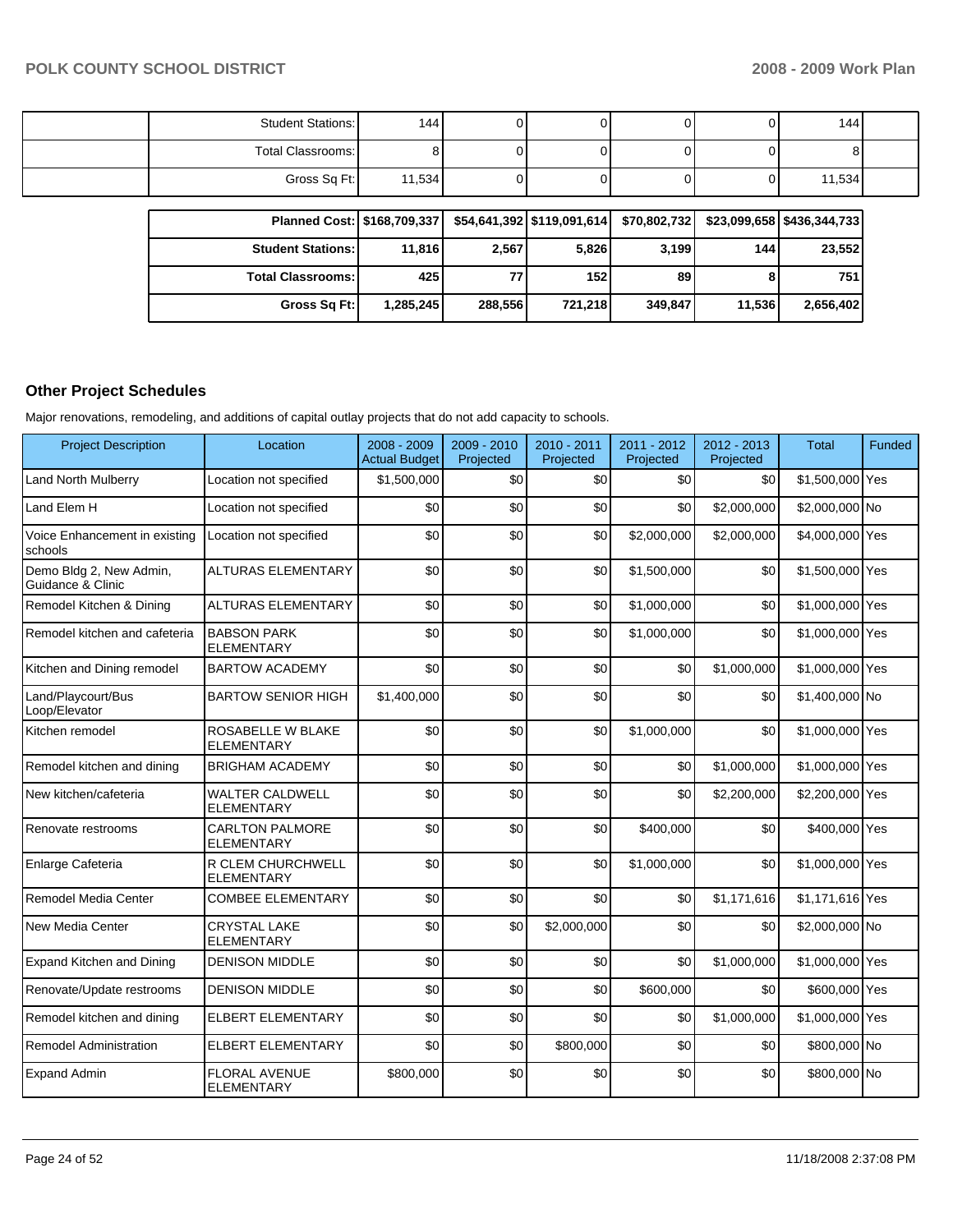| Remodel Bldgs 2 & 3                                 | <b>GRIFFIN ELEMENTARY</b>                              | \$0         | \$0         | \$1,600,000 | \$0         | \$0         | \$1,600,000 No  |         |
|-----------------------------------------------------|--------------------------------------------------------|-------------|-------------|-------------|-------------|-------------|-----------------|---------|
| 2 Gang Restrooms                                    | <b>HILLCREST</b><br><b>ELEMENTARY</b>                  | \$0         | \$0         | \$0         | \$0         | \$1,000,000 | \$1,000,000 Yes |         |
| <b>Expand Media</b>                                 | <b>HILLCREST</b><br><b>ELEMENTARY</b>                  | \$0         | \$0         | \$1,000,000 | \$0         | \$0         | \$1,000,000 No  |         |
| Renovate Admin                                      | <b>HILLCREST</b><br><b>ELEMENTARY</b>                  | \$0         | \$0         | \$800,000   | \$0         | \$0         | \$800,000 No    |         |
| Kitchen Remodel                                     | <b>INWOOD ELEMENTARY</b>                               | \$1,000,000 | \$0         | \$0         | \$0         | \$0         | \$1,000,000 Yes |         |
| Bldgs 1 and 2                                       | <b>JESSE KEEN</b><br><b>ELEMENTARY</b>                 | \$0         | \$1,400,000 | \$0         | \$0         | \$0         | \$1,400,000 No  |         |
| <b>Expand Admin</b>                                 | JEWETT SCHOOL OF<br>THE ARTS                           | \$800,000   | \$0         | \$0         | \$0         | \$0         | \$800,000 Yes   |         |
| Kitchen/Dining Remodel                              | JEWETT SCHOOL OF<br>THE ARTS                           | \$1,000,000 | \$0         | \$0         | \$0         | \$0         | \$1,000,000 Yes |         |
| Media Center Remodel                                | <b>KATHLEEN</b><br><b>ELEMENTARY</b>                   | \$0         | \$0         | \$1,000,000 | \$0         | \$0         | \$1,000,000 No  |         |
| New Media                                           | <b>KINGSFORD</b><br><b>ELEMENTARY</b>                  | \$0         | \$0         | \$2,000,000 | \$0         | \$0         | \$2,000,000 No  |         |
| Weight Room                                         | <b>LAKE GIBSON SENIOR</b><br>HIGH                      | \$0         | \$0         | \$0         | \$1,200,000 | \$0         | \$1,200,000 Yes |         |
| Fire Spinkler                                       | LAKE GIBSON MIDDLE                                     | \$800,000   | \$0         | \$0         | \$0         | \$0         | \$800,000 Yes   |         |
| Cafeteria Remodel                                   | PHILIP O'BRIEN<br><b>ELEMENTARY</b>                    | \$0         | \$0         | \$0         | \$0         | \$1,000,000 | \$1,000,000 Yes |         |
| Expand Admin.                                       | PHILIP O'BRIEN<br>ELEMENTARY                           | \$0         | \$0         | \$0         | \$0         | \$800,000   | \$800,000 No    |         |
| McKeel Academy- Fire<br>Sprinkler                   | Location not specified                                 | \$0         | \$0         | \$0         | \$0         | \$0         |                 | \$0 Yes |
| Cafeteria/Media Center                              | MULBERRY MIDDLE                                        | \$0         | \$7,000,000 | \$0         | \$0         | \$0         | \$7,000,000 Yes |         |
| Fire Fighting Facility                              | <b>RIDGE CAREER</b><br><b>CENTER</b>                   | \$0         | \$1,000,000 | \$0         | \$0         | \$0         | \$1,000,000 Yes |         |
| Kitchen/Cafeteria                                   | <b>SOUTHWEST</b><br><b>ELEMENTARY</b>                  | \$0         | \$0         | \$0         | \$2,200,000 | \$0         | \$2,200,000 Yes |         |
| New Admin, Media                                    | SOUTHWEST MIDDLE                                       | \$0         | \$0         | \$3,400,000 | \$0         | \$0         | \$3,400,000 No  |         |
| Replace sinks                                       | WAHNETA<br>ELEMENTARY                                  | \$0         | \$0         | \$0         | \$0         | \$300,000   | \$300,000 Yes   |         |
| Replace HVAC System                                 | VALLEYVIEW<br><b>ELEMENTARY</b>                        | \$0         | \$0         | \$0         | \$3,000,000 | \$0         | \$3,000,000 Yes |         |
| Remodel Building 1                                  | <b>WEST AREA ADULT</b><br><b>SCHOOL</b>                | \$0         | \$0         | \$2,200,000 | \$0         | \$0         | \$2,200,000 No  |         |
| Transportation/Maintenance<br>Facility/ Haines City | Location not specified                                 | \$0         | \$0         | \$0         | \$0         | \$6,000,000 | \$6,000,000 Yes |         |
| <b>Technology Building</b>                          | <b>POLK</b><br>SUPERINTENDENT'S<br><b>OFFICE</b>       | \$2,000,000 | \$0         | \$0         | \$0         | \$0         | \$2,000,000 No  |         |
| Miscellaneous Land Purchases                        | Location not specified                                 | \$1,000,000 | \$1,000,000 | \$1,000,000 | \$1,000,000 | \$0         | \$4,000,000 No  |         |
| Maintenance Shop-<br>Replacement for UA-1           | UA-1 SHOP/SC AREA                                      | \$1,500,000 | \$0         | \$0         | \$0         | \$0         | \$1,500,000 No  |         |
| Fuel Tank Replacement<br>Auburndale & Winter Haven  | Location not specified                                 | \$0         | \$0         | \$0         | \$0         | \$4,000,000 | \$4,000,000 Yes |         |
| <b>Bus Garage Replacement-</b><br>Skyview Lakeland  | LAKELAND SERVICE<br>FACILITY/TRANSPORTA<br><b>TION</b> | \$0         | \$0         | \$4,000,000 | \$0         | \$0         | \$4,000,000 Yes |         |
| Relocatable Classrooms                              | Location not specified                                 | \$2,000,000 | \$2,000,000 | \$2,000,000 | \$2,000,000 | \$0         | \$8,000,000 No  |         |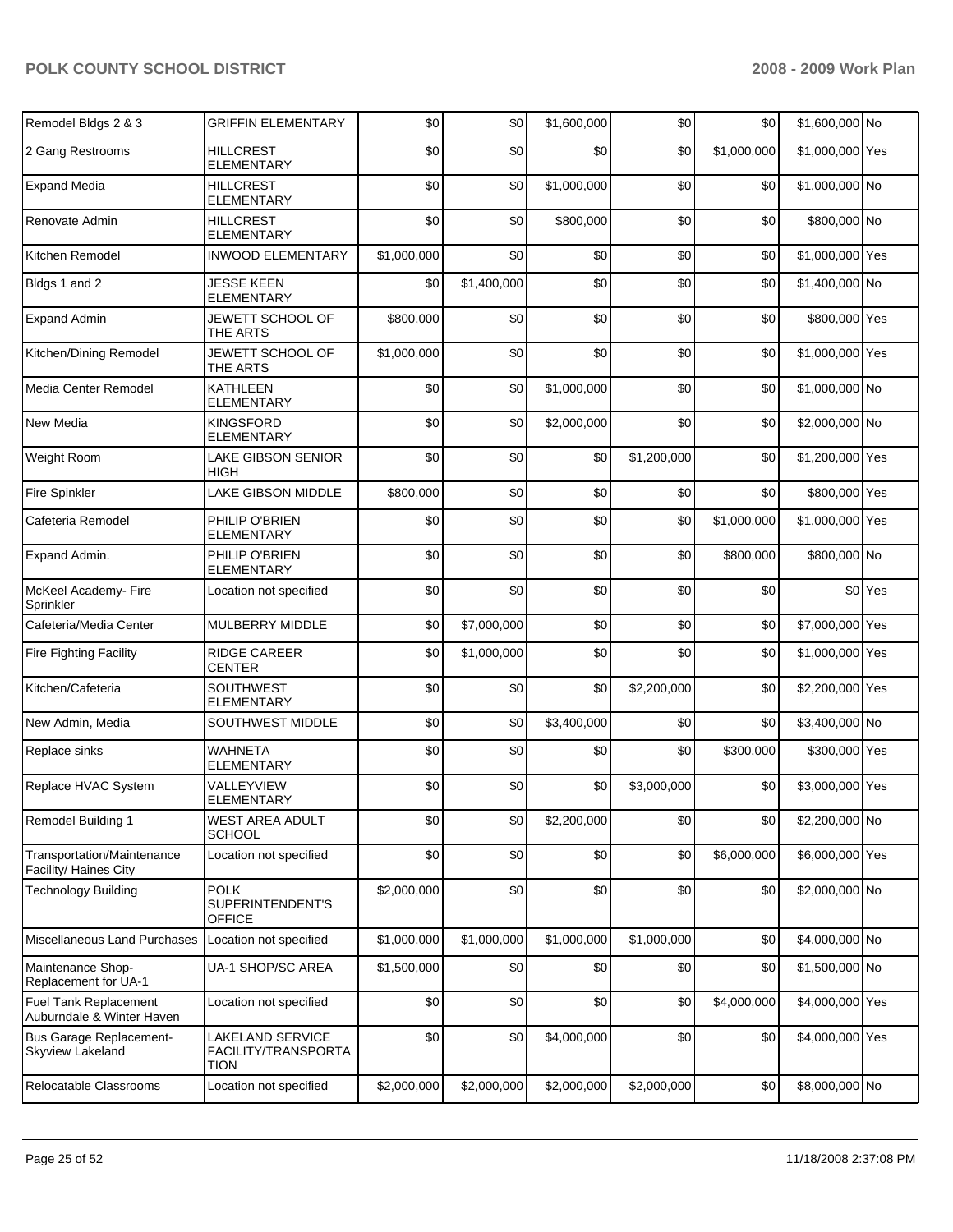| New Media                                  | <b>CRYSTAL LAKE MIDDLE</b>                    | \$0          | \$0          | \$2,000,000  | \$0          | \$0         | \$2,000,000 No               |  |
|--------------------------------------------|-----------------------------------------------|--------------|--------------|--------------|--------------|-------------|------------------------------|--|
| Remodel Bldg 2 for CCTV                    | <b>CRYSTAL LAKE</b><br><b>ELEMENTARY</b>      | \$400,000    | \$0          | \$0          | \$0          | \$0         | \$400,000 Yes                |  |
| Remodel Old Media                          | <b>CRYSTAL LAKE</b><br><b>ELEMENTARY</b>      | \$0          | \$0          | \$400,000    | \$0          | \$0         | \$400,000 No                 |  |
| New Media                                  | <b>POLK CITY</b><br><b>ELEMENTARY</b>         | \$0          | \$0          | \$2,000,000  | \$0          | \$0         | \$2,000,000 No               |  |
| New Cafeteria                              | LAKE WALES SENIOR<br><b>HIGH</b>              | \$7,000,000  | \$0          | \$0          | \$0          | \$0         | \$7,000,000 Yes              |  |
| Renovation of Classroom<br><b>Building</b> | <b>DAVENPORT SCHOOL</b><br>OF THE ARTS        | \$0          | \$0          | \$0          | \$0          | \$4,000,000 | \$4,000,000 No               |  |
| <b>Fire Sprinkler</b>                      | <b>BARTOW ACADEMY</b>                         | \$0          | \$0          | \$0          | \$0          | \$400,000   | \$400,000 Yes                |  |
| Remodel building 1 for cr/office           | <b>CLEVELAND COURT</b><br><b>I</b> ELEMENTARY | \$0          | \$0          | \$0          | \$0          | \$985,000   | \$985,000 Yes                |  |
| <b>Fire Fighting Facility Pavillion</b>    | <b>RIDGE CAREER</b><br><b>CENTER</b>          | \$0          | \$150,000    | \$0          | \$0          | \$0         | \$150,000 Yes                |  |
|                                            |                                               | \$21,200,000 | \$12,550,000 | \$26,200,000 | \$17,900,000 |             | \$29,856,616   \$107,706,616 |  |

## **Additional Project Schedules**

Any projects that are not identified in the last approved educational plant survey.

Nothing reported for this section.

### **Non Funded Growth Management Project Schedules**

Schedule indicating which projects, due to planned development, that CANNOT be funded from current revenues projected over the next five years.

Nothing reported for this section.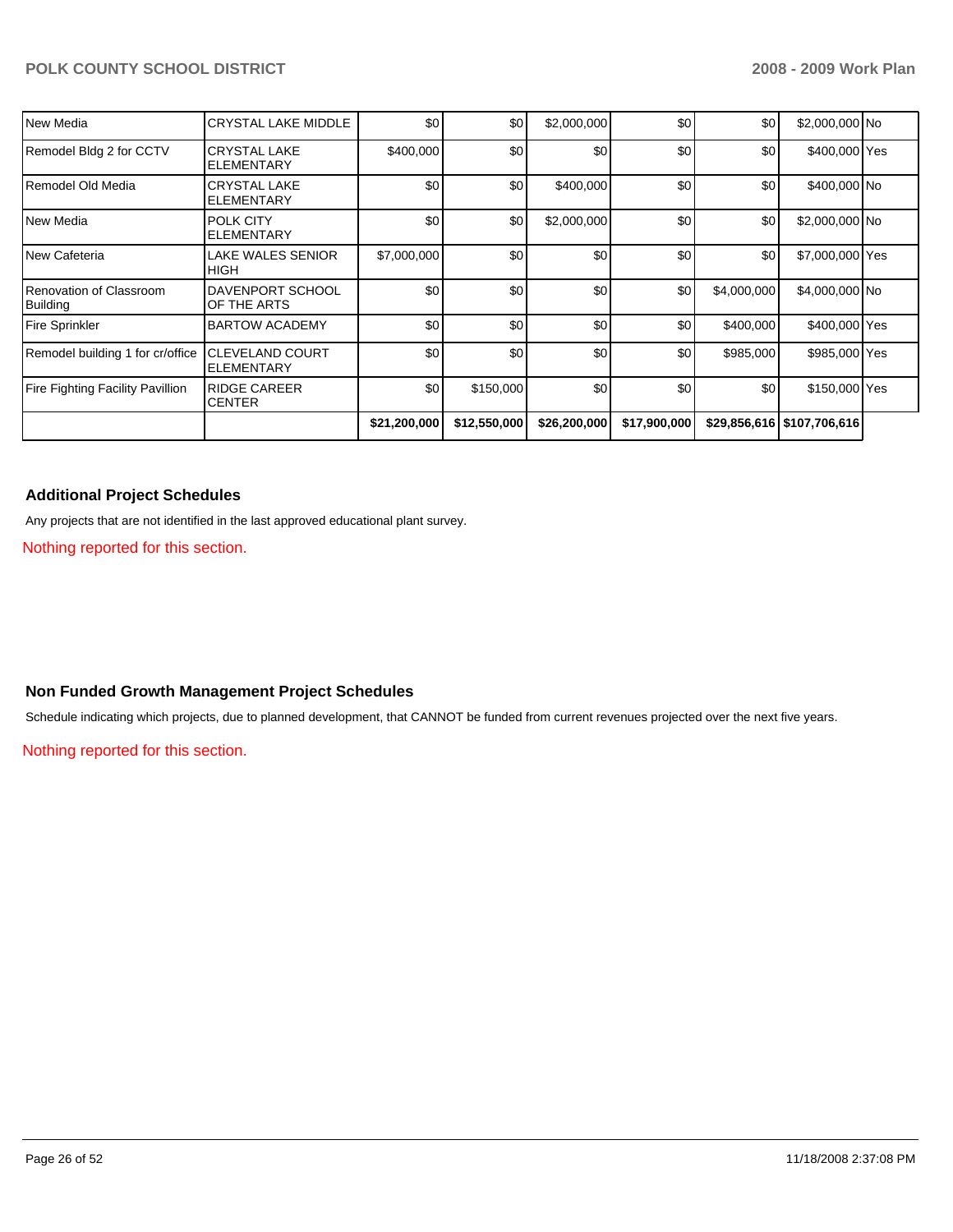# **Capacity Tracking**

| Location                                              | $2008 -$<br>2009 Satis.<br>Stu. Sta. | Actual<br>$2008 -$<br><b>2009 FISH</b><br>Capacity | Actual<br>$2007 -$<br>2008<br><b>COFTE</b> | # Class<br>Rooms | Actual<br>Average<br>$2008 -$<br>2009 Class<br><b>Size</b> | Actual<br>$2008 -$<br>2009<br><b>Utilization</b> | <b>New</b><br>Stu.<br>Capacity | <b>New</b><br>Rooms to<br>be<br>Added/Re<br>moved | Projected<br>$2012 -$<br>2013<br><b>COFTE</b> | Projected<br>$2012 -$<br>2013<br><b>Utilization</b> | Projected<br>$2012 -$<br>2013 Class<br><b>Size</b> |
|-------------------------------------------------------|--------------------------------------|----------------------------------------------------|--------------------------------------------|------------------|------------------------------------------------------------|--------------------------------------------------|--------------------------------|---------------------------------------------------|-----------------------------------------------|-----------------------------------------------------|----------------------------------------------------|
| <b>LAKELAND SENIOR</b><br>HIGH                        | 2,649                                | 2,517                                              | 2,119                                      | 111              | 19                                                         | 84.00 %                                          | -260                           | $-11$                                             | 1,609                                         | 71.00 %                                             | 16                                                 |
| LOIS COWLES<br><b>HARRISON CENTER</b><br>FOR THE ARTS | 261                                  | 183                                                | 124                                        | 9                | 14                                                         | 68.00 %                                          | 123                            | $-2$                                              | 122                                           | 40.00 %                                             | 17                                                 |
| <b>LAWTON CHILES</b><br>MIDDLE ACADEMY                | 747                                  | 672                                                | 590                                        | 32               | 18                                                         | 88.00 %                                          | 29                             | $-4$                                              | 650                                           | 93.00 %                                             | 23                                                 |
| SOUTHWEST MIDDLE                                      | 1,367                                | 1,230                                              | 948                                        | 60               | 16                                                         | 77.00 %                                          | $-140$                         | $-11$                                             | 1,003                                         | 92.00 %                                             | 20                                                 |
| <b>CARLTON PALMORE</b><br>ELEMENTARY                  | 755                                  | 755                                                | 588                                        | 40               | 15                                                         | 78.00 %                                          | $-58$                          | -3                                                | 675                                           | 97.00 %                                             | 18                                                 |
| WEST AREA ADULT<br><b>SCHOOL</b>                      | 460                                  | 690                                                | $\Omega$                                   | 19               | $\overline{0}$                                             | 0.00%                                            | -125                           | -6                                                | 477                                           | 84.00 %                                             | 37                                                 |
| <b>CLEVELAND COURT</b><br><b>ELEMENTARY</b>           | 264                                  | 264                                                | 380                                        | 14               | 27                                                         | 144.00 %                                         | $-36$                          | $-5$                                              | 206                                           | 90.00 %                                             | 23                                                 |
| <b>COMBEE ELEMENTARY</b>                              | 1,236                                | 1,236                                              | 700                                        | 68               | 10 <sup>1</sup>                                            | 57.00 %                                          | $-532$                         | $-31$                                             | 682                                           | 97.00 %                                             | 18                                                 |
| <b>DORIS A SANDERS</b><br>LEARNING CENTER             | 100                                  | 100                                                | 93                                         | 10               | 9                                                          | 93.00 %                                          | -18                            | $-1$                                              | 85                                            | 104.00 %                                            | 9                                                  |
| <b>CRYSTAL LAKE</b><br>ELEMENTARY                     | 793                                  | 793                                                | 491                                        | 42               | 12                                                         | 62.00 %                                          | $-189$                         | $-11$                                             | 582                                           | 96.00 %                                             | 19                                                 |
| <b>DIXIELAND</b><br><b>ELEMENTARY</b>                 | 475                                  | 475                                                | 431                                        | 25               | 17                                                         | 91.00 %                                          | -112                           | -6                                                | 341                                           | 94.00 %                                             | 18                                                 |
| PHILIP O'BRIEN<br><b>ELEMENTARY</b>                   | 759                                  | 759                                                | 656                                        | 41               | 16                                                         | 86.00 %                                          | $-15$                          | $-1$                                              | 722                                           | 97.00 %                                             | 18                                                 |
| <b>MEDULLA ELEMENTARY</b>                             | 968                                  | 968                                                | 653                                        | 52               | 13                                                         | 67.00 %                                          | -130                           | -6                                                | 806                                           | 96.00 %                                             | 18                                                 |
| NORTH LAKELAND<br>ELEMENTARY                          | 923                                  | 923                                                | 690                                        | 49               | 14                                                         | 75.00 %                                          | -333                           | -18                                               | 568                                           | 96.00 %                                             | 18                                                 |
| SOUTHWEST<br>ELEMENTARY                               | 700                                  | 700                                                | 487                                        | 36               | 14                                                         | 70.00 %                                          | $-18$                          | $-1$                                              | 660                                           | 97.00 %                                             | 19                                                 |
| LINCOLN ACADEMY                                       | 625                                  | 625                                                | 531                                        | 34               | 16                                                         | 85.00 %                                          | $-18$                          | $-2$                                              | 585                                           | 96.00 %                                             | 18                                                 |
| ROCHELLE SCHOOL OF<br>THE ARTS                        | 1,274                                | 1,147                                              | 811                                        | 57               | 14                                                         | 71.00 %                                          | $\Omega$                       | 0                                                 | 1,124                                         | 98.00 %                                             | 20                                                 |
| J DANIEL JENKINS<br><b>MIDDLE</b>                     | 624                                  | 562                                                | 323                                        | 27               | 12                                                         | 57.00 %                                          | $\Omega$                       | 0                                                 | 539                                           | 96.00 %                                             | 20                                                 |
| SHELLEY S BOONE<br><b>MIDDLE</b>                      | 1,425                                | 1,283                                              | 1,031                                      | 66               | 16 <sup>1</sup>                                            | 80.00 %                                          | -117                           | $-16$                                             | 943                                           | 81.00 %                                             | 19                                                 |
| <b>ALTA VISTA</b><br><b>ELEMENTARY</b>                | 1,044                                | 1,044                                              | 997                                        | 57               | 17                                                         | 96.00 %                                          | -344                           | $-19$                                             | 678                                           | 97.00 %                                             | 18                                                 |
| <b>EASTSIDE</b><br><b>ELEMENTARY</b>                  | 1,456                                | 1,456                                              | 1,090                                      | 79               | 14                                                         | 75.00 %                                          | -674                           | $-39$                                             | 715                                           | 91.00 %                                             | 18                                                 |
| BETHUNE ACADEMY                                       | 517                                  | 517                                                | 467                                        | 28               | 17                                                         | 90.00 %                                          | $\mathbf 0$                    | 0                                                 | 495                                           | 96.00 %                                             | 18                                                 |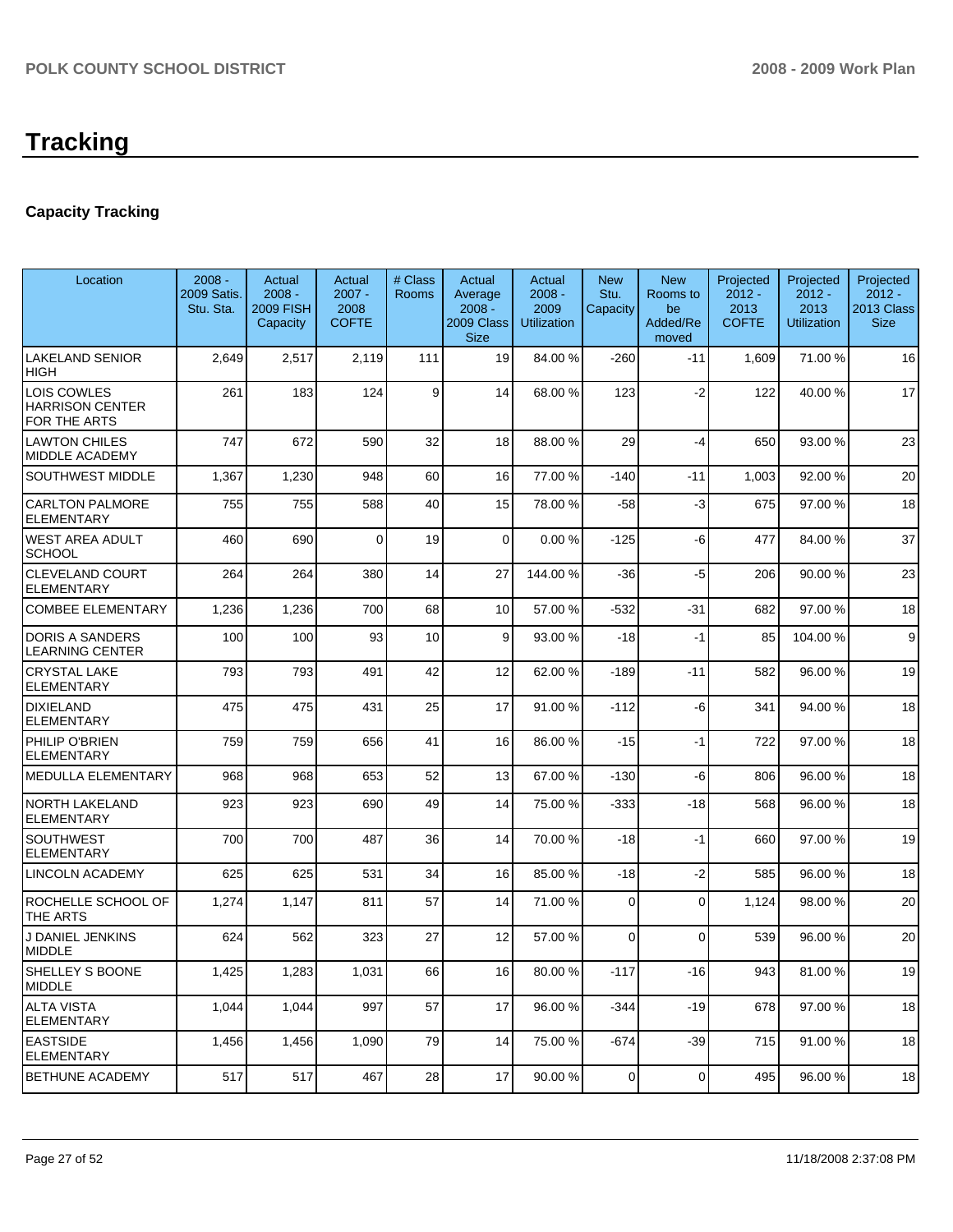| DAVENPORT SCHOOL<br>OF THE ARTS                         | 983   | 885   | 680            | 52  | 13             | 77.00 % | $-393$         | $-21$    | 509         | 103.00 % | 16        |
|---------------------------------------------------------|-------|-------|----------------|-----|----------------|---------|----------------|----------|-------------|----------|-----------|
| DONALD E WOODS<br><b>CENTER</b>                         | 210   | 210   | 187            | 17  | 11             | 89.00 % | $-40$          | $-5$     | 145         | 85.00 %  | 12        |
| <b>WINTER HAVEN SENIOR</b><br><b>HIGH</b>               | 2,198 | 2,088 | 1,799          | 95  | 19             | 86.00 % | 237            | -6       | 1,650       | 71.00 %  | 19        |
| <b>DENISON MIDDLE</b>                                   | 1,147 | 1,032 | 1,052          | 53  | 20             | 102.00% | $\Omega$       | $\Omega$ | 1,010       | 98.00 %  | 19        |
| <b>BRIGHAM ACADEMY</b>                                  | 669   | 669   | 573            | 36  | 16             | 86.00 % | $\Omega$       | $\Omega$ | 647         | 97.00 %  | 18        |
| <b>WESTWOOD MIDDLE</b>                                  | 1,420 | 1,278 | 943            | 67  | 14             | 74.00 % | -337           | $-16$    | 952         | 101.00 % | 19        |
| <b>ELBERT ELEMENTARY</b>                                | 793   | 793   | 632            | 42  | 15             | 80.00 % | $-156$         | $-7$     | 615         | 97.00 %  | 18        |
| <b>FRED G GARNER</b><br><b>ELEMENTARY</b>               | 922   | 922   | 761            | 50  | 15             | 83.00 % | $-94$          | $-7$     | 806         | 97.00 %  | 19        |
| <b>INWOOD ELEMENTARY</b>                                | 535   | 535   | 484            | 29  | 17             | 90.00 % | $-155$         | -9       | 358         | 94.00 %  | 18        |
| <b>LAKE SHIPP</b><br><b>ELEMENTARY</b>                  | 763   | 763   | 607            | 41  | 15             | 80.00 % | -69            | -3       | 672         | 97.00 %  | 18        |
| <b>JOHN SNIVELY</b><br><b>ELEMENTARY</b>                | 728   | 728   | 471            | 39  | 12             | 65.00 % | $-261$         | $-18$    | 445         | 95.00 %  | 21        |
| LAKE ALFRED-ADDAIR<br><b>MIDDLE</b>                     | 1,011 | 910   | 559            | 43  | 13             | 61.00 % | $-33$          | $-2$     | 858         | 98.00 %  | 21        |
| <b>LAKE ALFRED</b><br><b>ELEMENTARY</b>                 | 684   | 684   | 565            | 36  | 16             | 83.00 % | $-40$          | $-3$     | 622         | 97.00 %  | 19        |
| <b>FRUITLAND PARK</b><br><b>LEARNING CENTER</b>         | 142   | 142   | 49             | 14  | $\mathbf{3}$   | 34.00 % | $-50$          | -8       | 77          | 84.00 %  | 13        |
| <b>WAHNETA</b><br><b>ELEMENTARY</b>                     | 629   | 629   | 492            | 34  | 14             | 78.00 % | $-194$         | $-14$    | 413         | 95.00 %  | 21        |
| <b>JEWETT MIDDLE</b><br><b>ACADEMY</b>                  | 834   | 751   | 569            | 37  | 15             | 76.00 % | -66            | -3       | 649         | 95.00 %  | 19        |
| JEWETT SCHOOL OF<br>THE ARTS                            | 991   | 892   | 686            | 50  | 14             | 77.00 % | $-115$         | -8       | 766         | 99.00 %  | 18        |
| <b>LEWIS ELEMENTARY</b>                                 | 638   | 638   | 461            | 35  | 13             | 72.00 % | $-134$         | $-7$     | 482         | 96.00 %  | 17        |
| <b>GAUSE RIVERSIDE</b><br>ACADEMY                       | 170   | 170   | 70             | 10  | $\overline{7}$ | 41.00 % | $-18$          | -1       | 130         | 86.00 %  | 14        |
| FORT MEADE MIDDLE<br><b>SENIOR HIGH</b>                 | 1,325 | 1,193 | 680            | 60  | 11             | 57.00 % | -191           | $-10$    | 900         | 90.00 %  | 18        |
| IANNA WOODBURY<br><b>ELEMENTARY</b>                     | 313   | 313   | 177            | 15  | 12             | 56.00 % | $-34$          | $-2$     | 257         | 92.00 %  | 20        |
| AUBURNDALE SENIOR<br>HIGH                               | 2,383 | 2,264 | 1,837          | 97  | 19             | 81.00 % | -97            | $-4$     | 1,600       | 74.00 %  | 17        |
| JERE L STAMBAUGH<br>MIDDLE                              | 1,193 | 1,074 | 882            | 56  | 16             | 82.00 % | $-20$          | -1       | 1,033       | 98.00 %  | 19        |
| <b>LENA VISTA</b><br><b>ELEMENTARY</b>                  | 1,057 | 1,057 | 802            | 56  | 14             | 76.00 % | $-329$         | $-18$    | 706         | 97.00 %  | 19        |
| AUBURNDALE CENTRAL<br><b>ELEMENTARY</b>                 | 538   | 538   | 387            | 29  | 13             | 72.00 % | $-144$         | -8       | 372         | 94.00 %  | 18        |
| WALTER CALDWELL<br><b>ELEMENTARY</b>                    | 864   | 864   | 735            | 47  | 16             | 85.00 % | $-294$         | -18      | 548         | 96.00 %  | 19        |
| <b>EAST AREA ADULT &amp;</b><br><b>COMMUNITY SCHOOL</b> | 430   | 645   | $\overline{0}$ | 18  | $\overline{0}$ | 0.00%   | $-175$         | -8       | 360         | 77.00 %  | 36        |
| <b>POLK CITY</b><br>ELEMENTARY                          | 746   | 746   | 617            | 39  | 16             | 83.00 % | $-156$         | -8       | 568         | 96.00 %  | 18        |
| <b>BARTOW SENIOR HIGH</b>                               | 2,588 | 2,459 | 1,806          | 106 | 17             | 73.00 % | $-150$         | $-7$     | 1,822       | 79.00 %  | 18        |
| SOUTH CENTRAL<br><b>ADULT &amp; COMMUNITY</b><br>SCHOOL | 0     | 0     | $\Omega$       | 0   | $\overline{0}$ | 0.00%   | $\overline{0}$ | 0        | $\mathbf 0$ | 0.00%    | $\pmb{0}$ |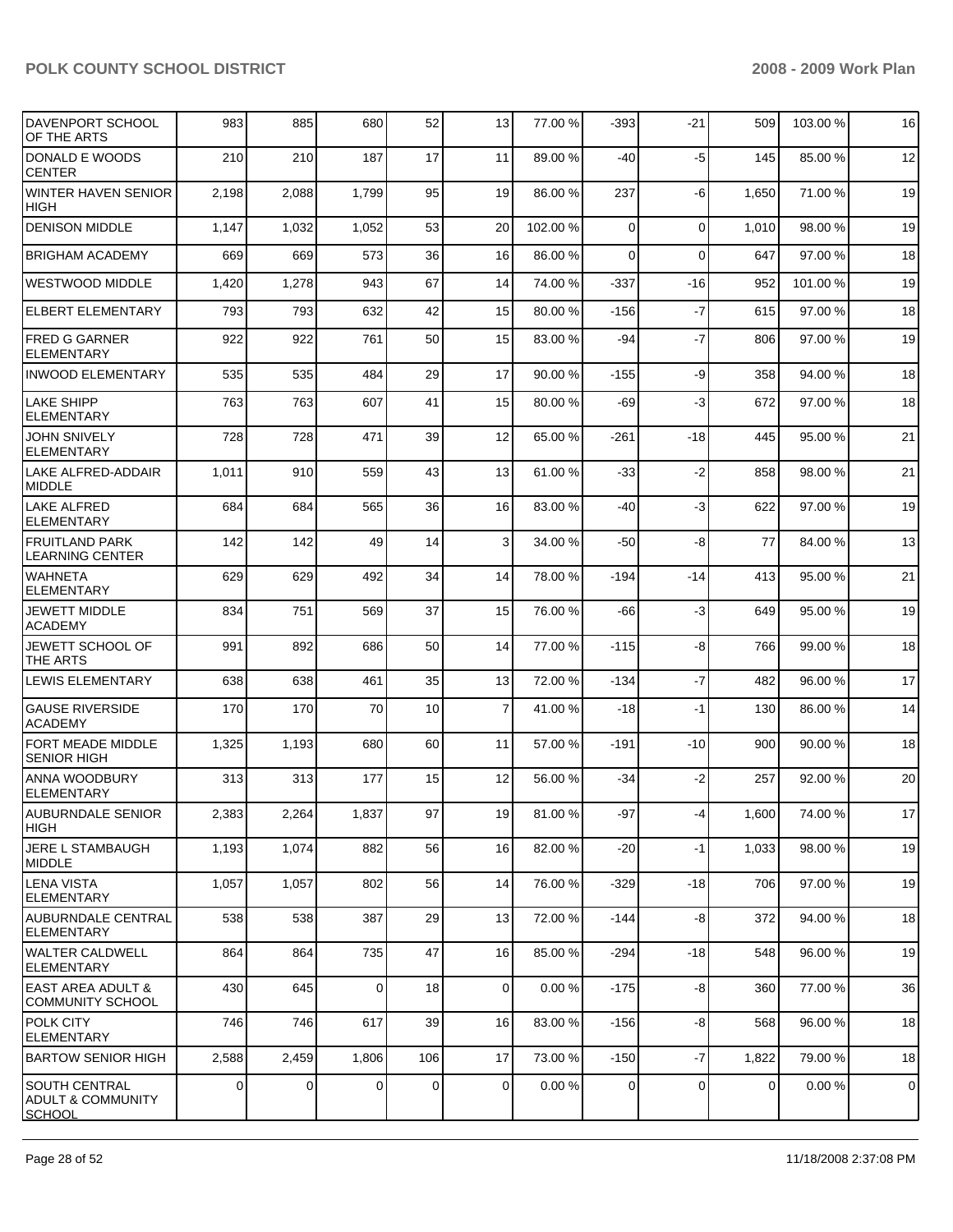| <b>BARTOW MIDDLE</b>                                        | 1,489 | 1,340 | 963   | 70 | 14             | 72.00 %  | $-264$ | $-14$       | 1,080 | 100.00 % | 19 |
|-------------------------------------------------------------|-------|-------|-------|----|----------------|----------|--------|-------------|-------|----------|----|
| <b>BARTOW ACADEMY</b>                                       | 556   | 556   | 428   | 28 | 15             | 77.00 %  | 0      | $\Omega$    | 534   | 96.00 %  | 19 |
| <b>FLORAL AVENUE</b><br><b>ELEMENTARY</b>                   | 880   | 880   | 651   | 47 | 14             | 74.00 %  | $-298$ | $-15$       | 560   | 96.00 %  | 18 |
| POLK LIFE AND<br><b>LEARNING CENTER</b>                     | 162   | 162   | 66    | 15 | 4              | 41.00 %  | $-132$ | $-4$        | 117   | 390.00 % | 11 |
| <b>UNION ACADEMY</b>                                        | 678   | 610   | 375   | 30 | 12             | 61.00 %  | -120   | -6          | 480   | 98.00 %  | 20 |
| <b>GIBBONS STREET</b><br><b>ELEMENTARY</b>                  | 623   | 623   | 319   | 33 | 10             | 51.00 %  | $-152$ | -9          | 449   | 95.00 %  | 19 |
| <b>ALTURAS ELEMENTARY</b>                                   | 463   | 463   | 337   | 25 | 13             | 73.00 %  | $-217$ | $-12$       | 224   | 91.00 %  | 17 |
| <b>HIGHLAND CITY</b><br><b>ELEMENTARY</b>                   | 735   | 735   | 627   | 39 | 16             | 85.00 %  | $-152$ | -8          | 561   | 96.00 %  | 18 |
| <b>MULBERRY SENIOR</b><br>HIGH                              | 1,499 | 1,349 | 993   | 65 | 15             | 74.00 %  | $-150$ | -6          | 1,050 | 88.00 %  | 18 |
| PURCELL ELEMENTARY                                          | 668   | 668   | 441   | 36 | 12             | 66.00 %  | $-152$ | -8          | 494   | 96.00 %  | 18 |
| KINGSFORD<br><b>ELEMENTARY</b>                              | 722   | 722   | 537   | 39 | 14             | 74.00 %  | $-295$ | $-16$       | 405   | 95.00 %  | 18 |
| <b>MULBERRY MIDDLE</b>                                      | 1,032 | 929   | 845   | 48 | 18             | 91.00 %  | $-147$ | $-7$        | 774   | 99.00 %  | 19 |
| <b>KATHLEEN SENIOR</b><br><b>HIGH</b>                       | 2,172 | 2,063 | 1,714 | 94 | 18             | 83.00 %  | 156    | $-23$       | 1,549 | 70.00 %  | 22 |
| KATHLEEN MIDDLE                                             | 1,279 | 1,151 | 748   | 54 | 14             | 65.00 %  | $-96$  | $-5$        | 1,042 | 99.00 %  | 21 |
| KATHLEEN<br><b>ELEMENTARY</b>                               | 740   | 740   | 548   | 39 | 14             | 74.00 %  | 0      | $\mathbf 0$ | 718   | 97.00 %  | 18 |
| <b>GRIFFIN ELEMENTARY</b>                                   | 655   | 655   | 473   | 35 | 14             | 72.00 %  | $-209$ | $-12$       | 424   | 95.00 %  | 18 |
| <b>JESSE KEEN</b><br><b>ELEMENTARY</b>                      | 693   | 693   | 557   | 38 | 15             | 80.00 %  | -68    | $-4$        | 603   | 96.00 %  | 18 |
| <b>WINSTON ELEMENTARY</b>                                   | 712   | 712   | 516   | 39 | 13             | 72.00 %  | $-120$ | -6          | 570   | 96.00 %  | 17 |
| <b>FROSTPROOF</b><br><b>ELEMENTARY</b>                      | 592   | 592   | 456   | 33 | 14             | 77.00 %  | -40    | $-2$        | 530   | 96.00 %  | 17 |
| <b>MCLAUGHLIN MIDDLE</b>                                    | 1,451 | 1,306 | 849   | 66 | 13             | 65.00 %  | $-221$ | -9          | 1,157 | 107.00%  | 20 |
| POLK AVENUE<br><b>ELEMENTARY</b>                            | 692   | 692   | 556   | 36 | 15             | 80.00 %  | $-30$  | -9          | 496   | 75.00 %  | 18 |
| <b>HILLCREST</b><br><b>ELEMENTARY</b>                       | 751   | 751   | 584   | 39 | 15             | 78.00 %  | -84    | -4          | 645   | 97.00 %  | 18 |
| <b>SPOOK HILL</b><br><b>ELEMENTARY</b>                      | 709   | 709   | 493   | 38 | 13             | 70.00 %  | $-36$  | $-1$        | 633   | 94.00 %  | 17 |
| ROOSEVELT ACADEMY<br><b>OF APPLIED</b><br><b>TECHNOLOGY</b> | 257   | 227   | 270   | 22 | 12             | 119.00 % | 0      | $\mathbf 0$ | 242   | 107.00 % | 11 |
| <b>JANIE HOWARD</b><br>WILSON ELEMENTARY                    | 807   | 807   | 560   | 43 | 13             | 69.00 %  | -80    | $-4$        | 705   | 97.00 %  | 18 |
| <b>BABSON PARK</b><br><b>ELEMENTARY</b>                     | 474   | 474   | 450   | 26 | 17             | 95.00 %  | -98    | $-7$        | 354   | 94.00 %  | 19 |
| <b>EDGAR L PADGETT</b><br><b>ELEMENTARY</b>                 | 820   | 820   | 636   | 42 | 15             | 78.00 %  | 0      | $\mathbf 0$ | 798   | 97.00 %  | 19 |
| <b>GAUSE ACADEMY OF</b><br>APPLIED TECHNOLOGY               | 919   | 827   | 290   | 43 | $\overline{7}$ | 35.00 %  | $-365$ | $-17$       | 507   | 110.00 % | 20 |
| <b>CRYSTAL LAKE MIDDLE</b>                                  | 1,452 | 1,307 | 683   | 64 | 11             | 52.00 %  | $-198$ | -9          | 1,106 | 100.00 % | 20 |
| <b>OSCAR J POPE</b><br><b>ELEMENTARY</b>                    | 717   | 717   | 433   | 43 | 10             | 60.00 %  | $-125$ | $-1$        | 673   | 114.00 % | 16 |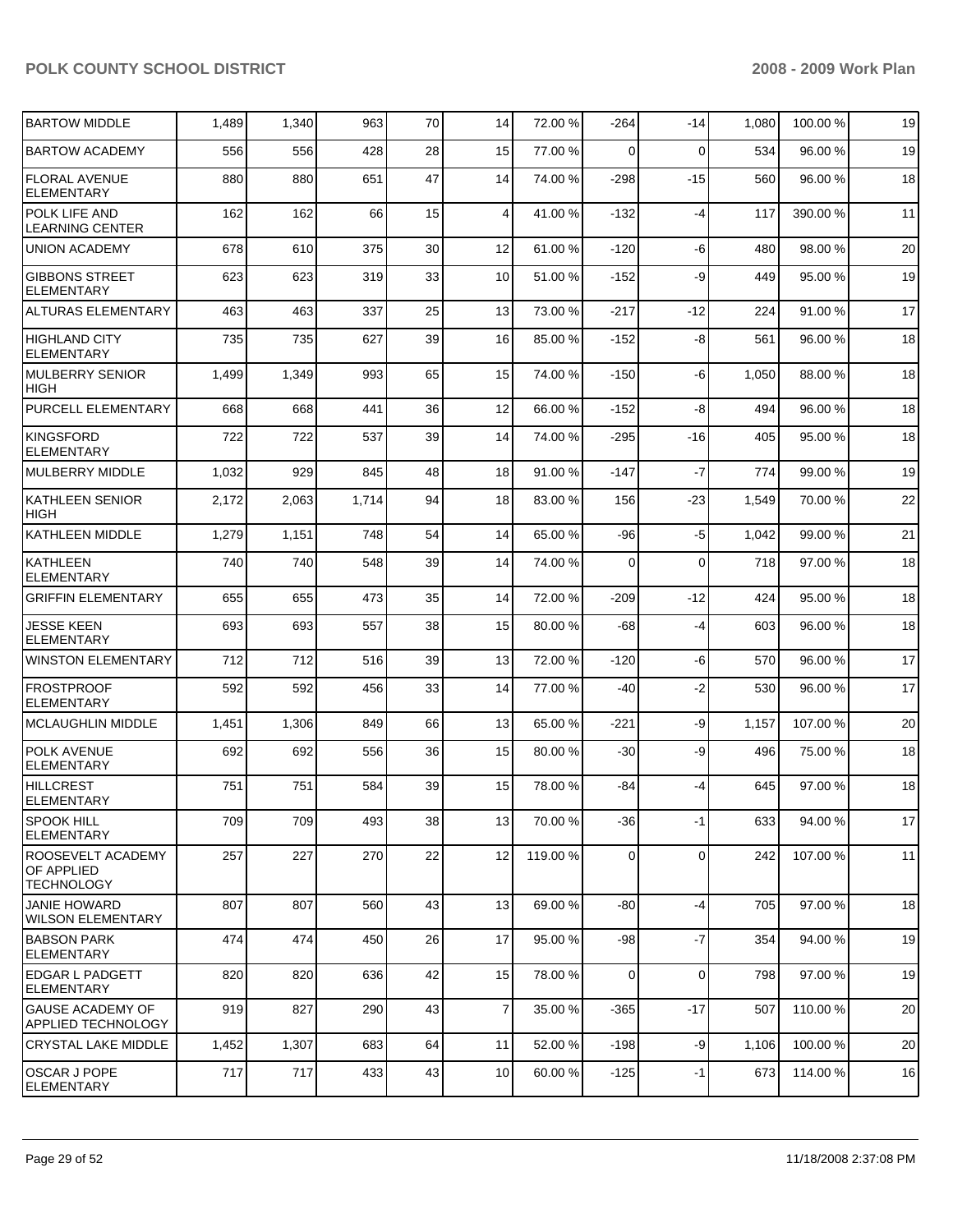| <b>MAYNARD E TRAVISS</b><br><b>CAREER CENTER</b>       | 1,090    | 1,308    | 151      | 56           | 3           | 12.00 %  | $-197$      | -8          | 1,046          | 94.00 %  | 22             |
|--------------------------------------------------------|----------|----------|----------|--------------|-------------|----------|-------------|-------------|----------------|----------|----------------|
| <b>MCKEEL ACADEMY FOR</b><br><b>APPLIED TECHNOLOGY</b> | 1,078    | 970      | 1,003    | 54           | 19          | 103.00 % | $-37$       | $-2$        | 911            | 98.00 %  | 18             |
| <b>SCOTT LAKE</b><br><b>ELEMENTARY</b>                 | 939      | 939      | 783      | 49           | 16          | 83.00 %  | -90         | -5          | 827            | 97.00 %  | 19             |
| <b>RIDGE CAREER</b><br><b>CENTER</b>                   | 783      | 940      | 202      | 42           | 5           | 22.00 %  | -128        | $-22$       | 497            | 61.00 %  | 25             |
| <b>EAGLE LAKE</b><br><b>ELEMENTARY</b>                 | 850      | 850      | 593      | 45           | 13          | 70.00 %  | -86         | $-14$       | 644            | 84.00 %  | 21             |
| <b>GARDEN GROVE</b><br><b>ELEMENTARY</b>               | 863      | 863      | 791      | 45           | 18          | 92.00 %  | $-228$      | $-12$       | 613            | 97.00 %  | 19             |
| <b>LAKE WALES SENIOR</b><br><b>HIGH</b>                | 1,778    | 1,689    | 1,353    | 72           | 19          | 80.00 %  | $-156$      | -8          | 1,380          | 90.00 %  | 22             |
| <b>JAMES E STEPHENS</b><br><b>ELEMENTARY</b>           | 732      | 732      | 573      | 40           | 14          | 78.00 %  | $-130$      | $-7$        | 580            | 96.00 %  | 18             |
| <b>LAKE GIBSON MIDDLE</b>                              | 1,293    | 1,164    | 1,152    | 59           | 20          | 99.00 %  | $-139$      | $-7$        | 1,016          | 99.00 %  | 20             |
| <b>LAKE GIBSON SENIOR</b><br><b>HIGH</b>               | 2,502    | 2,377    | 2,158    | 106          | 20          | 91.00 %  | -510        | $-21$       | 1,867          | 100.00%  | 22             |
| <b>LAKELAND HIGHLANDS</b><br><b>MIDDLE</b>             | 1,465    | 1,319    | 1,272    | 67           | 19          | 96.00 %  | $-255$      | $-13$       | 1,067          | 100.00 % | 20             |
| <b>DUNDEE ELEMENTARY</b>                               | 713      | 713      | 513      | 39           | 13          | 72.00 %  | $-80$       | $-5$        | 611            | 97.00 %  | 18             |
| <b>HAINES CITY SENIOR</b><br><b>HIGH</b>               | 2,237    | 2,125    | 1,858    | 99           | 19          | 87.00 %  | 296         | $-22$       | 1,621          | 67.00 %  | 21             |
| <b>FROSTPROOF MIDDLE</b><br><b>SENIOR HIGH</b>         | 1,799    | 1,619    | 1,202    | 79           | 15          | 74.00 %  | $-269$      | $-11$       | 1,160          | 86.00 %  | 17             |
| <b>CLARENCE BOSWELL</b><br><b>ELEMENTARY</b>           | 617      | 617      | 466      | 34           | 14          | 75.00 %  | $-15$       | $-1$        | 580            | 96.00 %  | 18             |
| <b>JAMES W SIKES</b><br><b>ELEMENTARY</b>              | 976      | 976      | 859      | 53           | 16          | 88.00 %  | -347        | $-19$       | 607            | 97.00 %  | 18             |
| <b>R CLEM CHURCHWELL</b><br><b>ELEMENTARY</b>          | 864      | 864      | 734      | 47           | 16          | 85.00 %  | $-145$      | -8          | 697            | 97.00 %  | 18             |
| ROSABELLE W BLAKE<br><b>ELEMENTARY</b>                 | 799      | 719      | 699      | 46           | 15          | 97.00 %  | -65         | $-4$        | 632            | 97.00 %  | 15             |
| <b>WENDELL H WATSON</b><br><b>ELEMENTARY</b>           | 938      | 938      | 859      | 50           | 17          | 92.00 %  | -96         | $-13$       | 676            | 80.00 %  | 18             |
| VALLEYVIEW<br><b>ELEMENTARY</b>                        | 1,075    | 1,075    | 951      | 57           | 17          | 88.00 %  | $-207$      | $-12$       | 824            | 95.00 %  | 18             |
| SOCRUM ELEMENTARY                                      | 839      | 839      | 589      | 45           | 13          | 70.00 %  | $-18$       | $-4$        | 799            | 97.00 %  | 19             |
| BEN HILL GRIFFIN<br>ELEMENTARY                         | 603      | 603      | 370      | 30           | 12          | 61.00 %  | 0           | $\mathbf 0$ | 581            | 96.00 %  | 19             |
| <b>GEORGE JENKINS</b><br><b>SENIOR HIGH</b>            | 2,431    | 2,309    | 2,217    | 103          | 22          | 96.00 %  | 120         | $-28$       | 1,638          | 67.00 %  | 22             |
| LOUGHMAN OAKS<br><b>ELEMENTARY</b>                     | 1,153    | 1,153    | 1,109    | 62           | 18          | 96.00 %  | $-350$      | $-18$       | 781            | 97.00 %  | 18             |
| <b>BILL DUNCAN</b><br><b>OPPORTUNITY CENTER</b>        | 234      | 234      | 216      | 22           | 10          | 92.00 %  | $-50$       | $-4$        | 151            | 82.00 %  | 8              |
| <b>NORTH CENTRAL</b><br><b>SUPPORT SERVICES</b>        | 38       | 0        | $\Omega$ | 4            | $\mathbf 0$ | 0.00%    | $\mathbf 0$ | $\mathbf 0$ | $\mathbf 0$    | 0.00%    | $\overline{0}$ |
| <b>POLK</b><br>SUPERINTENDENT'S<br><b>OFFICE</b>       | $\Omega$ | $\Omega$ | $\Omega$ | $\mathbf{0}$ | $\Omega$    | 0.00%    | $\Omega$    | $\Omega$    | $\overline{0}$ | 0.00%    | $\overline{0}$ |
| LAKE REGION SENIOR<br> HIGH                            | 2,254    | 2,141    | 2,086    | 93           | 22          | 97.00 %  | 375         | $-17$       | 1,762          | 70.00 %  | 23             |
| <b>DISCOVERY ACADEMY</b>                               | 1,135    | 1,022    | 948      | 52           | 18          | 93.00 %  | 0           | 0           | 999            | 98.00 %  | 19             |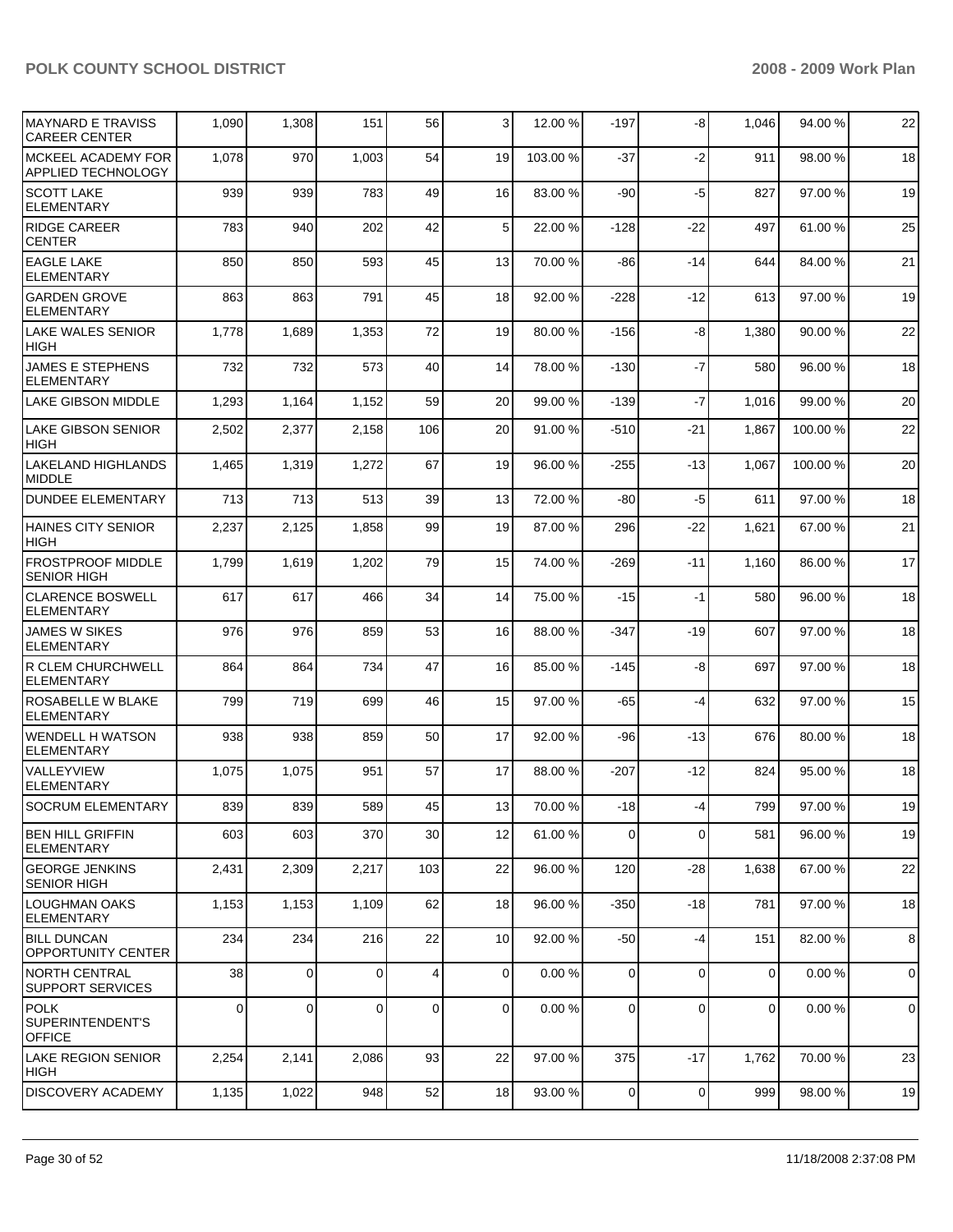| <b>SLEEPY HILL MIDDLE</b>                                               | 1,574    | 1,417    | 1,100    | 67          | 16       | 78.00 %  | $-338$      | $-15$       | 1,090    | 101.00 %         | 21          |
|-------------------------------------------------------------------------|----------|----------|----------|-------------|----------|----------|-------------|-------------|----------|------------------|-------------|
| <b>DUNDEE RIDGE MIDDLE</b>                                              | 1,747    | 1,572    | 1,193    | 75          | 16       | 76.00 %  | $-374$      | $-17$       | 1,134    | 95.00 %          | 20          |
| <b>BERKLEY ELEMENTARY</b>                                               | 604      | 604      | 593      | 32          | 19       | 98.00 %  | 114         | $-4$        | 506      | 70.00 %          | 18          |
| <b>PINEWOOD</b><br><b>ELEMENTARY</b>                                    | 720      | 720      | 555      | 38          | 15       | 77.00 %  | $\Omega$    | $\Omega$    | 698      | 97.00 %          | 18          |
| <b>SANDHILL</b><br><b>ELEMENTARY</b>                                    | 856      | 856      | 628      | 46          | 14       | 73.00 %  | $\mathbf 0$ | $\Omega$    | 834      | 97.00 %          | 18          |
| <b>RIDGEVIEW GLOBAL</b><br><b>STUDIES ACADEMY</b>                       | 853      | 853      | 670      | 46          | 15       | 79.00 %  | $\Omega$    | $\Omega$    | 831      | 97.00 %          | 18          |
| <b>DWIGHT C SMITH</b><br><b>CENTER</b>                                  | 285      | 285      | 219      | 24          | 9        | 77.00 %  | $\mathbf 0$ | $\Omega$    | 260      | 91.00 %          | 11          |
| DR N E ROBERTS<br><b>ELEMENTARY</b>                                     | 871      | 871      | 725      | 47          | 15       | 83.00 %  | $-18$       | $-1$        | 831      | 97.00 %          | 18          |
| <b>R BRUCE WAGNER</b><br><b>ELEMENTARY</b>                              | 907      | 907      | 698      | 49          | 14       | 77.00 %  | -58         | $-3$        | 827      | 97.00 %          | 18          |
| <b>KAREN M SIEGEL</b><br><b>CENTER</b>                                  | 247      | 247      | 134      | 21          | 6        | 54.00 %  | $-15$       | $-1$        | 217      | 94.00 %          | 11          |
| <b>CHAIN OF LAKES</b><br><b>ELEMENTARY</b>                              | 1,003    | 1,003    | 782      | 53          | 15       | 78.00 %  | $-285$      | -16         | 696      | 97.00 %          | 19          |
| <b>RIDGE COMMUNITY</b><br><b>HIGH SCHOOL</b>                            | 1,722    | 1,636    | 1,756    | 75          | 23       | 107.00 % | 800         | $\mathbf 0$ | 1,610    | 66.00 %          | 21          |
| <b>HIGHLANDS GROVE</b><br><b>ELEMENTARY</b>                             | 879      | 0        | 678      | 50          | 14       | 0.00%    | $\Omega$    | $\Omega$    | 846      | 0.00%            | 17          |
| <b>SLEEPY HILL</b><br><b>ELEMENTARY</b>                                 | 951      | 0        | 679      | 54          | 13       | 0.00%    | $-72$       | $-4$        | 846      | $-1,175.00$<br>% | 17          |
| LAUREL ELEMENTARY                                                       | 742      | 742      | 576      | 41          | 14       | 78.00 %  | $\Omega$    | $\Omega$    | 720      | 97.00 %          | 18          |
| <b>LAKE MARION CREEK</b><br><b>SCHOOL</b>                               | 1,345    | 0        | 583      | 64          | 9        | 0.00%    | 0           | $\Omega$    | 1,289    | 0.00%            | 20          |
| <b>JIM MILES</b><br><b>PROFESSIONAL</b><br>DEVELOPMENT<br><b>CENTER</b> | $\Omega$ | $\Omega$ | 0        | $\mathbf 0$ | 0        | 0.00%    | $\Omega$    | $\Omega$    | $\Omega$ | 0.00%            | $\mathbf 0$ |
| <b>TENOROC SENIOR</b>                                                   | 1,953    | $\Omega$ | 0        | 85          | $\Omega$ | 0.00%    | $\Omega$    | $\Omega$    | 1.400    | 0.00%            | 16          |
| <b>PALMETTO</b><br><b>ELEMENTARY SCHOOL</b>                             | 872      | 872      | 630      | 47          | 13       | 72.00 %  | $\Omega$    | $\Omega$    | 850      | 97.00 %          | 18          |
| <b>HORIZONS</b><br>ELEMENTARY SCHOOL                                    | 872      | $\Omega$ | $\Omega$ | 50          | $\Omega$ | 0.00%    | $\Omega$    | $\Omega$    | 848      | 0.00%            | 17          |
| SPESSARD HOLLAND<br><b>ELEMENTARY</b>                                   | 872      | $\Omega$ | $\Omega$ | 50          | $\Omega$ | 0.00%    | $\Omega$    | $\Omega$    | 848      | 0.00%            | 17          |
|                                                                         | 123,678  | 112,734  | 89.057   | 6.092       | 15       | 79.00 %  | $-13.221$   | $-979$      | 95.467   | 95.93 %          | 19          |

The COFTE Projected Total (95,467) for 2012 - 2013 must match the Official Forecasted COFTE Total (95,467 ) for 2012 - 2013 before this section can be completed. In the event that the COFTE Projected Total does not match the Official forecasted COFTE, then the Balanced Projected COFTE Table should be used to balance COFTE.

| Projected COFTE for 2012 - 2013 |        | <b>Grade Level Type</b> | <b>Balanced Projected</b><br>COFTE for 2012 - 2013 |
|---------------------------------|--------|-------------------------|----------------------------------------------------|
| Elementary (PK-3)               | 33,606 |                         |                                                    |
| Middle $(4-8)$                  | 37,365 |                         |                                                    |
|                                 |        | Elementary (PK-3)       | $\Omega$                                           |
| High (9-12)                     | 24,496 |                         |                                                    |
|                                 |        | $Middle (4-8)$          | $\overline{0}$                                     |
|                                 | 95,467 |                         |                                                    |
|                                 |        |                         |                                                    |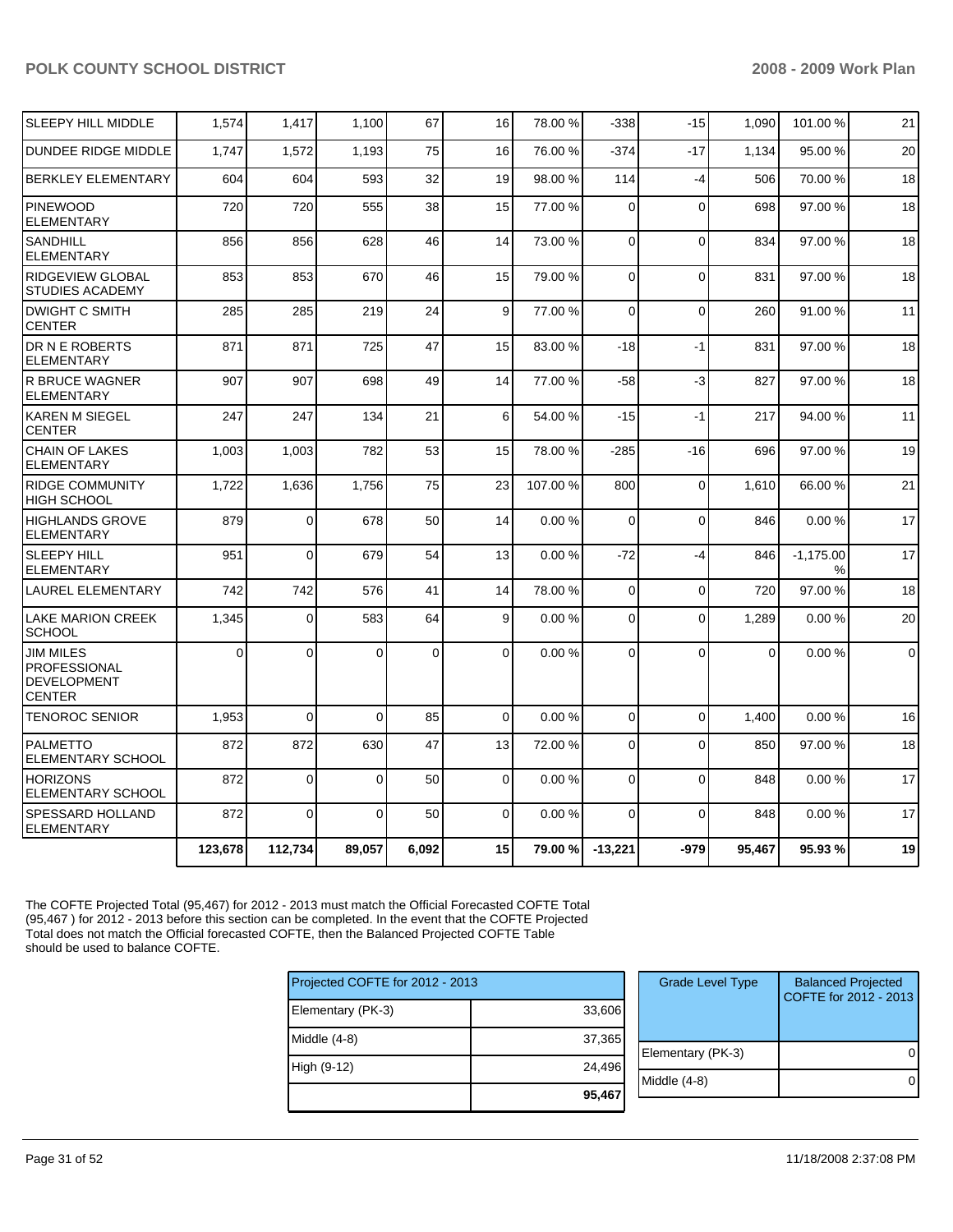| High (9-12) |        |
|-------------|--------|
|             | 95,467 |

### **Relocatable Replacement**

Number of relocatable classrooms clearly identified and scheduled for replacement in the school board adopted financially feasible 5-year district work program.

| Location                                 | $2008 - 2009$  | 2009 - 2010    | $2010 - 2011$  | 2011 - 2012      | $2012 - 2013$  | Year 5 Total   |
|------------------------------------------|----------------|----------------|----------------|------------------|----------------|----------------|
| <b>LAKELAND SENIOR HIGH</b>              | $\overline{2}$ | 2              | 4              | 2                | 1              | 11             |
| LOIS COWLES HARRISON CENTER FOR THE ARTS | $\mathbf 0$    | $\overline{2}$ | $\Omega$       | $\mathbf 0$      | 0              | $\overline{2}$ |
| <b>SOUTHWEST MIDDLE</b>                  | $\overline{2}$ | $\overline{2}$ |                | $\overline{c}$   | 3              | 11             |
| CARLTON PALMORE ELEMENTARY               | 1              | 1              |                | $\mathbf 0$      | 0              | $\sqrt{3}$     |
| WEST AREA ADULT SCHOOL                   | $\overline{2}$ | 2              | 2              | $\mathbf 0$      | 0              | $6 \,$         |
| <b>CLEVELAND COURT ELEMENTARY</b>        | 1              | 1              |                | $\mathbf{1}$     |                | 5              |
| <b>COMBEE ELEMENTARY</b>                 | 10             | $\overline{7}$ | 5              | 5                | 4              | 31             |
| <b>CRYSTAL LAKE ELEMENTARY</b>           | 3              | $\overline{2}$ | 3              | $\boldsymbol{2}$ | 1              | 11             |
| <b>DIXIELAND ELEMENTARY</b>              | $\mathbf 0$    | $\overline{2}$ | 2              | $\boldsymbol{2}$ | 0              | 6              |
| PHILIP O'BRIEN ELEMENTARY                | 1              | $\Omega$       | 0              | $\mathbf 0$      | 0              | $\mathbf{1}$   |
| <b>IMEDULLA ELEMENTARY</b>               | $\overline{2}$ | $\overline{2}$ |                | $\mathbf{1}$     | 0              | 6              |
| NORTH LAKELAND ELEMENTARY                | 4              | 4              | 4              | 4                | 2              | 18             |
| <b>SOUTHWEST ELEMENTARY</b>              | 1              | $\mathbf 0$    | $\Omega$       | $\mathbf 0$      | 0              | $\mathbf{1}$   |
| LINCOLN ACADEMY                          | $\mathbf 0$    | $\mathbf 0$    |                | $\mathbf 0$      | 0              | $\sqrt{2}$     |
| <b>SHELLEY S BOONE MIDDLE</b>            | 4              | 8              | 4              | $\mathbf 0$      | 0              | 16             |
| <b>ALTA VISTA ELEMENTARY</b>             | 4              | 4              | 4              | 4                | 3              | 19             |
| <b>EASTSIDE ELEMENTARY</b>               | 10             | $\overline{7}$ | 10             | $\overline{7}$   | 5              | 39             |
| DAVENPORT SCHOOL OF THE ARTS             | 4              | 4              | 4              | 5                | 4              | 21             |
| DONALD E WOODS CENTER                    | 1              | 1              |                | $\boldsymbol{2}$ | 0              | $\sqrt{5}$     |
| WINTER HAVEN SENIOR HIGH                 | $\overline{2}$ | 2              |                | $\mathbf 0$      | 0              | 6              |
| <b>WESTWOOD MIDDLE</b>                   | 4              | $\overline{4}$ | 3              | 3                | 2              | 16             |
| ELBERT ELEMENTARY                        | 2              | 1              |                | $\boldsymbol{2}$ | 1              | $\overline{7}$ |
| <b>FRED G GARNER ELEMENTARY</b>          | 1              | 1              |                | $\boldsymbol{2}$ |                | $\overline{7}$ |
| <b>INWOOD ELEMENTARY</b>                 | 2              | $\overline{2}$ |                | 2                | $\overline{2}$ | 10             |
| <b>LAKE SHIPP ELEMENTARY</b>             | 1              | $\mathbf{1}$   |                | $\pmb{0}$        | 0              | 3              |
| JOHN SNIVELY ELEMENTARY                  | 4              | $\overline{4}$ | 4              | 4                | $\overline{2}$ | 18             |
| LAKE ALFRED-ADDAIR MIDDLE                | $\mathbf 0$    | 1              |                | $\pmb{0}$        | 0              | $\overline{2}$ |
| <b>LAKE ALFRED ELEMENTARY</b>            | 1              | $\mathbf{1}$   | 1              | 4                | 4              | 11             |
| <b>FRUITLAND PARK LEARNING CENTER</b>    | 1              | $\mathbf{1}$   | $\overline{2}$ | $\boldsymbol{2}$ | $\overline{a}$ | 8              |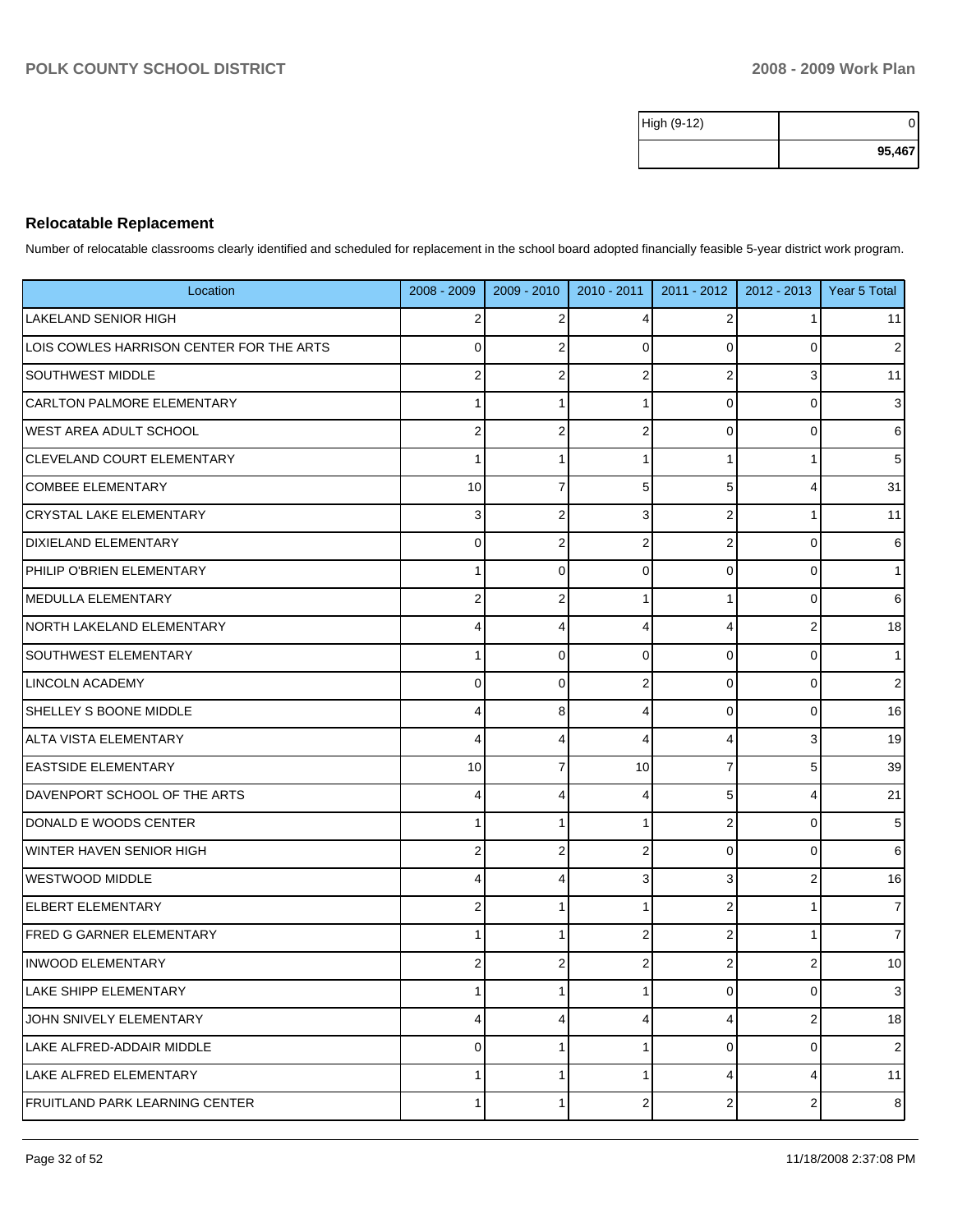| WAHNETA ELEMENTARY                            | 3                       | 3                       | 3              | 3              | $\overline{a}$ | 14             |
|-----------------------------------------------|-------------------------|-------------------------|----------------|----------------|----------------|----------------|
| JEWETT MIDDLE ACADEMY                         | 3                       | $\mathbf 0$             | 0              | 0              | 0              | 3              |
| JEWETT SCHOOL OF THE ARTS                     | 1                       | 1                       |                | $\overline{2}$ | 2              | 7              |
| LEWIS ELEMENTARY                              | $\mathbf 2$             | $\overline{\mathbf{c}}$ | $\overline{2}$ |                | 0              |                |
| <b>GAUSE RIVERSIDE ACADEMY</b>                | 1                       | $\mathbf 0$             | 0              | $\Omega$       | 0              |                |
| FORT MEADE MIDDLE SENIOR HIGH                 | $\mathbf 2$             | $\overline{\mathbf{c}}$ | $\overline{2}$ | $\overline{2}$ | 2              | 10             |
| ANNA WOODBURY ELEMENTARY                      | 1                       | 0                       | 0              | $\Omega$       | 0              |                |
| AUBURNDALE SENIOR HIGH                        | 1                       | 3                       | $\overline{2}$ | 0              | 0              | 6              |
| JERE L STAMBAUGH MIDDLE                       | 1                       | $\mathbf 0$             | 0              | $\Omega$       | 0              |                |
| LENA VISTA ELEMENTARY                         | 4                       | 4                       | 4              | 4              | 2              | 18             |
| AUBURNDALE CENTRAL ELEMENTARY                 | $\overline{\mathbf{c}}$ | 2                       | $\overline{2}$ |                |                | 8              |
| <b>WALTER CALDWELL ELEMENTARY</b>             | 5                       | 5                       | 5              | $\overline{2}$ |                | 18             |
| <b>EAST AREA ADULT &amp; COMMUNITY SCHOOL</b> | 1                       | $\overline{2}$          | $\overline{2}$ | $\overline{2}$ |                | 8              |
| <b>POLK CITY ELEMENTARY</b>                   | 1                       | $\overline{2}$          | $\overline{2}$ | $\overline{2}$ |                | 8              |
| <b>BARTOW SENIOR HIGH</b>                     | 5                       | 4                       | 4              | $\overline{2}$ | 0              | 15             |
| <b>BARTOW MIDDLE</b>                          | $\mathbf 0$             | 3                       | 4              | 5              | 2              | 14             |
| FLORAL AVENUE ELEMENTARY                      | 3                       | 3                       | 3              | 3              | 3              | 15             |
| POLK LIFE AND LEARNING CENTER                 | 1                       | 1                       |                |                | 0              | 4              |
| UNION ACADEMY                                 | 1                       | 1                       |                | $\overline{2}$ |                | 6              |
| <b>GIBBONS STREET ELEMENTARY</b>              | $\mathbf 2$             | 3                       | 3              | 1              | $\mathbf 0$    | 9              |
| ALTURAS ELEMENTARY                            | 3                       | 3                       | 3              | 3              | 0              | 12             |
| HIGHLAND CITY ELEMENTARY                      | 3                       | 3                       | $\overline{2}$ | 0              | 0              | 8              |
| MULBERRY SENIOR HIGH                          | 3                       | $\overline{2}$          | $\overline{2}$ |                | 0              | 8              |
| <b>PURCELL ELEMENTARY</b>                     | $\mathbf 2$             | $\overline{2}$          |                | $\overline{2}$ |                | 8              |
| KINGSFORD ELEMENTARY                          | 4                       | 4                       |                | 4              | 0              | 16             |
| MULBERRY MIDDLE                               | 4                       | 3                       | $\mathbf 0$    | $\mathbf 0$    | $\mathbf 0$    | $\overline{7}$ |
| KATHLEEN SENIOR HIGH                          | 4                       | 4                       | 5              | 5              | 4              | 22             |
| KATHLEEN MIDDLE                               | 1                       |                         |                |                |                | 5              |
| <b>GRIFFIN ELEMENTARY</b>                     | 4                       | 4                       | 4              | 4              | 0              | 16             |
| JESSE KEEN ELEMENTARY                         | $\mathbf 2$             | 2                       | 0              | $\Omega$       | 0              | 4              |
| <b>WINSTON ELEMENTARY</b>                     | 4                       | $\overline{\mathbf{c}}$ | $\mathbf 0$    | 0              | 0              | 6              |
| <b>FROSTPROOF ELEMENTARY</b>                  | $\mathbf 2$             | $\mathbf 0$             | $\mathbf 0$    | $\Omega$       | 0              | 2              |
| MCLAUGHLIN MIDDLE                             | 1                       | $\overline{\mathbf{c}}$ | $\overline{2}$ | 1              | 3              | 9              |
| POLK AVENUE ELEMENTARY                        | $\mathbf 2$             | $\overline{2}$          | $\overline{2}$ | 2              |                | 9              |
| HILLCREST ELEMENTARY                          | 1                       | 1                       | -1             | 1              | 0              | 4              |
| <b>SPOOK HILL ELEMENTARY</b>                  | 1                       | 0                       | 0              | $\overline{0}$ | 0              | $\mathbf{1}$   |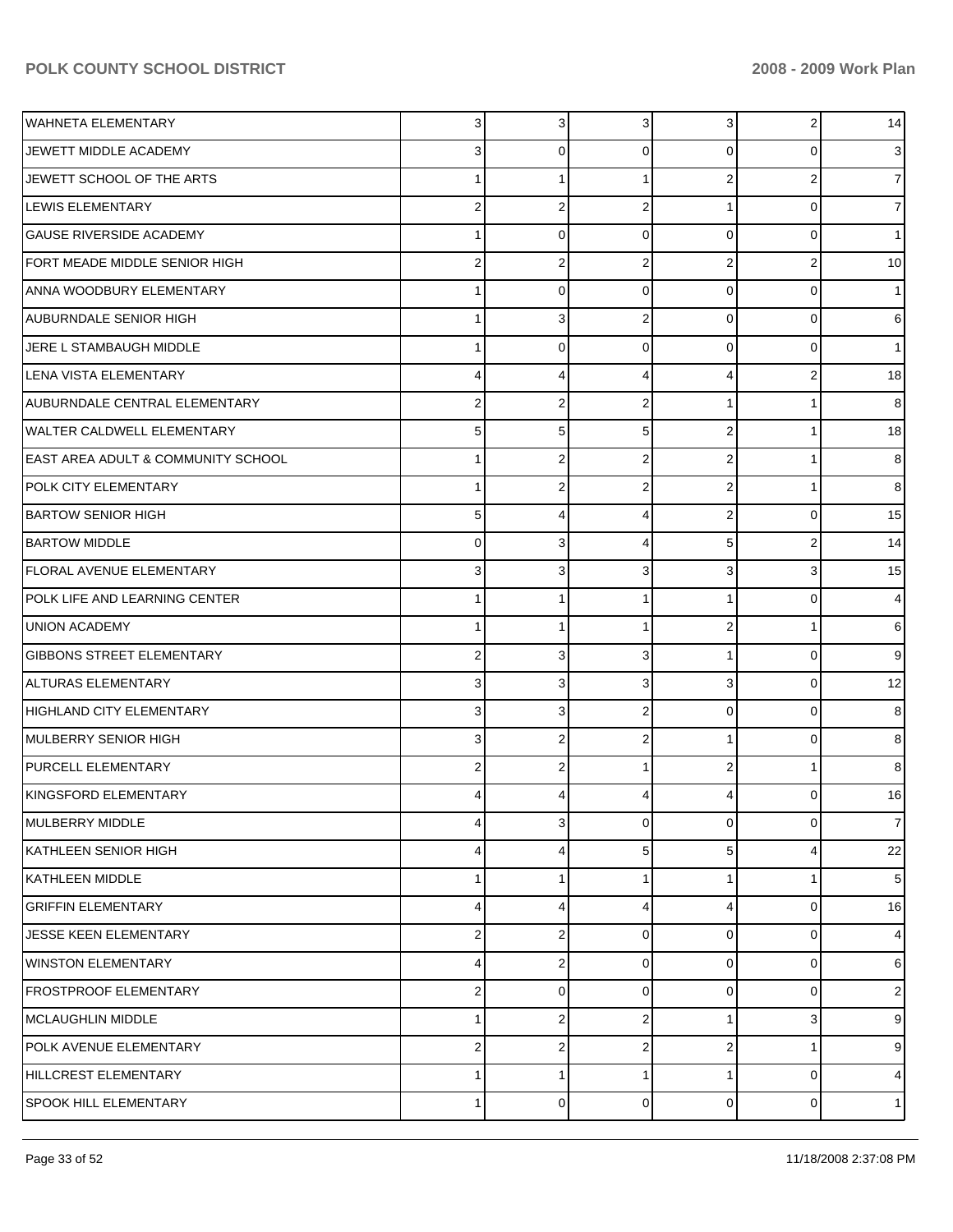| ROOSEVELT ACADEMY OF APPLIED TECHNOLOGY | 1  | 0 | $\Omega$       | $\Omega$       | 0 |                |
|-----------------------------------------|----|---|----------------|----------------|---|----------------|
| JANIE HOWARD WILSON ELEMENTARY          |    |   |                |                | 0 |                |
| <b>BABSON PARK ELEMENTARY</b>           |    | 2 | $\overline{2}$ | 2              | 0 |                |
| GAUSE ACADEMY OF APPLIED TECHNOLOGY     | 3  | 4 | 4              | 4              | 2 | 17             |
| <b>CRYSTAL LAKE MIDDLE</b>              | 2  | 2 | 2              | 2              |   | 9              |
| <b>OSCAR J POPE ELEMENTARY</b>          | 0  |   | $\Omega$       | 0              | 0 |                |
| <b>MAYNARD E TRAVISS CAREER CENTER</b>  |    | 2 | $\overline{2}$ | 2              |   | 8              |
| MCKEEL ACADEMY FOR APPLIED TECHNOLOGY   | 0  | 2 | $\Omega$       | 0              | 0 | 2              |
| <b>SCOTT LAKE ELEMENTARY</b>            | 2  | 2 |                | 0              | 0 | 5              |
| <b>RIDGE CAREER CENTER</b>              | 5  | 5 | 5              | 5              | 2 | 22             |
| <b>EAGLE LAKE ELEMENTARY</b>            | 2  | 2 | 2              | 2              | 0 | 8              |
| <b>GARDEN GROVE ELEMENTARY</b>          | 3  | 3 | 3              | 3              | 0 | 12             |
| LAKE WALES SENIOR HIGH                  | 3  | 2 |                |                |   | 8              |
| JAMES E STEPHENS ELEMENTARY             | 7  | 0 | $\Omega$       | 0              | 0 | 7              |
| <b>LAKE GIBSON MIDDLE</b>               | 2  | 2 | 2              |                | 0 | 7              |
| LAKE GIBSON SENIOR HIGH                 | 8  | 8 | 5              | 0              | 0 | 21             |
| LAKELAND HIGHLANDS MIDDLE               | 3  | 3 | 3              | 3              |   | 13             |
| <b>DUNDEE ELEMENTARY</b>                | 1  |   |                |                |   | 5              |
| <b>HAINES CITY SENIOR HIGH</b>          | 10 | 7 | 4              | 2              | 0 | 23             |
| <b>FROSTPROOF MIDDLE SENIOR HIGH</b>    | 2  | 2 | 2              | 3              | 2 | 11             |
| <b>CLARENCE BOSWELL ELEMENTARY</b>      |    | 0 | $\Omega$       | 0              | 0 |                |
| JAMES W SIKES ELEMENTARY                | 4  | 4 | 4              | 4              | 3 | 19             |
| R CLEM CHURCHWELL ELEMENTARY            |    | 2 | 2              | $\overline{2}$ |   | 8              |
| ROSABELLE W BLAKE ELEMENTARY            |    | 0 | $\Omega$       | 0              | 0 |                |
| <b>WENDELL H WATSON ELEMENTARY</b>      | 3  | 3 |                | 3              |   | 13             |
| <b>VALLEYVIEW ELEMENTARY</b>            | 3  | 3 | 3              | 3              | 0 | 12             |
| SOCRUM ELEMENTARY                       | 1  |   |                |                | 0 | $\overline{4}$ |
| <b>GEORGE JENKINS SENIOR HIGH</b>       | 5  | 5 | 5              | 8              | 5 | 28             |
| <b>LOUGHMAN OAKS ELEMENTARY</b>         | 3  | 4 | 4              | 4              | 3 | 18             |
| BILL DUNCAN OPPORTUNITY CENTER          | 1  |   |                | 0              | 0 | 3              |
| POLK SUPERINTENDENT'S OFFICE            | 2  | 3 | 5              | 5              | 0 | 15             |
| LAKE REGION SENIOR HIGH                 | 4  | 4 | 4              | 4              |   | 17             |
| <b>SLEEPY HILL MIDDLE</b>               | 3  | 3 | 3              | 3              | 3 | 15             |
| DUNDEE RIDGE MIDDLE                     | 3  | 4 | 3              | 3              | 4 | 17             |
| <b>BERKLEY ELEMENTARY</b>               | 0  | 2 | 2              | 0              | 0 | $\overline{4}$ |
| DR N E ROBERTS ELEMENTARY               | 0  | 0 |                | $\overline{0}$ | 0 | 1 <sup>1</sup> |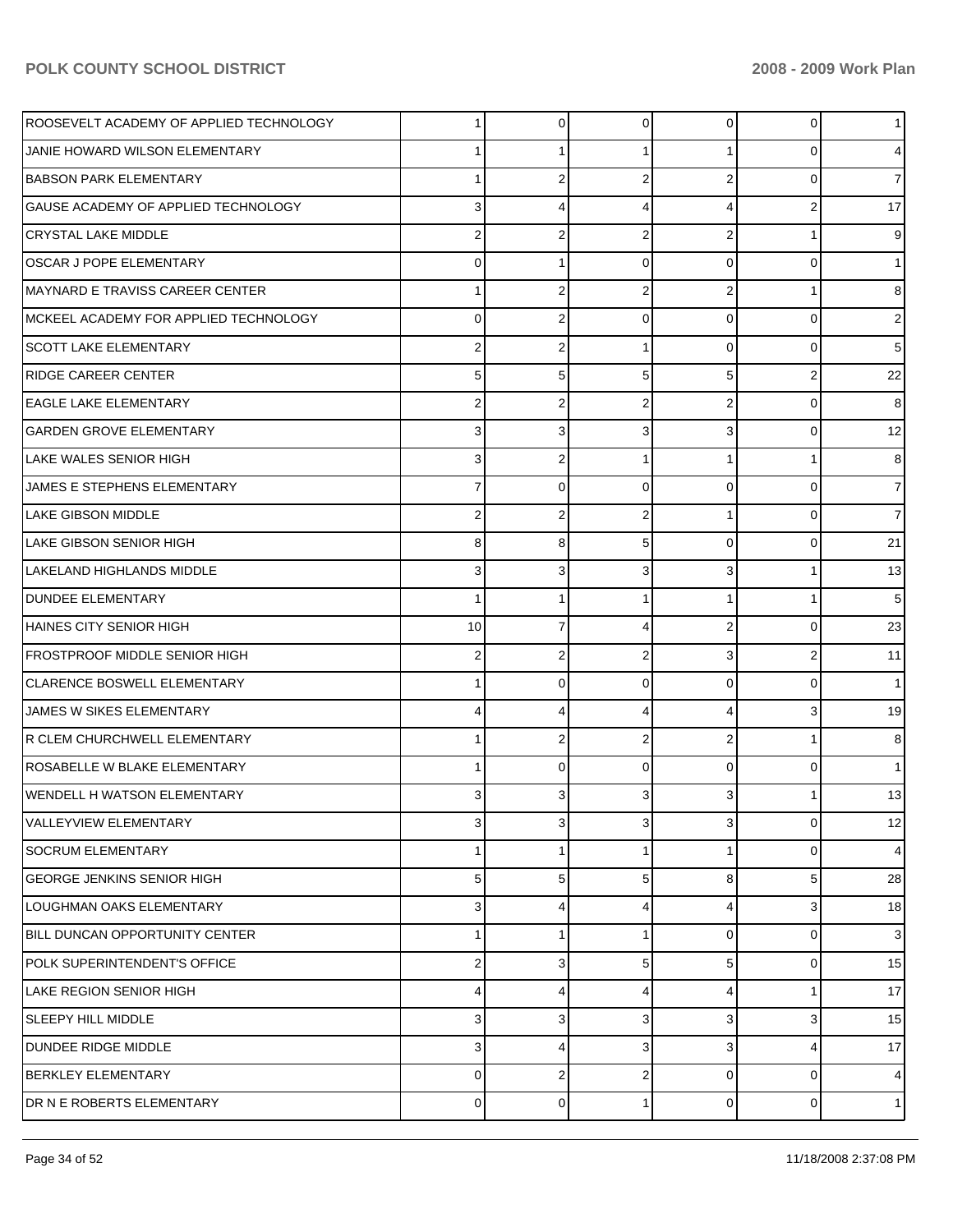| IR BRUCE WAGNER ELEMENTARY             |            |     |     |     |     |       |
|----------------------------------------|------------|-----|-----|-----|-----|-------|
| IKAREN M SIEGEL CENTER                 |            |     |     |     |     |       |
| <b>ICHAIN OF LAKES ELEMENTARY</b>      |            |     |     |     |     | 16    |
| ISLEEPY HILL ELEMENTARY                |            |     |     |     |     |       |
| <b>ILAUREL ELEMENTARY</b>              | 10         | 10  | 10  | 10  |     | 43    |
| ILAKE MARION CREEK SCHOOL              |            |     |     |     |     |       |
| ITENOROC SENIOR                        |            |     |     |     |     |       |
| <b>Total Relocatable Replacements:</b> | <b>260</b> | 255 | 232 | 199 | 104 | 1,050 |

## **Charter Schools Tracking**

Information regarding the use of charter schools.

| Location-Type              | # Relocatable<br>units or<br>permanent<br>classrooms | Owner           | <b>Year Started or</b><br>Scheduled | <b>Student</b><br><b>Stations</b> | <b>Students</b><br>Enrolled | Years in<br>Contract | <b>Total Charter</b><br><b>Students</b><br>projected for<br>2012 - 2013 |
|----------------------------|------------------------------------------------------|-----------------|-------------------------------------|-----------------------------------|-----------------------------|----------------------|-------------------------------------------------------------------------|
| A.C.E. Charter             |                                                      | 1 PRIVATE       | 2000                                | 3                                 | 18                          | 5                    | 65                                                                      |
| Achievement Academy        |                                                      | 8 PRIVATE       | 1997                                | 89                                | 89                          | 15                   | 150                                                                     |
| <b>Berkley Accelerated</b> |                                                      | 23 PRIVATE      | 2004                                | 488                               | 405                         | 10                   | 425                                                                     |
| <b>Berkley Charter</b>     |                                                      | 36 COMBINATION  | 2003                                | 620                               | 612                         | 5                    | 780                                                                     |
| Compass Middle             |                                                      | 11 SCHOOL BOARD | 2002                                | 250                               | 175                         | 5                    | 175                                                                     |
| <b>Babson Park Elem</b>    |                                                      | 30 SCHOOL BOARD | 2004                                | 483                               | 450                         | 5                    | 475                                                                     |
| Discovery Academy          |                                                      | 52 SCHOOL BOARD | 2001                                | 1,135                             | 990                         | 5                    | 990                                                                     |
| <b>Foundation Center</b>   |                                                      | 6 PRIVATE       | 1997                                | 120                               | 100                         | 5                    | 125                                                                     |
| Hartridge Academy          |                                                      | 10 LEASE RENT   | 2001                                | 130                               | 130                         | 5                    | 130                                                                     |
| <b>Hillcrest Elem</b>      |                                                      | 40 SCHOOL BOARD | 2004                                | 750                               | 585                         | 5                    | 750                                                                     |
| Janie Howard Wilson        |                                                      | 48 SCHOOL BOARD | 2004                                | 620                               | 560                         | 5                    | 600                                                                     |
| Lake Wales Senior          |                                                      | 77 SCHOOL BOARD | 2004                                | 1,803                             | 1,294                       | 5                    | 1,500                                                                   |
| Life Skills Center         |                                                      | 8 LEASE RENT    | 2005                                | 178                               | 400                         | 1                    | 400                                                                     |
| McKeel Academy             |                                                      | 53 SCHOOL BOARD | 1998                                | 1,100                             | 1,054                       | $\overline{7}$       | 1,100                                                                   |
| McKeel Elem                |                                                      | 20 PRIVATE      | 2003                                | 348                               | 348                         | 5                    | 348                                                                     |
| Our Children's Academy     |                                                      | 5 COMBINATION   | 2006                                | 90                                | 63                          | 3                    | 100                                                                     |
| PCC Collegiate             |                                                      | 6 PRIVATE       | 2004                                | 25                                | 219                         | $\overline{7}$       | 225                                                                     |
| Polk Avenue Elementary     |                                                      | 36 COMBINATION  | 2004                                | 648                               | 555                         | 5                    | 555                                                                     |
| <b>Ridgeview Global</b>    |                                                      | 42 SCHOOL BOARD | 2001                                | 800                               | 796                         | 5                    | 825                                                                     |
| South McKeel               |                                                      | 30 LEASE RENT   | 2006                                | 572                               | 572                         | 3                    | 572                                                                     |
| Lakeland Montessori        |                                                      | 4 LEASE RENT    | 2004                                | 79                                | 74                          | $\overline{7}$       | 100                                                                     |
| <b>Bok Academy</b>         |                                                      | 21 LEASE RENT   | 2008                                | 462                               | 385                         | 6                    | 500                                                                     |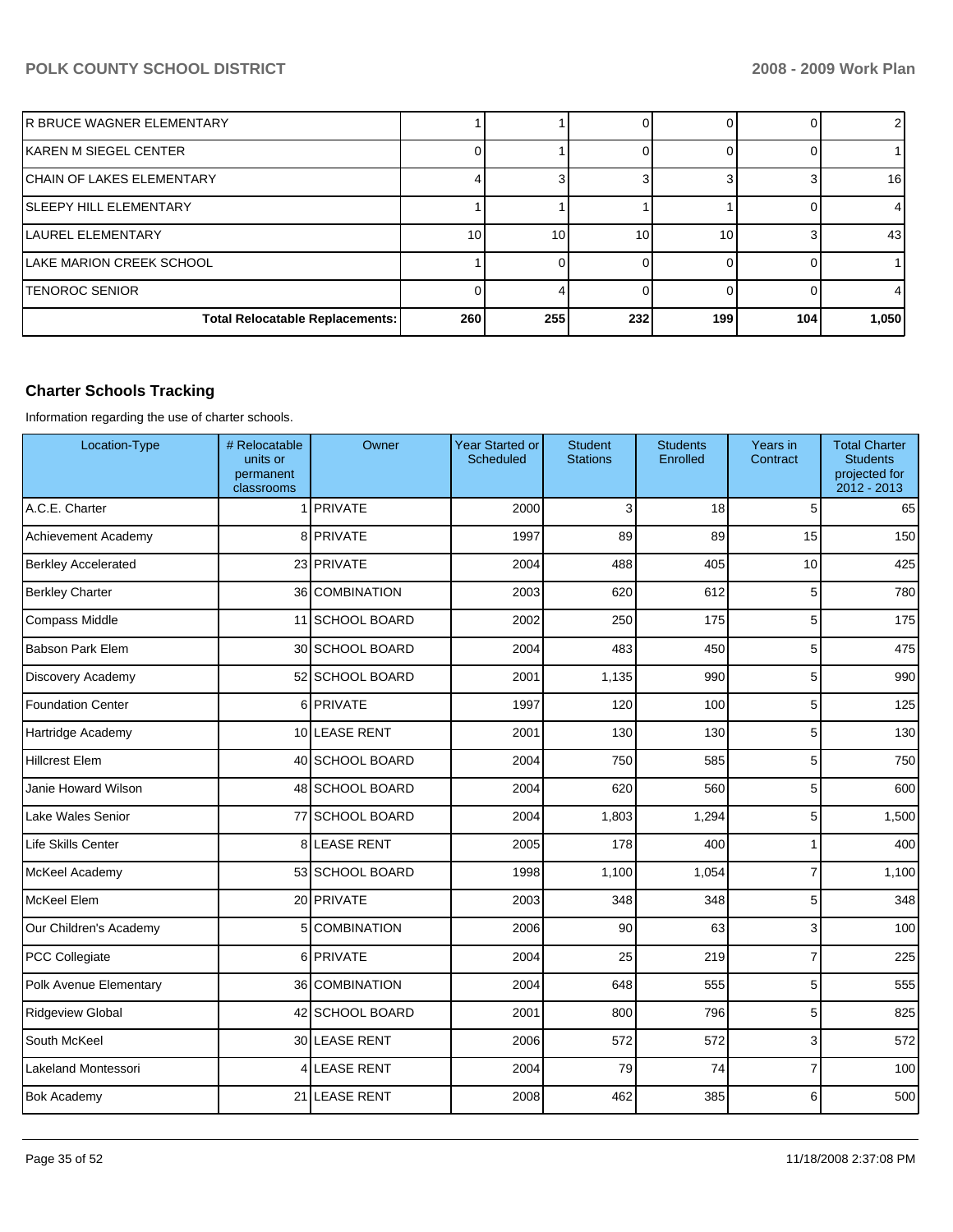| Life Skills Center East |     | <b>5 LEASE RENT</b> | 2007 | 189              | 350 <sup>1</sup> |   | 750    |
|-------------------------|-----|---------------------|------|------------------|------------------|---|--------|
| PCC Chain of Lakes      |     | 8 PRIVATE           | 2006 | 175 <sup>1</sup> | 230              | ຈ | 250    |
|                         | 580 |                     |      | 11,157           | 10,454           |   | 11,890 |

## **Special Purpose Classrooms Tracking**

The number of classrooms that will be used for certain special purposes in the current year, by facility and type of classroom, that the district will, 1), not use for educational purposes, and 2), the co-teaching classrooms that are not open plan classrooms and will be used for educational purposes.

| School                               | <b>School Type</b> | # of Elementary<br>K-3 Classrooms | # of Middle 4-8<br><b>Classrooms</b> | $#$ of High 9-12<br><b>Classrooms</b> | # of $ESE$<br><b>Classrooms</b> | # of Combo<br><b>Classrooms</b> | <b>Total</b><br><b>Classrooms</b> |
|--------------------------------------|--------------------|-----------------------------------|--------------------------------------|---------------------------------------|---------------------------------|---------------------------------|-----------------------------------|
| <b>IPURCELL ELEMENTARY</b>           | Educational        |                                   |                                      |                                       |                                 |                                 |                                   |
| <b>IKATHLEEN ELEMENTARY</b>          | Educational        |                                   |                                      |                                       |                                 |                                 | $\overline{2}$                    |
| <b>IFROSTPROOF ELEMENTARY</b>        | Educational        |                                   |                                      |                                       |                                 |                                 | 3                                 |
| <b>BEN HILL GRIFFIN ELEMENTARY</b>   | Educational        |                                   |                                      |                                       |                                 |                                 | 4                                 |
| <b>Total Educational Classrooms:</b> |                    |                                   |                                      |                                       |                                 |                                 | 10 <sup>1</sup>                   |

| School                               | School Type | # of Elementary $\vert$ # of Middle 4-8<br><b>K-3 Classrooms</b> | <b>Classrooms</b> | # of High $9-12$<br><b>Classrooms</b> | # of $ESE$<br><b>Classrooms</b> | # of Combo<br><b>Classrooms</b> | Total<br><b>Classrooms</b> |
|--------------------------------------|-------------|------------------------------------------------------------------|-------------------|---------------------------------------|---------------------------------|---------------------------------|----------------------------|
| <b>ILAKE SHIPP ELEMENTARY</b>        | Co-Teaching |                                                                  |                   |                                       |                                 |                                 |                            |
| <b>IGRIFFIN ELEMENTARY</b>           | Co-Teaching |                                                                  |                   |                                       |                                 |                                 |                            |
| <b>Total Co-Teaching Classrooms:</b> |             |                                                                  |                   |                                       |                                 |                                 | 2                          |

#### **Infrastructure Tracking**

**Necessary offsite infrastructure requirements resulting from expansions or new schools. This section should include infrastructure information related to capacity project schedules and other project schedules (Section 4).** 

Road improvements for site access, water and sewer connections, intersection improvements, utility connections (electric, cable, etc.)in cooperation with local governments and developers. The challenge involves the issue of development having been allowed to take place without bringing utilities to the area of development such as central water and sewer.

**Proposed location of planned facilities, whether those locations are consistent with the comprehensive plans of all affected local governments, and recommendations for infrastructure and other improvements to land adjacent to existing facilities. Provisions of 1013.33(12), (13) and (14) and 1013.36 must be addressed for new facilities planned within the 1st three years of the plan (Section 5).** 

Middle school DD north of Bartow. Freshman Academy at Haines City Senior. Freshman Academy at Ridge Community Senior. Freshman Academy at Lake Region Senior. Freshman Academy at George Jenkins Senior.

**Consistent with Comp Plan?** Yes

#### **Net New Classrooms**

The number of classrooms, by grade level and type of construction, that were added during the last fiscal year.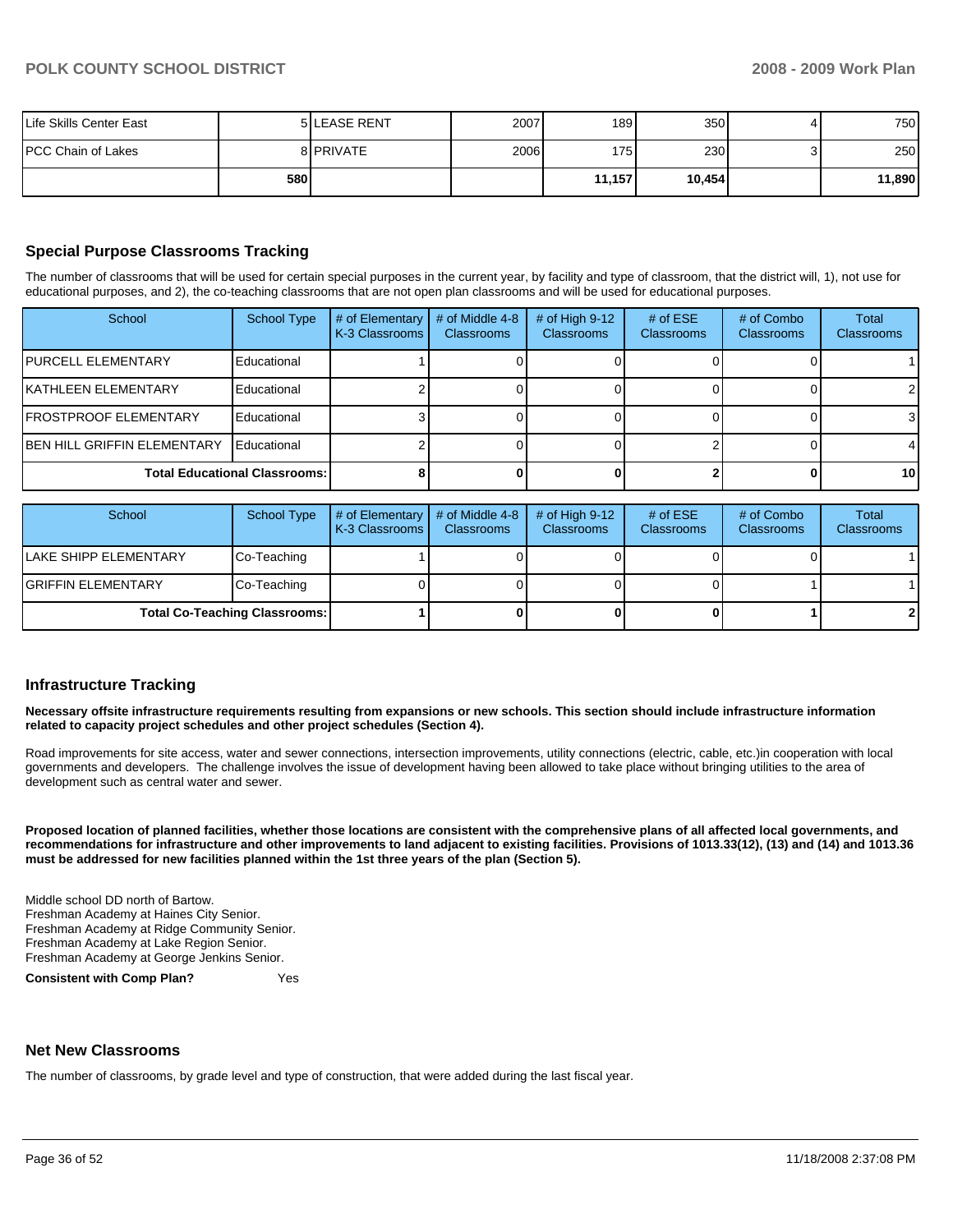| List the net new classrooms added in the 2007 - 2008 fiscal year.                                                                                       |                              |                            |                                                                        |                      | year.                        | List the net new classrooms to be added in the 2008 - 2009 fiscal |                                |                        |  |
|---------------------------------------------------------------------------------------------------------------------------------------------------------|------------------------------|----------------------------|------------------------------------------------------------------------|----------------------|------------------------------|-------------------------------------------------------------------|--------------------------------|------------------------|--|
| "Classrooms" is defined as capacity carrying classrooms that are added to increase<br>capacity to enable the district to meet the Class Size Amendment. |                              |                            | Totals for fiscal year 2008 - 2009 should match totals in Section 15A. |                      |                              |                                                                   |                                |                        |  |
| Location                                                                                                                                                | $2007 - 2008$ #<br>Permanent | $2007 - 2008$ #<br>Modular | $2007 - 2008$ #<br>Relocatable                                         | 2007 - 2008<br>Total | $2008 - 2009$ #<br>Permanent | $2008 - 2009$ #<br><b>Modular</b>                                 | $2008 - 2009$ #<br>Relocatable | $2008 - 2009$<br>Total |  |
| Elementary (PK-3)                                                                                                                                       | 30                           |                            |                                                                        | 30                   | 32                           |                                                                   |                                | 32                     |  |
| Middle (4-8)                                                                                                                                            |                              |                            |                                                                        |                      | 90                           |                                                                   |                                | 90                     |  |
| High (9-12)                                                                                                                                             |                              | 14 <sub>1</sub>            |                                                                        | 14ı                  | 303                          |                                                                   |                                | 303                    |  |
|                                                                                                                                                         | 38                           | 14 <sub>1</sub>            |                                                                        | 52                   | 425                          |                                                                   |                                | 425                    |  |

## **Relocatable Student Stations**

Number of students that will be educated in relocatable units, by school, in the current year, and the projected number of students for each of the years in the workplan.

| <b>Site</b>                                        | 2008 - 2009    | $2009 - 2010$ | $2010 - 2011$ | 2011 - 2012    | 2012 - 2013 | 5 Year Average |
|----------------------------------------------------|----------------|---------------|---------------|----------------|-------------|----------------|
| <b>LAKELAND SENIOR HIGH</b>                        | 260            | 175           | 75            | 25             | $\Omega$    | 107            |
| LOIS COWLES HARRISON CENTER FOR THE<br><b>ARTS</b> | 50             | $\Omega$      | $\Omega$      | $\Omega$       | $\Omega$    | 10             |
| <b>LAWTON CHILES MIDDLE ACADEMY</b>                | $\overline{0}$ | $\mathbf 0$   | $\mathbf 0$   | $\overline{0}$ | 0           | $\overline{0}$ |
| <b>SOUTHWEST MIDDLE</b>                            | 228            | 144           | 103           | 61             | $\Omega$    | 107            |
| <b>CARLTON PALMORE ELEMENTARY</b>                  | 58             | 20            | $\mathbf 0$   | $\Omega$       | 0           | 16             |
| <b>WEST AREA ADULT SCHOOL</b>                      | 125            | 42            | $\Omega$      | $\Omega$       | 0           | 33             |
| <b>CLEVELAND COURT ELEMENTARY</b>                  | 36             | 36            | 18            | $\Omega$       | 0           | 18             |
| <b>INWOOD ELEMENTARY</b>                           | 155            | 90            | 60            | 30             | $\mathbf 0$ | 67             |
| LAKE SHIPP ELEMENTARY                              | 69             | 21            | $\Omega$      | $\Omega$       | $\Omega$    | 18             |
| JOHN SNIVELY ELEMENTARY                            | 261            | 140           | 80            | 20             | $\Omega$    | 100            |
| LAKE ALFRED-ADDAIR MIDDLE                          | 33             | 33            | $\Omega$      | $\Omega$       | $\Omega$    | 13             |
| LAKE ALFRED ELEMENTARY                             | 40             | 40            | 40            | $\Omega$       | $\Omega$    | 24             |
| <b>FRUITLAND PARK LEARNING CENTER</b>              | 50             | 44            | 36            | 18             | $\Omega$    | 30             |
| WAHNETA ELEMENTARY                                 | 194            | 113           | 70            | 28             | $\Omega$    | 81             |
| JEWETT MIDDLE ACADEMY                              | 88             | $\Omega$      | $\Omega$      | $\Omega$       | $\Omega$    | 18             |
| JEWETT SCHOOL OF THE ARTS                          | 115            | 83            | 67            | 32             | $\Omega$    | 59             |
| <b>LEWIS ELEMENTARY</b>                            | 134            | 60            | 20            | $\Omega$       | $\Omega$    | 43             |
| <b>GAUSE RIVERSIDE ACADEMY</b>                     | 18             | $\Omega$      | $\Omega$      | $\Omega$       | 0           | $\overline{4}$ |
| FORT MEADE MIDDLE SENIOR HIGH                      | 191            | 103           | 67            | 31             | $\Omega$    | 78             |
| <b>ANNA WOODBURY ELEMENTARY</b>                    | 34             | $\Omega$      | $\Omega$      | $\Omega$       | $\Omega$    | $\overline{7}$ |
| <b>AUBURNDALE SENIOR HIGH</b>                      | 75             | 15            | $\Omega$      | $\Omega$       | $\Omega$    | 18             |
| JERE L STAMBAUGH MIDDLE                            | 20             | $\Omega$      | 0             | $\Omega$       | 0           | $\overline{4}$ |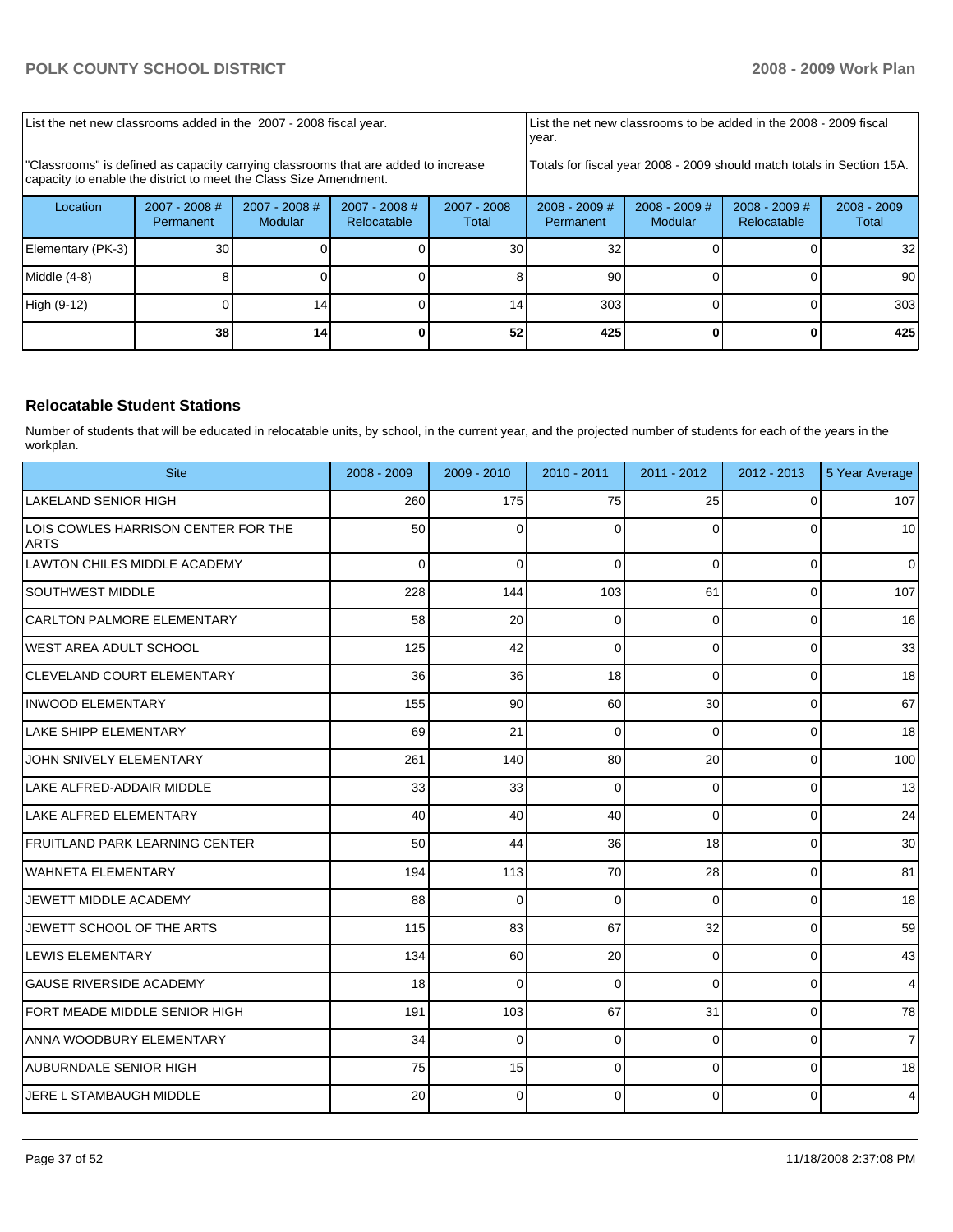| LENA VISTA ELEMENTARY                         | 329 | 185         | 113      | 41       | $\mathbf 0$ | 134            |
|-----------------------------------------------|-----|-------------|----------|----------|-------------|----------------|
| AUBURNDALE CENTRAL ELEMENTARY                 | 144 | 72          | 36       | 18       | 0           | 54             |
| <b>WALTER CALDWELL ELEMENTARY</b>             | 294 | 144         | 54       | 18       | $\mathbf 0$ | 102            |
| <b>EAST AREA ADULT &amp; COMMUNITY SCHOOL</b> | 175 | 109         | 65       | 21       | $\mathbf 0$ | 74             |
| POLK CITY ELEMENTARY                          | 156 | 99          | 62       | 26       | $\mathbf 0$ | 69             |
| <b>BARTOW SENIOR HIGH</b>                     | 150 | 60          | 20       | $\Omega$ | $\mathbf 0$ | 46             |
| SOUTH CENTRAL ADULT & COMMUNITY SCHOOL        | 0   | 0           | 0        | $\Omega$ | $\mathbf 0$ | $\overline{0}$ |
| <b>BARTOW MIDDLE</b>                          | 264 | 210         | 138      | 48       | $\mathbf 0$ | 132            |
| <b>EDGAR L PADGETT ELEMENTARY</b>             | 0   | 0           | 0        | $\Omega$ | $\mathbf 0$ | $\overline{0}$ |
| GAUSE ACADEMY OF APPLIED TECHNOLOGY           | 387 | 233         | 145      | 54       | $\mathbf 0$ | 164            |
| <b>CRYSTAL LAKE MIDDLE</b>                    | 198 | 126         | 90       | 54       | $\mathbf 0$ | 94             |
| OSCAR J POPE ELEMENTARY                       | 22  | 0           | 0        | $\Omega$ | $\mathbf 0$ | $\overline{4}$ |
| <b>MAYNARD E TRAVISS CAREER CENTER</b>        | 197 | 122         | 72       | 21       | $\mathbf 0$ | 82             |
| MCKEEL ACADEMY FOR APPLIED TECHNOLOGY         | 37  | 0           | 0        | $\Omega$ | $\mathbf 0$ | 7 <sup>1</sup> |
| <b>SCOTT LAKE ELEMENTARY</b>                  | 90  | 15          | $\Omega$ | $\Omega$ | $\mathbf 0$ | 21             |
| <b>RIDGE CAREER CENTER</b>                    | 348 | 180         | 105      | 30       | $\mathbf 0$ | 133            |
| <b>EAGLE LAKE ELEMENTARY</b>                  | 192 | 96          | 48       | $\Omega$ | $\mathbf 0$ | 67             |
| <b>GARDEN GROVE ELEMENTARY</b>                | 228 | 112         | 54       | $\Omega$ | $\mathbf 0$ | 79             |
| LAKE WALES SENIOR HIGH                        | 180 | 70          | 48       | 22       | $\mathbf 0$ | 64             |
| JAMES E STEPHENS ELEMENTARY                   | 130 | $\mathbf 0$ | 0        | $\Omega$ | $\mathbf 0$ | 26             |
| LAKE GIBSON MIDDLE                            | 139 | 67          | 31       | $\Omega$ | $\mathbf 0$ | 47             |
| LAKE GIBSON SENIOR HIGH                       | 510 | 110         | 0        | $\Omega$ | $\mathbf 0$ | 124            |
| LAKELAND HIGHLANDS MIDDLE                     | 255 | 134         | 75       | 15       | $\mathbf 0$ | 96             |
| <b>DUNDEE ELEMENTARY</b>                      | 80  | 44          | 26       | 15       | $\mathbf 0$ | 33             |
| <b>HAINES CITY SENIOR HIGH</b>                | 504 | 130         | 50       | 0        | $\Omega$    | 137            |
| FROSTPROOF MIDDLE SENIOR HIGH                 | 269 | 175         | 128      | 56       | 0           | 126            |
| <b>CLARENCE BOSWELL ELEMENTARY</b>            | 15  | 0           | 0        | $\Omega$ | $\mathbf 0$ | 3 <sub>l</sub> |
| JAMES W SIKES ELEMENTARY                      | 347 | 203         | 131      | 59       | $\mathbf 0$ | 148            |
| R CLEM CHURCHWELL ELEMENTARY                  | 145 | 90          | 54       | 18       | $\mathbf 0$ | 61             |
| ROSABELLE W BLAKE ELEMENTARY                  | 72  | 0           | 0        | 0        | $\mathbf 0$ | 14             |
| RIDGEVIEW GLOBAL STUDIES ACADEMY              | 0   | 0           | 0        | $\Omega$ | $\mathbf 0$ | $\overline{0}$ |
| <b>DWIGHT C SMITH CENTER</b>                  | 0   | $\mathbf 0$ | 0        | 0        | $\mathbf 0$ | $\overline{0}$ |
| DR N E ROBERTS ELEMENTARY                     | 18  | 18          | 0        | $\Omega$ | $\mathbf 0$ | 7 <sup>1</sup> |
| R BRUCE WAGNER ELEMENTARY                     | 58  | 0           | 0        | 0        | $\mathbf 0$ | 12             |
| KAREN M SIEGEL CENTER                         | 15  | $\mathbf 0$ | 0        | $\Omega$ | $\mathbf 0$ | 3 <sup>1</sup> |
| CHAIN OF LAKES ELEMENTARY                     | 285 | 159         | 105      | 51       | 0           | 120            |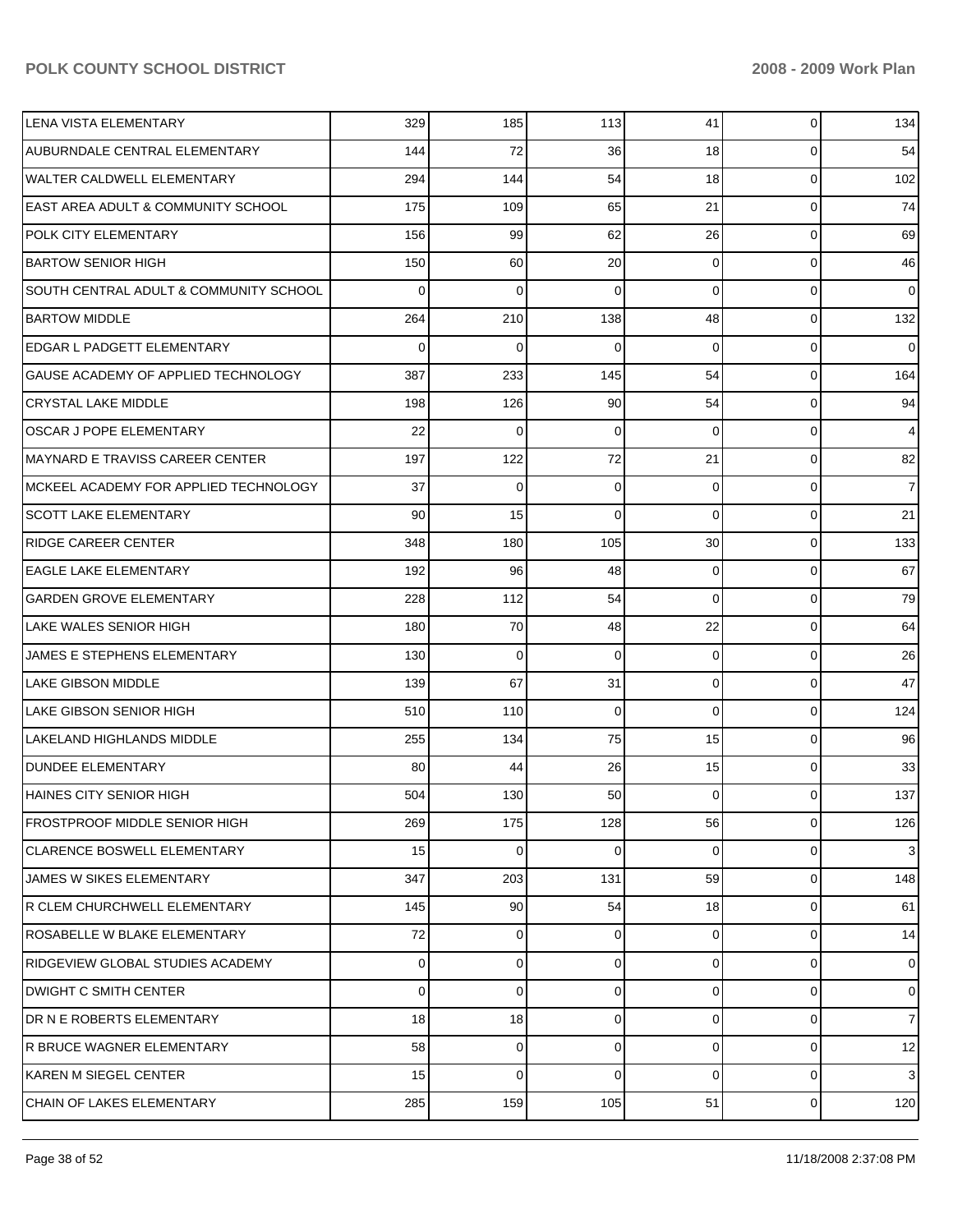| <b>RIDGE COMMUNITY HIGH SCHOOL</b>                  | $\overline{0}$ | 0           | $\overline{0}$ | $\overline{0}$  | $\mathbf 0$ | $\overline{0}$ |
|-----------------------------------------------------|----------------|-------------|----------------|-----------------|-------------|----------------|
| HIGHLANDS GROVE ELEMENTARY                          | $\Omega$       | $\Omega$    | $\Omega$       | $\Omega$        | $\Omega$    | $\overline{0}$ |
| <b>SLEEPY HILL ELEMENTARY</b>                       | 72             | 36          | 18             | $\Omega$        | $\Omega$    | 25             |
| PALMETTO ELEMENTARY SCHOOL                          | $\Omega$       | 0           | $\Omega$       | $\Omega$        | $\Omega$    | $\overline{0}$ |
| JIM MILES PROFESSIONAL DEVELOPMENT<br><b>CENTER</b> | $\Omega$       | $\Omega$    | $\Omega$       | $\Omega$        | $\Omega$    | $\overline{0}$ |
| <b>TENOROC SENIOR</b>                               | $\Omega$       | $\Omega$    | $\Omega$       | $\Omega$        | $\mathbf 0$ | $\mathbf 0$    |
| LAUREL ELEMENTARY                                   | 742            | 382         | 202            | 22              | $\mathbf 0$ | 270            |
| LAKE MARION CREEK SCHOOL                            | $\Omega$       | 0           | $\Omega$       | $\Omega$        | 0           | $\mathbf 0$    |
| COMBEE ELEMENTARY                                   | 532            | 226         | 136            | 46              | $\mathbf 0$ | 188            |
| DORIS A SANDERS LEARNING CENTER                     | $\Omega$       | 0           | $\Omega$       | $\Omega$        | 0           | $\mathbf 0$    |
| CRYSTAL LAKE ELEMENTARY                             | 189            | 99          | 45             | 16              | $\mathbf 0$ | 70             |
| <b>DIXIELAND ELEMENTARY</b>                         | 112            | 76          | 40             | $\Omega$        | $\mathbf 0$ | 46             |
| PHILIP O'BRIEN ELEMENTARY                           | 15             | 0           | $\Omega$       | $\Omega$        | $\mathbf 0$ | 3              |
| IMEDULLA ELEMENTARY                                 | 140            | 52          | 30             | $\Omega$        | 0           | 44             |
| NORTH LAKELAND ELEMENTARY                           | 333            | 189         | 117            | 45              | $\mathbf 0$ | 137            |
| SOUTHWEST ELEMENTARY                                | 18             | 0           | 0              | $\Omega$        | 0           | $\overline{4}$ |
| LINCOLN ACADEMY                                     | 18             | 18          | 0              | $\Omega$        | $\mathbf 0$ | $\overline{7}$ |
| ROCHELLE SCHOOL OF THE ARTS                         | $\overline{0}$ | 0           | 0              | $\Omega$        | 0           | $\overline{0}$ |
| J DANIEL JENKINS MIDDLE                             | $\Omega$       | 0           | 0              | $\Omega$        | $\Omega$    | $\mathbf 0$    |
| SHELLEY S BOONE MIDDLE                              | 352            | 88          | $\Omega$       | $\Omega$        | 0           | 88             |
| ALTA VISTA ELEMENTARY                               | 344            | 200         | 128            | 56              | $\mathbf 0$ | 146            |
| EASTSIDE ELEMENTARY                                 | 719            | 413         | 233            | 107             | $\mathbf 0$ | 294            |
| <b>BETHUNE ACADEMY</b>                              | $\Omega$       | 0           | $\Omega$       | $\Omega$        | $\mathbf 0$ | 0              |
| DAVENPORT SCHOOL OF THE ARTS                        | 393            | 249         | 177            | 87              | $\mathbf 0$ | 181            |
| DONALD E WOODS CENTER                               | 40             | 0           | 0              | $\overline{0}$  | 0           | 8              |
| WINTER HAVEN SENIOR HIGH                            | 140            | 50          | $\mathbf 0$    | $\overline{0}$  | $\mathbf 0$ | 38             |
| DENISON MIDDLE                                      | $\overline{0}$ | 0           | $\overline{0}$ | $\overline{0}$  | $\mathbf 0$ | $\overline{0}$ |
| <b>BRIGHAM ACADEMY</b>                              | $\Omega$       | $\mathbf 0$ | $\mathbf 0$    | $\overline{0}$  | $\mathbf 0$ | $\overline{0}$ |
| WESTWOOD MIDDLE                                     | 337            | 170         | 105            | 42              | 0           | 131            |
| ELBERT ELEMENTARY                                   | 156            | 90          | 68             | 23              | 0           | 67             |
| <b>FRED G GARNER ELEMENTARY</b>                     | 94             | 94          | 54             | 18 <sup>1</sup> | 0           | 52             |
| <b>BARTOW ACADEMY</b>                               | $\Omega$       | $\mathbf 0$ | $\mathbf 0$    | $\overline{0}$  | $\mathbf 0$ | $\overline{0}$ |
| FLORAL AVENUE ELEMENTARY                            | 298            | 178         | 112            | 58              | 0           | 129            |
| POLK LIFE AND LEARNING CENTER                       | 30             | 30          | 15             | $\overline{0}$  | $\mathbf 0$ | 15             |
| <b>UNION ACADEMY</b>                                | 120            | 80          | 60             | 20              | 0           | 56             |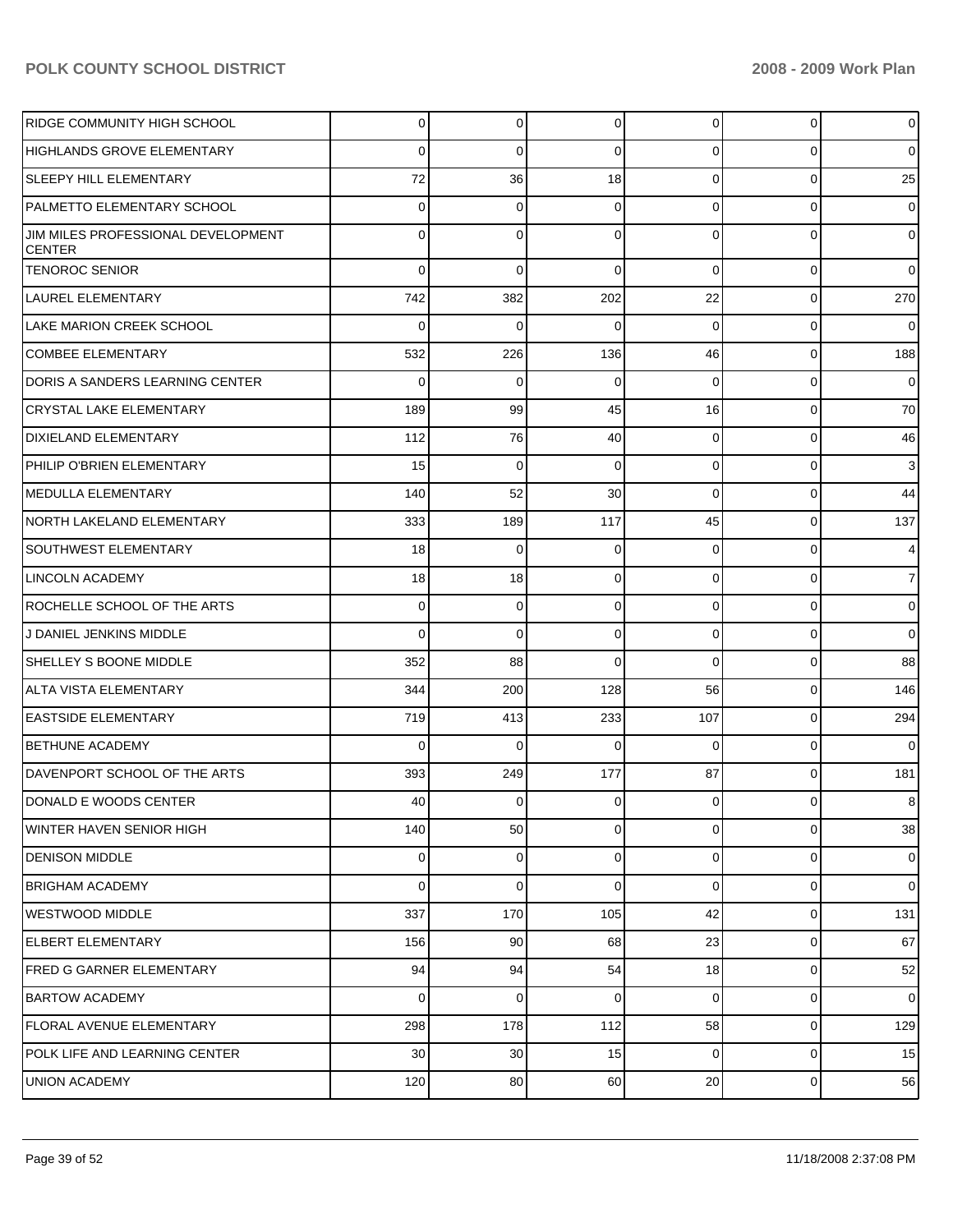| <b>GIBBONS STREET ELEMENTARY</b>                         | 152         | 76          | 32          | 0              | 0           | 52             |
|----------------------------------------------------------|-------------|-------------|-------------|----------------|-------------|----------------|
| <b>ALTURAS ELEMENTARY</b>                                | 217         | 109         | 55          | 0              | 0           | 76             |
| <b>HIGHLAND CITY ELEMENTARY</b>                          | 152         | 44          | $\mathbf 0$ | 0              | 0           | 39             |
| MULBERRY SENIOR HIGH                                     | 150         | 60          | 20          | 0              | 0           | 46             |
| PURCELL ELEMENTARY                                       | 152         | 73          | 55          | 18             | 0           | 60             |
| KINGSFORD ELEMENTARY                                     | 295         | 151         | 79          | 0              | 0           | 105            |
| MULBERRY MIDDLE                                          | 147         | 0           | $\mathbf 0$ | $\Omega$       | 0           | 29             |
| KATHLEEN SENIOR HIGH                                     | 525         | 349         | 244         | 134            | 0           | 250            |
| <b>KATHLEEN MIDDLE</b>                                   | 96          | 60          | 48          | 30             | 0           | 47             |
| <b>KATHLEEN ELEMENTARY</b>                               | 0           | 0           | $\mathbf 0$ | 0              | 0           | $\overline{0}$ |
| <b>GRIFFIN ELEMENTARY</b>                                | 209         | 119         | 59          | 0              | 0           | 77             |
| JESSE KEEN ELEMENTARY                                    | 68          | 0           | $\mathbf 0$ | 0              | 0           | 14             |
| <b>WINSTON ELEMENTARY</b>                                | 120         | 0           | 0           | 0              | 0           | 24             |
| <b>FROSTPROOF ELEMENTARY</b>                             | 40          | 0           | 0           | $\Omega$       | 0           | 8              |
| <b>MCLAUGHLIN MIDDLE</b>                                 | 140         | 95          | 65          | 50             | 0           | 70             |
| POLK AVENUE ELEMENTARY                                   | 174         | 98          | 62          | 26             | 0           | 72             |
| HILLCREST ELEMENTARY                                     | 84          | 42          | 21          | 0              | 0           | 29             |
| <b>SPOOK HILL ELEMENTARY</b>                             | 54          | 0           | 0           | 0              | 0           | 11             |
| <b>ROOSEVELT ACADEMY OF APPLIED</b><br><b>TECHNOLOGY</b> | 0           | 0           | $\mathbf 0$ | 0              | 0           | $\overline{0}$ |
| JANIE HOWARD WILSON ELEMENTARY                           | 80          | 40          | 20          | $\mathbf 0$    | $\mathbf 0$ | 28             |
| <b>BABSON PARK ELEMENTARY</b>                            | 98          | 44          | 10          | $\mathbf 0$    | $\mathbf 0$ | $30\,$         |
| <b>WENDELL H WATSON ELEMENTARY</b>                       | 240         | 126         | 72          | 18             | $\mathbf 0$ | 91             |
| VALLEYVIEW ELEMENTARY                                    | 229         | 115         | 58          | $\mathbf 0$    | $\mathbf 0$ | 80             |
| <b>SOCRUM ELEMENTARY</b>                                 | 18          | 0           | 0           | 0              | $\mathbf 0$ | $\overline{4}$ |
| <b>IBEN HILL GRIFFIN ELEMENTARY</b>                      | 0           | 0           | $\mathbf 0$ | $\overline{0}$ | $\mathbf 0$ | $\overline{0}$ |
| <b>GEORGE JENKINS SENIOR HIGH</b>                        | 680         | 430         | 305         | 105            | $\mathbf 0$ | 304            |
| LOUGHMAN OAKS ELEMENTARY                                 | 350         | 238         | 164         | 92             | $\mathbf 0$ | 169            |
| BILL DUNCAN OPPORTUNITY CENTER                           | 50          | 15          | 0           | $\overline{0}$ | $\mathbf 0$ | 13             |
| NORTH CENTRAL SUPPORT SERVICES                           | 0           | $\mathbf 0$ | 0           | $\overline{0}$ | $\mathbf 0$ | $\overline{0}$ |
| POLK SUPERINTENDENT'S OFFICE                             | 0           | $\mathbf 0$ | 0           | 0              | $\mathbf 0$ | $\overline{0}$ |
| LAKE REGION SENIOR HIGH                                  | 425         | 225         | 125         | 25             | $\mathbf 0$ | 160            |
| DISCOVERY ACADEMY                                        | $\mathbf 0$ | $\mathbf 0$ | 0           | $\overline{0}$ | $\mathbf 0$ | $\overline{0}$ |
| <b>SLEEPY HILL MIDDLE</b>                                | 338         | 198         | 132         | 66             | $\mathbf 0$ | 147            |
| DUNDEE RIDGE MIDDLE                                      | 374         | 220         | 154         | 88             | $\mathbf 0$ | 167            |
| <b>BERKLEY ELEMENTARY</b>                                | 76          | 38          | 0           | $\overline{0}$ | $\pmb{0}$   | $23\,$         |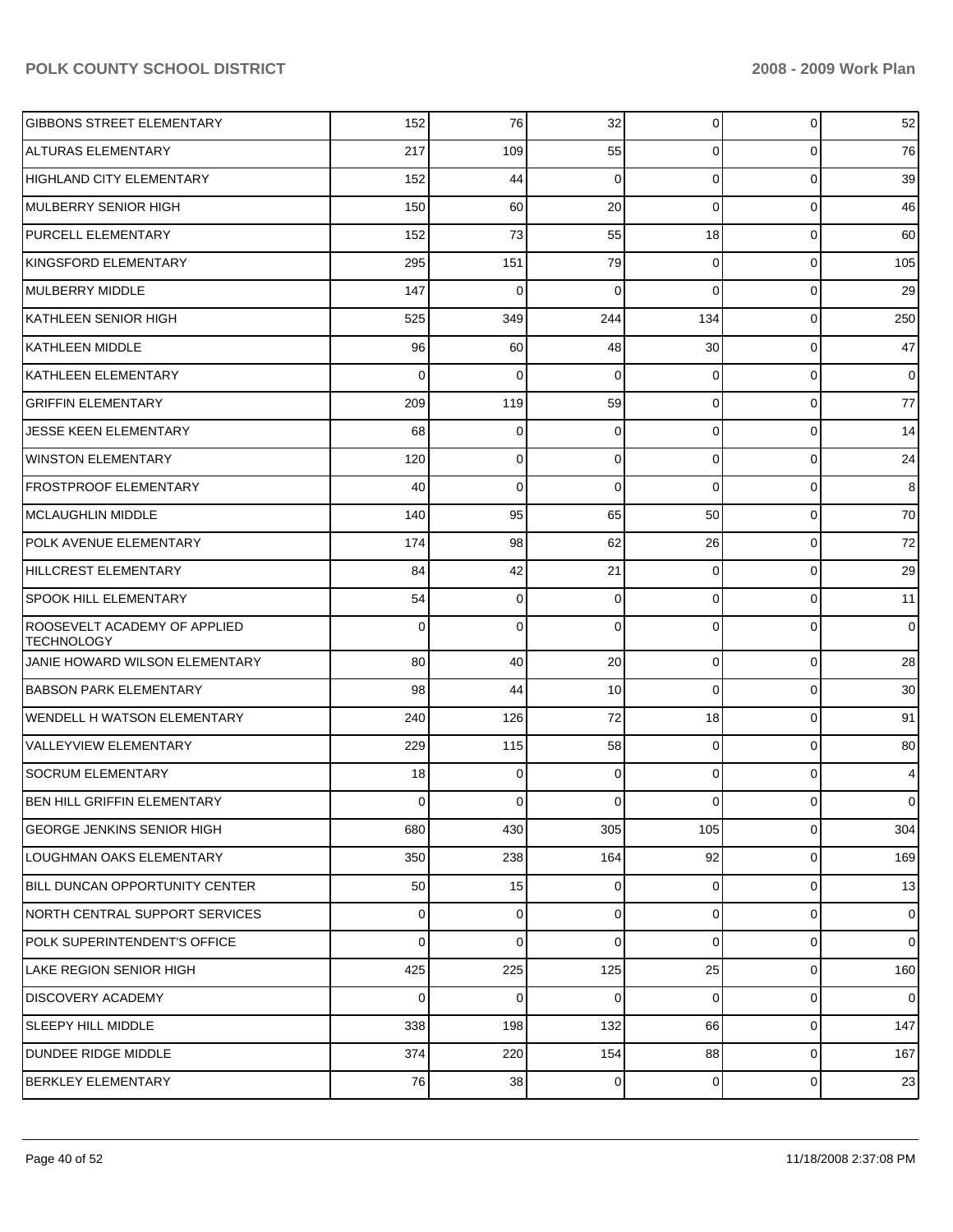| <b>IPINEWOOD ELEMENTARY</b>                       |        |        |        |        |        | 0      |
|---------------------------------------------------|--------|--------|--------|--------|--------|--------|
| <b>ISANDHILL ELEMENTARY</b>                       |        |        |        |        |        |        |
| <b>IHORIZONS ELEMENTARY SCHOOL</b>                |        |        |        |        |        |        |
| ISPESSARD HOLLAND ELEMENTARY                      |        |        |        |        |        | ΟI     |
|                                                   |        |        |        |        |        |        |
| Totals for POLK COUNTY SCHOOL DISTRICT            |        |        |        |        |        |        |
| Total students in relocatables by year.           | 19,394 | 9,807  | 5,606  | 2.004  |        | 7,362  |
| Total number of COFTE students projected by year. | 89,736 | 90,314 | 91,391 | 93,133 | 95,467 | 92,008 |
| Percent in relocatables by year.                  | 22 %   | 11 %   | 6 %    | 2%     | 0%     | 8 %    |

## **Leased Facilities Tracking**

Exising leased facilities and plans for the acquisition of leased facilities, including the number of classrooms and student stations, as reported in the educational plant survey, that are planned in that location at the end of the five year workplan.

| Location                                 | # of Leased<br>Classrooms 2008 -<br>2009 | <b>FISH Student</b><br><b>Stations</b> | Owner | # of Leased<br>Classrooms 2012 -<br>2013 | <b>FISH Student</b><br><b>Stations</b> |
|------------------------------------------|------------------------------------------|----------------------------------------|-------|------------------------------------------|----------------------------------------|
| <b>UNION ACADEMY</b>                     |                                          | 10                                     |       | $\Omega$                                 | 0                                      |
| POLK AVENUE ELEMENTARY                   | 3                                        | 54                                     |       | $\Omega$                                 | U                                      |
| ILAKELAND SENIOR HIGH                    | C                                        | 0                                      |       | 0                                        | 0                                      |
| LOIS COWLES HARRISON CENTER FOR THE ARTS | $\Omega$                                 | 0                                      |       | 0                                        | 0                                      |
| LAWTON CHILES MIDDLE ACADEMY             | $\Omega$                                 | $\Omega$                               |       | $\Omega$                                 | 0                                      |
| <b>SOUTHWEST MIDDLE</b>                  | 0                                        | 0                                      |       | 0                                        | 0                                      |
| <b>CARLTON PALMORE ELEMENTARY</b>        | C                                        | 0                                      |       | $\Omega$                                 | 0                                      |
| <b>WEST AREA ADULT SCHOOL</b>            | $\Omega$                                 | 0                                      |       | 0                                        | 0                                      |
| <b>CLEVELAND COURT ELEMENTARY</b>        | $\Omega$                                 | 0                                      |       | 0                                        | 0                                      |
| COMBEE ELEMENTARY                        | 0                                        | 0                                      |       | 0                                        | 0                                      |
| DORIS A SANDERS LEARNING CENTER          | C                                        | 0                                      |       | 0                                        | 0                                      |
| <b>CRYSTAL LAKE ELEMENTARY</b>           | C                                        | $\Omega$                               |       | 0                                        | οI                                     |
| <b>DIXIELAND ELEMENTARY</b>              | $\Omega$                                 | 0                                      |       | $\Omega$                                 | 0                                      |
| PHILIP O'BRIEN ELEMENTARY                | $\Omega$                                 | 0                                      |       | 0                                        | 0                                      |
| <b>IMEDULLA ELEMENTARY</b>               | C                                        | 0                                      |       | 0                                        | 0                                      |
| NORTH LAKELAND ELEMENTARY                | $\Omega$                                 | $\Omega$                               |       | 0                                        | ΟI                                     |
| <b>SOUTHWEST ELEMENTARY</b>              | $\Omega$                                 | $\Omega$                               |       | $\Omega$                                 | 0                                      |
| LINCOLN ACADEMY                          | $\Omega$                                 | $\Omega$                               |       | $\Omega$                                 | 0                                      |
| ROCHELLE SCHOOL OF THE ARTS              | $\Omega$                                 | $\Omega$                               |       | $\Omega$                                 | 0                                      |
| J DANIEL JENKINS MIDDLE                  | $\Omega$                                 | <sup>0</sup>                           |       | $\Omega$                                 | 0                                      |
| <b>SHELLEY S BOONE MIDDLE</b>            |                                          | $\Omega$                               |       | ŋ                                        | 0                                      |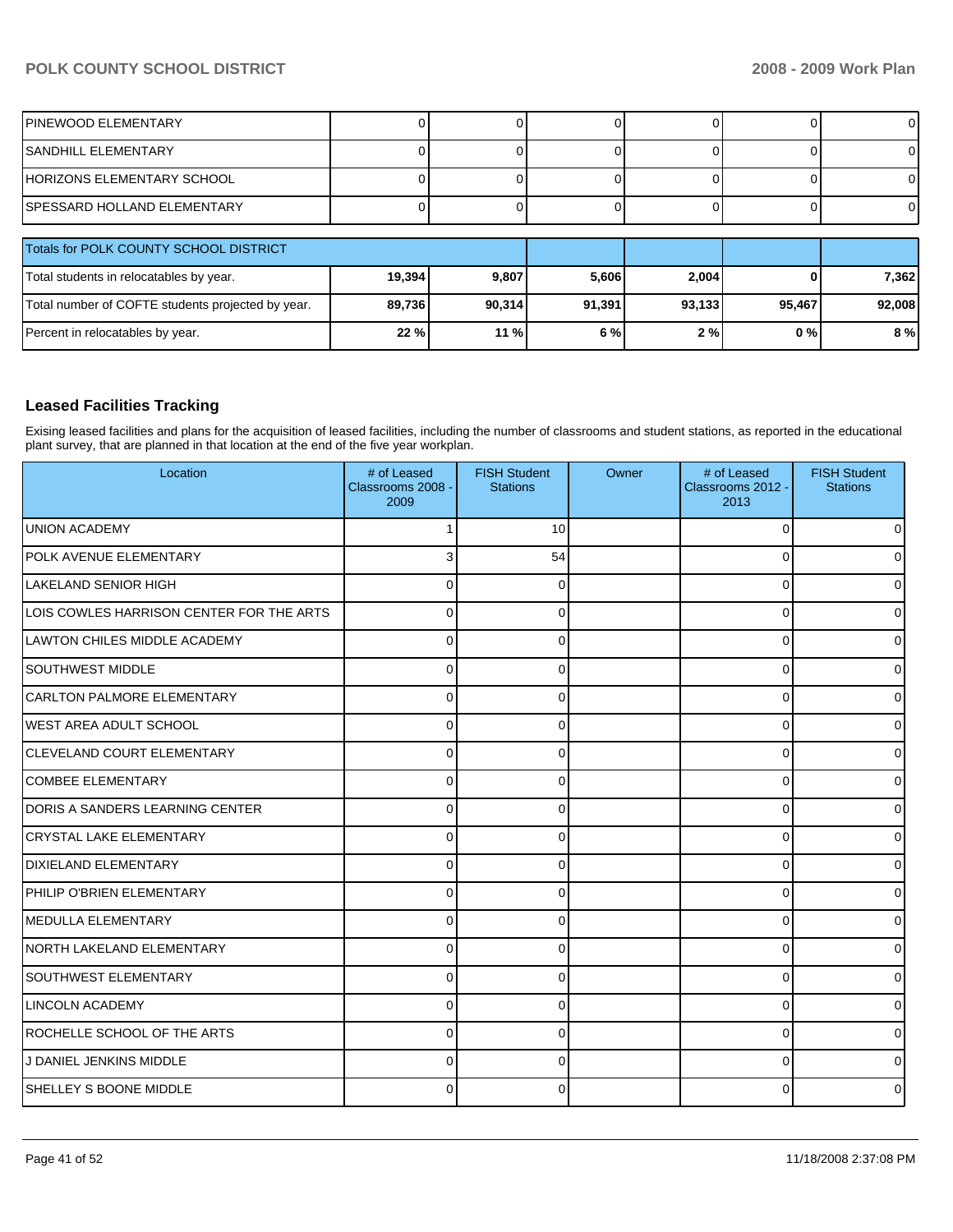| <b>ALTA VISTA ELEMENTARY</b>                  | $\overline{0}$ | 0           | 0        | o              |
|-----------------------------------------------|----------------|-------------|----------|----------------|
| <b>EASTSIDE ELEMENTARY</b>                    | 0              | 0           | 0        |                |
| <b>BETHUNE ACADEMY</b>                        | $\Omega$       | $\Omega$    | 0        |                |
| DAVENPORT SCHOOL OF THE ARTS                  | $\mathbf 0$    | 0           | 0        |                |
| DONALD E WOODS CENTER                         | $\mathbf 0$    | $\Omega$    | $\Omega$ |                |
| <b>WINTER HAVEN SENIOR HIGH</b>               | $\mathbf 0$    | 0           | 0        |                |
| <b>DENISON MIDDLE</b>                         | $\mathbf 0$    | $\Omega$    | 0        |                |
| <b>BRIGHAM ACADEMY</b>                        | $\mathbf 0$    | 0           | 0        |                |
| <b>WESTWOOD MIDDLE</b>                        | $\mathbf 0$    | $\Omega$    | $\Omega$ |                |
| <b>ELBERT ELEMENTARY</b>                      | $\mathbf 0$    | 0           | 0        |                |
| <b>FRED G GARNER ELEMENTARY</b>               | $\mathbf 0$    | $\Omega$    | 0        |                |
| <b>INWOOD ELEMENTARY</b>                      | $\mathbf 0$    | 0           | 0        |                |
| <b>LAKE SHIPP ELEMENTARY</b>                  | $\mathbf 0$    | $\Omega$    | $\Omega$ |                |
| JOHN SNIVELY ELEMENTARY                       | $\mathbf 0$    | 0           | 0        |                |
| LAKE ALFRED-ADDAIR MIDDLE                     | $\mathbf 0$    | $\Omega$    | 0        |                |
| <b>LAKE ALFRED ELEMENTARY</b>                 | $\mathbf 0$    | 0           | 0        |                |
| <b>FRUITLAND PARK LEARNING CENTER</b>         | $\mathbf 0$    | $\Omega$    | $\Omega$ |                |
| <b>WAHNETA ELEMENTARY</b>                     | $\mathbf 0$    | 0           | 0        |                |
| JEWETT MIDDLE ACADEMY                         | $\mathbf 0$    | $\Omega$    | 0        |                |
| JEWETT SCHOOL OF THE ARTS                     | $\mathbf 0$    | $\Omega$    | 0        |                |
| <b>LEWIS ELEMENTARY</b>                       | $\mathbf 0$    | $\Omega$    | $\Omega$ |                |
| <b>GAUSE RIVERSIDE ACADEMY</b>                | $\mathbf 0$    | $\Omega$    | 0        |                |
| FORT MEADE MIDDLE SENIOR HIGH                 | $\mathbf 0$    | $\Omega$    | 0        |                |
| <b>ANNA WOODBURY ELEMENTARY</b>               | $\Omega$       | $\Omega$    | $\Omega$ |                |
| <b>AUBURNDALE SENIOR HIGH</b>                 | $\Omega$       | ∩           | U        |                |
| JERE L STAMBAUGH MIDDLE                       | $\mathbf 0$    | $\mathbf 0$ | 0        | 0              |
| LENA VISTA ELEMENTARY                         | $\mathbf 0$    | 0           | 0        | $\Omega$       |
| AUBURNDALE CENTRAL ELEMENTARY                 | $\mathbf 0$    | $\Omega$    | 0        | $\Omega$       |
| WALTER CALDWELL ELEMENTARY                    | $\mathbf 0$    | $\Omega$    | 0        | $\Omega$       |
| <b>EAST AREA ADULT &amp; COMMUNITY SCHOOL</b> | $\mathbf 0$    | $\Omega$    | 0        | $\Omega$       |
| POLK CITY ELEMENTARY                          | $\mathbf 0$    | 0           | 0        | $\Omega$       |
| <b>BARTOW SENIOR HIGH</b>                     | $\mathbf 0$    | $\Omega$    | 0        | $\Omega$       |
| SOUTH CENTRAL ADULT & COMMUNITY SCHOOL        | $\mathbf 0$    | $\Omega$    | 0        | $\Omega$       |
| <b>BARTOW MIDDLE</b>                          | $\mathbf 0$    | $\Omega$    | 0        | $\Omega$       |
| <b>BARTOW ACADEMY</b>                         | $\mathbf 0$    | 0           | 0        | 0              |
| <b>FLORAL AVENUE ELEMENTARY</b>               | $\mathbf 0$    | 0           | 0        | $\overline{0}$ |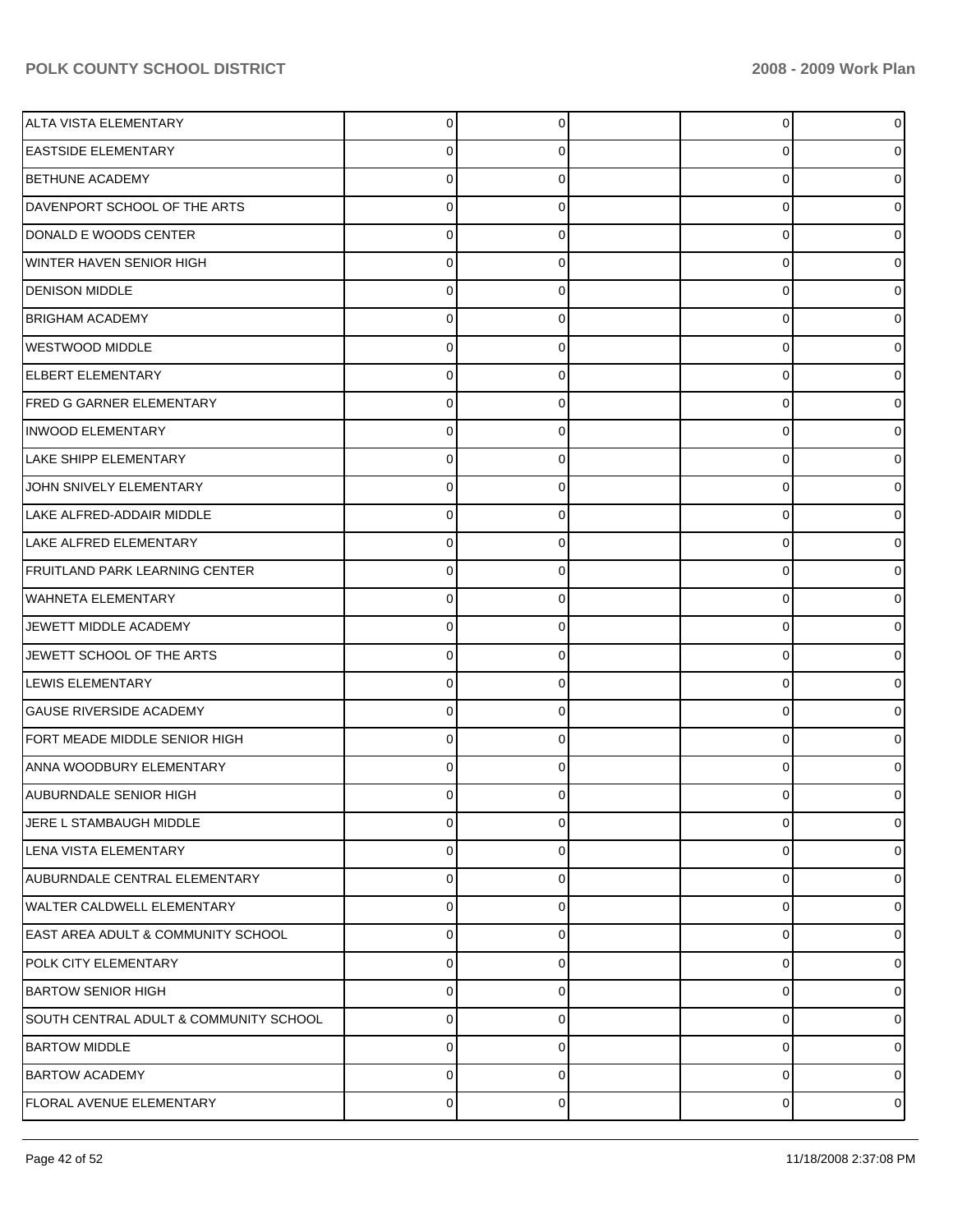| POLK LIFE AND LEARNING CENTER           | $\Omega$ | 0 | 0        |                |
|-----------------------------------------|----------|---|----------|----------------|
| <b>GIBBONS STREET ELEMENTARY</b>        | 0        | 0 | 0        |                |
| ALTURAS ELEMENTARY                      | $\Omega$ | 0 | 0        |                |
| HIGHLAND CITY ELEMENTARY                | $\Omega$ | 0 | 0        |                |
| MULBERRY SENIOR HIGH                    | $\Omega$ | 0 | 0        |                |
| <b>PURCELL ELEMENTARY</b>               | $\Omega$ | 0 | 0        |                |
| KINGSFORD ELEMENTARY                    | $\Omega$ | 0 | 0        |                |
| MULBERRY MIDDLE                         | $\Omega$ | 0 | 0        |                |
| KATHLEEN SENIOR HIGH                    | $\Omega$ | 0 | 0        |                |
| KATHLEEN MIDDLE                         | $\Omega$ | 0 | 0        |                |
| KATHLEEN ELEMENTARY                     | $\Omega$ | 0 | 0        |                |
| <b>GRIFFIN ELEMENTARY</b>               | $\Omega$ | 0 | 0        |                |
| JESSE KEEN ELEMENTARY                   | $\Omega$ | 0 | 0        |                |
| <b>WINSTON ELEMENTARY</b>               | $\Omega$ | 0 | 0        |                |
| <b>FROSTPROOF ELEMENTARY</b>            | $\Omega$ | 0 | 0        |                |
| MCLAUGHLIN MIDDLE                       | $\Omega$ | 0 | 0        |                |
| HILLCREST ELEMENTARY                    | $\Omega$ | 0 | 0        |                |
| <b>SPOOK HILL ELEMENTARY</b>            | $\Omega$ | 0 | 0        |                |
| ROOSEVELT ACADEMY OF APPLIED TECHNOLOGY | $\Omega$ | 0 | 0        |                |
| JANIE HOWARD WILSON ELEMENTARY          | $\Omega$ | 0 | 0        |                |
| <b>BABSON PARK ELEMENTARY</b>           | $\Omega$ | 0 | 0        |                |
| <b>EDGAR L PADGETT ELEMENTARY</b>       | $\Omega$ | 0 | 0        |                |
| GAUSE ACADEMY OF APPLIED TECHNOLOGY     | $\Omega$ | 0 | 0        |                |
| <b>CRYSTAL LAKE MIDDLE</b>              | $\Omega$ | 0 | $\Omega$ |                |
| OSCAR J POPE ELEMENTARY                 |          | 0 | O        |                |
| IMAYNARD E TRAVISS CAREER CENTER        | 0        | 0 | 0        | 0              |
| MCKEEL ACADEMY FOR APPLIED TECHNOLOGY   | 0        | 0 | 0        | $\Omega$       |
| <b>SCOTT LAKE ELEMENTARY</b>            | $\Omega$ | 0 | 0        | $\Omega$       |
| <b>RIDGE CAREER CENTER</b>              | $\Omega$ | 0 | 0        | $\Omega$       |
| <b>EAGLE LAKE ELEMENTARY</b>            | $\Omega$ | 0 | 0        | $\Omega$       |
| <b>GARDEN GROVE ELEMENTARY</b>          | $\Omega$ | 0 | 0        | $\Omega$       |
| LAKE WALES SENIOR HIGH                  | $\Omega$ | 0 | 0        | $\Omega$       |
| JAMES E STEPHENS ELEMENTARY             | $\Omega$ | 0 | 0        | $\Omega$       |
| <b>LAKE GIBSON MIDDLE</b>               | $\Omega$ | 0 | 0        | $\Omega$       |
| <b>LAKE GIBSON SENIOR HIGH</b>          | $\Omega$ | 0 | 0        | $\Omega$       |
| LAKELAND HIGHLANDS MIDDLE               | 0        | 0 | 0        | $\overline{0}$ |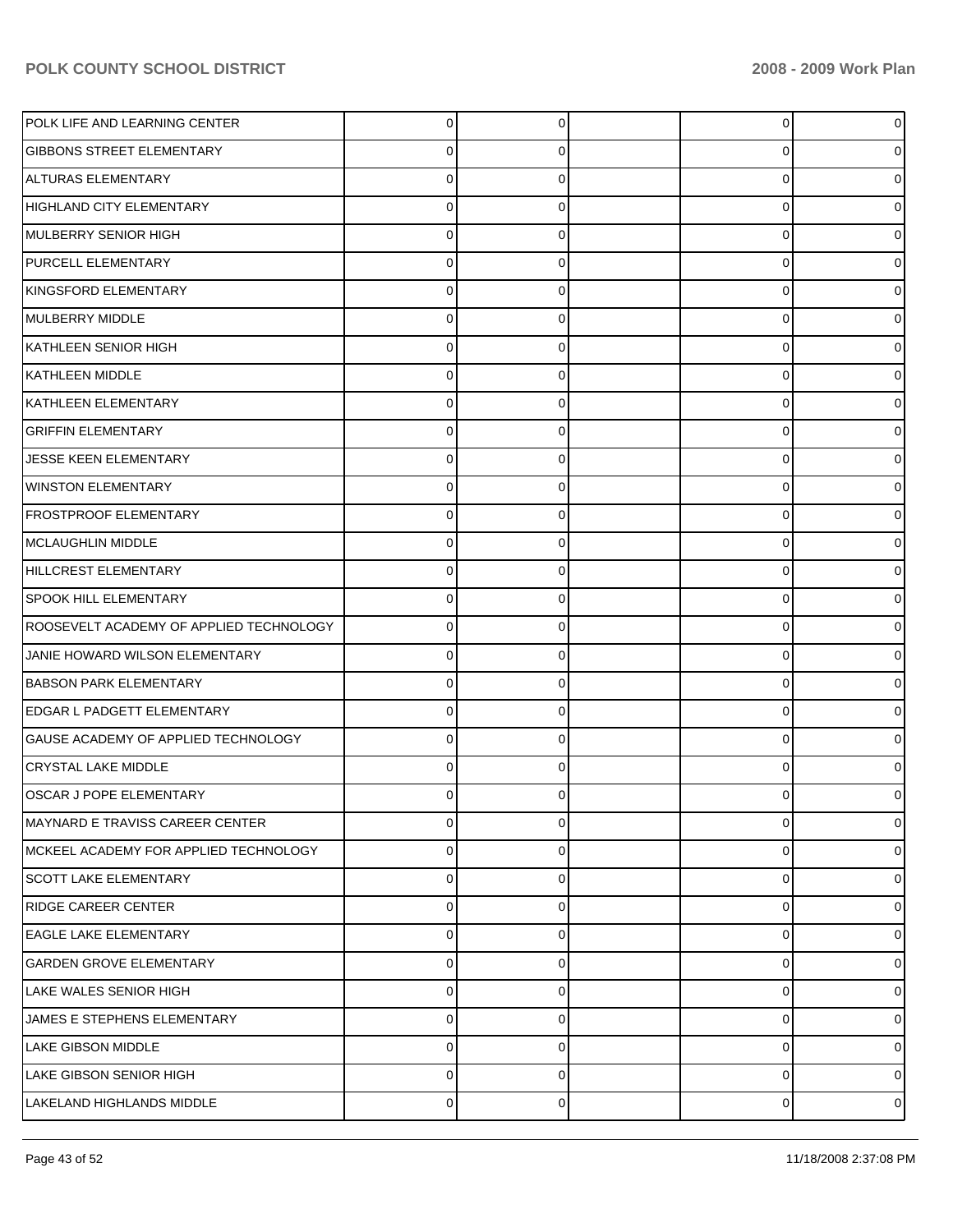| <b>DUNDEE ELEMENTARY</b>                  | 0 |   | $\overline{0}$ |                |
|-------------------------------------------|---|---|----------------|----------------|
| FROSTPROOF MIDDLE SENIOR HIGH             | 0 |   | 0              |                |
| CLARENCE BOSWELL ELEMENTARY               | U |   | 0              |                |
| JAMES W SIKES ELEMENTARY                  | 0 | O | 0              |                |
| R CLEM CHURCHWELL ELEMENTARY              | O |   | 0              |                |
| ROSABELLE W BLAKE ELEMENTARY              | 0 | O | 0              |                |
| WENDELL H WATSON ELEMENTARY               | 0 |   | 0              |                |
| <b>VALLEYVIEW ELEMENTARY</b>              | 0 | O | 0              |                |
| <b>SOCRUM ELEMENTARY</b>                  | O |   | 0              |                |
| <b>BEN HILL GRIFFIN ELEMENTARY</b>        | 0 | O | 0              |                |
| <b>GEORGE JENKINS SENIOR HIGH</b>         | U |   | 0              |                |
| LOUGHMAN OAKS ELEMENTARY                  | 0 | O | 0              |                |
| BILL DUNCAN OPPORTUNITY CENTER            | 0 |   | 0              |                |
| NORTH CENTRAL SUPPORT SERVICES            | 0 | O | 0              |                |
| POLK SUPERINTENDENT'S OFFICE              | U |   | 0              |                |
| LAKE REGION SENIOR HIGH                   | 0 | O | 0              |                |
| <b>DISCOVERY ACADEMY</b>                  | U |   | 0              |                |
| <b>SLEEPY HILL MIDDLE</b>                 | 0 | O | 0              |                |
| DUNDEE RIDGE MIDDLE                       | O |   | 0              |                |
| <b>BERKLEY ELEMENTARY</b>                 | 0 | O | 0              |                |
| PINEWOOD ELEMENTARY                       | U |   | 0              |                |
| <b>SANDHILL ELEMENTARY</b>                | 0 |   | 0              |                |
| RIDGEVIEW GLOBAL STUDIES ACADEMY          | U |   | 0              |                |
| <b>DWIGHT C SMITH CENTER</b>              | 0 |   | 0              |                |
| DR N E ROBERTS ELEMENTARY                 | 0 |   | 0              |                |
| IR BRUCE WAGNER ELEMENTARY                | 0 | U | 0              | 0              |
| KAREN M SIEGEL CENTER                     | 0 | 0 | 0              | o              |
| CHAIN OF LAKES ELEMENTARY                 | 0 |   | 0              |                |
| RIDGE COMMUNITY HIGH SCHOOL               | 0 | 0 | 0              | 0              |
| HIGHLANDS GROVE ELEMENTARY                | 0 |   | 0              | 0              |
| <b>SLEEPY HILL ELEMENTARY</b>             | 0 | 0 | $\mathbf 0$    | 0              |
| LAUREL ELEMENTARY                         | 0 | O | 0              | 0              |
| LAKE MARION CREEK SCHOOL                  | 0 | 0 | 0              | 0              |
| JIM MILES PROFESSIONAL DEVELOPMENT CENTER | 0 | O | 0              | o              |
| <b>TENOROC SENIOR</b>                     | 0 | 0 | 0              | 0              |
| PALMETTO ELEMENTARY SCHOOL                | 0 | 0 | 0              | $\overline{0}$ |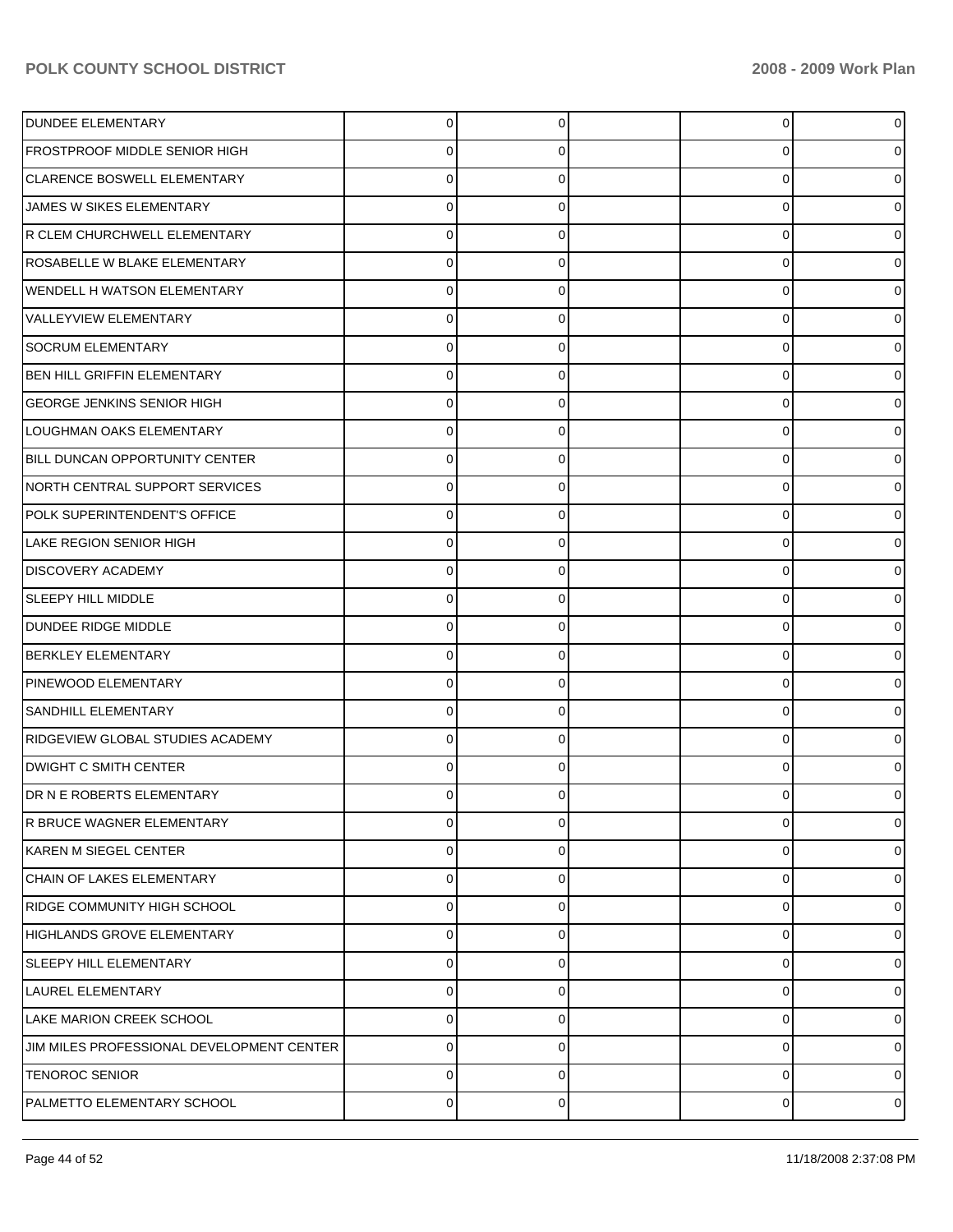| HORIZONS ELEMENTARY SCHOOL         |    |  |    |
|------------------------------------|----|--|----|
| <b>SPESSARD HOLLAND ELEMENTARY</b> |    |  |    |
|                                    | 64 |  | 01 |

#### **Failed Standard Relocatable Tracking**

Relocatable units currently reported by school, from FISH, and the number of relocatable units identified as 'Failed Standards'.

Nothing reported for this section.

**Planning** 

#### **Class Size Reduction Planning**

**Plans approved by the school board that reduce the need for permanent student stations such as acceptable school capacity levels, redistricting, busing, year-round schools, charter schools, magnet schools, public-private partnerships, multitrack scheduling, grade level organization, block scheduling, or other alternatives.** 

The Polk County School Board has been and continues to be a leader in the awarding of charter status to applicants which meet the statutory requirements as well as being receptive to public-private partnerships. As an ongoing process, a utilization of schools is completed on a room by room basis with the results being shared with the Principal and the Senior Director having supervision responsibility for the school. This utilization will also include site visits to increase the utilization of the school(s) to the DOE utilization percentages. Inclusion of ESE students into the regular curriculum will continue to be implemented and should result in ESE rooms converting to regular classroom usage. The advent of school concurrency will hasten the rezoning of schools not only as new schools or additions come on line but also when additions to schools are added or on as needed basis depending on the life cycles of existing neighborhoods and the construction of new developments. The usage of year round schools is an option but is used infrequently and the use of double sessions is an emergency option only. The District continually reviews scheduling models to increase efficiency but State mandated programs as well as Federal mandated programs must be taken into account and do affect the usage of buildings. Changing demographics as well as programs needed to prepare students for successful passage of the FCAT as well as meeting the requirements of AYP put additional strain upon the facilities especially in areas the are out of the control of the District.

#### **School Closure Planning**

**Plans for the closure of any school, including plans for disposition of the facility or usage of facility space, and anticipated revenues.** 

At this time there are no plans to close any current active school sites. Davenport School of the Arts will be relocated to a new site with plans to remodel and renovate the existing facilities to return the school to its former elementary status. Action by the City of Davenport City Commission regarding the need for a formal agreement regarding the continued closure of Suwannee Avenue will affect the decision of this property and could create a situation in which the School Board will close the school and convert the facilities to another ancillary usage.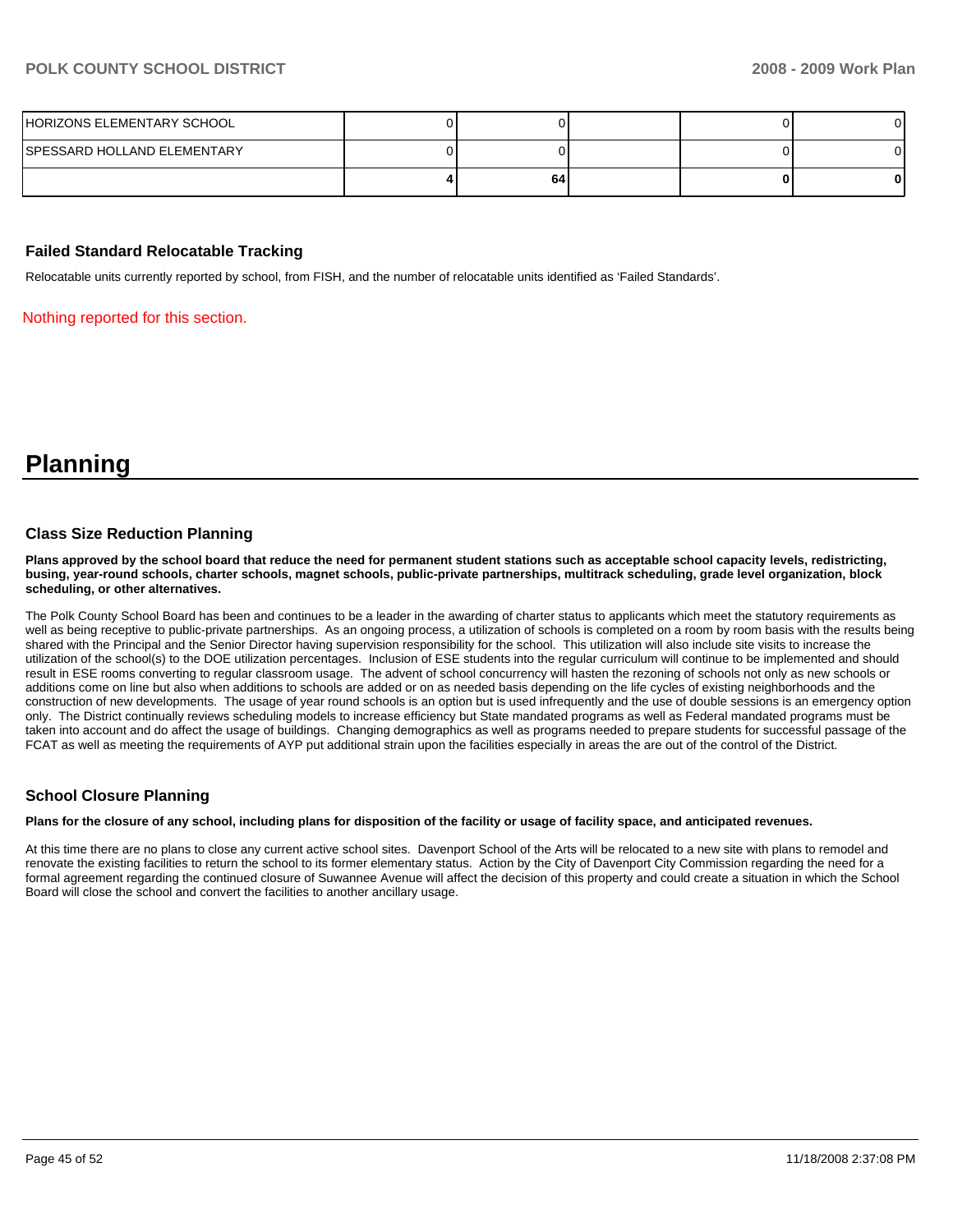# **Long Range Planning**

#### **Ten-Year Maintenance**

District projects and locations regarding the projected need for major renovation, repair, and maintenance projects within the district in years 6-10 beyond the projects plans detailed in the five years covered by the work plan.

| Project                                                                                                                             | 2012 - 2013 / 2017 - 2018<br><b>Projected Cost</b> |
|-------------------------------------------------------------------------------------------------------------------------------------|----------------------------------------------------|
| Kingsford Elem - Replace cast iron 4" pipe wasteline<br>under media center & main line from the kitchen &<br>grease trap            | \$25,000                                           |
| Kingsford Elem - Replace windows Bld 1 and<br>Cafeteria                                                                             | \$75,000                                           |
| Southwest Elem - Install new flooring in kitchen                                                                                    | \$12,000                                           |
| Southwest Middle - Renovate Restrooms blds 3, 4, 10,<br>and restrooms & shower rooms in boys/girls PE                               | \$75,000                                           |
| Mulberry Sr. - Re-route overhead electrical lines in the<br>area of the athletic fields and update lines feeding<br>football fields | \$30,000                                           |
| Mulberry Middle - Renovate gang bathrooms blds 4, 5,<br>6. & 7                                                                      | \$75,000                                           |
| Traviss Career Center - Change Bld 100 & identify<br>areas fed from new panels                                                      | \$15,000                                           |
| Traviss Career Center - Separate electrical feed for<br>west end of 300 bld from the 400 bld.                                       | \$30,000                                           |
| Crystal Lake Middle - Renovate boys & girls<br>lockerooms and restrooms bld 2                                                       | \$100,000                                          |
| Crystal Lake Middle - Renovate restrooms bld 8                                                                                      | \$10,000                                           |
| Lakeland Sr. - Upgrade electrical panel and re-wire all<br>classrooms to accomodate for outlets in classrooms<br>bld 2 all rms      | \$50,000                                           |
| Lakeland Highlands Middle - Upgrade panels due to<br>computer lab & overhead project bld 1                                          | \$20,000                                           |
| Floral Ave Elem - Renovate kitchen/dining                                                                                           | \$1,000,000                                        |
| Haines City Sr. - Install individual a/c units on bld 3 &<br>ag (6) to get bld off chiller                                          | \$150,000                                          |
| Denison Middle - Renovate restrooms in bld 1                                                                                        | \$250,000                                          |
| Kathleen Middle - Demo Blds 2, 5, & 14 - Bld 2-story<br>Classroom Bld & new music bld                                               | \$6,237,902                                        |
| Dundee Elem - Replace split system for main part of<br>media center                                                                 | \$30,000                                           |
| Haines City Sr. - Replace old McQuay chiller                                                                                        | \$200,000                                          |
| Babson Park Elem. - Remove large multi room a/c &<br>replace with 6 individual systems bld 11                                       | \$85,000                                           |
| Babson Park Elem - Remove large multi room a/c &<br>replace with 3 individual systems bld 9                                         | \$50,000                                           |
| Stephens Elem - Replace a/h & both condenser units<br>for bld 2 & replace V.A.V. boxes & all controls in 80<br>ton system           | \$150,000                                          |
| Lake Ship Elem - Replace a/h & both condenser units<br>also replace V.A.V boxes & controls in bld 3                                 | \$60,000                                           |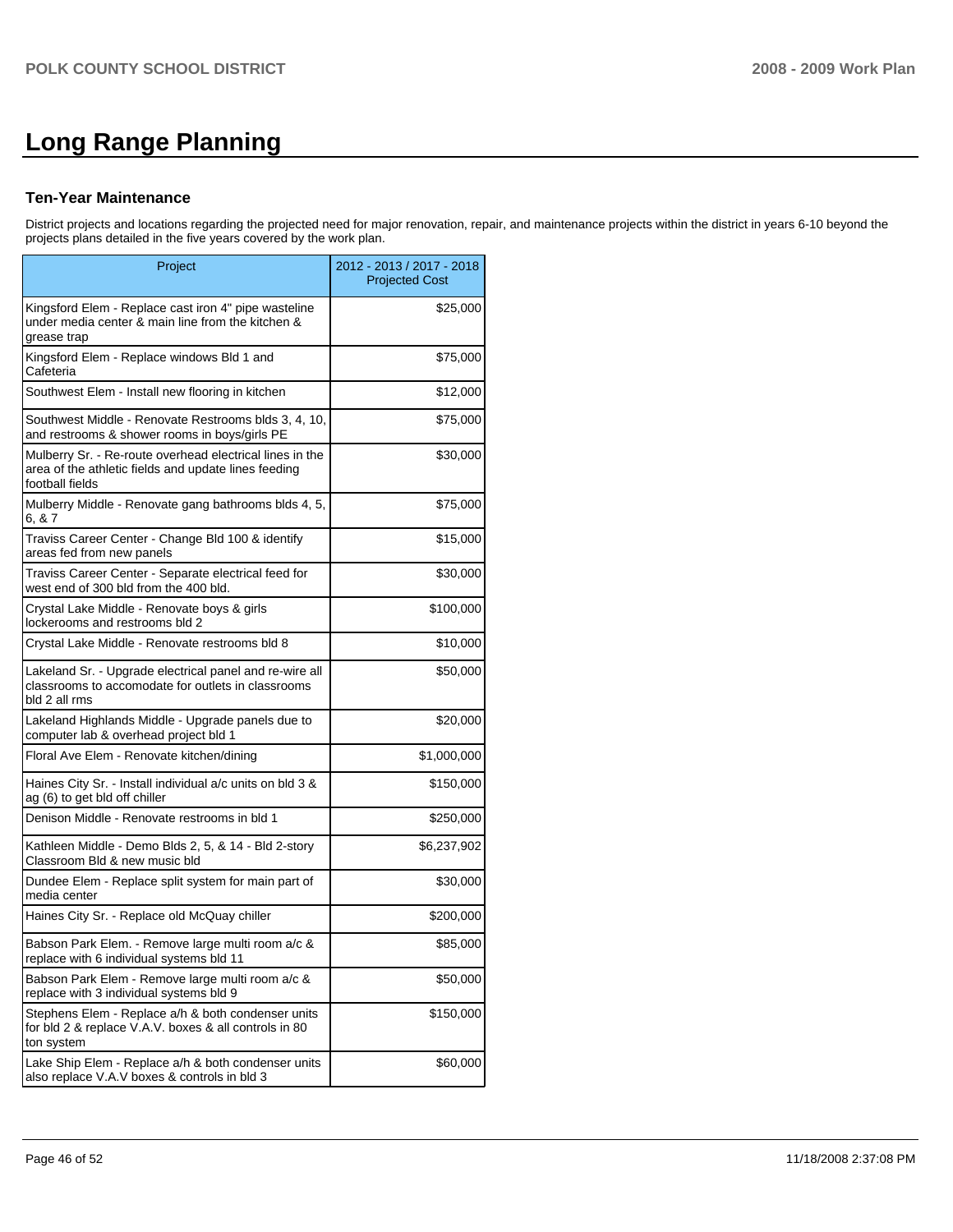| Kathleen Elem - Replace 2-10 ton package units on<br>rooftop of bld 7                                                          | \$20,000  |
|--------------------------------------------------------------------------------------------------------------------------------|-----------|
| Kathleen Sr. - Replace 100 ton a/c unit bld 12                                                                                 | \$100,000 |
| Garden Grove Elem - Replace 2-10 ton cond units bld<br>5                                                                       | \$20,000  |
| Garden Grove Elem - Replace 2-10 ton cond units bld<br>7                                                                       | \$28,000  |
| Garden Grove Elem - Replace 2-10 ton cond units bld<br>1                                                                       | \$10,000  |
| Lake Wales Sr. - Remove Ag bld from chiller bld 3                                                                              | \$150,000 |
| Auburndale Sr. - Replace existing chilled water system<br>at least 40 tons minimum in cafe                                     | \$75,000  |
| Auburndale Sr. - Replace wall hung a/c units in all<br>classrooms bld 5-3 ton units                                            | \$24,000  |
| Auburndale Sr. - Replace existing a/c units<br>condensers & air handlers                                                       | \$15,000  |
| Auburndale Sr. - Replace wall hung a/c units on arts<br>center bld                                                             | \$20,000  |
| Auburndale Sr. - Replace air handlers number 1,2, &<br>3. Old axial fan water coil units                                       | \$22,000  |
| Auburndale Sr. - Replace all wall hung a/c units on<br>40's wing                                                               | \$24,000  |
| Mulberry Sr. - Replace a/c in gym with 4-20 ton pkg<br>units- K wing replace with 1-2 ton, 1-3 ton, 2-4 ton wall<br>hung units | \$29,000  |
| Crystal Lake Elem - Replace all Old wall hung units                                                                            | \$36,000  |
| Lakeland Sr. - Replace old wall hung units in bld 2, W,<br>C, & D wings                                                        | \$75,000  |
| Crystal Lake Middle - Replace old wall hung units in<br>blds 2 & 4                                                             | \$82,000  |
| Loughmand Oaks Elem - Replace old chiller - all blds                                                                           | \$80,000  |
| Highland City Elem - Replace a/c with 20 ton split air<br>handler bld 10                                                       | \$7,000   |
| Highland City Elem - Replace a/c bld 7                                                                                         | \$18,000  |
| Highland City Elem - Replace a/c bld 1                                                                                         | \$30,000  |
| Highland City Elem - Replace a/c bld 2 rm 14                                                                                   | \$4,000   |
| Highland City Elem - Replace a/c bld 9                                                                                         | \$12,000  |
| Highland City Elem - Replace a/c bld 14                                                                                        | \$30,000  |
| Wendell Watson Elem - Replace a/c blds 2, 3, 4, 5, &<br>6                                                                      | \$300,000 |
| Wendell Watson Elementary - Replace a/c blds 2, 3, 4,<br>5, 86                                                                 | \$300,000 |
| Discovery Academy - Replace a/c in 7 rms bld 8                                                                                 | \$38,000  |
| Winter Haven Senior High - Replace a/c in wrestling<br>and training rms                                                        | \$9,000   |
| Ft. Meade Mid/Sr. - Replace old chiller system for blds<br>1 & 2 w/ individual split systems                                   | \$300,000 |
| Gibbons St. Elem - Replace old cafeteria a/c w/ new<br>rooftop package unit & install ductwork above ceiling                   | \$25,000  |
| Winter Haven Senior High - Replace split systems bld<br>25, rms 53, 54, 55, 56                                                 | \$12,000  |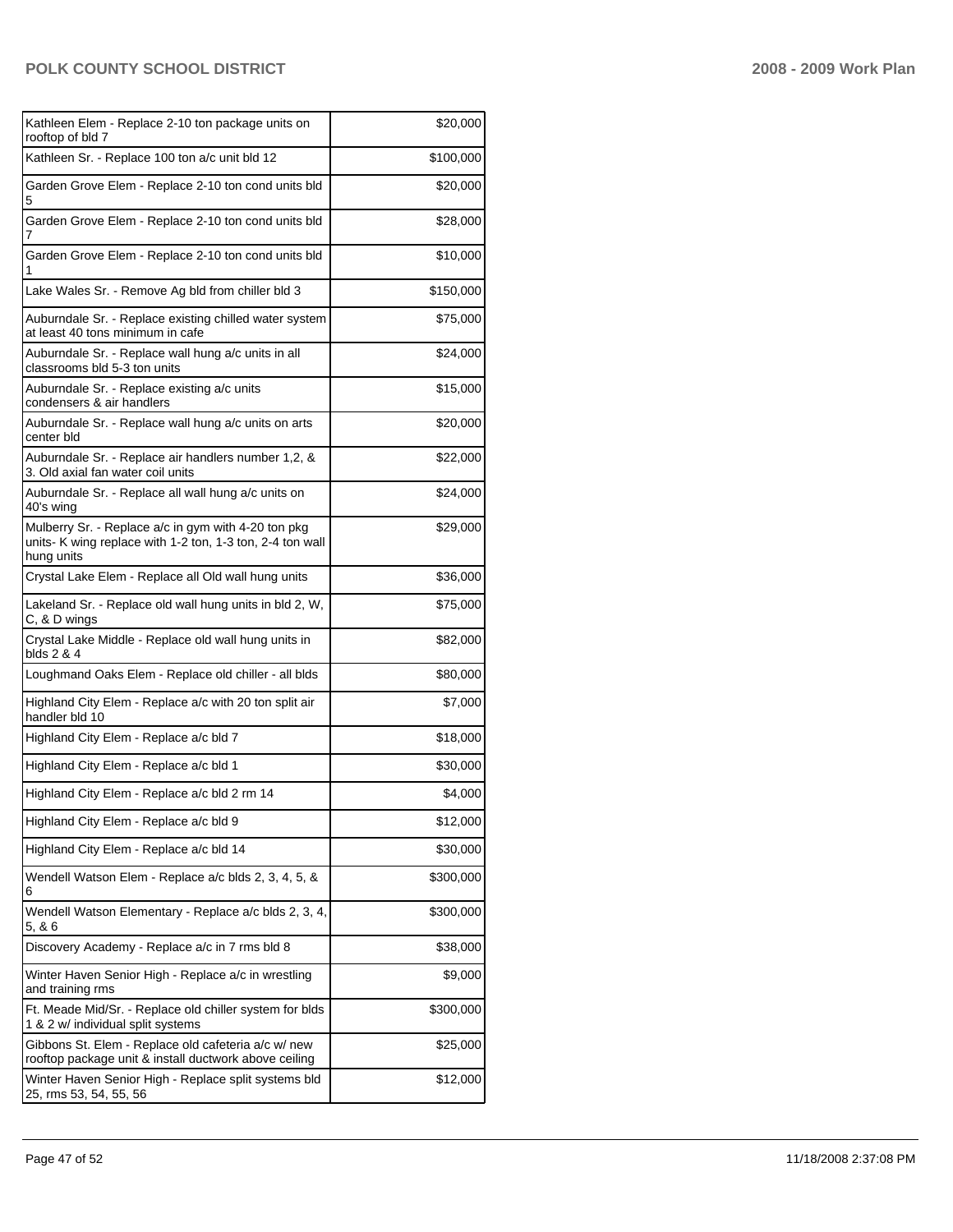| Winter Haven Senior High - Replace split systems bld<br>6 - rms 23, 24, & 26        | \$9,000      |
|-------------------------------------------------------------------------------------|--------------|
| Polk City Elementary - Replace a/c in cafe & bld 6                                  | \$50,000     |
| Lawton Chiles Middle Academy - Replace a/c blds 1 &<br>2 - cafe, media, & band room | \$55,000     |
| Fruitland Park Learning Center - Replace a/c in main<br>bld                         | \$12,000     |
| Jewett Academy - Renovate kitchen and replace<br>sewer lines under the floor        | \$300,000    |
|                                                                                     | \$11,050,902 |

#### **Ten-Year Capacity**

Schedule of capital outlay projects projected to ensure the availability of satisfactory student stations for the projected student enrollment in K-12 programs for the future 5 years beyond the 5-year district facilities work program.

| Project                             | Location, Community, Quadrant or other<br>general location | 2012 - 2013 / 2017 - 2018<br><b>Projected Cost</b> |
|-------------------------------------|------------------------------------------------------------|----------------------------------------------------|
| New 8 CR building                   | <b>Ben Hill Griffin</b>                                    | \$1,400,000                                        |
| New Elementary School               | N.E. Area 5                                                | \$26,000,000                                       |
| New Elementary School               | S.E. Area 5                                                | \$26,000,000                                       |
| New Best Centers (2) with 6 CR each | District-wide                                              | \$3,200,000                                        |
| New High School                     | South Lakeland                                             | \$75,000,000                                       |
| New High School                     | South Dundee                                               | \$75,000,000                                       |
| Freshman Academy                    | Lakeland                                                   | \$10,000,000                                       |
| New High School                     | Northeast Polk County                                      | \$75,000,000                                       |
| New Freshman Academy                | <b>West Auburndale</b>                                     | \$10,000,000                                       |
| New Freshman Academy                | Lake Wales area                                            | \$10,000,000                                       |
| New Freshman Academy                | North Lakeland                                             | \$10,000,000                                       |
| New Freshman Academy                | Auburndale area                                            | \$10,000,000                                       |
|                                     |                                                            | \$331,600,000                                      |

## **Ten-Year Planned Utilization**

Schedule of planned capital outlay projects identifying the standard grade groupings, capacities, and planned utilization rates of future educational facilities of the district for both permanent and relocatable facilities.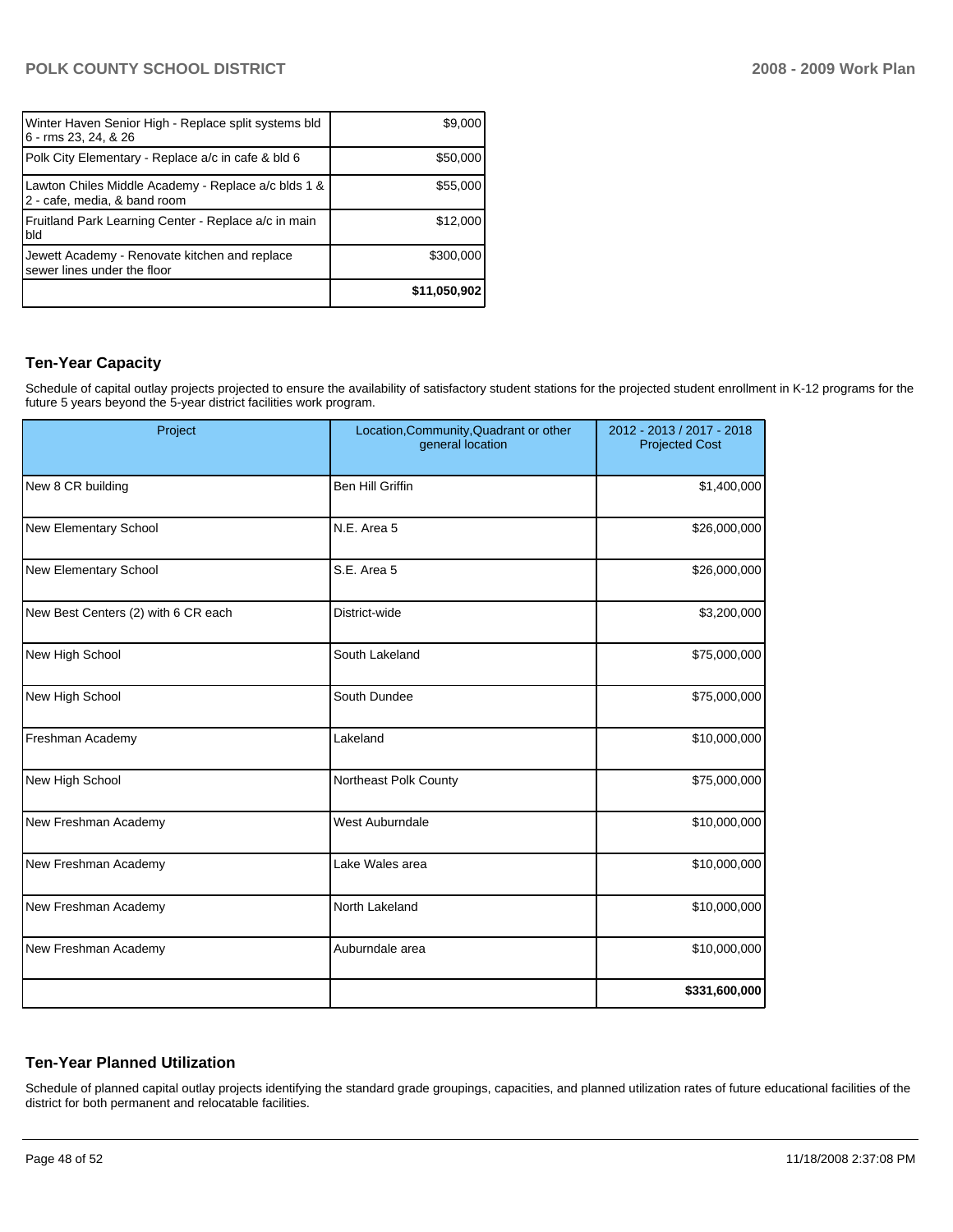| Grade Level Projections         | <b>FISH</b><br><b>Student</b><br><b>Stations</b> | <b>Actual 2007 -</b><br><b>2008 FISH</b><br>Capacity | Actual<br>$2007 -$<br>2008<br><b>COFTE</b> | Actual 2007 - 2008<br><b>Utilization</b> | Actual 2008 - 2009 / 2017 - 2018 new<br>Student Capacity to be added/removed | Projected 2017<br><b>2018 COFTE</b> | $-$ Projected 2017 -<br>2018 Utilization |
|---------------------------------|--------------------------------------------------|------------------------------------------------------|--------------------------------------------|------------------------------------------|------------------------------------------------------------------------------|-------------------------------------|------------------------------------------|
| Elementary - District<br>Totals | 60.605                                           | 60,605                                               | 42,507.54                                  | 70.14 %                                  |                                                                              | 54,650                              | 90.17 %                                  |
| I Middle - District Totals      | 24.530                                           | 22,080                                               | 17.022.13                                  | 77.09 %                                  |                                                                              | 21.312                              | 96.52 %                                  |
| High - District Totals          | 36.816                                           | 34.374                                               | 27.870.98                                  | 81.08 %                                  | 9,091                                                                        | 43.465                              | 100.00 %                                 |
| Other - ESE, etc                | 8.522                                            | 5.466                                                | .656.44                                    | 30.30 %                                  |                                                                              | 2.210                               | 40.43 %                                  |
|                                 | 130,4731                                         | 122,525                                              | 89,057.09                                  | 72.68%                                   | 9,091                                                                        | 121,637                             | 92.42 %                                  |

#### **Ten-Year Infrastructure Planning**

**Proposed Location of Planned New, Remodeled, or New Additions to Facilities in 06 thru 10 out years (Section 28).** 

New Freshman Academy at Auburndale Senior 650 student stations.

New High School southwest Lakeland - 1800 student stations.

New High School south Dundee - 1800 student stations.

New Middle School southwest Lakeland - 1200 student stations.

New Middle School south Winter Haven - 1200 student stations.

New Elementary School north Auburndale - 850 student stations.

New Elementary School(s) northeast Polk County - 850 student stations each depending upon housing market and growth. 2-6 possibly.

New elementary school south Dundee - 850 student stations.

New elementary school south Lakeland - 850 student stations.

Remodel existing elementary, middle, and high schools with buildings 50 years of age and older depending upon condition and need to upgrade to current standards mechanically, technologically, and educationaly.

#### Plans for closure of any school, including plans for disposition of the facility or usage of facility space, and anticipated revenues in the 06 thru 10 out **years (Section 29).**

None

#### **Twenty-Year Maintenance**

District projects and locations regarding the projected need for major renovation, repair, and maintenance projects within the district in years 11-20 beyond the projects plans detailed in the five years covered by the work plan.

| Project                                                                                                                   | 2017 - 2018 / 2027 - 2028 Projected Cost |
|---------------------------------------------------------------------------------------------------------------------------|------------------------------------------|
| Mulberry Middle - Upgrade electrical panels & install &<br>rewire classrooms to accomodate classrooms in blds<br>3,4,5,86 | \$50,000                                 |
| Southwest Elementary - Replace windows blds 1,3,&5<br>& cafe                                                              | \$50,000                                 |
| Mulberry Middle - Replace windows in blds 3, 4, 5, 6 &<br>cafe                                                            | \$100,000                                |
| Lakeland Senior High - Renovate boys & girls PE<br>lockerooms blds 6 & 10                                                 | \$100,000                                |
| Lakeland Senior High - Renovate Restrooms blds 2, 3,<br>& 4                                                               | \$50,000                                 |
| Lakeland Senior High - Replace windows in blds 2, 3,<br>& 4                                                               | \$75,000                                 |
| Crystal Lake Elementary - Renovate gang restrooms<br>in blds $4 & 5$                                                      | \$25,000                                 |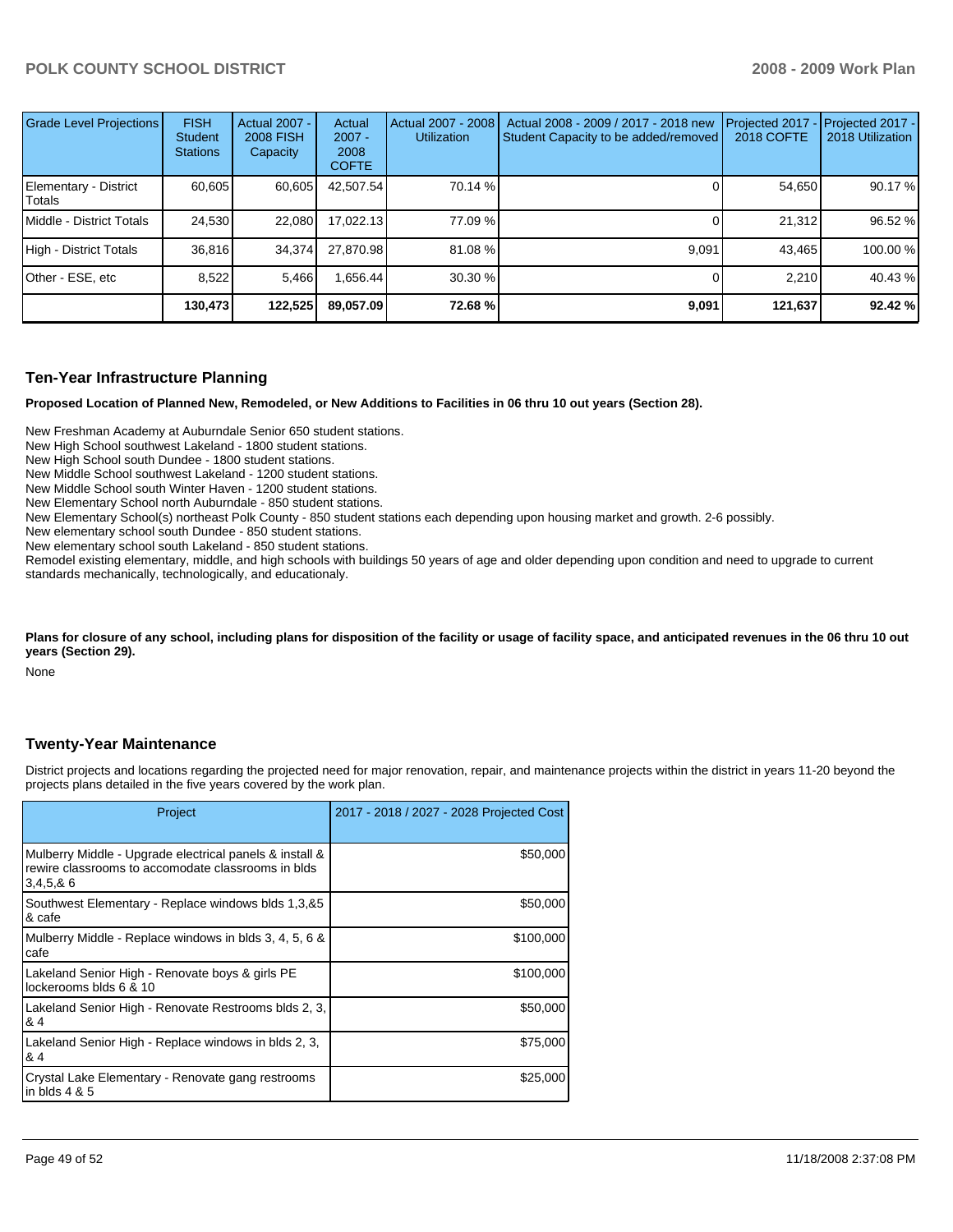| Crystal Lake Elementary - Replace windows in blds 2,<br>3, 4, 5, 6 & cafe                  | \$150,000   |
|--------------------------------------------------------------------------------------------|-------------|
| West Area Adult School - Demo existing bld and build<br>new 2-story bld                    | \$5,488,172 |
| Lake Region Senior High - Replace both condenser<br>units for attendance & main office     | \$14,000    |
| James E Stephens Elementary - Replace all a/h &<br>condenser units for bld 1               | \$25,000    |
| Babson Park Elementary - Remove large multi room<br>a/c & replace w/ individual units      | \$55,000    |
| Alta Vista Elementary - Replace 11 wall hung units bld<br>2                                | \$45,000    |
| Eastside Elementary - Replace 4 existing split systems<br>w/8 new split systems bld 5      | \$80,000    |
| McKeel Academy for Applied Technology - Replace air<br>handlers                            | \$12,000    |
| Polk Avenue Elementary - Replace a/c in bld 1                                              | \$30,000    |
| Spook Hill Elementary - Replace a/c blds 11 & 12 rms<br>010, 011, 012, 013                 | \$42,000    |
| Roosevelt Academy of Applied Technology - Replace<br>a/c bld 5                             | \$56,000    |
| Walter Caldwell Elementary - Replace wall hung a/c<br>units in bld 4                       | \$18,000    |
| Walter Caldwell Elementary - Replace air handler units<br>in all classrooms Blds 16 & 17   | \$21,000    |
| Walter Caldwell Elementary - Replace wall hung a/c<br>units in all classrooms              | \$19,000    |
| Auburndale Central Elementary - Replace wall hung<br>units in all classrooms bld 4         | \$18,000    |
| Kingsford Elementary - Replace a/c in A-wing rms 1-<br>12                                  | \$42,000    |
| Purcell Elementary - Replace a/c in main bld rms 1-7                                       | \$39,000    |
| Philip O'Brien Elementary - Replace a/c unit in media<br>center                            | \$71,000    |
| Oscar J Pope Elementary - Replace split systems in<br>bld 12                               | \$16,000    |
| Shelly S Boone Middle - Convert Science wing to<br>individual split system HP units bld 17 | \$12,000    |
| Lakeland Highlands Middle - Replace a/c main bld &<br>upgrade pneumatic VAV boxes all rms  | \$130,000   |
| Scott Lake Elementary - Replace a/c unit in cafe                                           | \$17,000    |
| Scott Lake Elementary - Replace a/c unit in ESE bld<br>rms 4,5,6,7,8,9 & 10                | \$25,000    |
| Valleyview Elem - Replace office & media condensers<br>chillwater air handlers             | \$85,000    |
| Traviss Career Center - Replace air handlers and VAV<br>boxes in bld 100                   | \$50,000    |
| Bill Duncan - Replace all wall units in blds 2 & 3                                         | \$55,000    |
| Lake Gibson Sr. - Replace a/c in bld 1 w/ individual<br>units                              | \$90,000    |
| Jesse Keen Elem - Install individual a/c in each rm bld<br>300 & 400                       | \$24,000    |
| Padgett Elem - Replace a/c in bld 300 w/ individual<br>units for each rm                   | \$27,000    |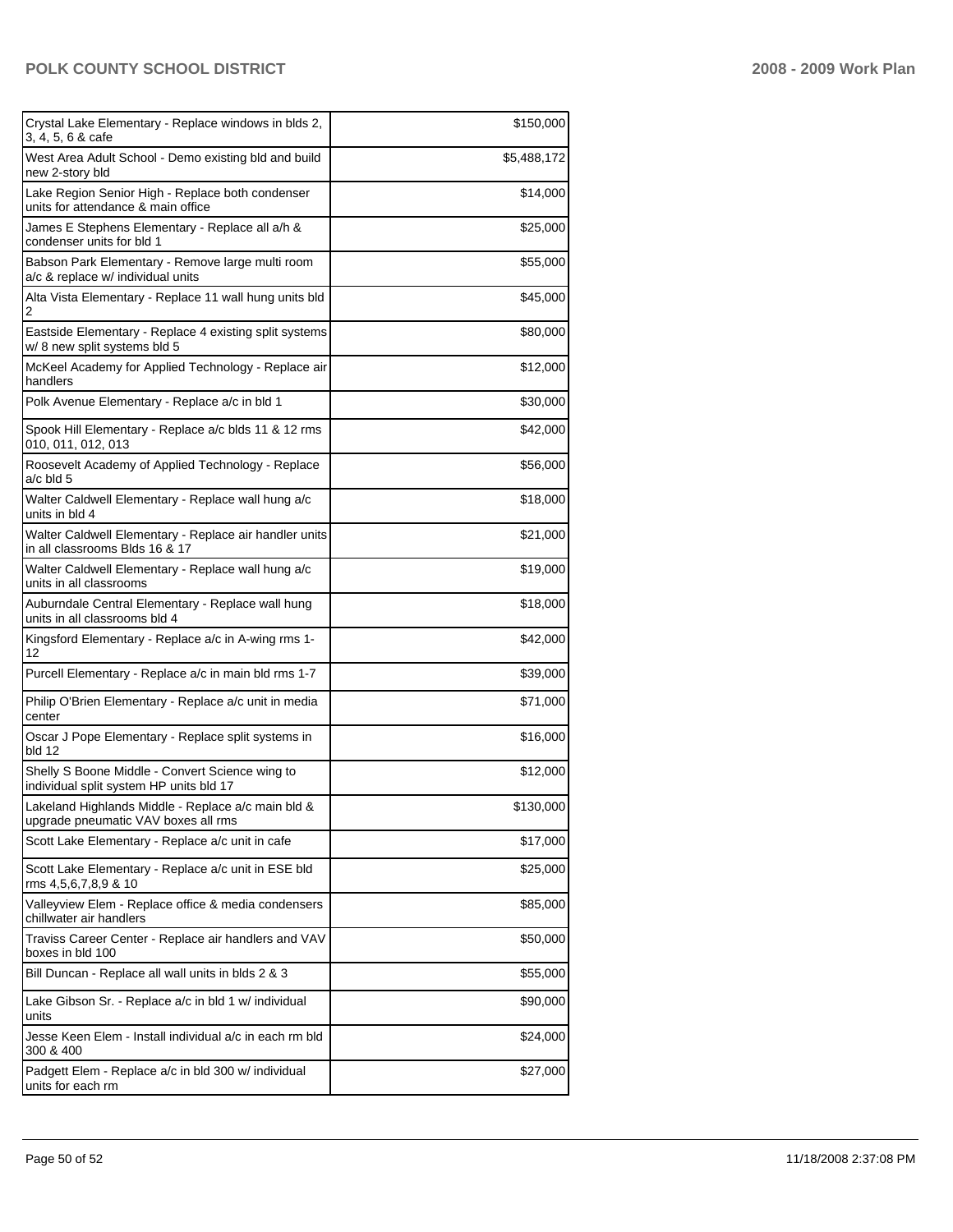| Ft. Meade Sr. - Replace old a/c in band/chorus bld w/<br>4 new 5 ton split systems bld 3                                                                     | \$25,000    |
|--------------------------------------------------------------------------------------------------------------------------------------------------------------|-------------|
| Bartow Service Facility - Install new rooftop pkg unit to<br>alleviate increase heat loads crated by remodel - this<br>would be in addition to current units | \$3,500     |
| Jewett School of the Arts - Replace split system in<br>cafe                                                                                                  | \$7,500     |
| Lena Vista - Replace two pkg units in media center                                                                                                           | \$10,000    |
| Westwood Middle - Replace package units bld 7                                                                                                                | \$50,000    |
| Mark Wilcox - Replace a/c's main bld                                                                                                                         | \$15,000    |
| Garner Elem - Replace split systems                                                                                                                          | \$10,000    |
| Lincoln Academy - Replaca a/c in blds 8, 7, 1                                                                                                                | \$40,000    |
| Rochelle School of the Arts - Replace a/c blds 5, 12                                                                                                         | \$28,000    |
| Combee Elem - Replace a/c bld 2 media & cafe                                                                                                                 | \$32,000    |
| Doris Sanders - Replace a/c bld 1 rm 11                                                                                                                      | \$40,000    |
|                                                                                                                                                              | \$7,467,172 |

## **Twenty-Year Capacity**

Schedule of capital outlay projects projected to ensure the availability of satisfactory student stations for the projected student enrollment in K-12 programs for the future 11-20 years beyond the 5-year district facilities work program.

| Project         | Location, Community, Quadrant or other<br>general location | 2017 - 2018 / 2027 - 2028<br><b>Projected Cost</b> |
|-----------------|------------------------------------------------------------|----------------------------------------------------|
| New High School | Northeast Polk County                                      | \$75,000,000                                       |
|                 |                                                            | \$75,000,000                                       |

## **Twenty-Year Planned Utilization**

Schedule of planned capital outlay projects identifying the standard grade groupings, capacities, and planned utilization rates of future educational facilities of the district for both permanent and relocatable facilities.

| <b>Grade Level Projections</b>  | <b>FISH</b><br><b>Student</b><br><b>Stations</b> | <b>Actual 2007 -</b><br><b>2008 FISH</b><br>Capacity | Actual<br>$2007 -$<br>2008<br><b>COFTE</b> | Actual 2007 - 2008<br><b>Utilization</b> | Actual 2008 - 2009 / 2027 - 2028 new<br>Student Capacity to be added/removed | Projected 2027<br>2028 COFTE | Projected 2027 -<br>2028 Utilization |
|---------------------------------|--------------------------------------------------|------------------------------------------------------|--------------------------------------------|------------------------------------------|------------------------------------------------------------------------------|------------------------------|--------------------------------------|
| Elementary - District<br>Totals | 60.605                                           | 60,605                                               | 42,507.54                                  | 70.14 %                                  | 3,400                                                                        | 63,163                       | 98.68%                               |
| Middle - District Totals        | 24,530                                           | 22,080                                               | 17.022.13                                  | 77.09 %                                  | 4.800                                                                        | 26,663                       | 99.19 %                              |
| High - District Totals          | 36,816                                           | 34,374                                               | 27.870.98                                  | 81.08 %                                  | 19,052                                                                       | 53.426                       | 100.00 %                             |
| Other - ESE, etc                | 8,522                                            | 5.466                                                | .656.44                                    | 30.30 %                                  |                                                                              | 2.712                        | 49.62 %                              |
|                                 | 130,473                                          | 122,525                                              | 89,057.09                                  | 72.68 %                                  | 27,252                                                                       | 145,964                      | 97.45 %                              |

## **Twenty-Year Infrastructure Planning**